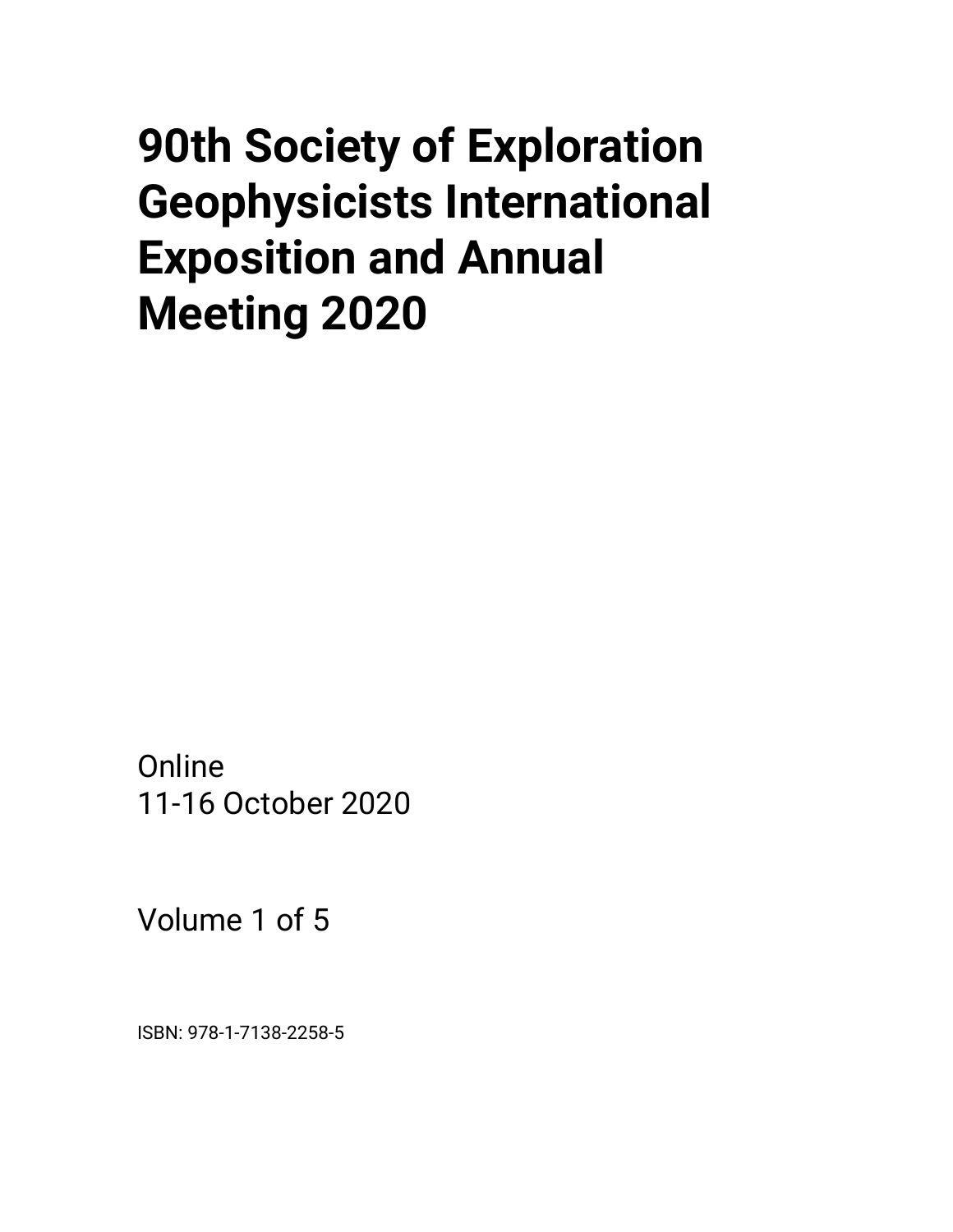**Printed from e-media with permission by:**

Curran Associates, Inc. 57 Morehouse Lane Red Hook, NY 12571



**Some format issues inherent in the e-media version may also appear in this print version.**

Copyright© (2020) by Society of Exploration Geophysicists All rights reserved.

Printed with permission by Curran Associates, Inc. (2021)

For permission requests, please contact Society of Exploration Geophysicists at the address below.

Society of Exploration Geophysicists 8801 South Yale, Suite 500 Tulsa, Oklahoma 74137-3575 USA

Phone: (918) 497-5500 Fax: (918) 497-5557

[www.seg.org](http://www.seg.org/)

#### **Additional copies of this publication are available from:**

Curran Associates, Inc. 57 Morehouse Lane Red Hook, NY 12571 USA Phone: 845-758-0400 Fax: 845-758-2633 Email: curran@proceedings.com Web: www.proceedings.com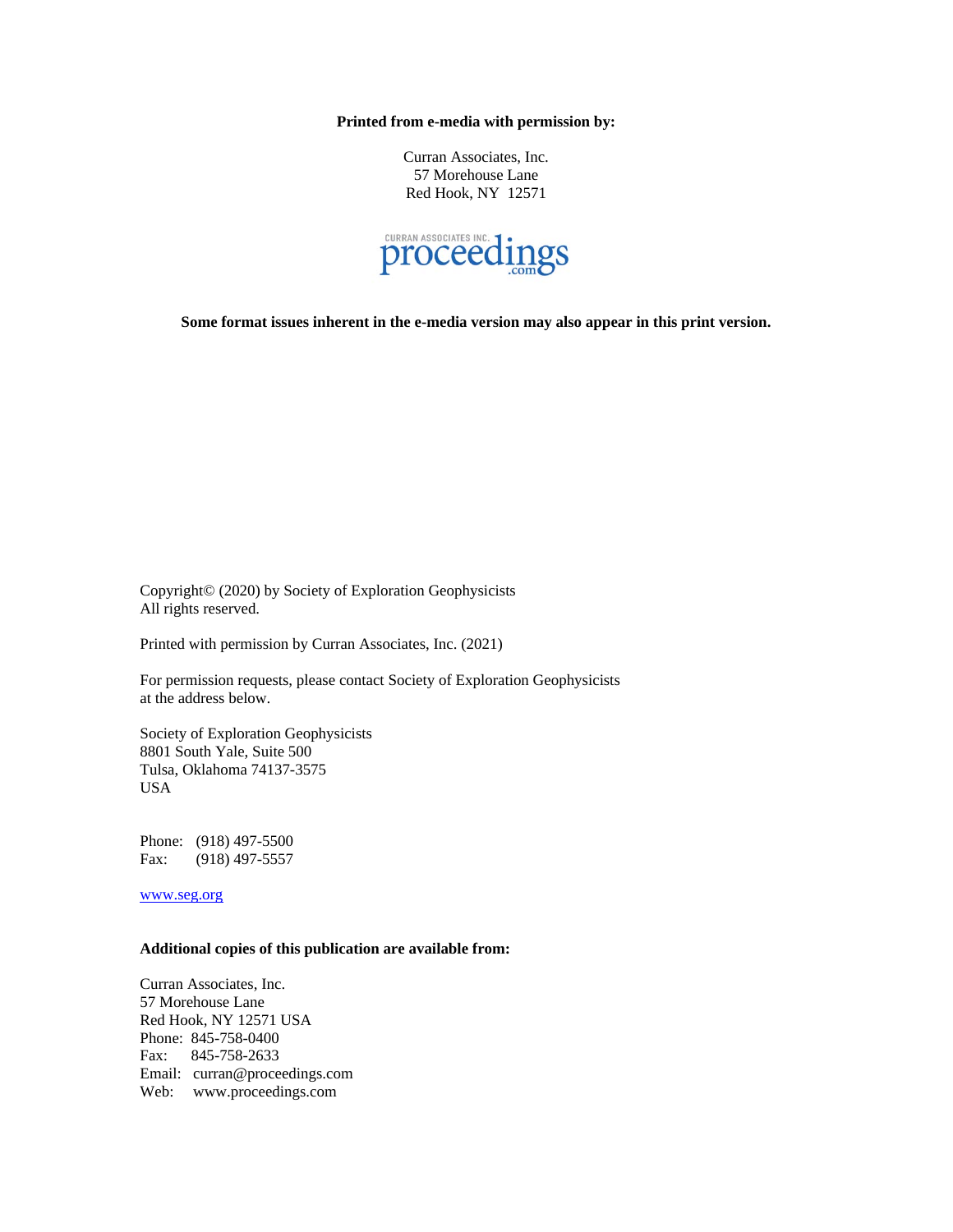# **TABLE OF CONTENTS**

### **VOLUME 1**

### **ACQ 1 – MARINE SEISMIC**

| CONTINUOUS WAVEFIELDS METHOD: INSIGHTS FROM A SHALLOW WATER FIELD                                                                                                                                 |  |
|---------------------------------------------------------------------------------------------------------------------------------------------------------------------------------------------------|--|
| Tilman Klüver, Stian Hegna, Jostein Lima                                                                                                                                                          |  |
| UNDERSTANDING THE SUBSURFACE CHALLENGES IN THE GULF OF SUEZ: A<br>Franck Le Diagon, Nick Moldoveanu, Luis Salinas Arechiga, Abdalla Ibrahim Abouelela                                             |  |
| SURVEY DESIGN AND ILLUMINATION STUDY FOR COMPLEX GEOLOGY IN THE<br>Malcolm Lansley, Dave Ridyard, Jean Paul Gruffeille, Ayman Rehan, Salvador Rodriguez,<br>Iulian Musat, Nick Tanushev           |  |
| WIDE-AZIMUTH TOWED-STREAMER AND LARGE-SCALE OBN ACQUISITION: A<br>Nicolae Moldoveanu, Nikolas Nesladek, Denes Vigh                                                                                |  |
| ADDRESSING IMAGING CHALLENGES IN THE VIKING GRABEN WITH MULTI-<br>Martin Widmaier, David O'Dowd, Carine Roalkvam, Marielle Ciotoli, Luca Limonta                                                  |  |
| SMALL SOURCE FIELD TESTS: DEEPWATER CLASTIC, SHALLOW WATER<br>Mark Rogers, Ed Hager, James Wallace, Marc Rocke, Curtis Craiggs, Phil Fontana                                                      |  |
| BUILDING REALISTIC MODELS FOR DAS INSTRUMENTATION MODELING AT<br>Dianne Ni, Jean-Paul Van Gestel, Robert Chrisman, Craig Steiner                                                                  |  |
| <b>THE POTENTIAL OF SPARSE NODES FOR EXPLORATION IN SANTOS BASIN  36</b><br>Adriano Martinez, Adel Khalil, Werter Oliveira, Eduardo Naomitsu, Ana Moliterno                                       |  |
| <b>ACQ 2 - LAND SEISMIC</b>                                                                                                                                                                       |  |
| A 184 MILLION TRACES PER KM <sup>2</sup> SEISMIC SURVEY WITH NODES - ACQUISITION<br>Amine Ourabah, Alistair Crosby                                                                                |  |
| IN-FIELD QUALITY CONTROL OF VERY HIGH CHANNEL COUNT AUTONOMOUS<br>Alistair Crosby, Ted Manning, Amine Ourabah, Chris Brooks, Damien Dieulangard, John<br>Quigley, Cosmin Vasile, Dinara Ablyazina |  |
| "FASTER - DENSER - BETTER": SETTING NEW STANDARDS FOR HIGH-DENSITY<br>Anastasia Poole, Nick Moldoveanu, Vasudhaven Sudhakar, John Quigley, John Saathoff,<br>Austin Jumper, Michael Sura          |  |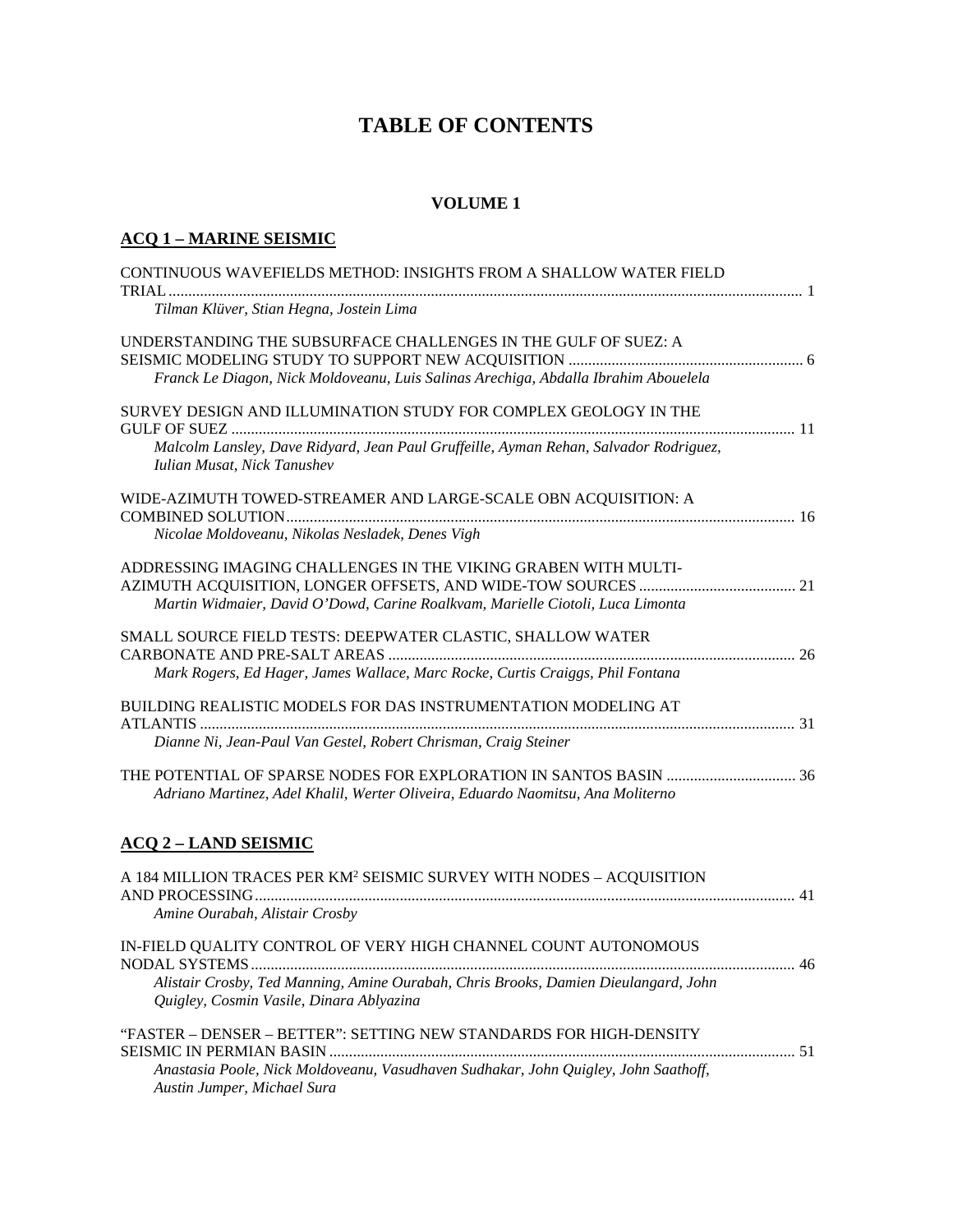| AIR BLAST ELIMINATION BY HARMONIC DISTORTION REDUCTION (HDR) CONTROL 56<br>Zhouhong Wei, C. Jason Criss                                                                                                                                                  |  |
|----------------------------------------------------------------------------------------------------------------------------------------------------------------------------------------------------------------------------------------------------------|--|
| RECOVERING SIGNALS MISALLOCATED DURING DEBLENDING: TOWARD A MORE<br>Kang Fu                                                                                                                                                                              |  |
| DATA-DRIVEN TIME-LAPSE ACQUISITION DESIGN VIA OPTIMAL RECEIVER-SOURCE<br>Yi Guo, Mauricio D. Sacchi                                                                                                                                                      |  |
| CO <sub>2</sub> INJECTION SEISMIC MONITORING WITHOUT CREATING A MIGRATED IMAGE  71<br>César Barajas-Olalde, Donald C. Adams, Justin T. Kovacevich, Lu Jin, Amanda J. Livers,<br>John A. Hamling, Charles D. Gorecki, David P. Cercone, Barry M. Freifeld |  |
| MACHINE-LEARNING BASED DATA RECOVERY AND ITS BENEFIT TO SEISMIC<br>ACQUISITION: DEBLENDING, DATA RECONSTRUCTION, AND LOW-FREQUENCY<br>Shotaro Nakayama, Gerrit Blacquière                                                                                |  |
| <b>ACQ P1 – SEISMIC ACQUISITION MODELING, CASE HISTORIES, AND DEBLENDING</b>                                                                                                                                                                             |  |
| BROADBAND SEISMIC DATA ACQUISITION USING AN E-VIB SOURCE FOR<br>Tatiana Pertuz, Alireza Malehmir, Bojan Brodic, Emma Bäckström, Paul Marsden, Richard<br>De Kunder, Jordan Bos                                                                           |  |
| HIGH-DENSITY 3D SEISMIC ACQUISITION TECHNOLOGY AND APPLICATION OF<br>MOUNTAINS IN QIULITAG UNDER EXCEEDINGLY DIFFICULT GEOLOGICAL<br>Wang Yanfeng, Chen Xueqiang, Liu Xinwen, Zhu Yunhong, Wu Jianjun                                                    |  |
| BLENDED ACQUISITION WITH TEMPORALLY SIGNATURED/MODULATED AND<br>SPATIALLY DISPERSED SOURCE ARRAY: PRODUCTIVITY ENHANCEMENT IN THE<br>Tomohide Ishiyama, Tie Wei                                                                                          |  |
| IMPROVEMENT OF DATA QUALITY THROUGH MID-NIGHT OPERATION AND HIGH-<br>DENSE SPATIAL SAMPLING IN 2D LAND SEISMIC SURVEY, NE JAPAN: A CASE<br>Yutaro Seino, Yusuke Morishima, Hiroyuki Tokunaga, Shin Saito                                                 |  |
| A DIGITAL ELEVATION MODEL BASED TOPOGRAPHIC RISK CLASSIFICATION<br>Jiangli Chen, Shanzheng Hu, Xiao-Bi Xie, Xiaobin Zhang, Teng Huang, Yingchun Lei, Zilong<br>Li, Qiang Zhang                                                                           |  |
| Song Jiawen, Li Peiming, Sun Pengyuan, Ding Guandong, Yan Wei, Chen Yingpeng, Zhang<br>Xiaoming                                                                                                                                                          |  |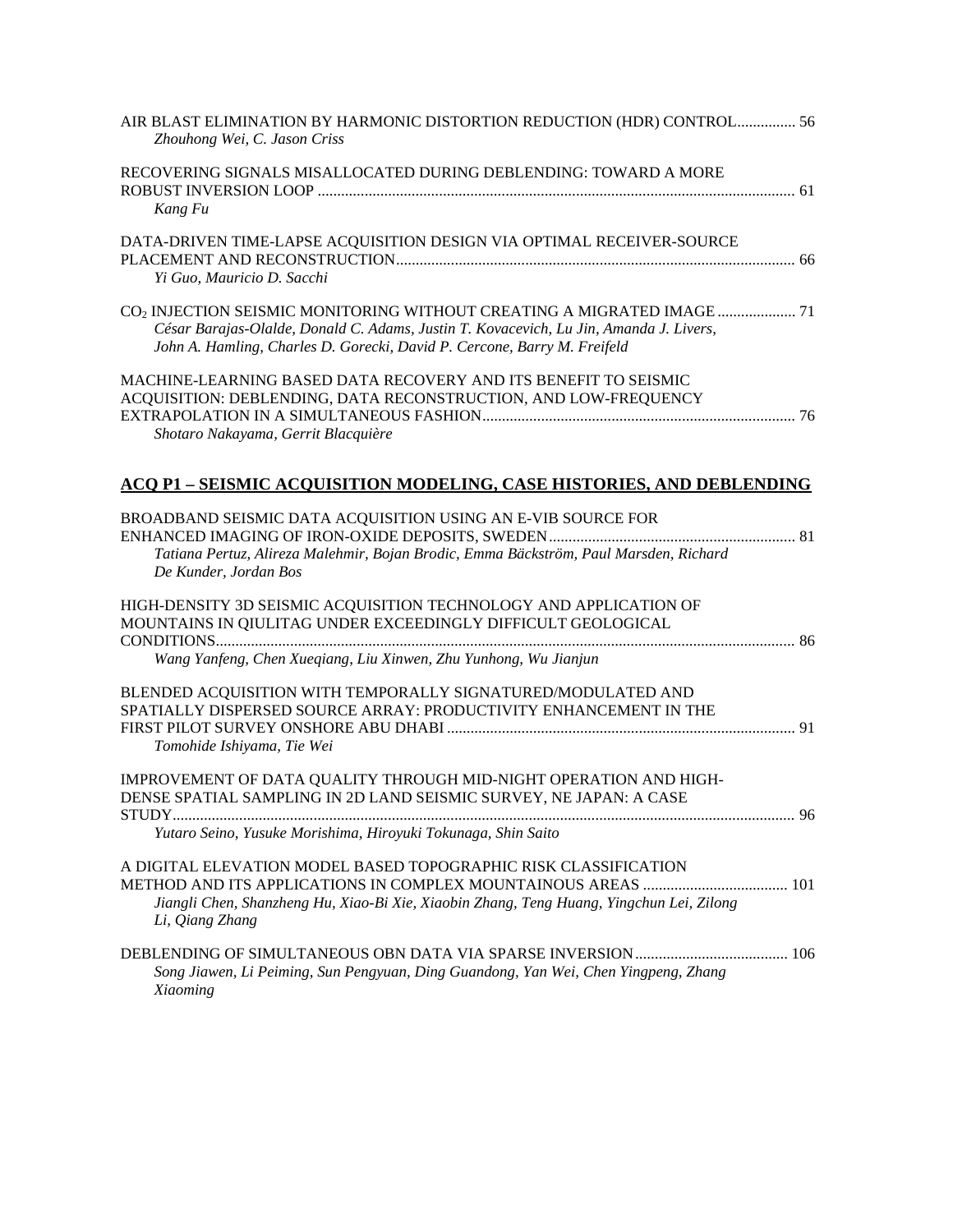### **ACQ P2 – ADVANCES IN SOURCES, RECEIVERS, AND METHODS**

| NATIVE TRUE AMPLITUDE AND PHASE BROADBAND SENSING NOW AVAILABLE                                                                                    |  |
|----------------------------------------------------------------------------------------------------------------------------------------------------|--|
| Nicolas Tellier, Stéphane Laroche, Philippe Herrmann                                                                                               |  |
| Ilya Korotkov, Alexander Zhukov                                                                                                                    |  |
| THE APPLICATION OF CASCADE ENCODING FREQUENCY SEPARATED                                                                                            |  |
| Fei Luo, Yimeng Zhang, Ze Wang, Ruizhen Wang, Hongliang Cui, Xuming Bai                                                                            |  |
| EXPLOSION NUMERICAL SIMULATION: A METHOD FOR DESIGNING SOURCE<br>Guo Nianmin, Peng Gengxin, Liu Fulie, Xu Kaichi, Pei Guangping                    |  |
|                                                                                                                                                    |  |
| METHOD AND APPLICATION OF OFFSET VECTOR SUMMATION IN NODE                                                                                          |  |
| Ding Guandong, Gong Tongju, Yang Haishen, Zhang Xiaoming, Wang Meisheng, Mao<br>Hejiang, Cao Mingqiang, Li Xiaoliang                               |  |
| Men Zhe, Ning Hongxiao, Li Xiang, Liu Xinggang, Lv Panpan, Liu Chunqiang                                                                           |  |
| <u>ANI 1 – APPLICATIONS IN THEORY, FIELD DATA, LAB MEASUREMENTS, AND THE</u><br><b>BARRETT SEAM MODEL</b>                                          |  |
|                                                                                                                                                    |  |
| Bruce W. Hootman, Edan Gofer, Scott Leaney, Colin M Sayers                                                                                         |  |
| KEY SEISMIC PROCESSING STEPS TO RESOLVE AMPLITUDE CHARACTERISTICS OF<br><b>Edward Jenner, Christof Stork</b>                                       |  |
|                                                                                                                                                    |  |
| Scott Leaney, Chris Chapman                                                                                                                        |  |
| FLUID IDENTIFICATION AND EFFECTIVE FRACTURES PREDICTION BY COMBINING                                                                               |  |
| AVOF, AVOZ, AND AVOZF INVERSION IN FRACTURED CARBONATE RESERVOIR 156<br>Muhammad Ajaz, Sam Zandong Sun                                             |  |
| Valeria Suarez, Gama Firdaus, Manika Prasad                                                                                                        |  |
| APPLICATION OF WELLTIE TOMOGRAPHY IN ANISOTROPIC VELOCITY MODELING  166<br>Yanxiang Wang, Junduo Zhang, Qin Su, Tao Zhang, Jiaqing Sun, Linghe Han |  |
| Sagar Singh, Ilya Tsvankin                                                                                                                         |  |
| A NEW QP-WAVE APPROXIMATION IN TTI MEDIA AND ITS REVERSE TIME                                                                                      |  |
| Junxiao Li, Kefeng Xin, Jian Sun, Farah Syazana                                                                                                    |  |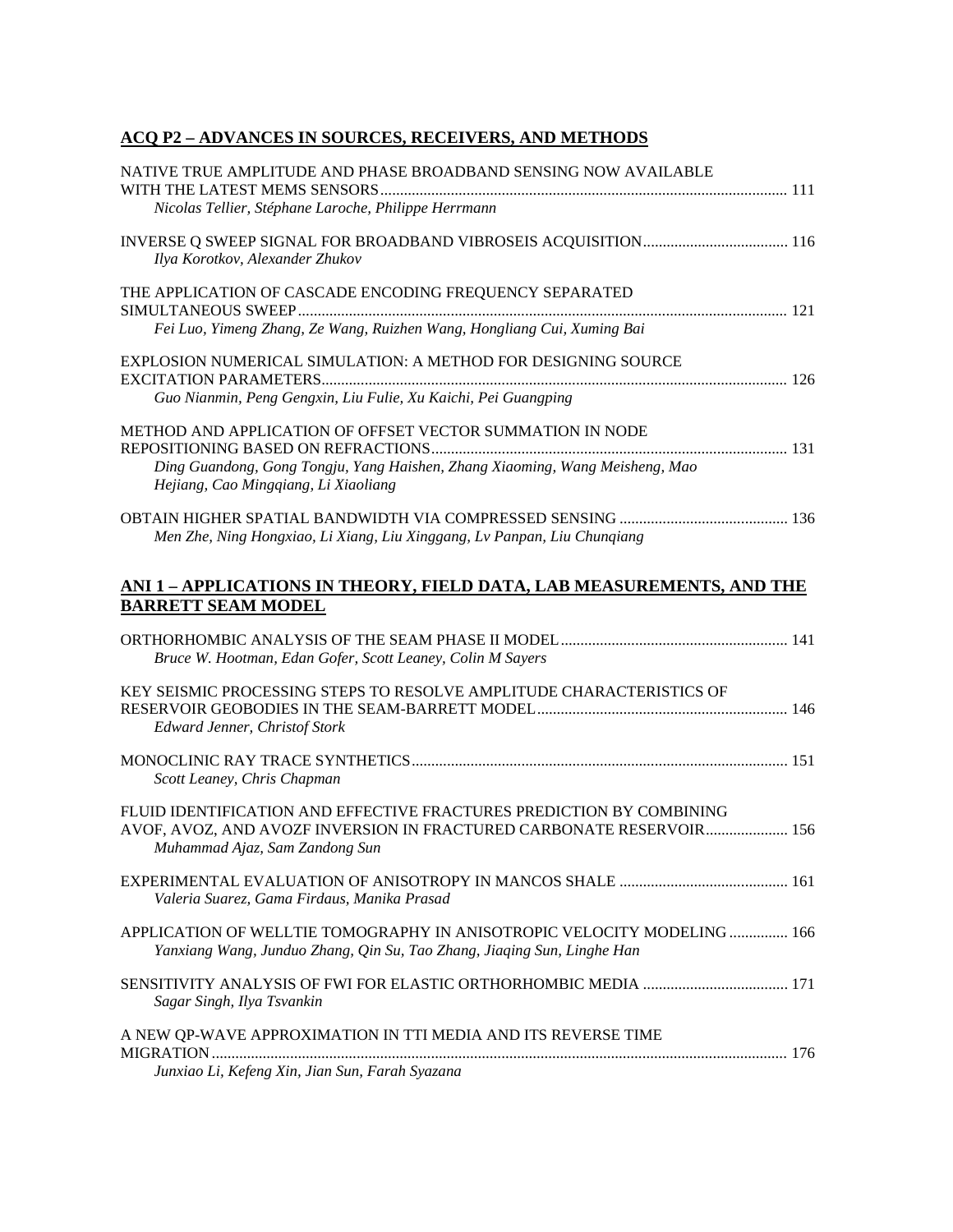# **ANI P1 – THEORY AND PROCESSING**

| CUMULATIVE MODULI FOR ORTHOTROPIC MEDIA: PARAMETRIZATION FOR QUASI                                                                                                            |  |
|-------------------------------------------------------------------------------------------------------------------------------------------------------------------------------|--|
| Filip P. Adamus                                                                                                                                                               |  |
| CONDITIONING STEPS AND PITFALLS IN SEISMIC FRACTURE PREDICTION  186<br>Jingfeng Zhang, Madhav Vyas, Mel Ball, Philip Tillotson, Joe Dellinger                                 |  |
| ANISOTROPY CORRECTION AND FLUID SUBSTITUTION FOR DEVIATED WELLS 190<br>Son Phan, Mrinal Sen                                                                                   |  |
| REFLECTION AND TRANSMISSION COEFFICIENT APPROXIMATIONS FOR<br>Song Jin, Alexey Stovas                                                                                         |  |
| A NEW S-WAVE FREE ACOUSTIC APPROXIMATION FOR THE TRANSVERSELY<br>Shibo Xu, Hitoshi Mikada, Alexey Stovas, Tariq Alkhalifah                                                    |  |
| ON PARAMETERIZATION IN MONOCLINIC MEDIUM WITH A HORIZONTAL<br><b>Alexey Stovas</b>                                                                                            |  |
| <b>AVOSI 1 - CASE STUDIES</b>                                                                                                                                                 |  |
| OPTIMIZED LOW-FREQUENCY HYDROCARBON DETECTION METHOD AND ITS<br>Xinyi Duan, Ying Li, Gongli Liu, Shengqiang Zhang                                                             |  |
| FROM A REGIONAL AVA SCREENING TO FOCUSED ELASTIC ATTRIBUTES<br>ESTIMATION: AN INTEGRATED SOLUTION FROM SEISMIC ACQUISITION TO<br>Cyrille Reiser, Elena Polyaeva, Scott Opdyke |  |
| SEISMIC POROSITY CHARACTERIZATION IN A CRETACEOUS CARBONATE<br>Hansel J. Gonzalez, Panos Doulgeris, Peter Haffinger, Dries Gisolf                                             |  |
| DEPTH-DEPENDENT LATERAL AMPLITUDE CORRECTIONS FOR ONSHORE SEISMIC 225<br>Benjamin Hardy, Venkatesh Anantharamu                                                                |  |
| THE APPLICATION OF TIGHT GAS RESERVOIR STRESS PREDICTION THROUGH<br>B. Du, G. Zhang, J. Zhang, R. Jiang, S. Wang, X. Guo                                                      |  |
| SEISMIC ANALYSIS FOR PREDICTING LOW-SATURATION GAS ZONES: A TRINIDAD<br>Dhananjay Kumar, Dale Baptiste, Abigail Maxwell, Danica Dralus, Tongning Yang                         |  |
| TIME-LAPSE BAYESIAN AVO INVERSION APPLIED TO THE HEIDRUN FIELD IN THE                                                                                                         |  |
| Heidi Kjønsberg, Sissel Grude Haug, Ragnar Hauge, Carl-Inge Colombo Nilsen                                                                                                    |  |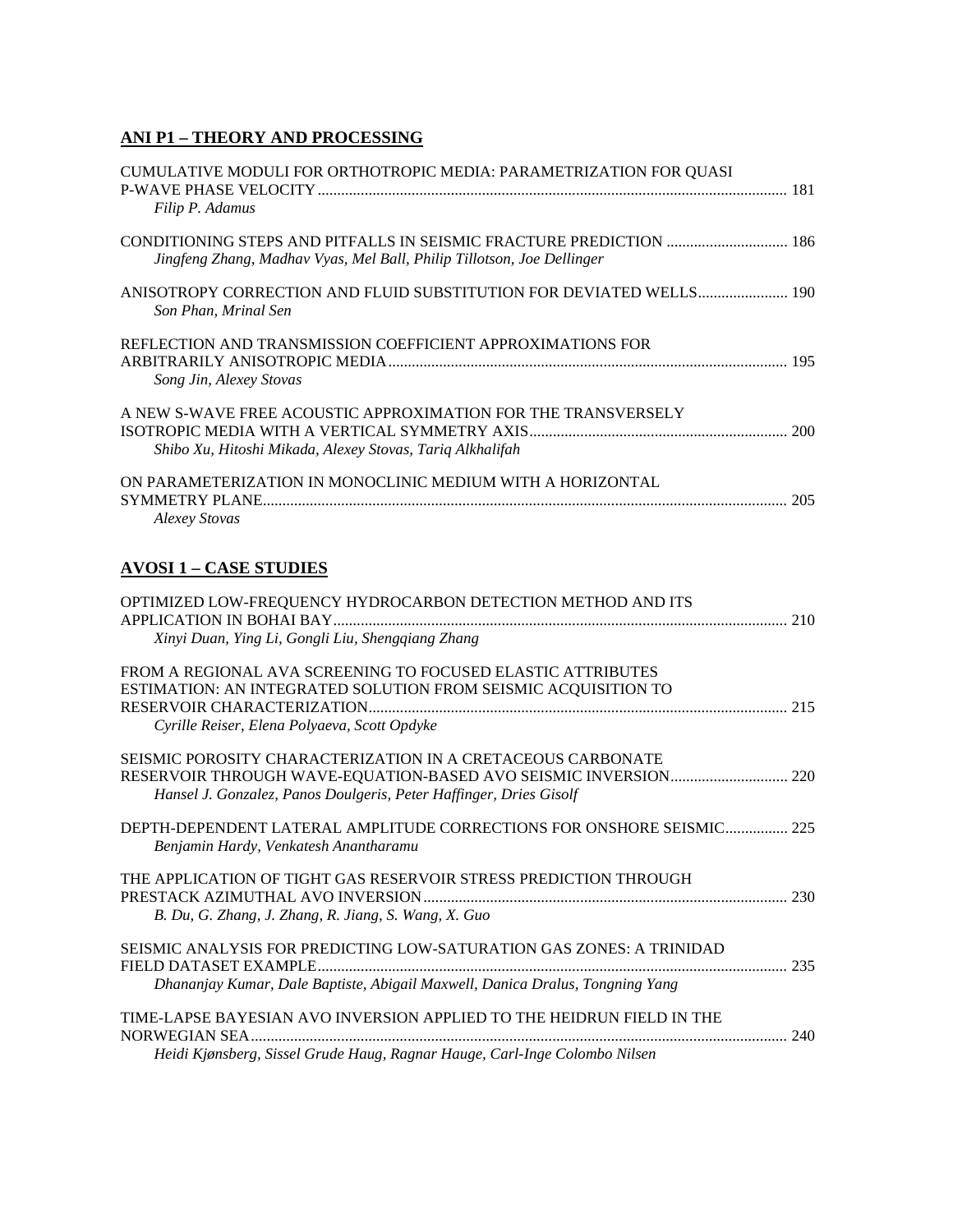### **AVOSI 2 – ALGORITHMS AND METHODOLOGY 2**

| Felipe Jordao P. De Andrade, Marcelo Gattass, Rodrigo C. Fernandes                                                                                   |  |
|------------------------------------------------------------------------------------------------------------------------------------------------------|--|
| Kun Li, Xingyao Yin                                                                                                                                  |  |
| FACIES AND RESERVOIR PROPERTIES ESTIMATION BY A TRANSDIMENSIONAL<br>Arnab Dhara, Mrinal K. Sen, Di Yang, Jan Schmedes, Partha Routh, Ratnanabha Sain |  |
| Jeremy Gallop                                                                                                                                        |  |
| James H. Crane, James M. Crane, Juan M. Lorenzo                                                                                                      |  |
| QUANTIFYING UNCERTAINTIES BY UTILIZING GEOSTATISTICAL SEISMIC<br>Monirah Aldossary, Muiz Widatalla, Mohammed Ashfaq                                  |  |
| Edan Gofer, Scott Leaney                                                                                                                             |  |
| EFFECT OF SEISMIC ANISOTROPY ON AVO INTERPRETATION: A MONTE CARLO<br>Fuyong Yan, De-Hua Han                                                          |  |
| <b>AVOSI P1 - ALGORITHMS 1</b>                                                                                                                       |  |
| Qixin Li, Yaneng Luo                                                                                                                                 |  |
| HIGH-RESOLUTION BAYESIAN ADAPTIVE IMPEDANCE INVERSION METHOD AND                                                                                     |  |

| Yaneng Luo, Yajun Chen, Ruifeng Jin, Jingbin Cui, Zhonghong Wan, Lei Li, Wei Xiong, Chen<br>Xu |     |
|------------------------------------------------------------------------------------------------|-----|
| BAYESIAN SEISMIC INVERSION: MEASURING LANGEVIN MCMC SAMPLE QUALITY                             | 295 |
| Muhammad Izzatullah, Ricardo Baptista, Lester Mackey, Youssef Marzouk, Daniel Peter            |     |
| UNCERTAINTY ESTIMATION IN IMPEDANCE INVERSION USING BAYESIAN DEEP                              |     |
| Junhwan Choi, Dowan Kim, Joongmoo Byun                                                         |     |
|                                                                                                |     |
| FACIES CLASSIFICATION AND SURFACE INTERPRETATION USING DIRECT                                  | 305 |

*Raul Cova, Henrik Juhl Hansen, Ask Jakobsen, Rob Ross, Evan Mutual*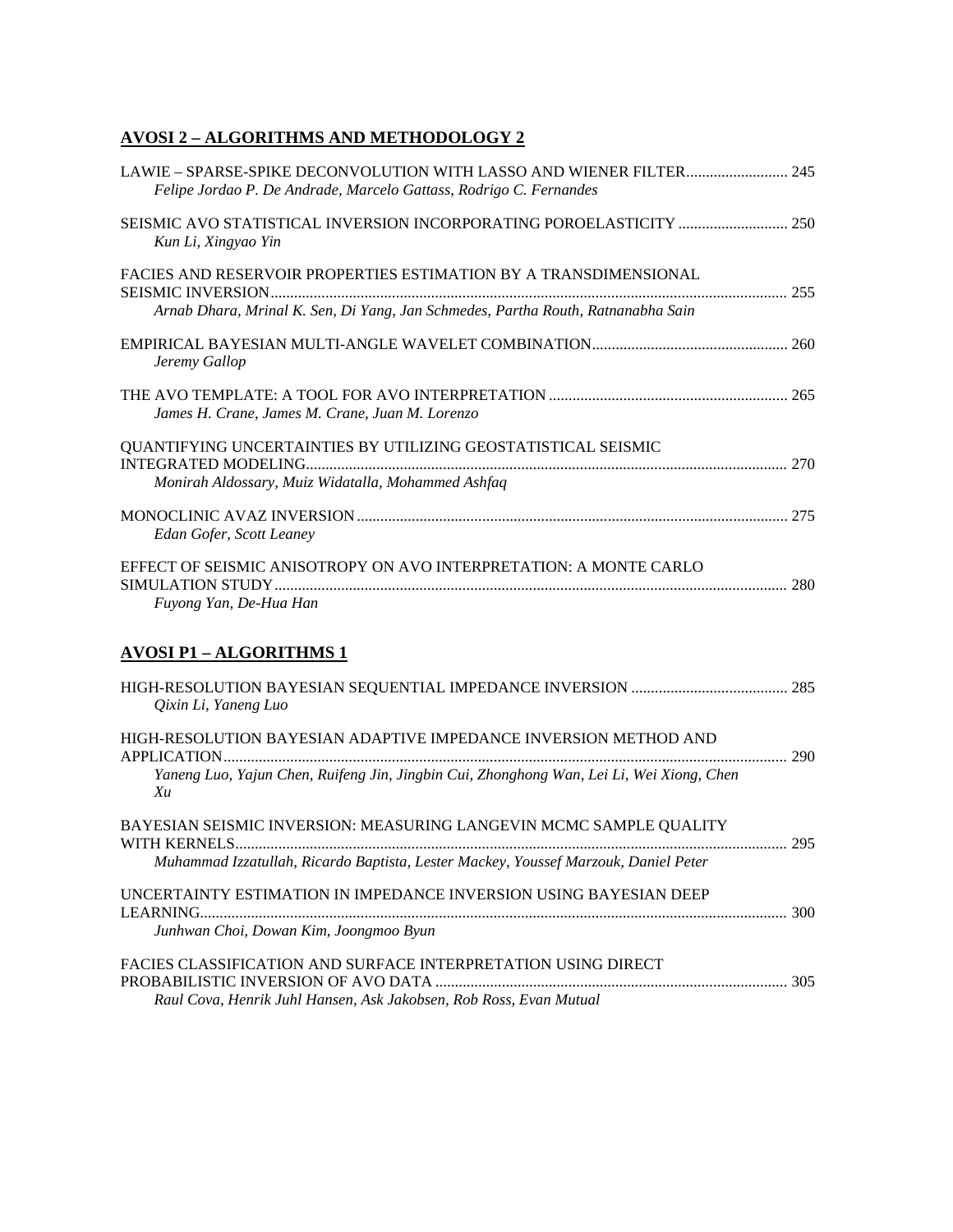### **AVOSI P2 – ALGORITHMS AND METHODOLOGY 1**

| PREDICTING DRILLING PERFORMANCE IN UNCONVENTIONAL RESERVOIRS USING                                                                                                                                                    |  |
|-----------------------------------------------------------------------------------------------------------------------------------------------------------------------------------------------------------------------|--|
| Colin M. Sayers, Adam Koesoemadinata, Sagnik Dasgupta, Vasudhaven Sudhakar, Richard<br>Hearn                                                                                                                          |  |
| AVOA MODELING FOR FRACTURE-INDUCED ANISOTROPY BASED ON THE ELASTIC                                                                                                                                                    |  |
| Antonio Fuggi, Paul De Groot, Arnaud Huck, Hardeep Jaglan, Nanne Hemstra                                                                                                                                              |  |
| APPLICATION OF HTI ANISOTROPY CORRECTION FOR WIDE-AZIMUTH SEISMIC<br>DATA: A CASE STUDY OF TIGHT GAS EXPLORATION IN SICHUAN BASIN, CHINA 320<br>Qin Su, Huahui Zeng, Huijie Meng, Shuhai Qie, Xiaomei Zhang, Huan Liu |  |
| NEW AVO EXPRESSION AND CLASSIFICATION USING PSEUDO-POISSON                                                                                                                                                            |  |
| Mohammed Farfour, Douglas Foster                                                                                                                                                                                      |  |
| APPLICATION OF CRP GATHER OPTIMIZATION TECHNOLOGY BASED ON FVO TO                                                                                                                                                     |  |
| Hongtao Shen, Xiang Xie, Jianhua Fan, Jinhui Zhang, Mingchun Wang                                                                                                                                                     |  |
| L1-2-NORM SPARSE REPRESENTATION FOR ROBUST PRESTACK GATHER                                                                                                                                                            |  |
| Zhijun Zhang, Huihuang Tan, Huailai Zhou                                                                                                                                                                              |  |
| <b>AVOSI P3 - ALGORITHMS 2</b>                                                                                                                                                                                        |  |
| ROBUST SEISMIC IMPEDANCE INVERSION BASED ON MODEL SPECTRUM WEIGHTED<br>Yaming Yang, Xingyao Yin, Man Jiang                                                                                                            |  |
| PRESTACK AVO INVERSION USING THE IMPROVED ARTIFICIAL BEE COLONY<br>Hongmei Luo, Changjiang Wang, Longxiao Zhi, Shicui Yan                                                                                             |  |
| APPLICATION OF AMPLITUDE ATTENUATION GRADIENT UNDER LITHOLOGICAL<br>Gongli Liu, Zhijun Zhang, Jiangfeng Zheng, Junbo Zhang                                                                                            |  |
| THE PRECONDITIONED ARD-BASED AVA INVERSION METHOD FOR P-IMPEDANCE                                                                                                                                                     |  |
| Yongzhen Ji, Huafeng Hu, Zhengliang Lin, Kefei Zhang, Han Zhong                                                                                                                                                       |  |
| A SEIMIDEFINITE PROGRAMMING METHOD FOR POSTSTACK SEISMIC INVERSION 360<br>Shanshan Wei, Qiaolin Xiong, Chunmei Luo                                                                                                    |  |
|                                                                                                                                                                                                                       |  |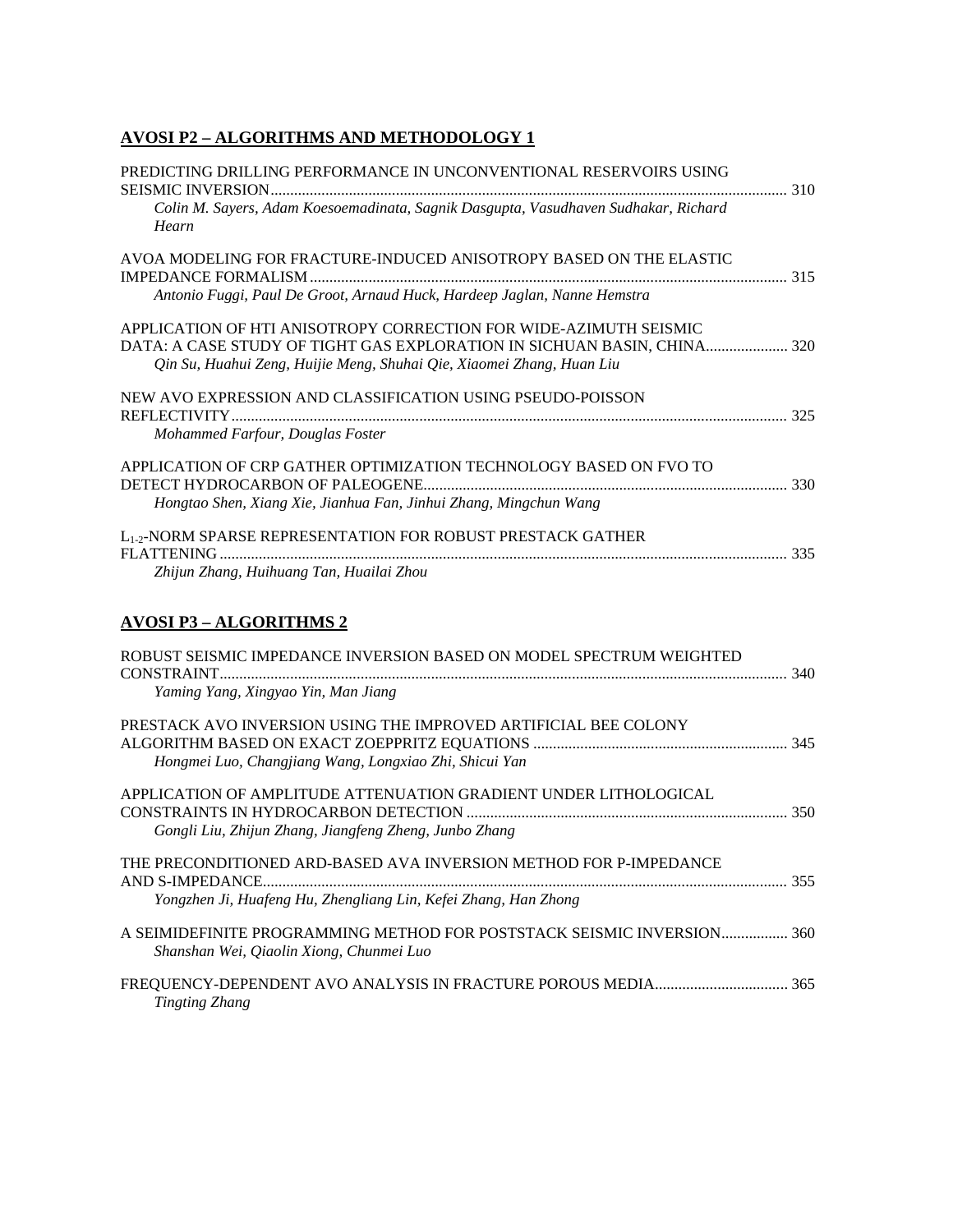# **BG 1 – BOREHOLE MODES AND STRUCTURAL IMAGING**

| 3D SALT-BOUNDARY IMAGING WITH TRANSMITTED WAVES IN DAS VSP DATA<br>Yuting Duan, Yingping Li, Maksym Kryvohuz, Albena Mateeva, Tianrun Chen                                                                       |  |
|------------------------------------------------------------------------------------------------------------------------------------------------------------------------------------------------------------------|--|
| ANALYSIS OF THE BOREHOLE RESPONSE FOR SHEAR-WAVE REFLECTION IMAGING 375<br>Xiao-Ming Tang, Yang-Hu Li, Sheng-Qing Lee                                                                                            |  |
| QUALITY CONTROL OF ULTRA-DEEP RESISTIVITY IMAGING USING FAST 3D                                                                                                                                                  |  |
| Sofia Davydycheva, Vladimir Druskin, Leonid Knizhnerman, Michael Rabinovich                                                                                                                                      |  |
| Nicholas Bennett, Yevgeniy Karpekin, Erik Wielemaker, Nobuyasu Hirabayashi, Adam<br>Donald, Franciscus Van Kleef                                                                                                 |  |
| HEXAPOLE AND OCTUPOLE MODES IN LWD AND THEIR USE IN DTS ESTIMATION 390<br>Ruijia Wang, Richard Coates, Brenda Jonathan, Jiajun Zhao, Kristoffer Walker                                                           |  |
|                                                                                                                                                                                                                  |  |
| Huaigu Tang, Arthur Chuen Hon Cheng, Elita Yunyue Li, Xinding Fang                                                                                                                                               |  |
| LOGGING-WHILE-DRILLING CROSS-MULTIPOLE MEASUREMENTS IN ANISOTROPIC                                                                                                                                               |  |
| Christoph Demmler, Tim Geerits, Olaf Hellwig, Stefan Buske                                                                                                                                                       |  |
| MACHINE LEARNING ALGORITHMS FOR REAL-TIME PREDICTION OF THE SONIC<br>LOGS BASED ON DRILLING PARAMETERS AND DOWNHOLE ACCELEROMETERS 405<br>Stanislav Glubokovskikh, Andrey Bakulin, Robert Smith, Ilya Silvestrov |  |
| <b>BG P1 - STRUCTURAL IMAGING AND GEOSTEERING</b>                                                                                                                                                                |  |
| DETECTION SENSITIVITY AND NEW CONCEPT OF DEEP-READING LOOK-AHEAD<br>Teruhiko Hagiwara                                                                                                                            |  |
| APPARENT CONDUCTIVITY FOR BOREHOLE ELECTROMAGNETIC PROPAGATION                                                                                                                                                   |  |
| Gong Li Wang, Dean Homan, Ping Zhang, Wael Abdallah                                                                                                                                                              |  |
| A SUPERVISED DESCENT LEARNING TECHNIQUE FOR INVERSION OF DIRECTIONAL<br>Yanyan Hu, Rui Guo, Yuchen Jin, Xuqing Wu, Maokun Li, Aria Abubakar, Jiefu Chen                                                          |  |
| UNDERGROUND FORMATION CHARACTERIZATION AND UNCERTAINTY                                                                                                                                                           |  |
| QUANTIFICATION USING TRANSITIONAL MARKOV CHAIN MONTE CARLO                                                                                                                                                       |  |
|                                                                                                                                                                                                                  |  |
| Han Lu, Jiefu Chen, Xuqing Wu, Xin Fu, Mohammad Khalil, Cosmin Safta, Yueqin Huang                                                                                                                               |  |
| FROM CHECKSHOT TO VSP USING THE SAME ACQUISITION FOOTPRINT ENABLED                                                                                                                                               |  |
| Manuel Alejandro Useche, Alejandro Martinez, Mauricio Silva, Pablo Heredia, Luisa F.<br>Albarracin                                                                                                               |  |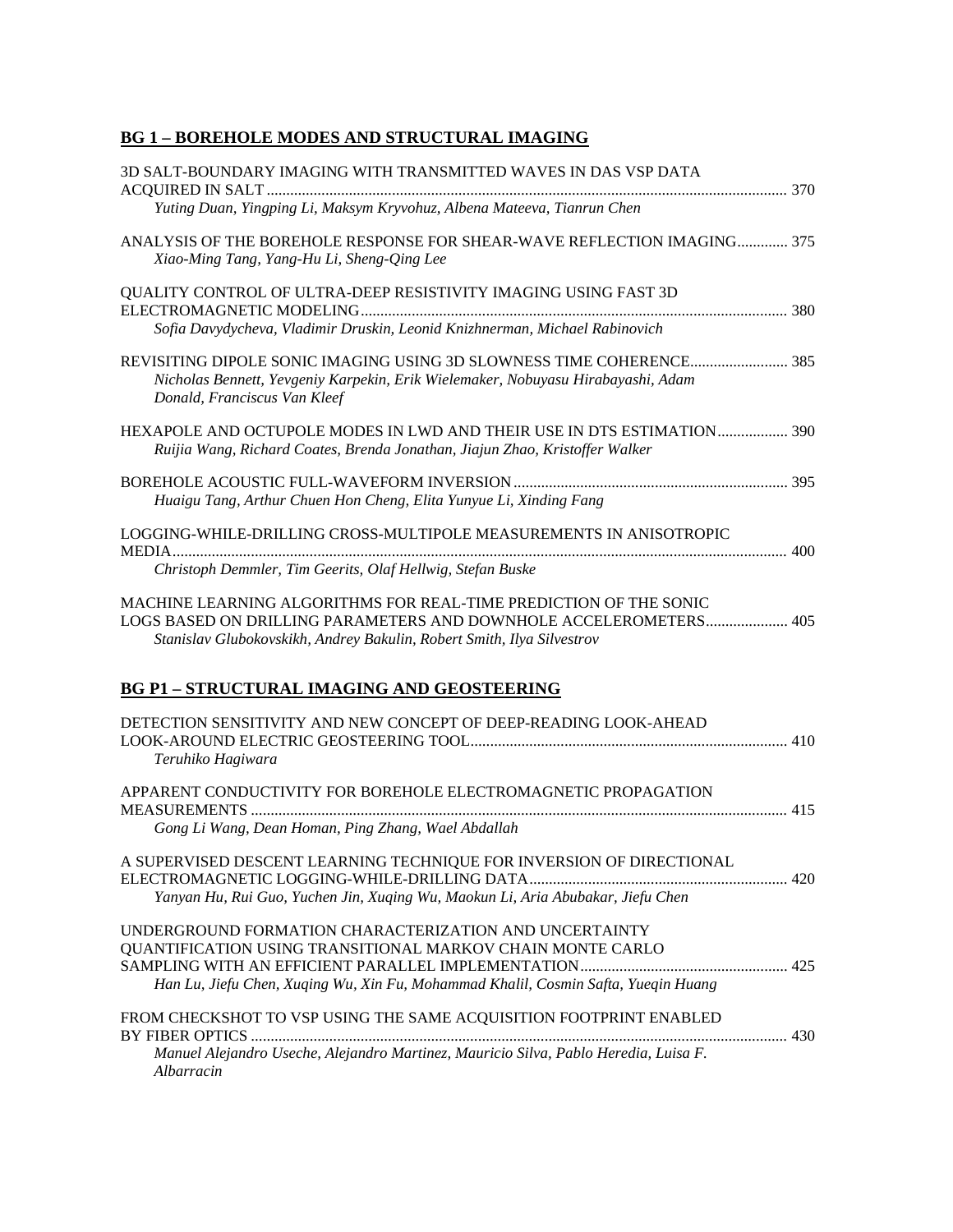| PROCESSING AND ANALYSIS OF SEISMIC-WHILE DRILLING DATA ACQUIRED WITH<br>WIRELESS GEOPHONES AND INSTRUMENTED TOP DRIVE IN THE DESERT                         |  |
|-------------------------------------------------------------------------------------------------------------------------------------------------------------|--|
| Andrey Bakulin, Ilya Silvestrov, Ali Aldawood, Emad Hemyari, Flavio Poletto                                                                                 |  |
| <b>BG P2 - NOVEL APPLICATIONS AND ADVANCED TECHNIQUES</b>                                                                                                   |  |
| AUTOMATION OF DEPTH MATCHING USING A STRUCTURED WELL-LOG DATABASE:                                                                                          |  |
| Veronica Torres, Kenneth Duffaut, Alexey Stovas, Frank O. Westad, Yngve Bolstad Johansen                                                                    |  |
| VTI PARAMETERS DETERMINATION FROM SYNTHETIC SONIC LOGGING DATA<br>Maksim Bazulin, Denis Sabitov, Marwan Charara                                             |  |
| MACHINE LEARNING WITH ARTIFICIAL NEURAL NETWORKS FOR SHEAR LOG<br>Aun Al Ghaithi, Manika Prasad                                                             |  |
| INFERRING NEAR-WELL CONDUCTIVITY FROM DAS-RECORDED TUBE WAVES<br>Harrison Schumann, Ge Jin                                                                  |  |
| ESTIMATION OF THE EFFECTIVE COMPLIANCE OF A SET OF FRACTURES USING<br>Nicolás D. Barbosa, Eva Caspari, Andrew Greenwood, Klaus Holliger                     |  |
| DETERMINATION OF RESISTIVITY INDEX VIA NUCLEAR MAGNETIC RESONANCE                                                                                           |  |
| Cheng Feng, Chuang Han, Wenxing Duan, Wen Yin, Yuntao Zhong, Ziyan Feng, Zhihao<br>Jiang                                                                    |  |
| <b>DAS 1 - SEISMIC APPLICATIONS 2</b>                                                                                                                       |  |
| FRACTURE HEIGHT AND DENSITY ESTIMATION FROM RAPID TIME-LAPSE DAS VSP  470<br>Xiaomin Zhao, Mark E. Willis, Tanya Inks, Glenn A. Wilson                      |  |
| Minyu Zhang, Xiaomin Zhao, Glenn A. Wilson, Mark E. Willis, Oscar Barrios                                                                                   |  |
| DAS CHARACTERIZATION OF AN UNCONVENTIONAL SHALE RESERVOIR USING<br>Ariel Lellouch, Biondo Biondi, Mark A. Meadows, Mike Craven                              |  |
| ANALYSIS OF GUIDED WAVES EXCITED BY MICROSEISMIC EVENTS IN DAS DATA  485<br>Owen Huff, Ariel Lellouch, Ge Jin, Bin Luo                                      |  |
| RAPID DEPLOYMENT OF DISTRIBUTED ACOUSTIC SENSING SYSTEMS TO TRACK                                                                                           |  |
| Martin Karrenbach, Zhichao Shen, Zefeng Li, Steve Cole, Ethan Williams, Andy Klesh, Xin<br>Wang, Zhongwen Zhan, Lisa Laflame, Victor Yartsev, Vlad Bogdanov |  |
| Steve Horne, Phil Armstrong, Sebastien Soulas                                                                                                               |  |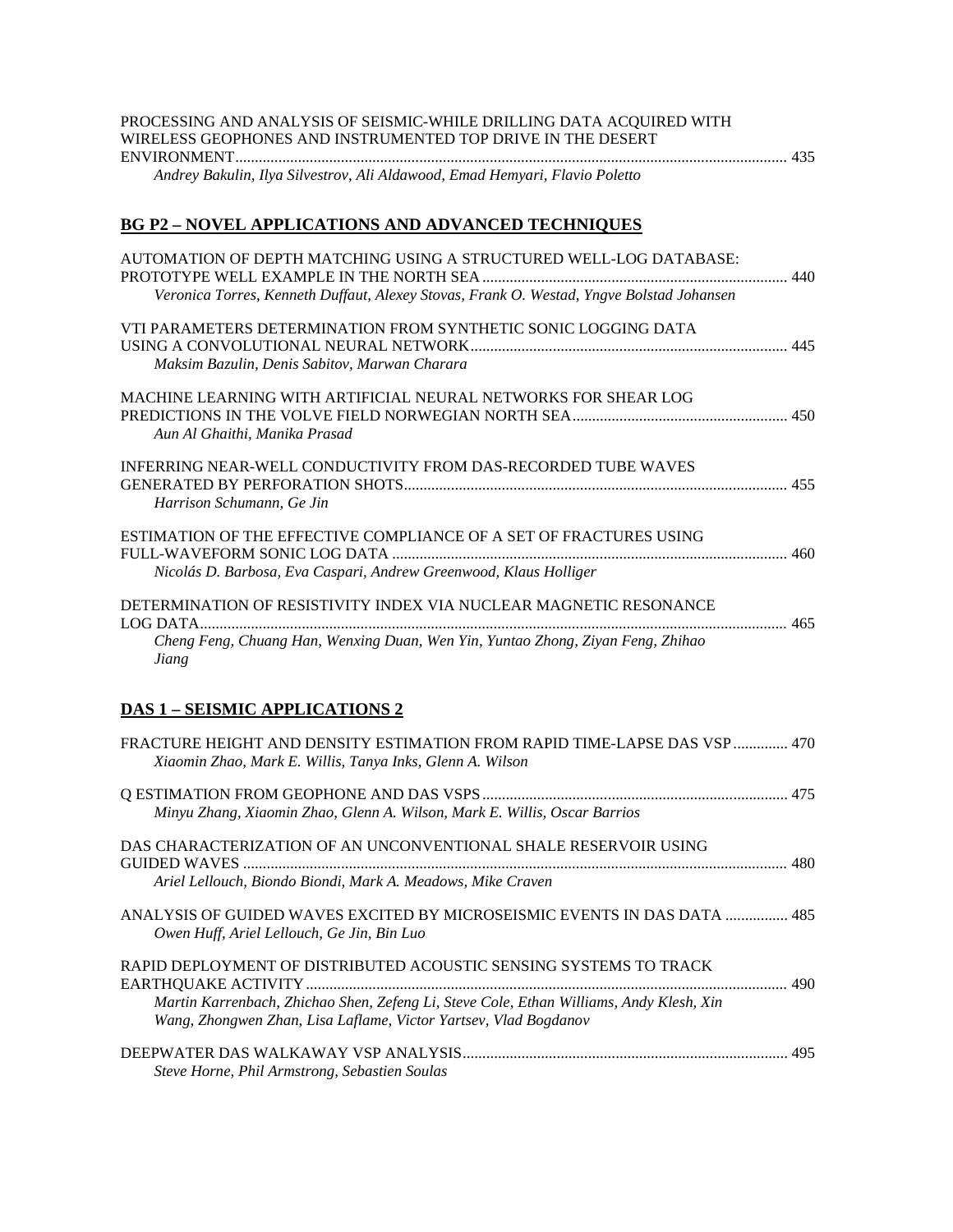| HYDRAULIC FRACTURE CHARACTERIZATION USING FIBER OPTIC DAS AND DTS                                                                                                        |  |
|--------------------------------------------------------------------------------------------------------------------------------------------------------------------------|--|
| DATA.<br>Robert Hull, Craig Woerpel, Kirk Trujillo, Rob Bohn, Ben Wygal, B. J. Carney, Timothy Carr                                                                      |  |
| INFLUENCE OF GAUGE LENGTH ON DAS VSP DATA AT THE HOUSTON RESEARCH                                                                                                        |  |
| Ezzedeen Alfataierge, Ali Aldawood, Andrey Bakulin, Robert R. Stewart, Harold Merry                                                                                      |  |
| <u>DAS P1 – SEISMIC APPLICATIONS 1</u>                                                                                                                                   |  |
| Ge Zhan, Jean-Paul Van Gestel, Rodney Johnston                                                                                                                           |  |
| Yumin Zhao, Yunyue Elita Li                                                                                                                                              |  |
| OPTIMIZING DISTRIBUTED ACOUSTIC SENSING (DAS) ACQUISITION: TEST WELL<br>Harold Merry, Weichang Li, Max Deffenbaugh, Andrey Bakulin                                       |  |
| COMPARISON OF MULTI-COMPONENT SEISMIC DATA TO FIBRE-OPTIC (DAS) DATA 525<br>Kevin W. Hall, Kristopher A. Innanen, Don C. Lawton                                          |  |
| FIELD TESTS OF A LONG-RANGE DISTRIBUTED FIBER-OPTIC SENSING SYSTEM 530<br>Martin Karrenbach, Carson Laing                                                                |  |
| ESTIMATION OF SEISMIC VELOCITY AND LAYER THICKNESS OF EAGLE FORD<br>FORMATION USING MICROSEISMIC GUIDED WAVES IN DOWNHOLE DISTRIBUTED<br>Bin Luo, Ge Jin, Ariel Lellouch |  |
| <b>EMRS 1 – INVERSION AND INTERPRETATION</b>                                                                                                                             |  |
| AN EMPIRICIST'S VIEW TO 3D CSEM INVERSION – OR WHAT WE LEARNT THE HARD<br>A. Price, R. Mackie, F. Miorelli                                                               |  |
| PROBABILISTIC JOINT-INVERSION OF MARINE CSEM AND SEISMIC TRAVELTIME<br>Pankaj K. Mishra, Adrien Arnulf, Mrinal K. Sen, Bertrand Denel, Yen Sun, Paul Williamson          |  |
| DEEP LEARNING JOINT INVERSION OF SEISMIC AND ELECTROMAGNETIC DATA FOR<br>Yen Sun, Bertrand Denel, Norman Daril, Lory Evano, Paul Williamson, Mauricio Araya-Polo         |  |
| A FULLY FINITE-ELEMENT BASED ALGORITHM FOR 3D MAGNETOTELLURIC                                                                                                            |  |
| Seyedmasoud Ansari, James A. Craven                                                                                                                                      |  |
| RECOVERING STRATIGRAPHY ORIENTATION USING TTI 3D CSEM GAUSS-NEWTON<br>A. K. Bjørke, K. R. Hansen, J. P. Morten                                                           |  |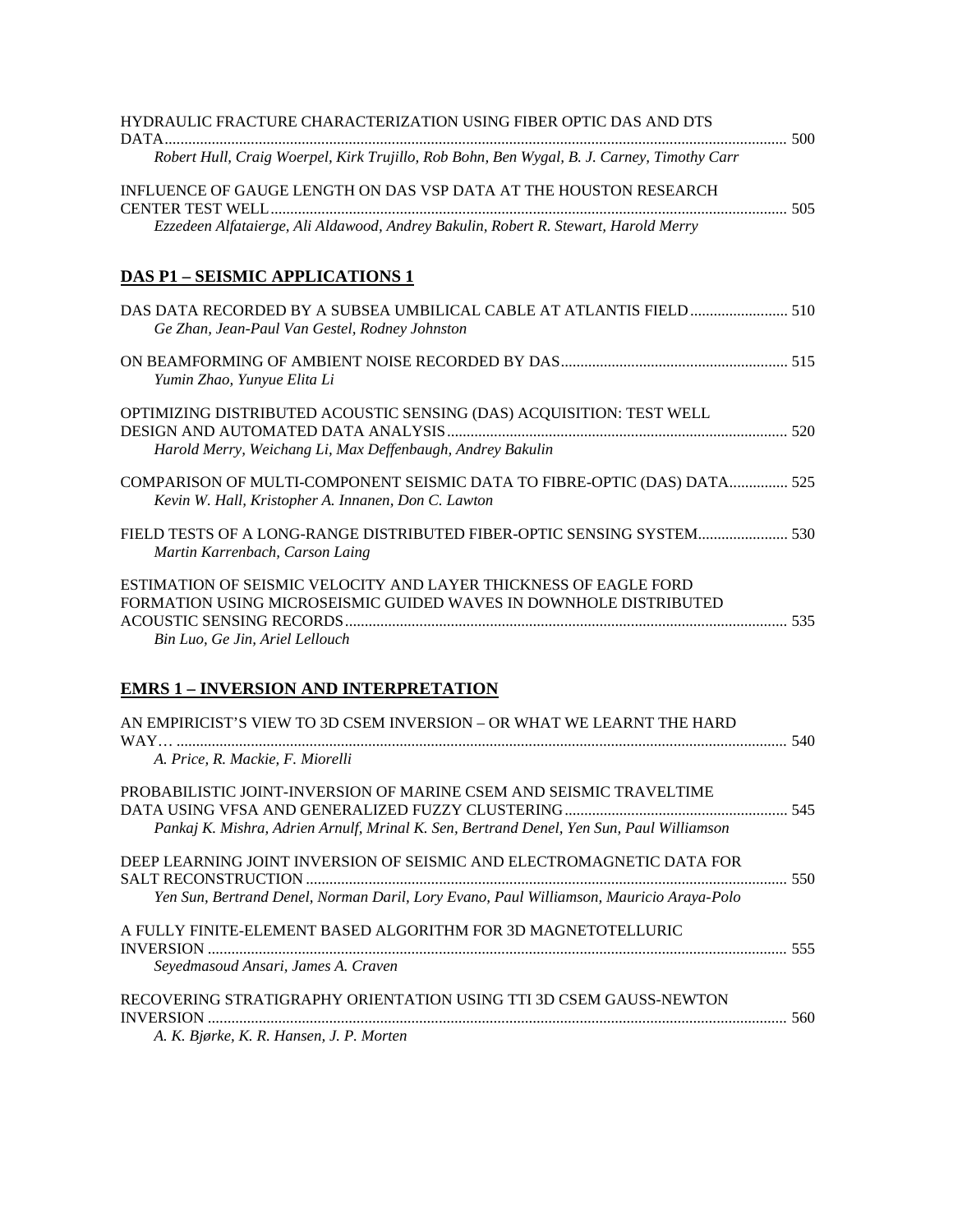| JOINT INVERSION OF TIME-DOMAIN AND FREQUENCY-DOMAIN<br>ELECTROMAGNETIC DATA CONTAMINATED BY COHERENT NOISES USING AN<br>Tao Chen, Dikun Yang                                                                                                                           |  |
|------------------------------------------------------------------------------------------------------------------------------------------------------------------------------------------------------------------------------------------------------------------------|--|
| Colton Kohnke, Yaoguo Li                                                                                                                                                                                                                                               |  |
| JOINT USE OF CROSSWELL EM AND SEISMICS FOR MONITORING CO2 STORAGE AT<br>THE CONTAINMENT AND MONITORING INSTITUTE FIELD SITE (CAMI): BASELINE<br>Evan Um, Pierpaolo Marchesini, Michael Wilt, Edward Nichols, David Alumbaugh, Donald<br>Vasco, Thomas Daley, Kerry Key |  |
| <b>EMRS P1 - MODELING AND ANALYSIS</b>                                                                                                                                                                                                                                 |  |
| MESHFREE MODELLING OF 2D MT DATA WITH RBF-FD AND UNSTRUCTURED<br>Jianbo Long, Colin G. Farquharson                                                                                                                                                                     |  |
| Feng Jiang, Dikun Yang                                                                                                                                                                                                                                                 |  |
| CHARACTERIZATION OF 1D ANISOTROPIC CONDUCTIVITY USING<br>Andréa Darrh, Yaoguo Li                                                                                                                                                                                       |  |
| COMPARING THE SENSITIVITY OF ELECTRICAL AND MAGNETIC SYSTEMS IN<br>Michael Wilt, Evan Um                                                                                                                                                                               |  |
| FEASIBILITY STUDY OF RESERVOIR MONITORING IN AN ONSHORE OIL FIELD USING<br>Michael Zhdanov, Leif Cox, Alex Gribenko, Hideaki Ban, Hiroshi Chiba                                                                                                                        |  |
| CAN METAL INFRASTRUCTURE EFFECTS BE SUBTRACTED IN TIME-LAPSE<br>Gurban Orujov, Andrei Swidinsky, Rita Streich                                                                                                                                                          |  |
| <b>EMRS P2 - IMAGING ALGORITHMS AND CASE STUDIES</b>                                                                                                                                                                                                                   |  |
| JOINT INVERSION OF AIRBORNE ELECTROMAGNETIC AND TOTAL MAGNETIC<br>INTENSITY DATA USING GRAMIAN STRUCTURAL CONSTRAINTS: CASE STUDY OF                                                                                                                                   |  |

*Michael Jorgensen, Leif Cox, Michael S. Zhdanov* IMAGING OF SUBSURFACE OREBODY WITH AIRBORNE ELECTROMAGNETIC DATA USING A RECURRENT NEURAL NETWORK ........................................................................................... 616 *Minkyu Bang, Seokmin Oh, Kyubo Noh, Soon Jee Seol, Joongmoo Byun*

| SYNTHESIZING TEM DATA BY A 3D FETD APPROACH: A CASE STUDY OF      |  |
|-------------------------------------------------------------------|--|
| DELINEATING A RESISTIVE BASALTIC BODY LOCATED IN THE NARENBAOLIGE |  |
|                                                                   |  |
| Jianhui Li, Xiangyun Hu, Kailiang Zhang, Wei Yuan, Temuer Gang    |  |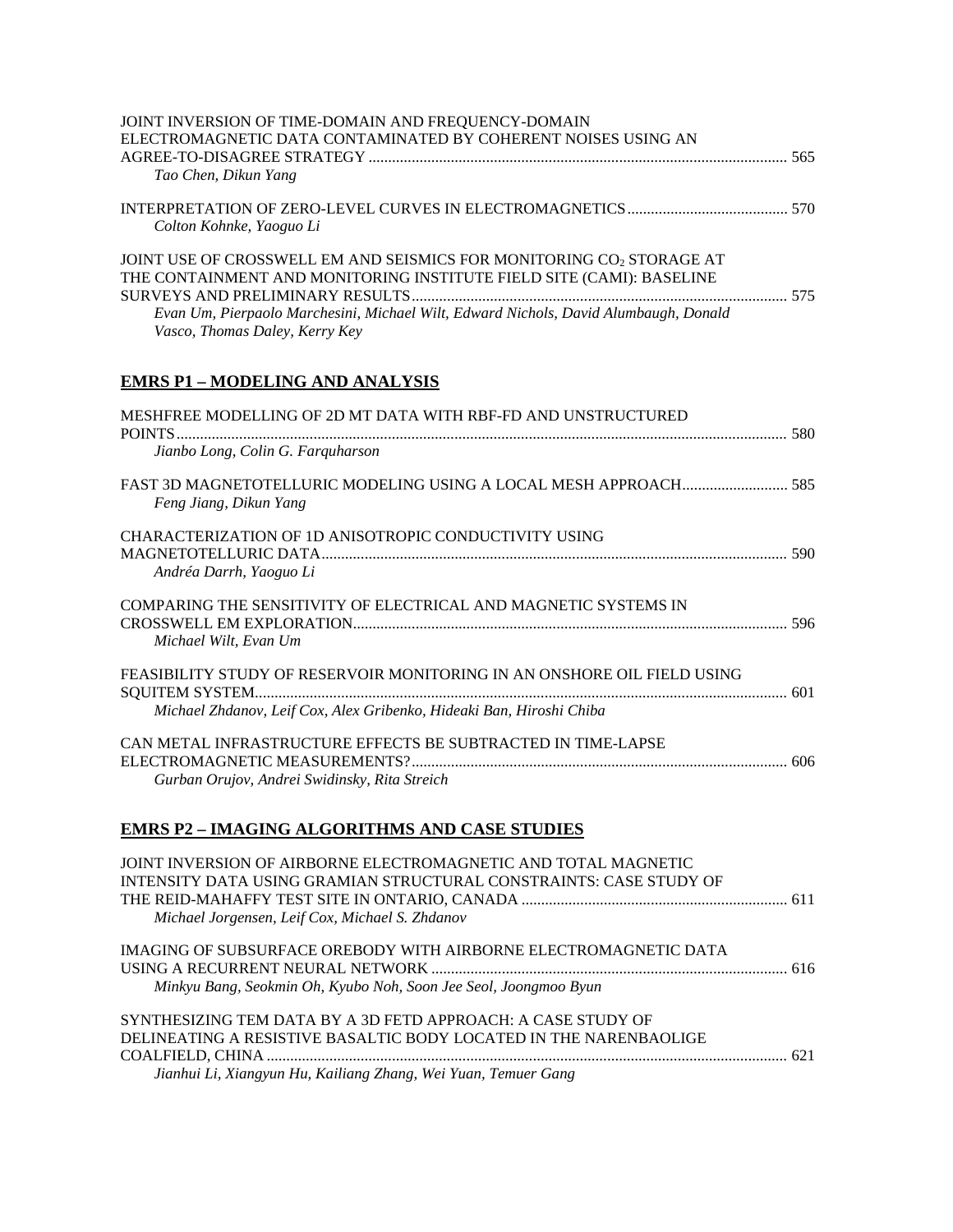| RAPID IMAGING OF CO <sub>2</sub> STORAGE USING DEEP LEARNING WITH 4D                                                                                                                                                                   |  |
|----------------------------------------------------------------------------------------------------------------------------------------------------------------------------------------------------------------------------------------|--|
| Kris Maclennan, Graham Ganssle, Jinsong Chen, Kristin Stone, Honglin Yuan                                                                                                                                                              |  |
| CLASSIFICATION STRATEGIES OF ELECTRICAL CHARACTERIZATION BASED ON K-<br>MEANS CLUSTERING: APPLYING CONTROLLED-SOURCE AUDIO-FREQUENCY<br>Kai Zhang, Niantian Lin, Xikun Nie, Chong Zhang, Xiaodong Wang, Gaopeng Tian, Jiuqiang<br>Yang |  |
| IMAGING OF STEEL CASING'S CONDUCTIVITY USING SURFACE ELECTRICAL DATA<br>Yinchu Li, Dikun Yang                                                                                                                                          |  |
| <b>FWI 1 - LEARNING AND NEW DEVELOPMENT</b>                                                                                                                                                                                            |  |
| A RECEIVER-EXTENSION APPROACH TO ROBUST FULL-WAVEFORM INVERSION  641<br>Ludovic Métivier, Romain Brossier                                                                                                                              |  |
| FULL-WAVEFORM INVERSION BY MODEL EXTENSION USING A MODEL-SPACE<br>Guillaume Barnier, Ettore Biondi                                                                                                                                     |  |
| Tatiana Kalinicheva, Mike Warner, Fabio Mancini                                                                                                                                                                                        |  |
| FWI IMAGING: FULL-WAVEFIELD IMAGING THROUGH FULL-WAVEFORM<br>Zhigang Zhang, Zedong Wu, Zhiyuan Wei, Jiawei Mei, Rongxin Huang, Ping Wang                                                                                               |  |
| IMPROVING MISSISSIPPI CANYON IMAGES WITH OCEAN BOTTOM NODE DATA:<br>Yuan Yao, Hui Zhang, Lingli Hu, Chao Peng                                                                                                                          |  |
| Jian Mao, James Sheng, Yi Huang, Feng Hao, Faqi Liu                                                                                                                                                                                    |  |
| Guojian Shan, Yue Wang, Siwei Li, Jingru Chen, Peng Shen, Uwe Albertin, Lin Zhang                                                                                                                                                      |  |
| THE WOLFSPAR® EXPERIENCE: LEARNINGS FROM PROCESSING SPARSE, LOW-<br>Andrew Brenders, Joe Dellinger, Imtiaz Ahmed, Esteban Díaz, Mariana Gherasim, Hu Jin,<br>Madhav Vyas                                                               |  |
| <b>FWI 2 - CASE STUDIES</b>                                                                                                                                                                                                            |  |
| AN INTEGRATED EARTH MODEL BUILDING CASE STUDY IN THE BAY OF                                                                                                                                                                            |  |

| Zhiguang Xue, Zhigang Zhang, Feng Lin, Jiawei Mei, Rongxin Huang, Ping Wang |  |
|-----------------------------------------------------------------------------|--|

*Sam Madden, Denes Vigh, Di Chen, Zeng Bao Chen, Wei Kang, Vivian Robertson, Wilson* 

*Ibanez, Andrew Reisdorf, Katherine Gigandet*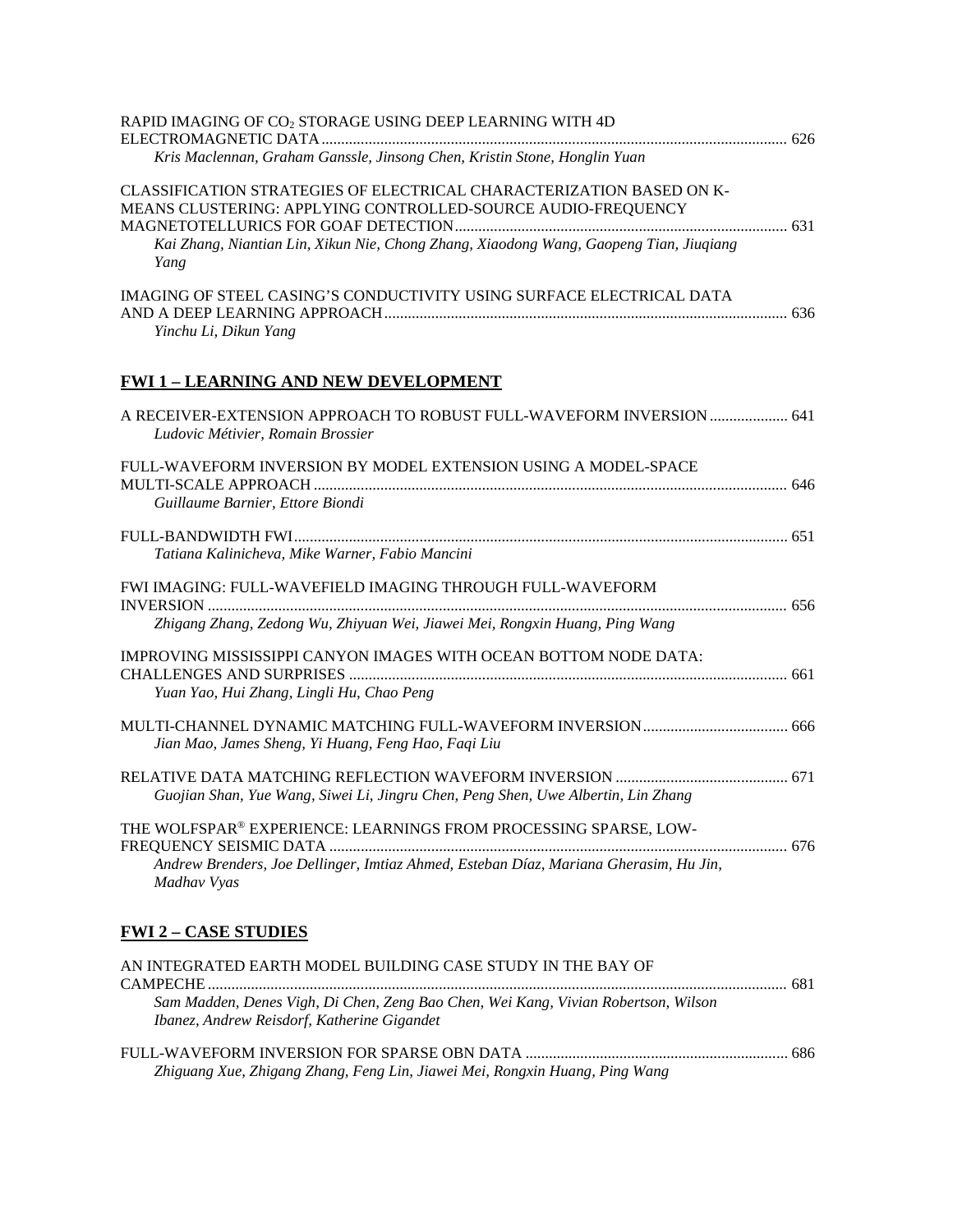| Yang Yang, Jaime Ramos-Martinez, Normal Daniel Whitmore, Alejandro A. Valenciano,<br>Guanghui Huang, Nizar Chemingui                                                                                                  |  |
|-----------------------------------------------------------------------------------------------------------------------------------------------------------------------------------------------------------------------|--|
| GRAPH SPACE OPTIMAL TRANSPORT BASED FWI: 3D OBC VALHALL CASE STUDY 696<br>A. Pladys, R. Brossier, M. Irnaka, N. Kamath, L. Métivier                                                                                   |  |
| IMAGING THE COMPLEX GEOLOGY OF THE FAROE SHETLAND BASIN, WEST OF<br>Matthew Hart, Guy Hilburn, Sandeep Bhamber, Jason Twigg, Rachel Ward, Steve Drewell,                                                              |  |
| Simon Baldock<br>SPARSE-NODE LONG-OFFSET VELOCITY MODEL BUILDING IN THE GULF OF                                                                                                                                       |  |
| Denes Vigh, Xin Cheng, Zhen Xu, Kun Jiao, Nolan Brand<br>THE IMPACT OF FULL-WAVEFORM INVERSION FOR IMAGING "EWATS" STREAMER<br>DATA IN A COMPLEX SALT ENVIRONMENT: A CASE STUDY IN THE GULF OF                        |  |
| Peter Lanzarone, Xukai Shen, Gerchard Pfau, James Mika, Andrew Brenders, Ganyuan Xia,<br>Joe Dellinger                                                                                                                |  |
| TIME-LAG FWI BASED VELOCITY MODEL AND IMAGE OF A COARSE SHALLOW<br>Vivek Vandrasi, Mustafa Al-Waily, Sabaresan Mothi, Alfredo Vasquez                                                                                 |  |
| <b>FWI 3 – ELASTIC, ANISOTROPY, AND MULTIPARAMETER METHOD</b>                                                                                                                                                         |  |
| DENSITY GRADIENT FOR ELASTIC FWI IN VP-VS-DENSITY PARAMETERIZATION  720<br>Peng Shen, Yong Hua, Lin Zhang, Uwe Albertin, Anusha Sekar                                                                                 |  |
| ELASTIC FULL-WAVEFORM INVERSION OF INTENSITY-FOCUSED SEISMIC DATA 725<br>Miguel Bosch, Solange Mijares, Roxana Panchano, Francis Peña                                                                                 |  |
| ELASTIC FULL-WAVEFORM INVERSION WITH SPATIAL PROBABILISTIC<br>Odette Aragao, Paul Sava                                                                                                                                |  |
| ELASTIC-PARAMETER ESTIMATION BY COMBINING FULL-WAVEFORM INVERSION<br>Ettore Biondi, Guillaume Barnier                                                                                                                 |  |
| FORMULATIONS AND PROPERTIES OF TRAVELTIME INVERSION KERNELS IN                                                                                                                                                        |  |
| Houzhu Zhang, Hong Liang, Hongwei Liu                                                                                                                                                                                 |  |
| <b>FWI-DRIVEN ORTHORHOMBIC MODELING WITH OBS DATA FOR RESERVOIR</b><br>Guangfu Shao, Xin Zhao, Qianqian Tong, Rongxin Huang, Dale Baptiste, Li Jiang, Bertram                                                         |  |
| <b>Nolte</b>                                                                                                                                                                                                          |  |
| LONG OFFSET OCEAN BOTTOM NODE FULL-WAVEFORM INVERSION AND MULTI-<br>AZIMUTH TOMOGRAPHY FOR HIGH-RESOLUTION VELOCITY MODEL BUILDING:<br>Adriana Citlali Ramirez, Simon Baldock, Dhiman Mondal, Jan Gromotka, Matt Hart |  |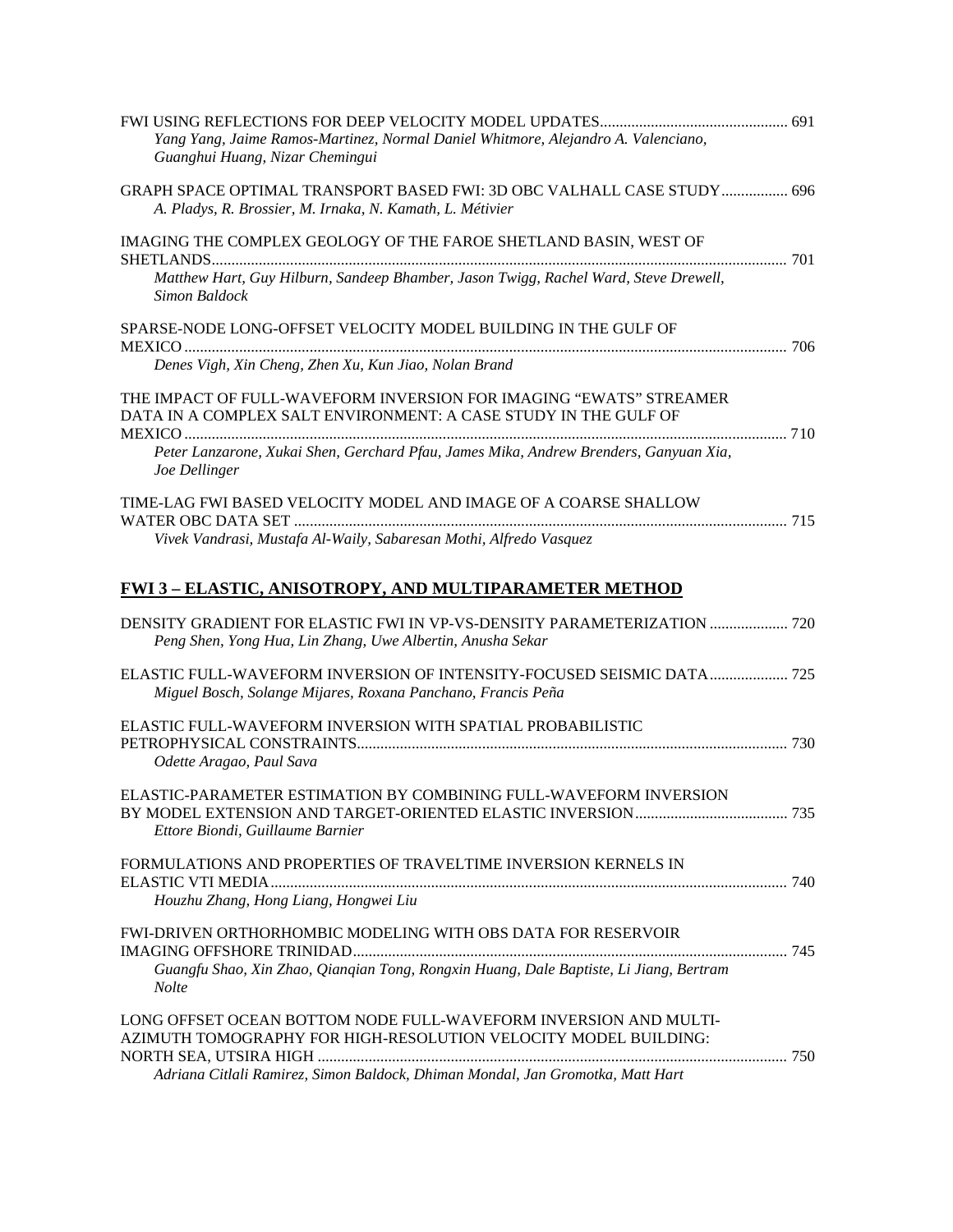### SIMULTANEOUS WAVESPEED AND ATTENUATION RECONSTRUCTION BY COMPLEX-VALUED OPTIMIZATION WITH ADAPTIVE BM3D REGULARIZATION........................ 755 *H. S. Aghamiry, A. Gholamiy, S. Operto*

### **FWI P1 – CYCLE-SKIPPING**

| A REFLECTION-BASED EFFICIENT WAVEFIELD INVERSION TO RETRIEVE A GOOD<br>Chao Song, Tariq Alkhalifah | 760  |
|----------------------------------------------------------------------------------------------------|------|
| William W. Symes, Huiyi Chen, Susan E. Minkoff                                                     |      |
| FULL-WAVEFORM INVERSION WITH AN EXPONENTIAL FILTER IN WAVENUMBER                                   | -770 |
| Kai Chang, Chao Song, Tariq Alkhalifah, Haijiang Zhang                                             |      |
| INSTANTANEOUS-PHASE ENCODED DIRECT ENVELOPE INVERSION IN THE TIME-<br>Yong Hu, Ru-Shan Wu          |      |

### **VOLUME 2**

| JOINT FWI OF DIVING AND REFLECTED WAVES USING A GRAPH SPACE OPTIMAL   |  |
|-----------------------------------------------------------------------|--|
| TRANSPORT DISTANCE: SYNTHETIC TESTS ON LIMITED-OFFSET SURFACE SEISMIC |  |
|                                                                       |  |
| Giuseppe Provenzano, Romain Brossier, Ludovic Metivier, Yubing Li     |  |
|                                                                       |  |
| Zhilong Fang, Laurent Demanet                                         |  |

### **FWI P2 – FIELD APPLICATIONS AND PRACTICAL ISSUES**

| APPLICATION OF DISCONTINUOUS-GALERKIN-BASED ACOUSTIC FWI ON LAND                     |  |
|--------------------------------------------------------------------------------------|--|
| DATA FROM THE MOUNTAINOUS REGION OF STRONG SURFACE TOPOGRAPHY                        |  |
|                                                                                      |  |
| Meng Li, Ying Hu, Hong Cao, Chunming Wang, Hao Yang, Dong Cui, Sian Hou, Zhaolin Zhu |  |
| COMPONENT ANALYSIS OF 3D ELASTIC 9C FULL-WAVEFORM INVERSION:                         |  |
|                                                                                      |  |
| T. M. Irnaka, R. Brossier, L. Metivier, T. Bohlen, Y. Pan                            |  |
| IMPROVED SEISMIC ENVELOPE FULL-WAVEFORM INVERSION BY ADJOINT SOURCE                  |  |
| <b>ANALYSIS</b>                                                                      |  |
| Kai Xiong, David Lumley, Wei Zhou                                                    |  |
|                                                                                      |  |
| Yi Huang, Jian Mao, Hao Xing, Chris Chiang                                           |  |
| THE MOVING SOURCE EFFECT IN WOLFSPAR® DATA AND ITS IMPLICATIONS FOR                  |  |
| FULL-WAVEFORM INVERSION                                                              |  |
| Esteban Díaz, Hu Jin, Mariana Gherasim, Imtiaz Ahmed, Joe Dellinger, Andrew Brenders |  |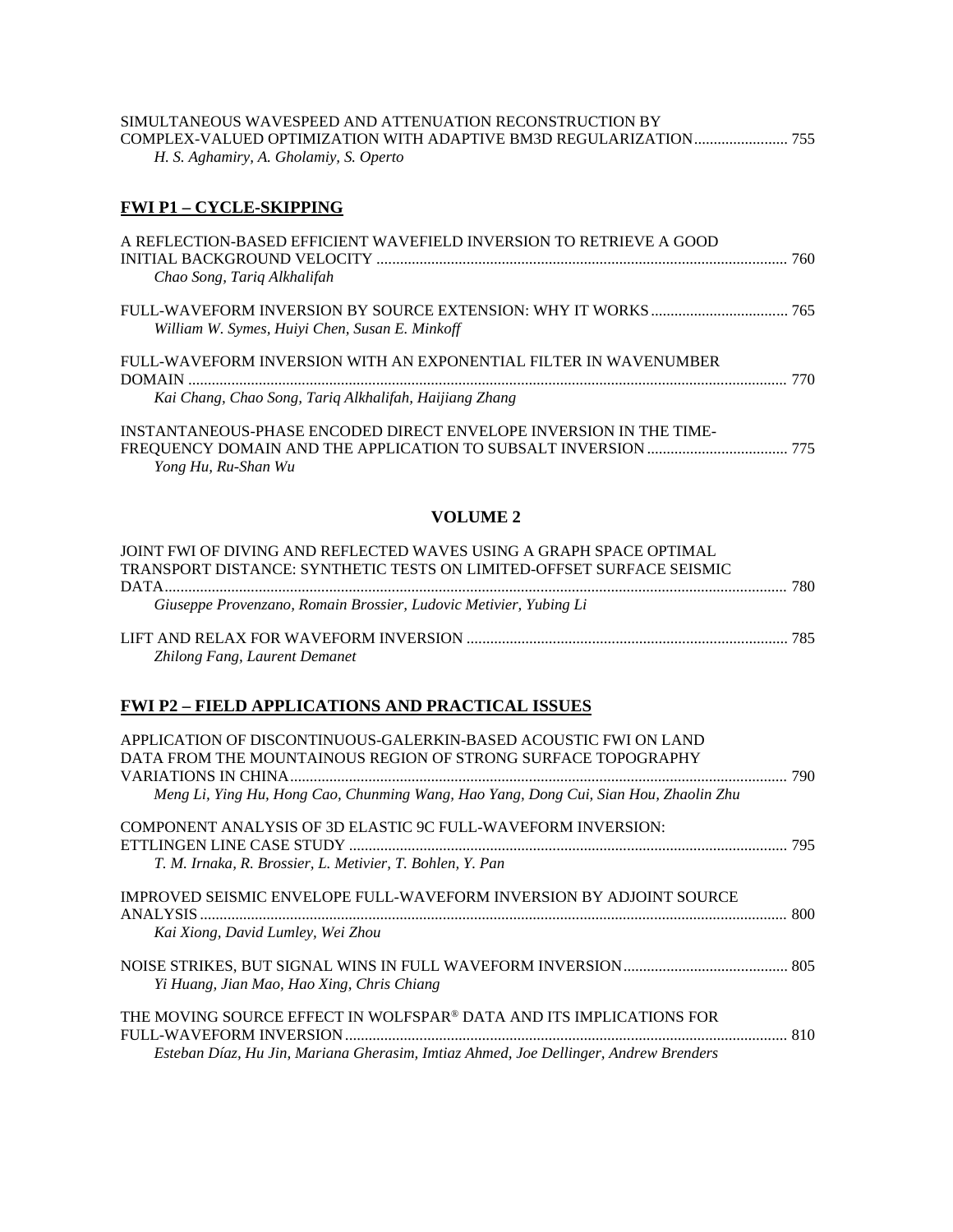| VELOCITY MODEL BUILDING USING FWI AND LSRTM: CASE STUDY ON 3D OBN |  |
|-------------------------------------------------------------------|--|
|                                                                   |  |
| Young Seo Kim, Maxim Dmitriev, Tong W. Fei, Yi Luo                |  |
|                                                                   |  |
| <b>FWI P3 – NOVEL APPROACHES</b>                                  |  |

| MULTI-SCALE FULL-WAVEFORM INVERSION CONSTRAINED WITH PATCH-                                                                                                              |  |
|--------------------------------------------------------------------------------------------------------------------------------------------------------------------------|--|
| Huili He, Hui Zhou, Lingqian Wang, Jinwei Fang, Shuqi Jiang                                                                                                              |  |
| NEW LIKELIHOOD FUNCTIONS AND LEVEL-SET PRIOR FOR BAYESIAN FULL-<br>Matt Dunlop, Yunan Yang                                                                               |  |
| PARSIMONIOUS TIME-DOMAIN TRUNCATED-NEWTON METHOD IN FWI THANKS TO<br>Peng Yong, Romain Brossier, Ludovic Métivier                                                        |  |
| PRACTICAL REFLECTION WAVEFORM INVERSION USING TRUNCATED GAUSS-<br>Tengfei Wang, Wencai Xu, Jiubing Cheng, Jianhua Geng                                                   |  |
| STOCHASTIC FULL-WAVEFORM INVERSION (SWI) OF SEISMIC DATA FOR FWI<br>Jinsong Chen, Uwe K. Albertin, Kurt Nihei, Sam Kaplan, Michael Hoversten, Lin Zhang,<br>Dimitri Bevc |  |
| TIME-LAPSE FULL-WAVEFORM INVERSION USING HAMILTONIAN MONTE CARLO: A<br>Maria Kotsi, Alison Malcolm, Gregory Ely                                                          |  |
| <b>FWI P4 - MACHINE LEARNING AND DEEP LEARNING</b>                                                                                                                       |  |
| Tao Zhao, Aria Abubakar, Xin Cheng, Lei Fu                                                                                                                               |  |
| ELASTIC FULL-WAVEFORM INVERSION WITH EXTRAPOLATED LOW-FREQUENCY<br>Hongyu Sun, Laurent Demanet                                                                           |  |
| ELASTIC FULL-WAVEFORM INVERSION WITH RECURRENT NEURAL NETWORKS 860<br>Wenlong Wang, George A. McMechan, Jianwei Ma                                                       |  |
| FULL-WAVEFORM INVERSION USING MACHINE LEARNING OPTIMIZATION<br>Ricardo De Bragança, Janaki Vamaraju, Mrinal K. Sen                                                       |  |
| LOW-FREQUENCY GENERATION AND DENOISING WITH RECURSIVE<br>Gabriel Fabien-Ouellet                                                                                          |  |
| PHYSICS-GUIDED SELF-SUPERVISED LEARNING FOR LOW FREQUENCY DATA                                                                                                           |  |

*Wenyi Hu, Yuchen Jin, Xuqing Wu, Jiefu Chen*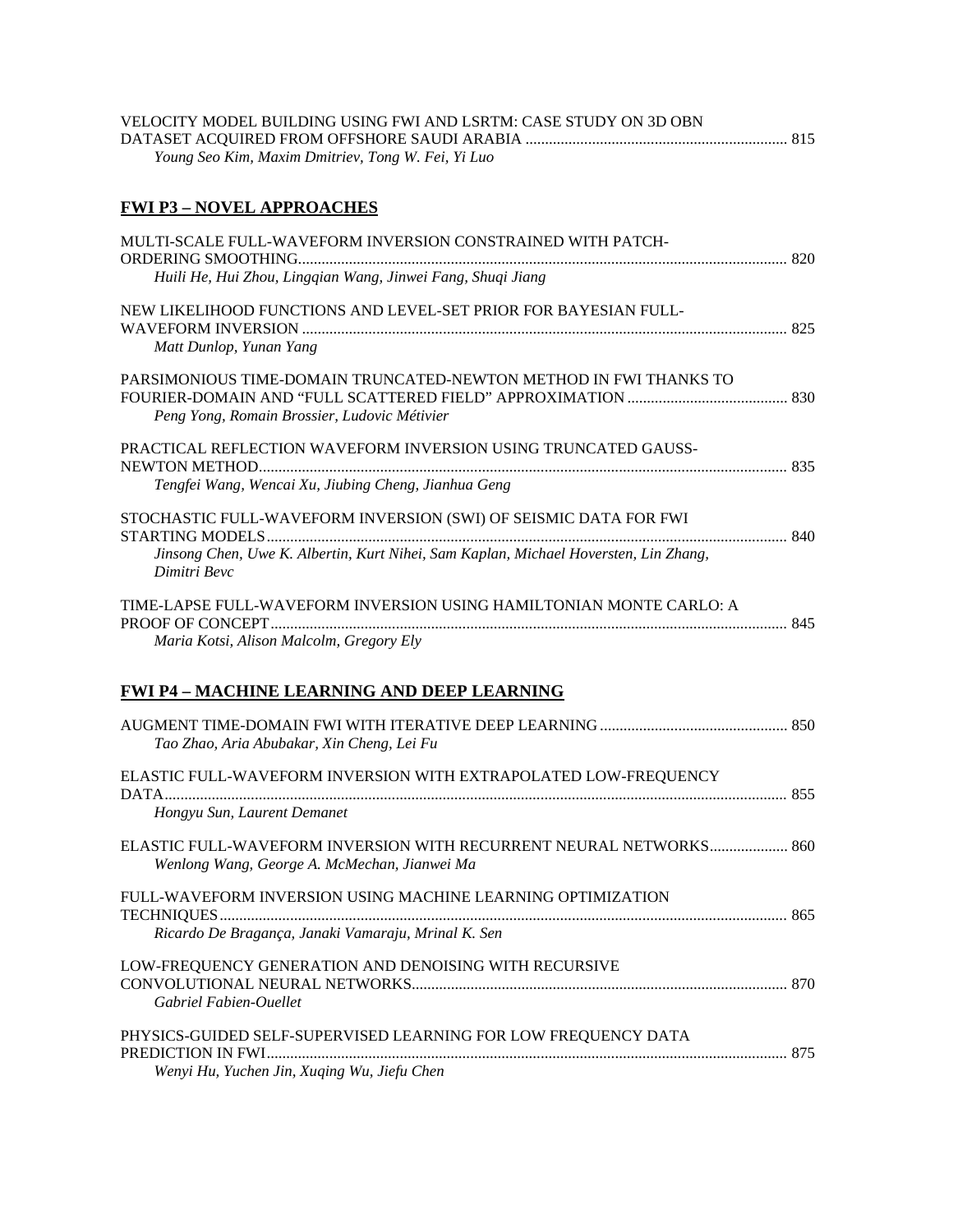### **FWI P5 – THEORY AND NEW DEVELOPMENT**

| Yunan Yang                                                                                                                                                                                           |  |
|------------------------------------------------------------------------------------------------------------------------------------------------------------------------------------------------------|--|
| DIRECT ELASTIC FULL-WAVEFORM INVERSION OF ROCK PHYSICS PROPERTIES 885<br>Qi Hu, Scott Keating, Kristopher Innanen, Huaizhen Chen                                                                     |  |
| FROM SLOPE TOMOGRAPHY TO FWI: IS THE CONVENTIONAL WORKFLOW VIABLE<br>S. Sambolian, S. Operto, A. Ribodetti, L. Combe                                                                                 |  |
| HESSIAN-BASED MULTIPARAMETER FRACTIONAL VISCOACOUSTIC FULL-<br>Guangchi Xing, Tieyuan Zhu                                                                                                            |  |
| MULTIPARAMETER FULL-WAVEFORM INVERSION IN FLUID-SATURATED POROUS<br>Qingjie Yang, Alison Malcolm, Bing Zhou, Herurisa Rusmanugroho                                                                   |  |
| THE ROLE OF FIBER GEOMETRY AND GAUGE LENGTH IN MULTIPARAMETER<br>Matthew Eaid, Scott Keating, Kristopher Innanen                                                                                     |  |
| <b>GM 1 - EXPLORATION</b>                                                                                                                                                                            |  |
| A COMPARISON OF THREE-DIMENSIONAL GRAVITY INVERSION METHODS TO<br>CONSTRAIN CRUSTAL ARCHITECTURE: CASE STUDIES FROM THE GULF OF MEXICO  910<br>Elizabeth Johnson, Laura Huebner-Diaz, Daniel Minguez |  |
| RIDGE PROPAGATION IN THE EASTERN GULF OF MEXICO FROM INTEGRATED<br>Irina Filina                                                                                                                      |  |
| Gang Yu, Liangcheng Tu, Fangjing Hu                                                                                                                                                                  |  |
| UNCERTAINTY ANALYSIS OF JOINT INVERSION USING MIXED L <sub>P</sub> -NORM<br>Xiaolong Wei, Jiajia Sun                                                                                                 |  |
| Larissa S. Piauilino, Valeria C. F. Barbosa, Vanderlei C. Oliveira                                                                                                                                   |  |
| GRAVITY DATA PROCESSING WITH A CONVOLUTIONAL EQUIVALENT LAYER 935<br>Diego Takahashi, Vanderlei C. Oliveira, Valéria C. F. Barbosa                                                                   |  |
| Zhuo Liu, Yaoguo Li                                                                                                                                                                                  |  |
| SOURCE BODY MIGRATION AS A METHOD OF DEPTH SEPARATION FOR GRAVITY<br>James Brewster, Colm Murphy                                                                                                     |  |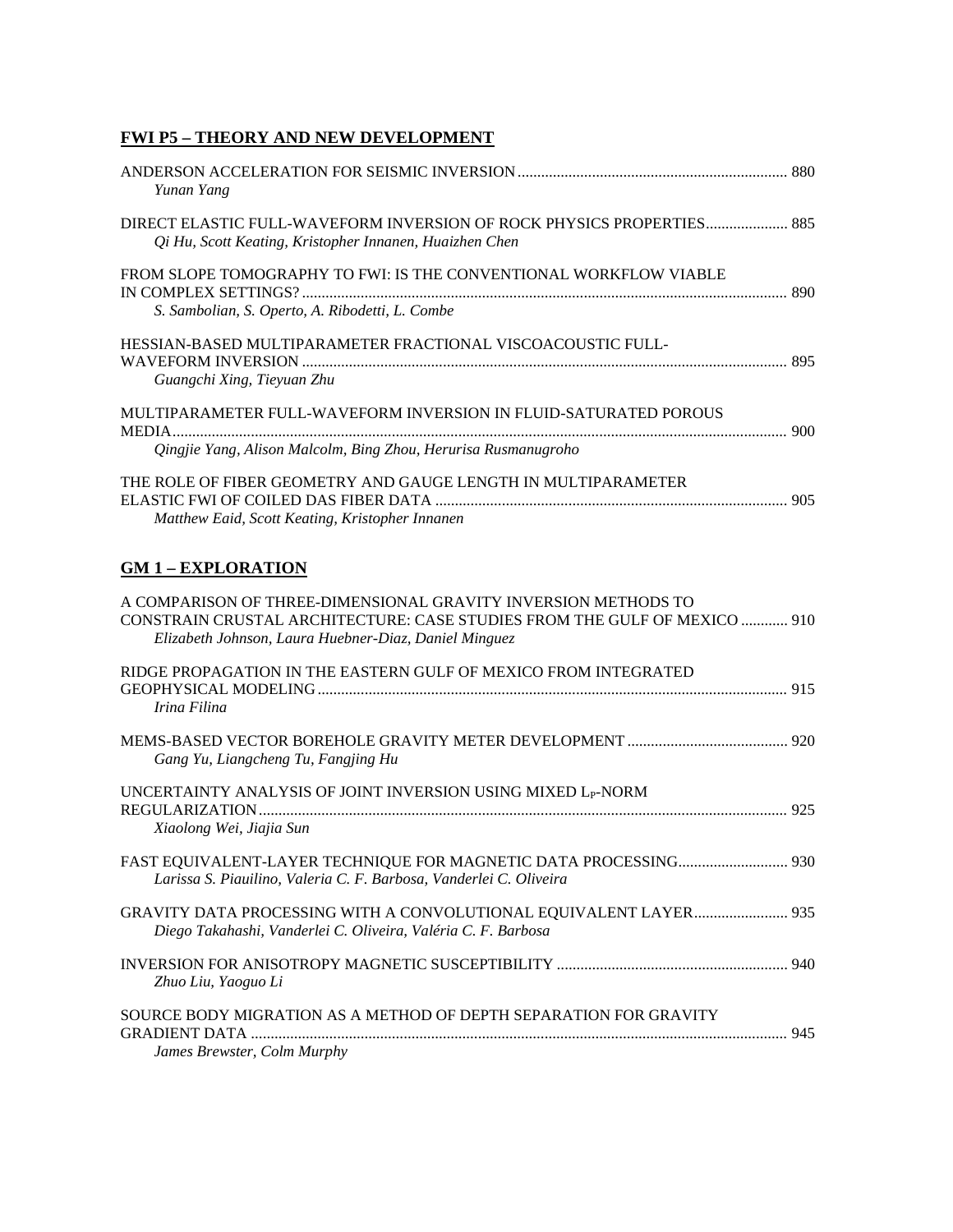### **GM P1 – USING MAGNETICS**

| A NEW NICMA-BASED MEASUREMENT METHOD FOR LARMOR FREQUENCY OF                                                                        |  |
|-------------------------------------------------------------------------------------------------------------------------------------|--|
| Hongpeng Wang, Haobin Dong, Jian Ge, Huan Liu, Hengli Song, Ruiping Yang, Wang Luo                                                  |  |
| STRUCTURAL INTERPRETATION AND TECTONIC EVOLUTION OF THE UPPER BENUE<br>TROUGH USING HIGH RESOLUTION AEROMAGNETIC DATA AND SATELLITE |  |
| Ogunmola James, Ayolabi Elijah, Olobaniyi Samuel                                                                                    |  |
| STUDY ON CHARACTERISTICS AND EXAMPLES OF REVERSE REMANENT                                                                           |  |
| Yunxiang Liu, Wenju Zhao, Hualu Si                                                                                                  |  |
| 3D JOINT INVERSION OF POTENTIAL FIELD DATA IN THE PRESENCE OF REMANENT                                                              |  |
| Michael Jorgensen, Michael S. Zhdanov                                                                                               |  |
| ESTIMATE OF THE REMANENT MAGNETIZATION DIRECTION VIA EQUIVALENT                                                                     |  |
| Shayane P. Gonzalez, Valeria C. F. Barbosa, Vanderlei C. Oliveira                                                                   |  |
| Zhijian Zhou, Meng Zhang, Jiefu Chen                                                                                                |  |
| <b>GM P2 - GRAVITY IN EXPLORATION</b>                                                                                               |  |
| PHYSICAL ANALYSIS OF TYPICAL MAGNETIC CORE MATERIALS BASED ON                                                                       |  |
| Ruiping Yang, Haobin Dong, Jian Ge, Huan Liu, Hengli Song, Hongpeng Wang, Wang Luo,<br>Lidong Zheng                                 |  |
| Federico Golfré Andreasi, Simone Re, Stefano Scandroglio                                                                            |  |
| MULTI-PHYSICS INVERSION OF COMMON DENSITY-SUSCEPTIBILITY GEOMETRY                                                                   |  |
| Jide Nosakare Ogunbo, John O. Amigun, Oluwatoyin A. Oluwadare, Mary T. Olowokere,<br>Oluwaseun I. Fadugba, Changsoo Shin            |  |
| BOUGUER ANOMALY MAP AND 2D MODELING CASE STUDY FROM SANTA LUCÍA                                                                     |  |
| Pablo Rodríguez, Josefina Marmisolle, Pablo Gristo, Héctor De Santa Ana, Gerardo<br>Veroslavsky                                     |  |
| 2D FORWARD GRAVITY AND MAGNETIC MODELING OF THE PORCUPINE                                                                           |  |
| Fabiano Della Justina, Richard Smith                                                                                                |  |
| 3D HYBRID GRAVITY INVERSION TO IMAGE INTERFACE OF POYANG BASIN  1004                                                                |  |

*Zhengwei Xu, Rui Wang, Jian Wang, Xuri Huang, Wei Xiong, Qianqian Wei*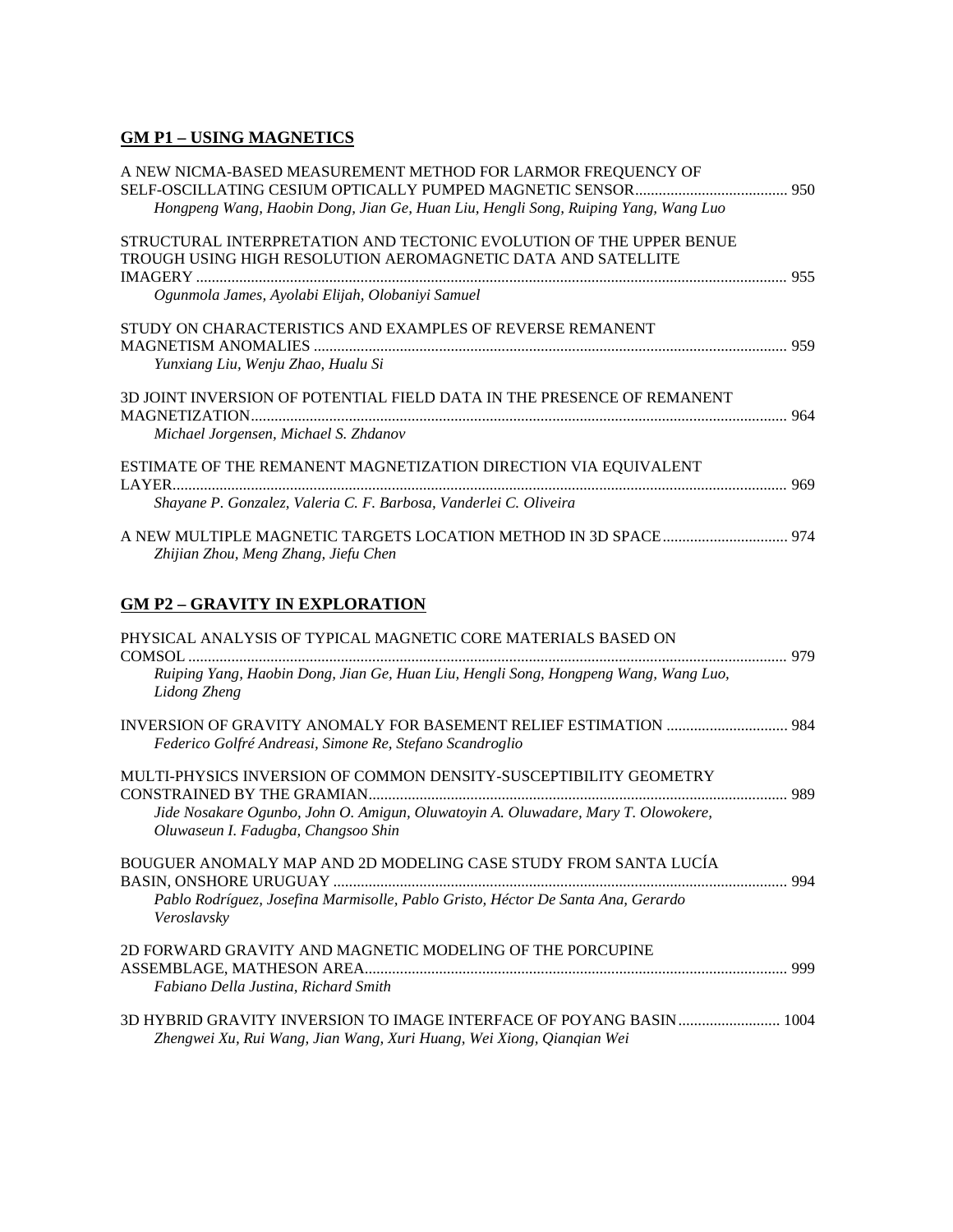# **INT 1 – APPLICATION OF MODELING AND INVERSION 1**

| ESTIMATION OF CRACK POROSITY IN DEEP CARBONATE RESERVOIRS BASED ON<br>Mengqiang Pang, Jing Ba, Li-Yun Fu, Lin Zhang, Erik H. Saenger         |  |
|----------------------------------------------------------------------------------------------------------------------------------------------|--|
| SPECTRAL CURVES CLUSTERING: A NEW METHOD FOR SPECTRAL DECOMPOSITION<br>Damir Murtazin, Alexander Butorin                                     |  |
| Sofiane Djezzar, Aldjia Boualam                                                                                                              |  |
| SEISMIC CHARACTERIZATION OF SUBSEA PERMAFROST: INSIGHTS FROM<br>Gabriel Fabien-Ouellet, Mathieu J. Duchesne, Jefferson Bustamante Restrepo   |  |
| Song Pei, Xingyao Yin, Zhaoyun Zong, Kun Li                                                                                                  |  |
| <b>INTEGRATING HYDROCARBON DETECTION FOR FRACTURE-CAVE RESERVOIR IN</b><br>Zhenqing Wang, Hongbin Wang, Huquan Zhang, Xiaoqian Shi           |  |
| A SET OF SEISMIC TECHNOLOGY FOR OPTIMIZING HORIZONTAL WELL<br>Wang Yijun, Du Yubin, Guo Yabin, Zhang Linke, Gao Yang, Chen Dahong, Wang Peng |  |
| AUTOMATIC HORIZON PICKING BY USING THE STRATEGY OF JIGSAW PUZZLE 1044<br>Bo Zhang, Yihuai Lou, Xiwu Liu                                      |  |
| <b>INT 2 - APPLICATION OF MODELING AND INVERSION 2</b>                                                                                       |  |
| MODELING OF THE TUNING EFFECT AND METHODS FOR SEISMIC RESOLUTION<br>Jakub Florek                                                             |  |
| ADVANTAGES AND APPLICATIONS OF SEISMIC DATA INTERPRETATION IN DEPTH<br>Shaoxuan Li, Gang Peng, Jianli Wang, Tao Tian                         |  |
| MIGRATION ARTIFACTS AND STRUCTURAL INTERPRETATION BENEATH GAS<br>Shaoxuan Li, Gang Peng, Hebing Tang, Junting Sun                            |  |
| SEISMIC INTERPRETATION FOR UNCONVENTIONAL RESOURCES IN THE PERMIAN<br>Andreas Laake, Vasudhaven Sudhakar, David Paddock                      |  |
| SEISMIC PREDICTION METHOD OF FRACTURE PRESSURE IN A SHALE FORMATION 1068<br>Ni Ma, Zhengliang Lin, Huafeng Hu, Dan Zhou                      |  |
| Sebastien Lacaze, Fabien Pauget                                                                                                              |  |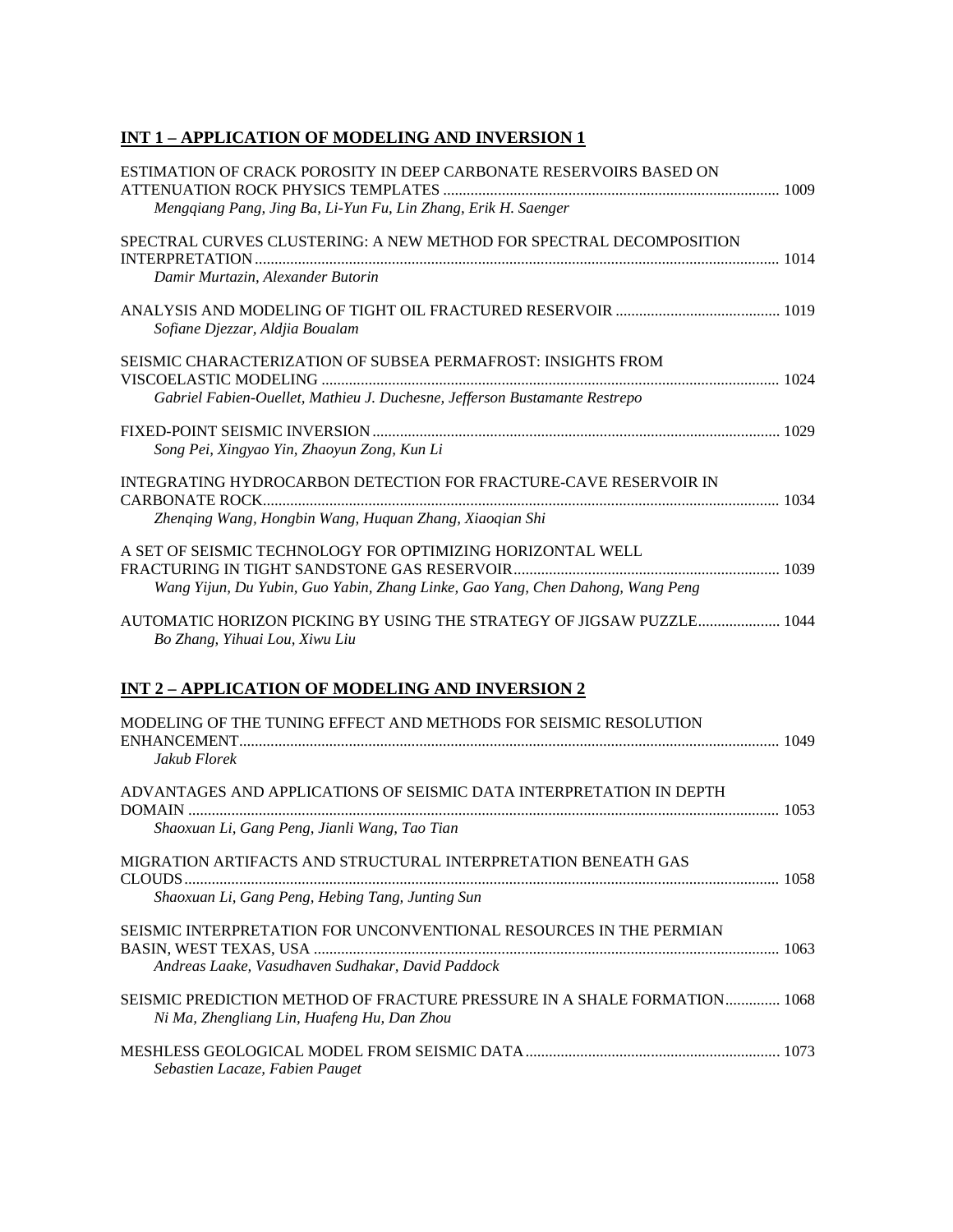| CORRELATING POROSITY, WATER SATURATION, AND HYDROCARBON<br>SATURATION CHARACTERISTICS OF MIOCENE FORMATION RESERVOIRS, FROM<br>WELL LOG DATA IN THE MAIN PASS PROTRACTION AREA, GULF OF MEXICO  1077<br>Monica Estrada, Subbarao Yelisetti, Veronica Sanchez            |
|-------------------------------------------------------------------------------------------------------------------------------------------------------------------------------------------------------------------------------------------------------------------------|
| THE POLARITY DISCRIMINATION METHOD OF SEISMIC DATA BASED ON<br>CORRELATION OF SEISMIC ATTRIBUTES AND ITS APPLICATION IN BOHAI A<br>Shuai Guo, Bo Wang, Tongxing Xia, Hong Wei                                                                                           |
| <b>INT 3 - APPLICATION OF MACHINE LEARNING AND INVERSION</b>                                                                                                                                                                                                            |
| APPLICATION OF UNSUPERVISED MACHINE LEARNING TECHNIQUES IN SEQUENCE<br>STRATIGRAPHY AND SEISMIC GEOMORPHOLOGY: A CASE OF STUDY IN THE<br>CENOZOIC DEEP-WATER DEPOSITS IN NORTHERN CARNARVON BASIN, AUSTRALIA 1087<br>Laura Ortiz-Sanguino, Jerson Tellez, Heather Bedle |
| CLINOFORM INTERPRETATION FOR STRATIGRAPHIC FEATURES UTILIZING<br>Mikael Kvalvaer, Clifford Kelley, Abdul Rahman Rahbi, Johannes Stammeijer, Nadeem<br>Balushi                                                                                                           |
| APPLICATION OF SEISMIC ATTRIBUTES AND MACHINE LEARNING FOR IMAGING<br>Shuvajit Bhattacharya, Miao Tian, Jon Rotzien, Sumit Verma                                                                                                                                        |
| AUTOMATIC SEISMIC FAULT SURFACES CONSTRUCTION USING SEISMIC<br>Bo Zhang, Yihuai Lou                                                                                                                                                                                     |
| Shangsheng Yan, Xinming Wu                                                                                                                                                                                                                                              |
| COMPARING CONVOLUTIONAL NEURAL NETWORKING AND IMAGE PROCESSING<br>Jie Qi, Bin Lyu, Xinming Wu, Kurt Marfurt                                                                                                                                                             |
| INTEGRATED INTERPRETATION OF MULTI-GEOPHYSICAL INVERSED RESULTS<br>Jun Guo, Peng Yu, Chongjin Zhao, Luolei Zhang                                                                                                                                                        |
| Bin Lyu, Jie Qi, Fangyu Li, Kurt J. Marfurt                                                                                                                                                                                                                             |
|                                                                                                                                                                                                                                                                         |

### **INT P1 – CASE HISTORY**

| PRECAMBRIAN STRUCTURE REVEALED BY CCS SEISMIC PROFILES FROM THE            |  |
|----------------------------------------------------------------------------|--|
| John H. McBride, Hannes E. Leetaru, Jared T. Freiburg, Steven G. Whittaker |  |
| SEISMIC INTERPRETATION OF STRUCTURAL FEATURES IN THE KOKAKO 3D             |  |
| Edimar Perico, S. A. Petróleo Brasileiro. Heather Bedle                    |  |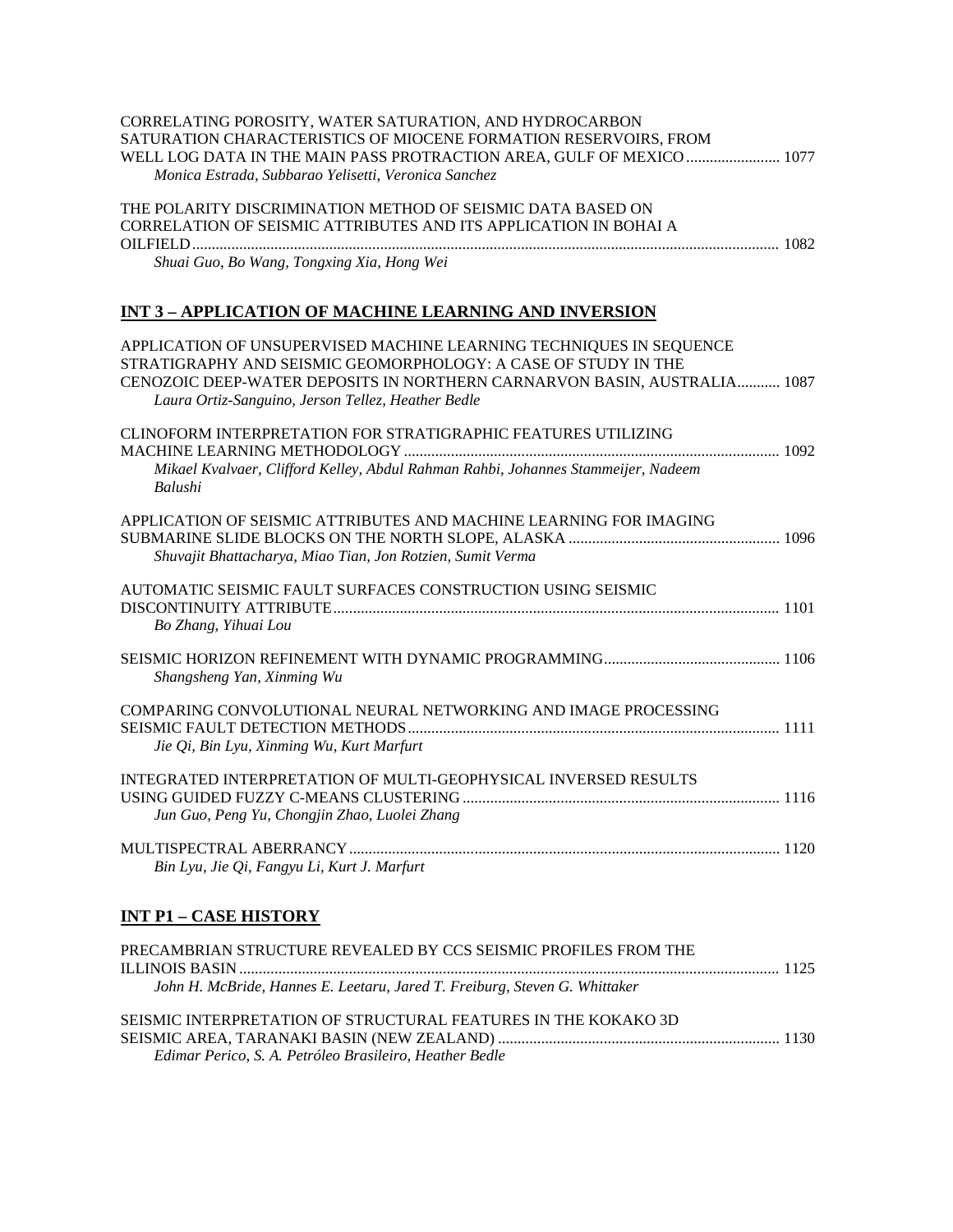| RESEARCH AND APPLICATION OF MIXED PHASE DECONVOLUTION TECHNIQUE IN<br>Yichuan Wang, Ye Zhao, Xiang Xie                                                                                                  |  |
|---------------------------------------------------------------------------------------------------------------------------------------------------------------------------------------------------------|--|
| RESEARCH ON AVO RESPONSE CORRECTION METHOD IN TIME-FREQUENCY-SPACE<br>DOMAIN AND ITS APPLICATION IN HYDROCARBON DETECTION: A CASE STUDY<br>Shengqiang Zhang                                             |  |
| FINE DESCRIPTION OF CONDUIT FACIES IN VOLCANIC TECTONIC BELT: A CASE<br>Sun Xijia, Xiaoli Hua, Delong Zhang, Zhu Qiao, Xiang Xie                                                                        |  |
| AUTOMATED RELATIVE GEOLOGICAL TIME MODELING TOWARDS GEOLOGICAL<br>PROSPECT IDENTIFICATION: CASE STUDY, NEUQUÉN BASIN, ARGENTINA 1150<br>Facundol Pagan, Fernanda Raggio, Loeiza Gicquel, Nicolas Daynac |  |
| <b>INT P2 - FAULTS AND FRACTURES</b>                                                                                                                                                                    |  |
| A METHOD TO PROVE THE RATIONALITY OF FAULT INTERPRETATION MODE FROM<br>Wei Wang, Kui Wu, Xiaobo Huang, Dongjia Hou, Yu Xiong                                                                            |  |
| CONSTRUCTING FAULT-SURFACE OBJECTS FROM FAULT-SENSITIVE ATTRIBUTES 1160<br>Jose Pedro Mora, Heather Bedle, Kurt. J. Marfurt                                                                             |  |
| INSIDE DIP FAULT IDENTIFICATION TECHNOLOGY FOR HIGH-DIPPING BURIED HILL<br>Lei Gao, Wenbo Gao, Jiyan Cai, Jianfang Dai, Wenxiong Chen                                                                   |  |
| THE MATERIAL COMPOSITION AND DISPERSION PROPERTIES OF<br>UNCONVENTIONAL RESERVOIR ACCORDING TO ELECTROMAGNETIC SOUNDING  1170<br>E. Yu Temnikova, A. A. Fedoseev, V. N. Glinskikh                       |  |
| ADAPTIVE BIDIRECTIONAL EDGE-PRESERVING FILTERING MICROFAULTS<br>Chuai Yuanyuan, Qiao Zhu, Xie Xiang, Lv Zhenyu, Zhang Delong                                                                            |  |
| A NEW METHOD OF FAULT IDENTIFICATION BASED ON STRATIGRAPHIC<br>INCLINATION COHERENCE ANALYSIS IN HIGH STEEP FORMATION AREA  1180<br>Zhonghang Zuo, Jiangbo Huang, Dongjia Hou, Haiyi Zhang, Xuan Guo    |  |
| <b>INT P3 - RESOURCES EVALUATION</b>                                                                                                                                                                    |  |
| HIGH QUALITY RESERVOIR PREDICTION OF SUBLACUSTRINE FAN IN LIAOZHONG<br>Gao Wei, Guo Jun, Tan Hui-Huang, Jiang Ben-Hou                                                                                   |  |
| NATURAL GAS DETECTION IN ONSHORE DATA USING TRANSFER LEARNING FROM                                                                                                                                      |  |
| Luiz Fernando Santos, Marcelo Gattass, Aristofanes Correa Silva, Frederico Miranda,                                                                                                                     |  |

*Carlos Siedschlag, Roberto Ribeiro*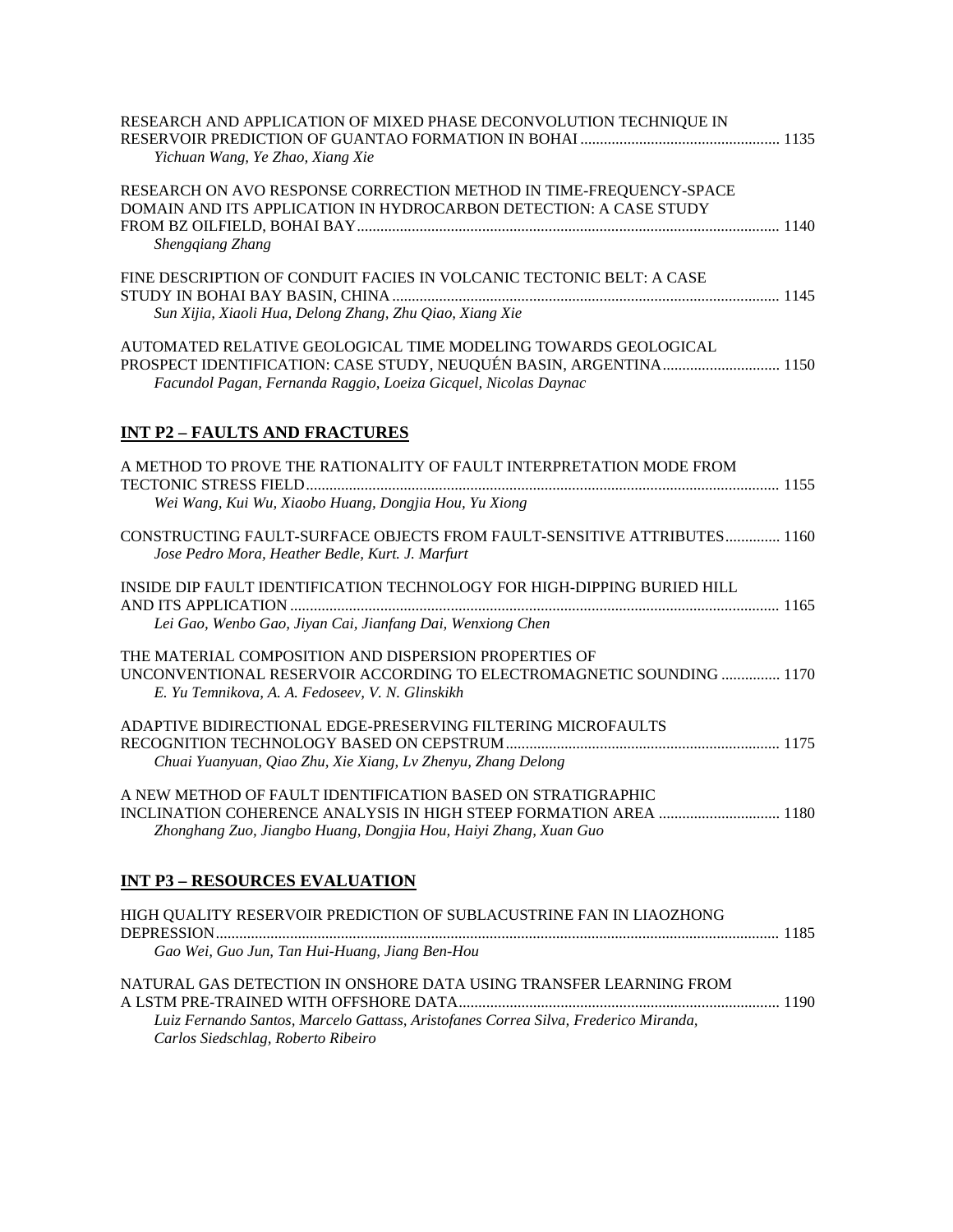| APPLICATION OF SEISMIC ATTRIBUTE ANALYSIS AND SUBSURFACE STRUCTURE<br><b>INTERPRETATION FOR HYDROCARBON PROSPECTS: A CASE STUDY OF INDUS</b>                                                    |  |
|-------------------------------------------------------------------------------------------------------------------------------------------------------------------------------------------------|--|
| Muhammad Bilal Malik, Matloob Hussain, Armghan Faisal Meraj, Sher Afgan, Pal Washa<br>Shahzad Rathore                                                                                           |  |
| COMMON RISK SEGMENT (CRS) MAPPING FOR COMMUNICATING SUBSURFACE<br>Brian Lynch, Graham Brew                                                                                                      |  |
| BEYOND SEISMIC STACK: ROCK PHYSICS INVERSION FOR HORIZONTAL WELL                                                                                                                                |  |
| Evan Mutual, Andrew Mills, Pavlo Cholach, David Cho, Drazenko Boskovic                                                                                                                          |  |
| <b>INTEGRATION OF SEISMIC INVERSION ATTRIBUTES IN FIELD DEVELOPMENT AND</b><br>PRODUCTION OPTIMIZATION OF SEDIMENTARY BASIN IN CENTRAL DEPOBELT OF                                              |  |
| Sofolabo Adekunle, Tamunonengiofori Dagogo, Joseph Ebeniro                                                                                                                                      |  |
| <b>INT P4 - SEISMIC FACIES ANALYSIS</b>                                                                                                                                                         |  |
| RE-EVALUATION OF A POST-RIFT UNCONFIRMED PLAY IN THE NORWEGIAN NORTH<br>SEA FOR UNDISCOVERED STRATIGRAPHIC TRAPS BY USING A MULTIDISCIPLINARY                                                   |  |
| Ali Al Janabi, Camelia C. Knapp                                                                                                                                                                 |  |
| SEISMIC SEDIMENTOLOGIC CHARACTERIZATION OF A DEEP-BURIED CAMBRIAN<br>Zhaohui Xu, Honghui Li, Wei Liu, Hongliu Zeng                                                                              |  |
| GEOPHYSICAL SEDIMENTARY CYCLE AUTOMATIC ANALYSIS AND IMAGING  1243<br>Chen Maoshan, Yang Ping, Dai Lihua, Huang Na, Chu Wanchang, Yuan Shihong                                                  |  |
| COMPLETE SEQUENCE STRATIGRAPHY FROM SEISMIC OPTICAL FLOW WITHOUT<br>Zhun Li, Aria Abubakar                                                                                                      |  |
| USING SEISMIC MICROFACIES TO IDENTIFY TIDAL SAND RIDGES FROM HIGH-<br>PRECISION THREE-DIMENSIONAL SEISMIC REFLECTION DATA: AN EXAMPLE FROM<br>Qian Zhao, Hongtao Zhu, Qianghu Liu, Weizhong Gao |  |
| Roberto Fainstein, Rajesh Kalra                                                                                                                                                                 |  |
| <u><b>INT P5 – ATTRIBUTES</b></u>                                                                                                                                                               |  |
| Zhengyu Xu, Zhihong Fu                                                                                                                                                                          |  |
| SEISMIC-INFORMED CARBONATE SHELF-TO-BASIN TRANSITION IN CAMBRIAN,                                                                                                                               |  |
| Hongliu Zeng, Zhaohui Xu, Wei Liu, Qilong Fu, Xavier Janson                                                                                                                                     |  |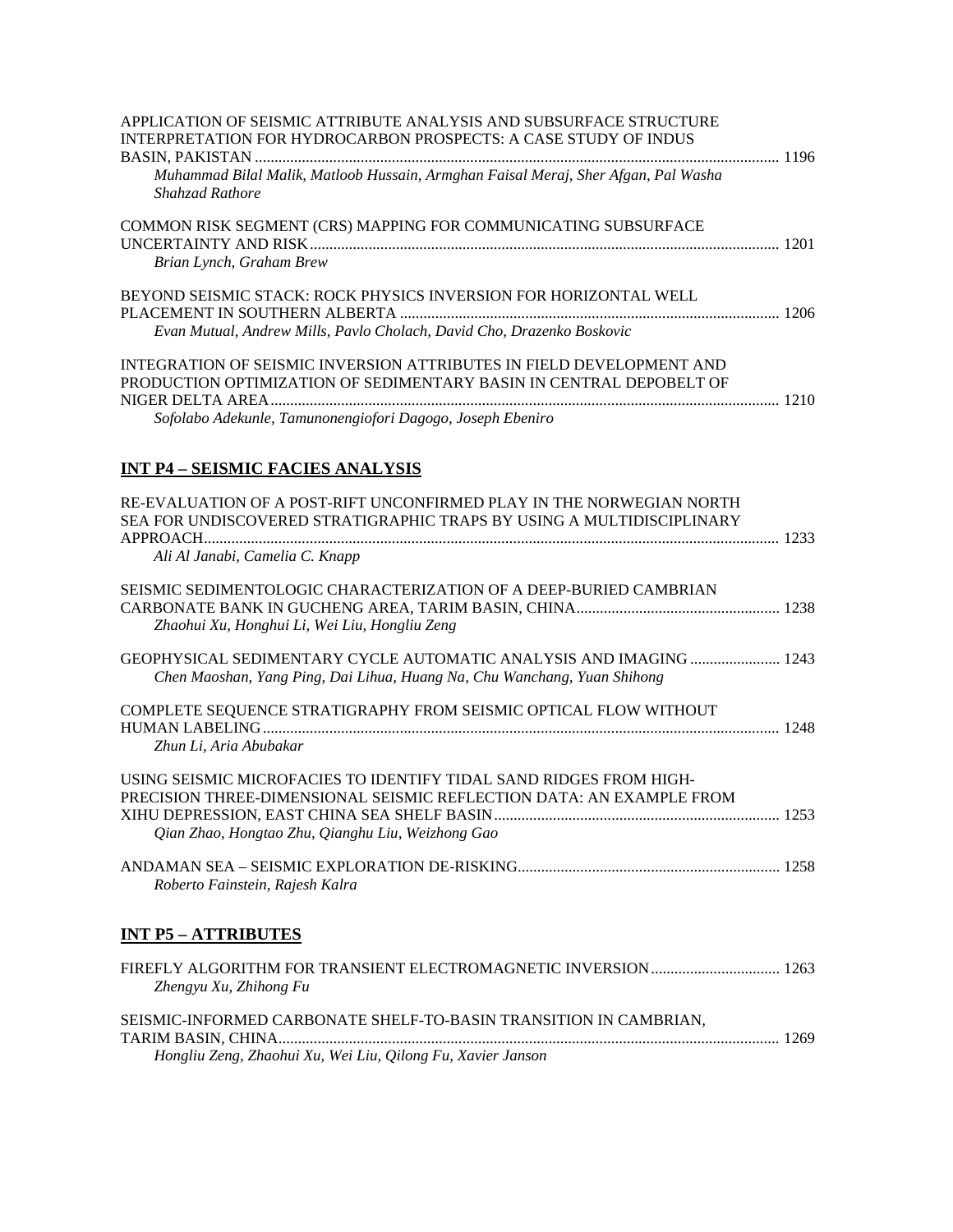| WASSERSTEIN CYCLE-CONSISTENT GENERATIVE ADVERSARIAL NETWORK FOR<br>IMPROVED SEISMIC IMPEDANCE INVERSION: EXAMPLE ON 3D SEAM MODEL  1274<br>Ao Cai, Haibin Di, Zhun Li, Hiren Maniar, Aria Abubakar                                         |  |
|--------------------------------------------------------------------------------------------------------------------------------------------------------------------------------------------------------------------------------------------|--|
| MULTIATTRIBUTE ANALYSIS OF A PLEISTOCENE FLUVIAL SYSTEM USING RGB<br>Ismailalwali Babikir, Ahmed Salim, Maman Hermana, Abdul Halim Abdul Latiff, Abdalsalam<br>Almasgari                                                                   |  |
| QUANTIFYING METHODS FOR ANALYZING SUBMARINE SLOPE-GULLIES IN THE<br>Christ Ramos, Roberto Clairmont, Heather Bedle                                                                                                                         |  |
| <b>IDENTIFICATION OF DIFFERENT TYPES OF PALEOCHANNELS USING 3D SEISMIC</b><br>AND WELL LOG DATA: SPECIAL FEATURES BY THE EXAMPLE OF OIL FIELD IN<br>Marat Mazitov, Alexander Kalugin, Tatiana Kiryanova, Oksana Kirzeleva, Milana Fedorova |  |
| IS 1 - OBSERVATIONS, ANALYSIS, AND PROCESSES 1                                                                                                                                                                                             |  |
| THE INFLUENCE OF COMPETING REGIONAL STRESS REGIMES ON THE GENERATION<br>Rebecca O. Salvage, Suzie Q. Jia, David W. Eaton                                                                                                                   |  |
| FURTHER INSIGHTS ON THE ROLE OF ASEISMIC SLIP IN HYDRAULIC FRACTURING-<br>Thomas Eyre, David Eaton, Megan Zecevic, Marco Venieri, Ronald Weir, Donald Lawton,<br><b>Dmitry Garagash</b>                                                    |  |
| INDUCED SEISMICITY IN THE DALLAS-FORT WORTH BASIN: ENHANCED SEISMIC<br>Bing Q. Li, Jean-Philippe Avouac, Zachary E. Ross, Jing Du, Estelle Rebel                                                                                           |  |
| POTENTIAL FACTORS CONTRIBUTING TO INDUCED SEISMICITY NEAR<br>Shelby L. Peterie, Richard D. Miller, B. Brownie Wilson, K. David Newell                                                                                                      |  |
| REALISTIC MICROEARTHQUAKE MAGNITUDES AND LOCATIONS FROM SURFACE<br>Corinna Roy, Andy Nowacki, Xin Zhang, Andrew Curtis, Brian Bapie                                                                                                        |  |
| PERMIAN BASIN CASE STUDY PART II: FULL-WAVEFORM PROBABILISTIC MOMENT<br>Kaihong Wei, Chang Li, Mike Craven, Laura Swafford, Reynaldo Cardona, Eugene Jin                                                                                   |  |
| EVENT DETECTION USING A FAST MATCHED FILTER ALGORITHM - AN EFFICIENT<br>Hanh Bui, Mirko Van Der Baan                                                                                                                                       |  |
| MICROSEISMIC EVENT LOCALIZATION USING SURFACE AND BOREHOLE DATA  1330<br>Ivan Abakumov, Stine Gutjahr, Serge A. Shapiro                                                                                                                    |  |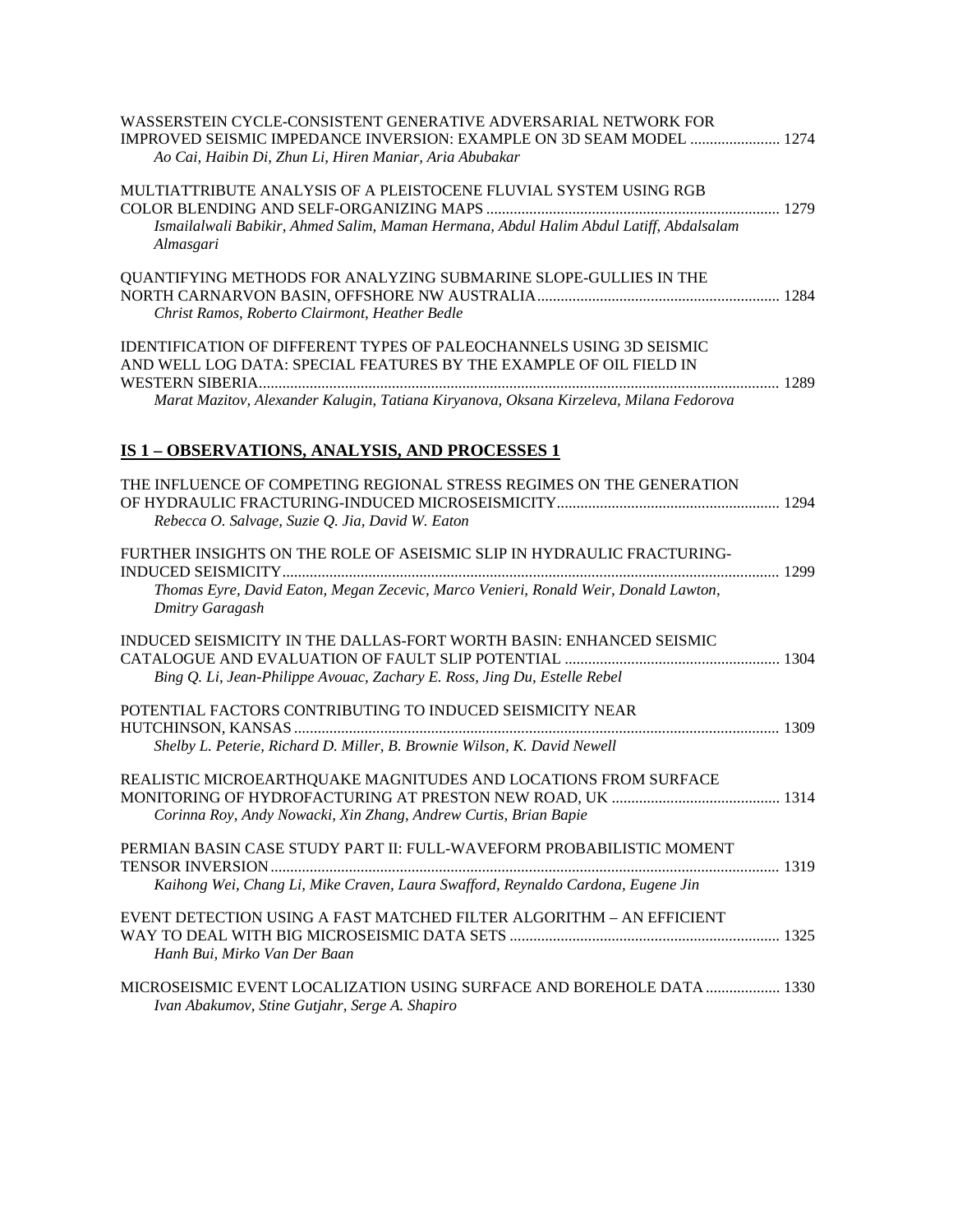### **IS P1 – OBSERVATIONS, ANALYSIS, AND PROCESSES 2**

| INVESTIGATING THE ROLE OF THERMAL STRESSES ON INDUCED SEISMICITY  1335<br>Kyungjae Im, Jean-Philippe Avouac                                                                                                                                                               |  |
|---------------------------------------------------------------------------------------------------------------------------------------------------------------------------------------------------------------------------------------------------------------------------|--|
| INFERRING FAULT FRICTION PROPERTIES AND BACKGROUND STRESS USING FLUID<br>FLOW AND DYNAMIC RUPTURE MODELING, AND MACHINE LEARNING<br>TECHNIQUES - CONCEPT CASE STUDY OF THE M4.8 TIMPSON (TX) EARTHQUAKE 1339<br>Dawid Szafranski, Benchun Duan                            |  |
| SEISMIC MONITORING OF CO <sub>2</sub> INJECTION AT AN ENHANCED OIL RECOVERY SITE IN<br>Abhash Kumar, Alex Bear, Richard Hammack, William Harbert                                                                                                                          |  |
| GRONINGEN GAS FIELD - SEISMIC MONITORING USING DEEP VERTICAL ARRAYS  1349<br>E. Fortier, J. Vernier, J. Tomic, S. Oates                                                                                                                                                   |  |
| USING NEURAL NETWORKS TO DETECT MICROSEISMICITY AND PICK P-WAVE<br>Bingxu Luo, Hejun Zhu                                                                                                                                                                                  |  |
| SENSITIVITY ANALYSIS FOR SUCCESSFUL MICROSEISMIC MOMENT TENSOR<br>Jihun Choi, Joongmoo Byun, Soon Jee Seol                                                                                                                                                                |  |
| <b>MG 1 - NEW METHODS AND DEVELOPMENTS</b>                                                                                                                                                                                                                                |  |
| MODELLING THE GEOMETRY OF THE TRANS-ATLANTIC GEOTRAVERSE SEAFLOOR<br>MASSIVE SULPHIDE DEPOSIT THROUGH MAGNETIC SURFACE GEOMETRY<br>Christopher Galley, Peter Lelièvre, Colin Farquharson, John Jamieson, Amir Haroon,<br>Sebastian Graber, Sven Petersen, Florent Szitkar |  |
| <b>IMPROVING THE ACCURACY OF CONVOLUTIONAL NEURAL NETWORKS IN</b><br>Felicia Nurindrawati, Jiajia Sun                                                                                                                                                                     |  |
| CHARACTERIZING A PRECAMBRIAN INTRUSIVE COMPLEX BY INTEGRATING<br>Jiajia Sun, Aline Melo, Jae Deok Kim, Xiaolong Wei                                                                                                                                                       |  |
| REGIONAL SCALE MINERAL EXPLORATION THROUGH JOINT INVERSION AND<br>GEOLOGY DIFFERENTIATION BASED ON MULTI-PHYSICS GEOSCIENTIFIC DATA  1379<br>Jae Deok Kim, Jiajia Sun, Aline Melo                                                                                         |  |
| REMOTE SENSING DATA FUSION AND MACHINE LEARNING TECHNIQUES FOR<br>Priscilla Addison, Stephen Alwon, Alex Janevski, Kristopher Purens, Clyde Wheeler                                                                                                                       |  |
| A COMPARISON OF MOBILEMT WITH ZTEM AND HELITEM OVER ISOLATED<br>CONDUCTORS IN THE ATHABASCA BASIN, SASKATCHEWAN, CANADA  1389<br>Francis Moul, Ken Witherly                                                                                                               |  |
| Randall Mackie, Wolfgang Soyer, Federico Miorelli, Verena Schifano, Stephen Hallinan                                                                                                                                                                                      |  |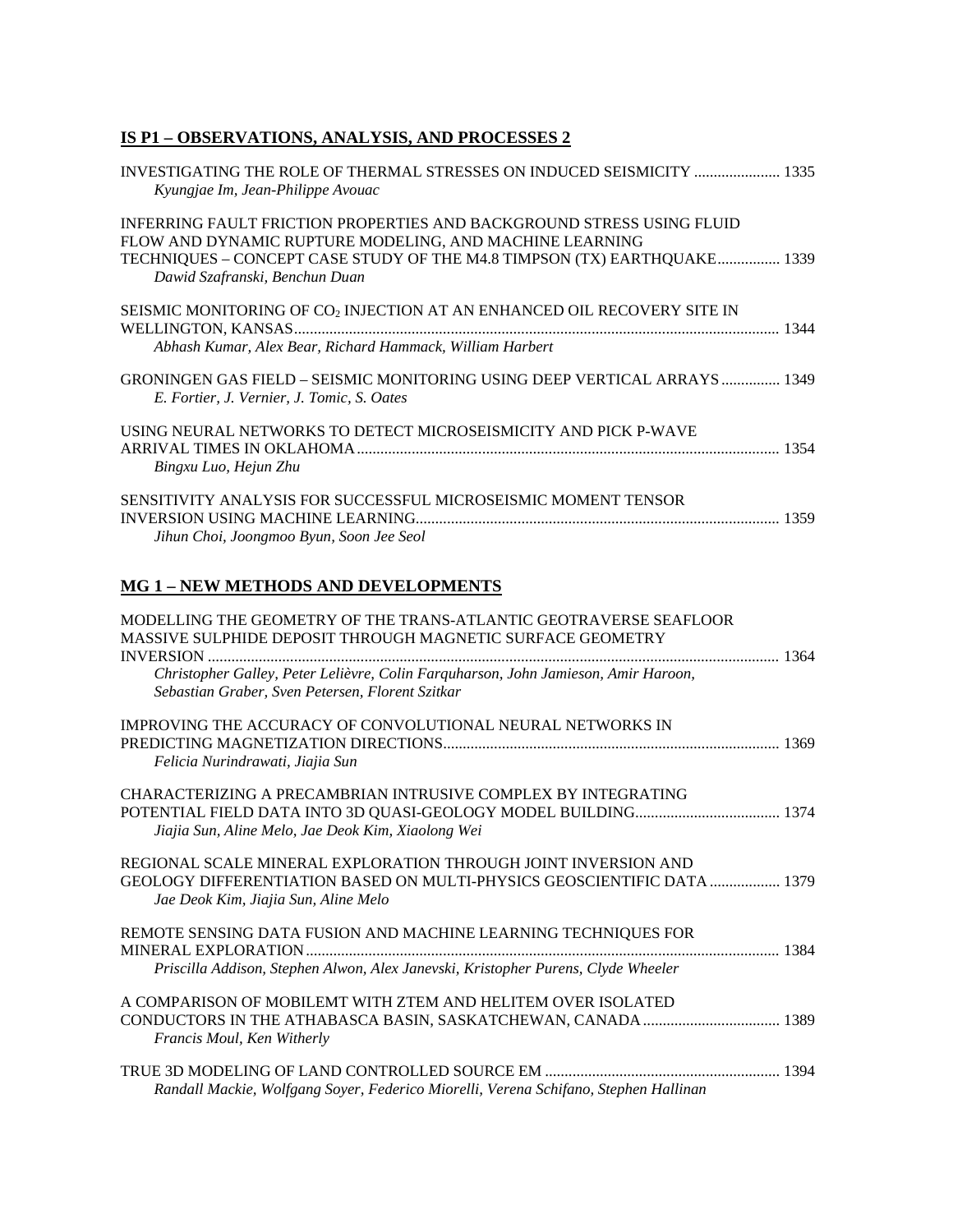| Xushan Lu, Peter Lelièvre, Colin G. Farquharson |  |
|-------------------------------------------------|--|

### **MG P1 – NEW METHODS AND CASE HISTORIES**

| QUANTIFYING UNCERTAINTIES OF DETERMINISTIC GEOPHYSICAL INVERSIONS<br>Xiaolong Wei, Jiajia Sun                                                                                      |  |
|------------------------------------------------------------------------------------------------------------------------------------------------------------------------------------|--|
| MULTIPLE-ORDER MOMENTS OF THE TRANSIENT ELECTROMAGNETIC RESPONSE<br>OF A ONE-DIMENSIONAL EARTH WITH FINITE CONDUCTANCE - AN EXAMPLE  1409<br>Richard S. Smith, Terry J. Lee        |  |
| Brian Bengert, Markus Svilans, Jean Legault, Paolo Berardelli, Kevin Fenlon                                                                                                        |  |
| APPLICATION OF CSEM METHOD TO STUDY DEEP COPPER-SULPHIDE DEPOSITS 1419<br>Kseniia Antashchuk, Alexey Atakov, Anton Kocherov, Maria Smirnova, Denis Bogdanovich,<br>Dmitry Epishkin |  |
| DETERMINATION OF GOLD MINERALIZATION ZONES BASED ON OPEN FAULT<br>STRUCTURE USING TILT DERIVATIVE FILTER CONTROLLED BY TIME-DOMAIN<br>Firhan Putra, Rean Rahman                    |  |
| 3D SEISMIC IMAGING OF METALLIC DEPOSITS IN ASHELE MINING CAMP, CHINA  1429<br>Xiangbo Gong, Shengchao Wan, Zhuo Xu                                                                 |  |
| <b>MLDA 1 - INTERPRETATION 1</b>                                                                                                                                                   |  |
| Hongbo Zhou, Sheng Xu, Gentiana Ionescu, Marin Laomana, Nathan Weber                                                                                                               |  |
| DEEP LEARNING FOR SALT BODY DETECTION APPLIED TO 3D GULF OF MEXICO<br>Benjamin Consolvo, Ehsan Zabihi Naeini, Paul Docherty                                                        |  |
| ENRICH THE INTERPRETATION OF SEISMIC IMAGE SEGMENTATION BY<br>Tao Zhao, Xiaoli Chen                                                                                                |  |
| CHANNEL SIMULATION AND DEEP LEARNING FOR CHANNEL INTERPRETATION IN<br>Hang Gao, Xinming Wu, Guofeng Liu                                                                            |  |
| DEEP LEARNING FOR CHARACTERIZING PALEOKARST FEATURES IN 3D SEISMIC<br>Xinming Wu, Shangsheng Yan, Jie Qi, Hongliu Zeng                                                             |  |
| MACHINE LEARNING MODEL INTERPRETABILITY USING SHAP VALUES:<br>David Lubo-Robles, Deepak Devegowda, Vikram Jayaram, Heather Bedle, Kurt J. Marfurt,<br>Matthew J. Pranter           |  |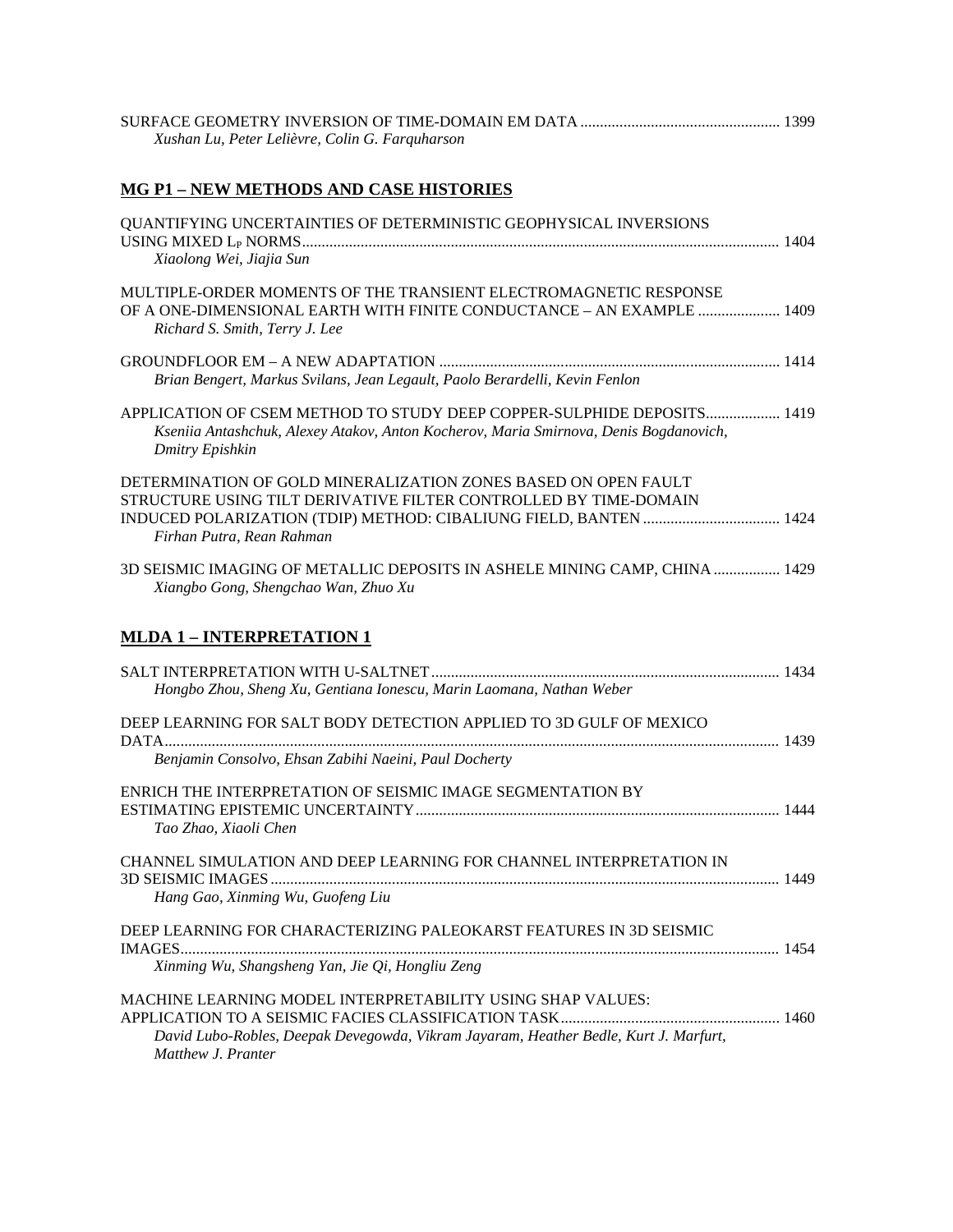| Zhengfa Bi, Zhicheng Geng, Hang Gao, Xinming Wu, Haishan Li                                                                                                             |  |
|-------------------------------------------------------------------------------------------------------------------------------------------------------------------------|--|
| ELASTIC PARAMETERS ESTIMATION USING MULTI-MODEL BASED ON MACHINE                                                                                                        |  |
| Kai Xu, Zhentao Sun, Shixing Wang, Jinliang Tang, Ruyi Zhang                                                                                                            |  |
| <u>MLDA 2 – PROCESSING 1</u>                                                                                                                                            |  |
| Madhav Vyas, Qingqing Liao                                                                                                                                              |  |
| AUTOMATED FIRST BREAK PICKING WITH CONSTRAINED POOLING NETWORKS 1481<br>David Cova, Peigen Xie, Phuong-Thu Trinh                                                        |  |
| Pengyu Yuan, Wenyi Hu, Xuqing Wu, Jiefu Chen, Hien Van Nguyen                                                                                                           |  |
| SYNTHESIZING SEISMIC DIFFRACTIONS USING A GENERATIVE ADVERSARIAL<br>Ricard Durall, Valentin Tschannen, Franz-Josef Pfreundt, Janis Keuper                               |  |
| SEPARATING PRIMARIES AND MULTIPLES USING HYPERBOLIC RADON<br>Harpreet Kaur, Nam Pham, Sergey Fomel                                                                      |  |
| SELF-SUPERVISED LEARNING FOR LOW FREQUENCY EXTENSION OF SEISMIC DATA  1501<br>Meixia Wang, Sheng Xu, Hongbo Zhou                                                        |  |
| CROSS-EQUALIZATION OF TIME-LAPSE SEISMIC DATA USING RECURRENT NEURAL                                                                                                    |  |
| Abdullah Alali, Vladimir Kazei, Bingbing Sun, Robert Smith, Phlippe Nivlet, Andrey Bakulin,<br>Tariq Alkhalifah                                                         |  |
| GROUND ROLL ATTENUATION WITH CONDITIONAL GENERATIVE ADVERSARIAL<br>Xu Si                                                                                                |  |
| <b>MLDA 3 - INVERSION 1</b>                                                                                                                                             |  |
| SEISMIC INVERSION FOR RESERVOIR FACIES UNDER GEOLOGICALLY REALISTIC<br>PRIOR UNCERTAINTY WITH 3D CONVOLUTIONAL NEURAL NETWORKS  1516<br>Anshuman Pradhan, Tapan Mukerji |  |
| SEISMIC INVERSION VIA CLOSED-LOOP FULLY CONVOLUTIONAL RESIDUAL<br>Lingling Wang, Delin Meng, Bangyu Wu, Naihao Liu                                                      |  |
| Yulang Wu, George A. McMechan                                                                                                                                           |  |
| NUMERICAL ANALYSIS OF A DEEP LEARNING FORMULATION OF MULTI-                                                                                                             |  |

PARAMETER ELASTIC FULL WAVEFORM INVERSION..................................................................... 1531

*Tianze Zhang, Kristopher A. Innanen, Jian Sun, Daniel O. Trad*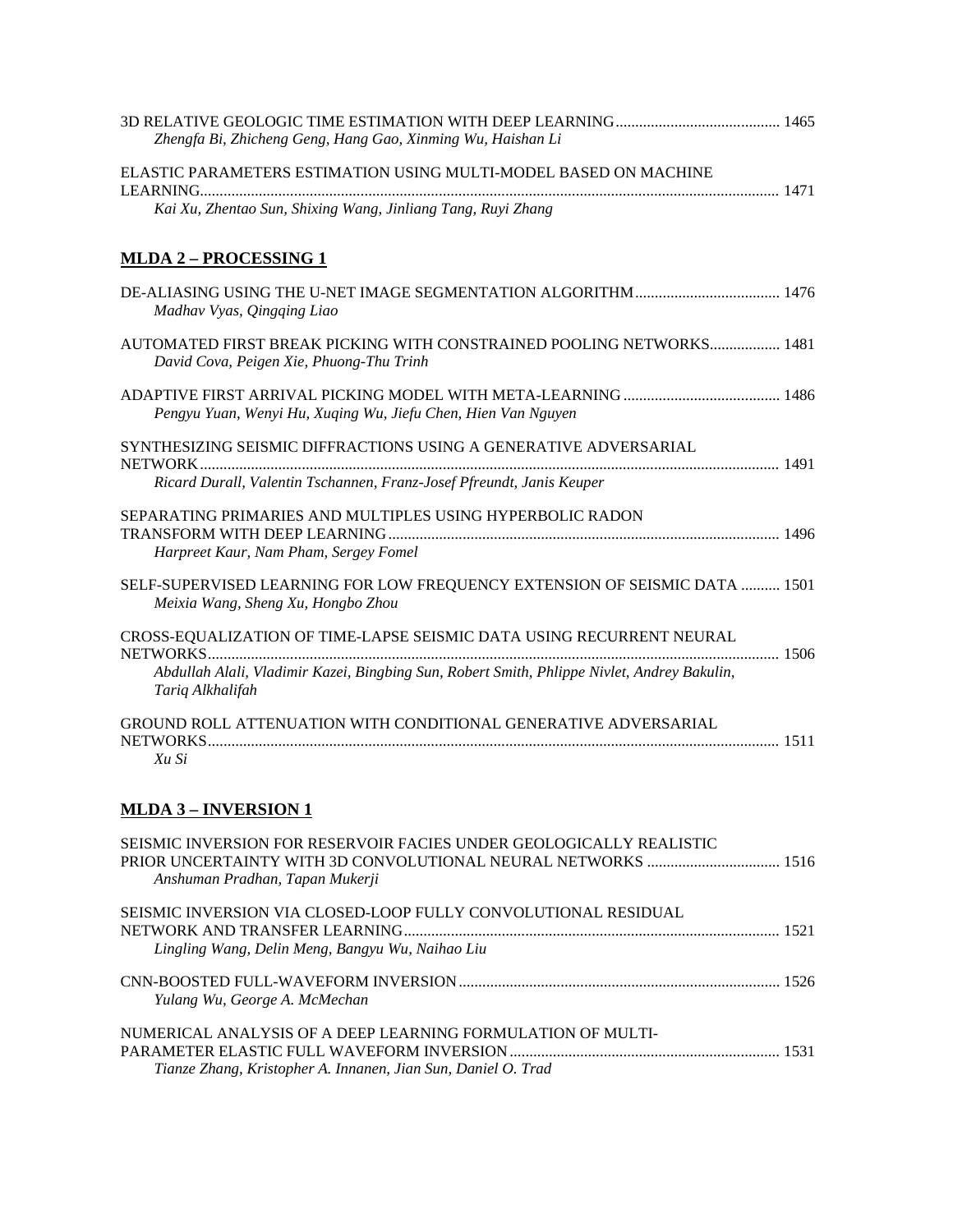| ML-ADJOINT: LEARN THE ADJOINT SOURCE DIRECTLY FOR FULL-WAVEFORM<br>Bingbing Sun, Tariq Alkhalifah                                                                                                |  |
|--------------------------------------------------------------------------------------------------------------------------------------------------------------------------------------------------|--|
| PARAMETERIZING UNCERTAINTY BY DEEP INVERTIBLE NETWORKS: AN<br>Gabrio Rizzuti, Ali Siahkoohi, Philipp A. Witte, Felix J. Herrmann                                                                 |  |
| EXTRAPOLATING LOW-FREQUENCY PRESTACK LAND DATA WITH DEEP LEARNING 1546<br>Oleg Ovcharenko, Vladimir Kazei, Pavel Plotnitskii, Daniel Peter, Ilya Silvestrov, Andrey<br>Bakulin, Tariq Alkhalifah |  |
| AUTOMATIC PICKING OF MULTI-MODE DISPERSION CURVES USING CNN-BASED<br>Li Ren, Fuchun Gao, Yulang Wu, Paul Williamson, Wenlong Wang, George A. McMechan                                            |  |

### **VOLUME 3**

### **MLDA 4 – MODELING AND OTHER APPLICATIONS 2**

| AUTOMATE SEISMIC VELOCITY MODEL BUILDING THROUGH MACHINE LEARNING 1556<br>Jiangchuan Huang, Jun Cao, Guang Chen, Yu Zhang            |  |
|--------------------------------------------------------------------------------------------------------------------------------------|--|
| VELOCITY MODEL BUILDING BY DEEP LEARNING: FROM GENERAL SYNTHETICS TO                                                                 |  |
| Vladimir Kazei, Oleg Ovcharenko, Tariq Alkhalifah                                                                                    |  |
| ANISOTROPIC EIKONAL SOLUTION USING PHYSICS-INFORMED NEURAL NETWORKS 1566<br>Umair Bin Waheed, Ehsan Haghighat, Tariq Alkhalifah      |  |
| DETECTING THE FUNDAMENTAL MODE OF ENERGY FOR SURFACE WAVE<br>ANALYSIS, MODELLING, AND INVERSION, USING A DEEP CONVOLUTIONAL          |  |
| Anisha Kaul, Aria Abubakar, Amr Misbah, Phillip J. Bilsby                                                                            |  |
| REAL-DATA EARTHQUAKE LOCALIZATION USING CONVOLUTIONAL NEURAL<br>Nicolas Vinard, Guy Drijkoningen, Eric Verschuur                     |  |
| PASSIVE SEISMIC SIGNAL DENOISING USING CONVOLUTIONAL NEURAL NETWORK 1581<br>Nam Pham, Dmitrii Merzlikin, Sergey Fomel, Yangkang Chen |  |
| SYMAE: AN AUTOENCODER WITH EMBEDDED PHYSICAL SYMMETRIES FOR<br>Pawan Bharadwaj, Matt Li, Laurent Demanet                             |  |
| AUTOMATED IDENTIFICATION AND QUANTIFICATION OF ROCK TYPES FROM DRILL<br>Youssef Tamaazousti, Matthias François, Josselin Kherroubi   |  |

### **MLDA P1 – MODELING AND OTHER APPLICATIONS 1**

AUTOMATIC VELOCITY MODEL BUILDING WITH MACHINE LEARNING.................................... 1596 *Chaoguang Zhou, Samuel Brown*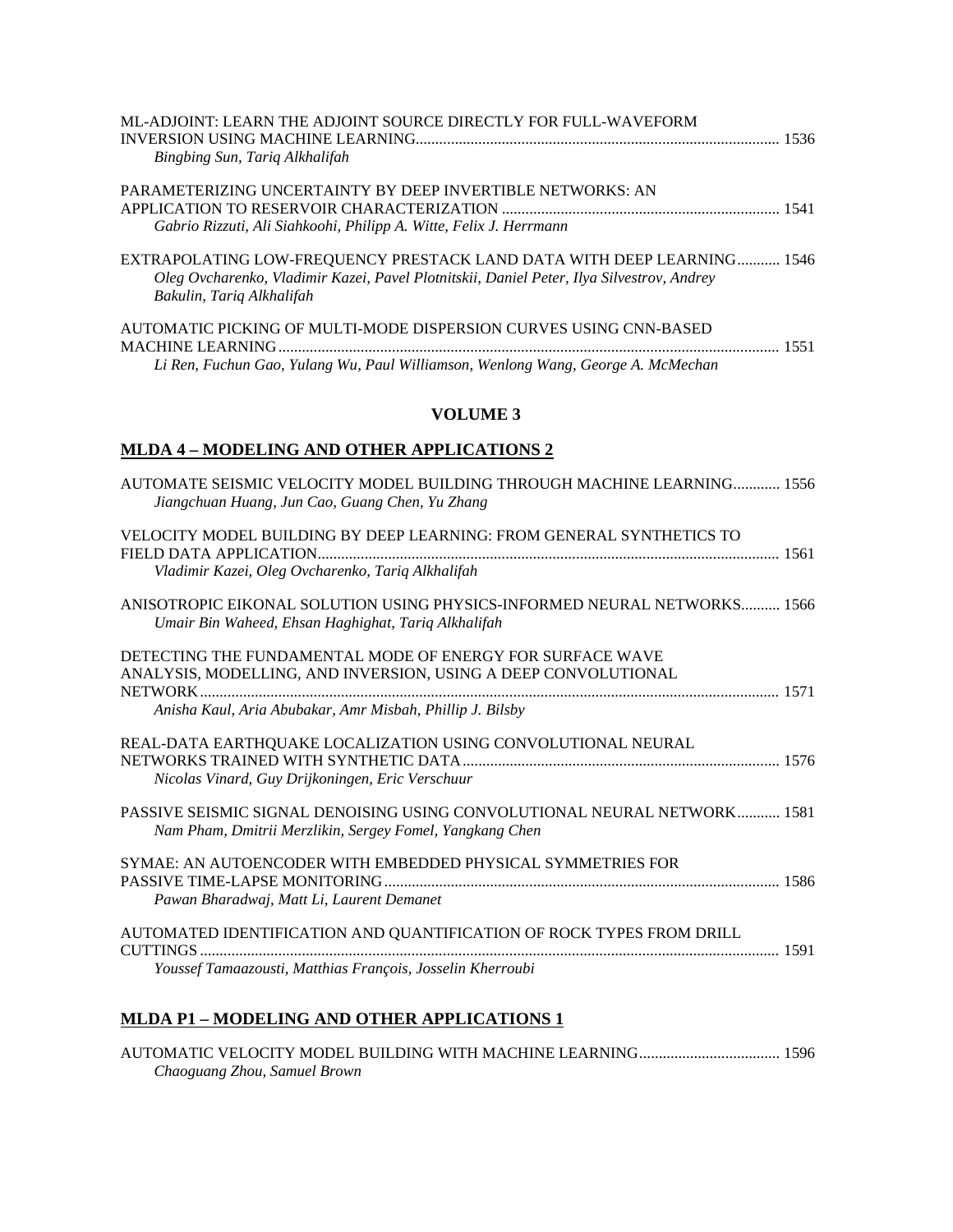| INTELLIGENT ANALYSIS OF PORE STRUCTURE FOR OIL RESERVOIR BASED ON<br>Yili Ren, He Liu, Lu Luo, Jia Liang, Yan Gao                               |  |
|-------------------------------------------------------------------------------------------------------------------------------------------------|--|
| MACHINE LEARNING FOR GEOPHYSICAL CHARACTERIZATION OF BRITTLENESS:<br>Mark Mlella, Ming Ma, Rui Zhang, Mehdi Mokhtariy                           |  |
| REAL-TIME SEISMIC ATTRIBUTES COMPUTATION WITH CONDITIONAL GANS  1611<br>João Paulo Navarro, Pedro Mário Cruz E Silva, Doris Pan, Ken Hester     |  |
| MICROSEISMIC EVENT OR NOISE: AUTOMATIC CLASSIFICATION WITH<br>Benjamin Consolvo, Michael Thornton                                               |  |
| AUTOMATION OF WELL INTEGRITY OPERATIONS: MACHINE LEARNING<br>Josselin Kherroubi, Florian Laborde, Mikhail Lemarenk                              |  |
| <b>MLDA P2 - INTERPRETATION 2</b>                                                                                                               |  |
| RECOGNITION OF SALT ZONES IN 3D SEISMIC IMAGES USING MACHINE LEARNING 1626<br>Xu Ji, Nasher Benhasan, Yi Luo, Ewenet Gashawbeza, Saleh M. Saleh |  |
| Dun Yang, Yufei Cai, Guangmin Hu, Xingmiao Yao, Wen Zou                                                                                         |  |
| UNCERTAINTY QUANTIFICATION IN IMAGING AND AUTOMATIC HORIZON<br>Ali Siahkoohi, Gabrio Rizzuti, Felix J. Herrmann                                 |  |
| STRATEGIES IN PICKING TRAINING DATA FOR 3D CONVOLUTIONAL NEURAL<br>Oddgeir Gramstad, Michael Nickel, Bartosz Goledowski, Marie Etchebes         |  |
| ROTATION INVARIANT CNN USING SCATTERING TRANSFORM FOR SEISMIC FACIES<br>Fu Wang, Huazhong Wang, Xinquan Huang                                   |  |
| DEEP LEARNING FOR RECOGNITION OF SEDIMENTARY MICROFACIES WITH<br>Hanpeng Cai, Yongxiang Hu                                                      |  |
| <u>MLDA P3 – PROCESSING 2</u>                                                                                                                   |  |
| CROSSLINE INTERPOLATION WITH THE TRACES-TO-TRACE APPROACH USING<br>Zeu Yeeh, Joongmoo Byun, Daeung Yoon                                         |  |
| DEEP LEARNING FOR SIMULTANEOUS SEISMIC IMAGE SUPER-RESOLUTION AND<br>Jintao Li, Xinming Wu, Zhanxuan Hu                                         |  |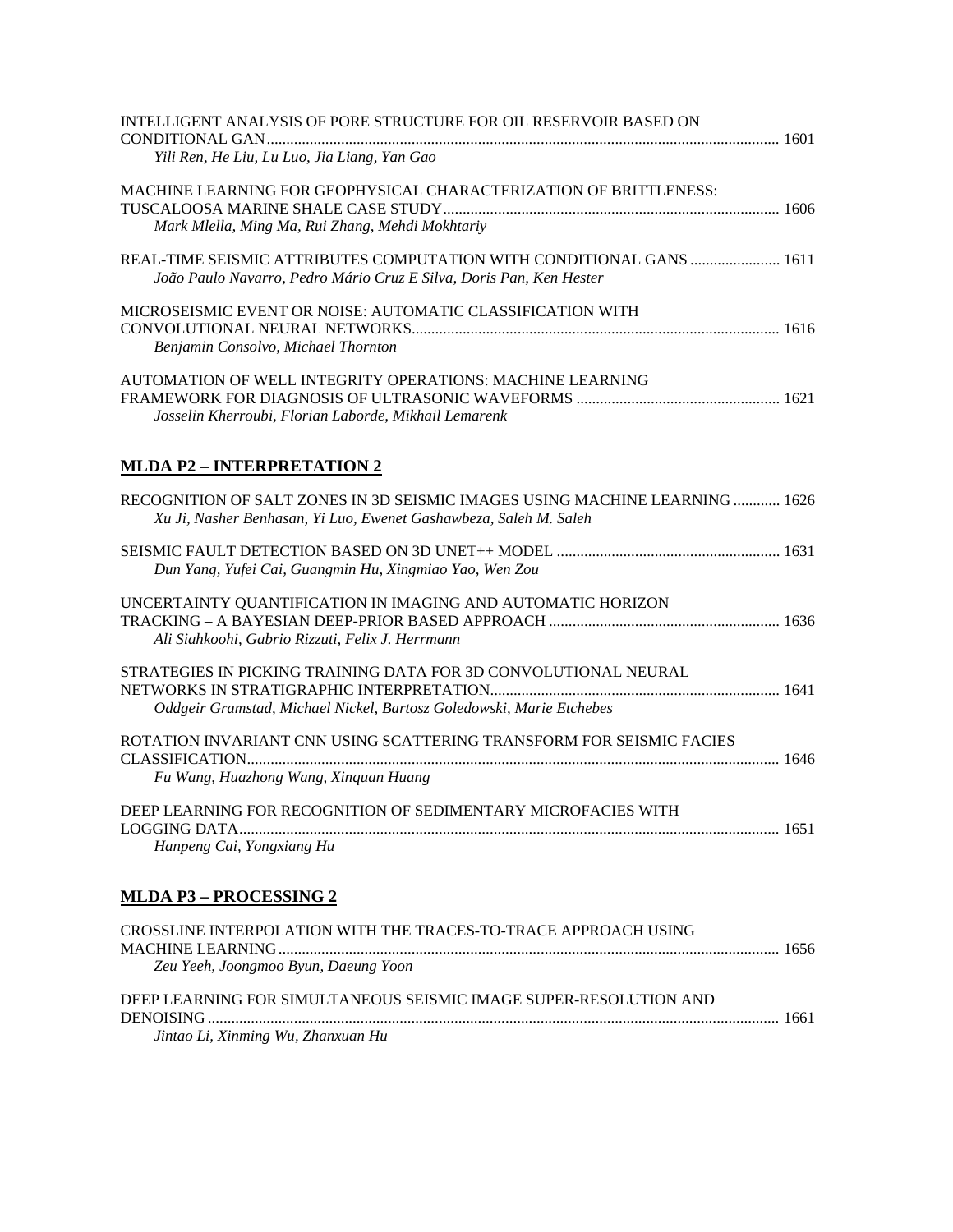| TRANSFER LEARNING IN LARGE-SCALE OCEAN BOTTOM SEISMIC WAVEFIELD                                                                                                                                         | 1666 |
|---------------------------------------------------------------------------------------------------------------------------------------------------------------------------------------------------------|------|
| Mi Zhang, Ali Siahkoohi, Felix J. Herrmann                                                                                                                                                              |      |
| MULTI-TASK LEARNING BASED P/S WAVE SEPARATION AND REVERSE TIME                                                                                                                                          |      |
| Yanwen Wei, Yunyue Elita Li, Jizhong Yang, Jingjing Zong, Jinwei Fang, Haohuan Fu                                                                                                                       |      |
| 3D SEISMIC DATA COMPRESSION WITH MULTI-RESOLUTION AUTOENCODERS  1676<br>Ana Paula Schiavon, Kevyn Swhants Dos Santos Ribeiro, João Paulo Navarro, Marcelo<br>Bernardes Vieira, Pedro Mário Cruz E Silva |      |
| AN ATTEMPT TO DECODE REVERSE-TIME MIGRATION THROUGH MACHINE<br>Cheng Zhan, Chang-Chun Lee, Licheng Zhang, Yong Chang                                                                                    |      |

# **MLDA P4 – INVERSION 2**

| JOINT LEARNING FOR SEISMIC INVERSION: AN ACOUSTIC IMPEDANCE ESTIMATION<br>Ahmad Mustafa, Ghassan Alregib                 |  |
|--------------------------------------------------------------------------------------------------------------------------|--|
| SEISMIC INVERSION BY MULTI-DIMENSIONAL NEWTONIAN MACHINE LEARNING 1691<br>Yuging Chen, Erdinc Saygin, Gerard T. Schuster |  |
| JOINT 2D INVERSION OF AMT AND SEISMIC TRAVELTIME DATA WITH DEEP                                                          |  |
| Rui Guo, Maokun Li, Fan Yang, Heming Yao, Lijun Jiang, Michael Ng, Aria Abubakar                                         |  |
| RNN-BASED GRADIENT PREDICTION FOR SOLVING MAGNETOTELLURIC INVERSE                                                        |  |
| Yuchen Jin, Yanyan Hu, Xuqing Wu, Jiefu Chen                                                                             |  |
| Prasenjit Roy, Xinfa Zhu, Weihong Fei                                                                                    |  |
| WAVEFIELD RECONSTRUCTION INVERSION VIA MACHINE LEARNED FUNCTIONS  1710<br>Chao Song, Tariq Alkhalifah                    |  |
| <b>MLDA P5 - INVERSION 3</b>                                                                                             |  |
| <b>QUALITY CONTROL OF DEEP GENERATOR PRIORS FOR STATISTICAL SEISMIC</b>                                                  |  |
| Zhilong Fang, Hongjian Fang, Laurent Demanet                                                                             |  |
| TIME-LAPSE SEISMIC DATA INVERSION FOR ESTIMATING RESERVOIR PARAMETERS                                                    |  |
| Harpreet Kaur, Alexander Sun, Zhi Zhong, Sergey Fomel                                                                    |  |
|                                                                                                                          |  |

| GEOPHYSICAL DATA AND GRADIENT TRANSLATION USING DEEP NEURAL               |  |
|---------------------------------------------------------------------------|--|
|                                                                           |  |
| Jiashun Yao, Lluís Guasch, Mike Warner, Tim Lin, Elizabeth Percak-Dennett |  |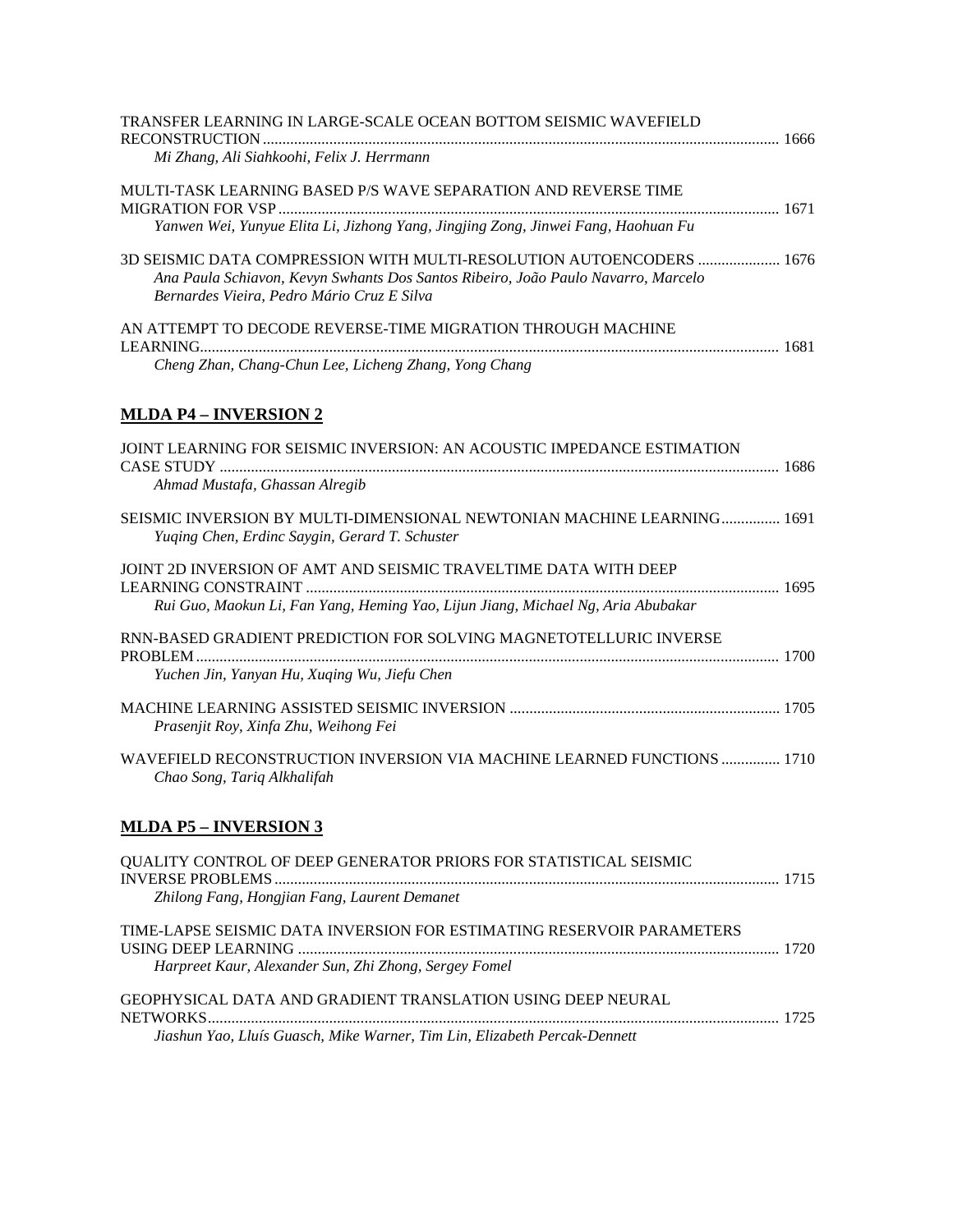| APPLICATION OF GENETIC INVERSION FOR ROCK PROPERTY PREDICTION IN THE F3                                                                                       |  |
|---------------------------------------------------------------------------------------------------------------------------------------------------------------|--|
| Anuola Osinaike, John Onayemi                                                                                                                                 |  |
| SPATIOTEMPORAL MODELING OF SEISMIC IMAGES FOR ACOUSTIC IMPEDANCE                                                                                              |  |
| Ahmad Mustafa, Motaz Alfarraj, Ghassan Alregib                                                                                                                |  |
| <b>MP 1 - INVERSION ALGORITHMS AND CASE STUDIES</b>                                                                                                           |  |
| A ROBUST Q MODELING TECHNIQUE BY JOINT INVERSION OF UPHOLE, VSP, AND                                                                                          |  |
| Jia Wenrui, Li Hong, Zhao Yishui, Zeng Qingqin                                                                                                                |  |
| MULTI-PHYSICS INTERPRETATION USING PRIOR MODEL: APPLICATION FOR NEAR-<br>Taqi Alyousuf, Yaoguo Li                                                             |  |
| JOINT GRAMIAN INVERSION OF GEOPHYSICAL DATA WITH DIFFERENT<br>Xiaolei Tu, Michael S. Zhdanov                                                                  |  |
|                                                                                                                                                               |  |
| GEOPHYSICS OVER HIGH TEMPERATURE GEOTHERMAL FIELDS: LESSONS FROM<br>Wolfgang Soyer, Randall Mackie, Stephen Hallinan, Federico Miorelli, Birean Sagala, Haris |  |
| Siagian                                                                                                                                                       |  |
| STUDY OF THE YELLOWSTONE CRUSTAL MAGMATIC SYSTEM WITH MULTIPHYSICS<br>Xiaolei Tu, Michael S. Zhdanov                                                          |  |
| BROADBAND MULTIPHYSICS MODELLING AND INTEGRATED INTERPRETATION TO                                                                                             |  |
| Mattia Speziali, Federico Ceci, Ivan Guerra, Marco Mantovani, Mauro Pezzoli, Alexis<br>Carrillat, Daniele Tripone, John Argent                                |  |
| INVERSION OF 2.5D ELECTRICAL RESISTIVITY DATA USING THE DISCRETE ADJOINT                                                                                      |  |
| Diego Domenzain, John Bradford, Jodi Mead                                                                                                                     |  |
| Daniele Colombo, Weichang Li, Diego Rovetta, Ernesto Sandoval-Curiel, Ersan Turkoglu                                                                          |  |
| MS 1 - CASE STUDIES, MODELING, AND IMAGING 1                                                                                                                  |  |
| UTILIZING FULL WAVE FIELD DATA AND MULTI-MEASUREMENTS FOR PP AND PS                                                                                           |  |
| Suyang Chen, Yury Bekhtin, Olga Thompson, Hugo Sese, Emin Sadikhov, Hossein Mehdi<br>Zadeh                                                                    |  |
| JOINT INVERSION OF PP- AND PSV-WAVE AMPLITUDES FOR ATTENUATION                                                                                                |  |

FACTORS...................................................................................................................................................... 1785

*Huaizhen Chen, Kristopher A. Innanen*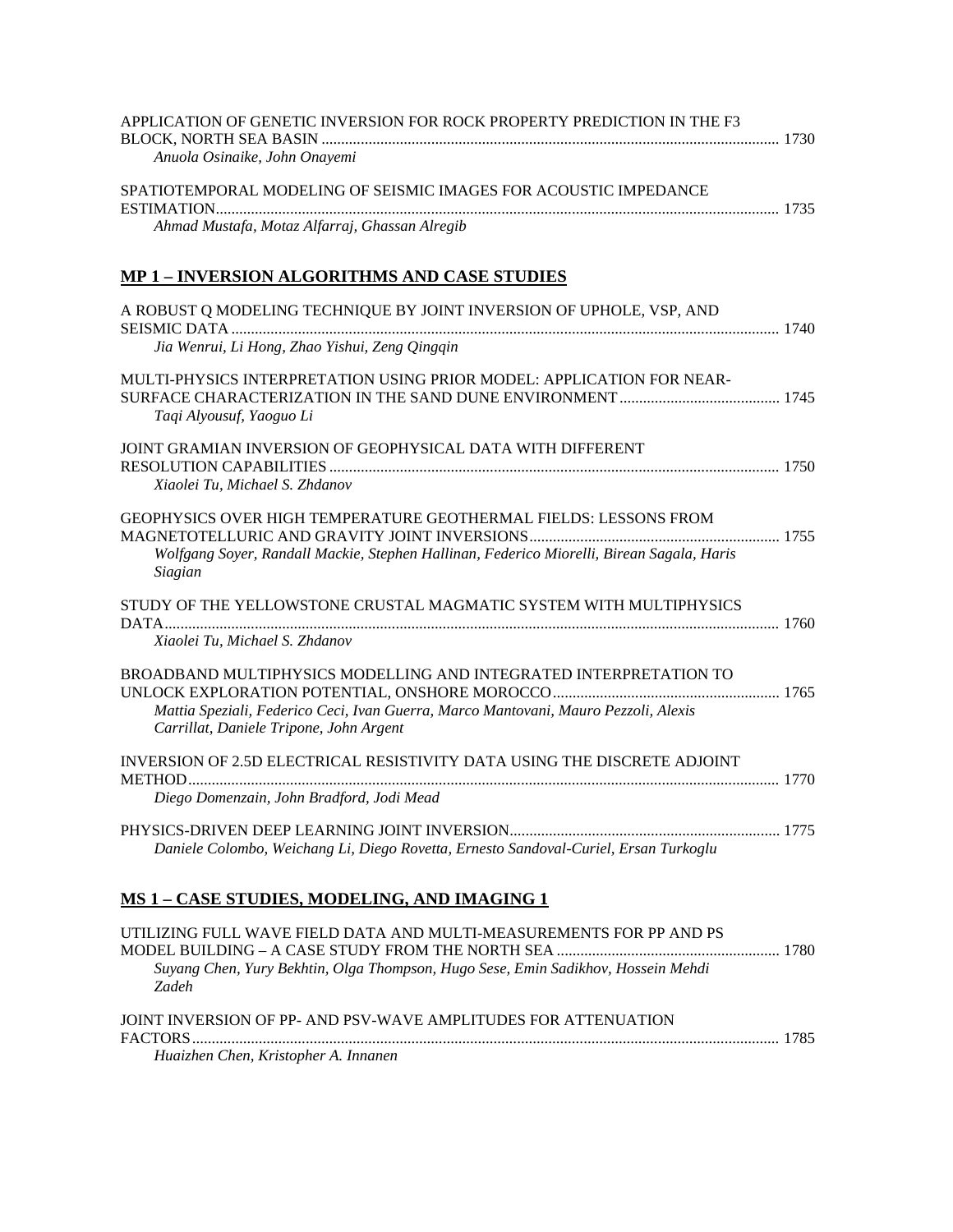| SENSITIVITY OF PP- AND PS-JOINT ZOEPPRITZ AVO INVERSION TO THE P-WAVE<br>AND S-WAVE VELOCITIES AND DENSITY FOR A HIGHLY ANISOTROPIC VTI<br>Un Young Lim, Richard L. Gibson, Nurul Kabir |  |
|-----------------------------------------------------------------------------------------------------------------------------------------------------------------------------------------|--|
| MODELING THE EFFECT OF FRACTURE DENSITY AND SATURATION ON S-WAVE<br>James Gaiser                                                                                                        |  |
| MODELING THE EFFECTS OF FRACTURE DENSITY AND SATURATION ON S-WAVE<br>James Gaiser                                                                                                       |  |
| SHEAR WAVE NOISE ATTENUATION AND WAVEFIELD SEPARATION IN CURVELET<br>Chenh Yang, Yi Huang, Zhaojun Liu, Jianming Sheng, Eric Camarda                                                    |  |
| TWO MEASUREMENTS OF HORIZONTAL TRANSVERSE ISOTROPY IN THE<br>Kelley Davison, Steven L. Roche                                                                                            |  |
| Arnab Dhara, Claudio Bagaini                                                                                                                                                            |  |

# **MS P1 – CASE STUDIES, MODELING, AND IMAGING 2**

| A RAPID METHOD FOR MAKING P-SV SYNTHETIC SEISMOGRAM AND ITS<br>APPLICATION OF RESERVOIR DEPTH PREDICTION IN GAS CLOUD AREA: A CASE                                                              | 1820 |
|-------------------------------------------------------------------------------------------------------------------------------------------------------------------------------------------------|------|
| Zhenglong Zhang, Mingxing Xue, Jiu Li, Hebing Tang<br>2C SS WAVE SPLITTING ANALYSIS AND CORRECTION FOR MULTI-FRACTURE<br>Yuan Yuan Yue, Zhongping Qian, Pengyuan Sun, Zhiguang Cai, Hongmei Nie |      |
| V <sub>Z</sub> NOISE ATTENUATION USING DUAL-TREE COMPLEX WAVELET TRANSFORM 1830<br>Yong Ren, Chenhao Yang, Tomislav Degel, Zhaojun Liu                                                          |      |
| <b>NS 1 - SURFACE WAVE ANALYSIS</b>                                                                                                                                                             |      |

| A UNIQUE APPROACH FOR ESTIMATING SURFACE-WAVE INSTABILITY AND<br>Julian Ivanov, Richard D. Miller, Anthony M. Hoch, Shelby L. Peterie, Sarah Morton, Dmitry<br><b>Borisov</b> |  |
|-------------------------------------------------------------------------------------------------------------------------------------------------------------------------------|--|
| A MULTISCALE LINEARIZED INVERSION METHOD FOR SURFACE WAVE DISPERSION                                                                                                          |  |
| Zhinong Wang, Chengyu Sun, Dunshi Wu                                                                                                                                          |  |
| Zhi Yang, Yu Li, Chongwang Yue, Jianbo Guan                                                                                                                                   |  |
| A DENSITY-BASED SPATIAL CLUSTERING APPLICATION FOR A FULLY AUTOMATIC<br>Diego Rovetta, Apostolos Kontakis, Daniele Colombo, Ernesto Sandoval-Curiel                           |  |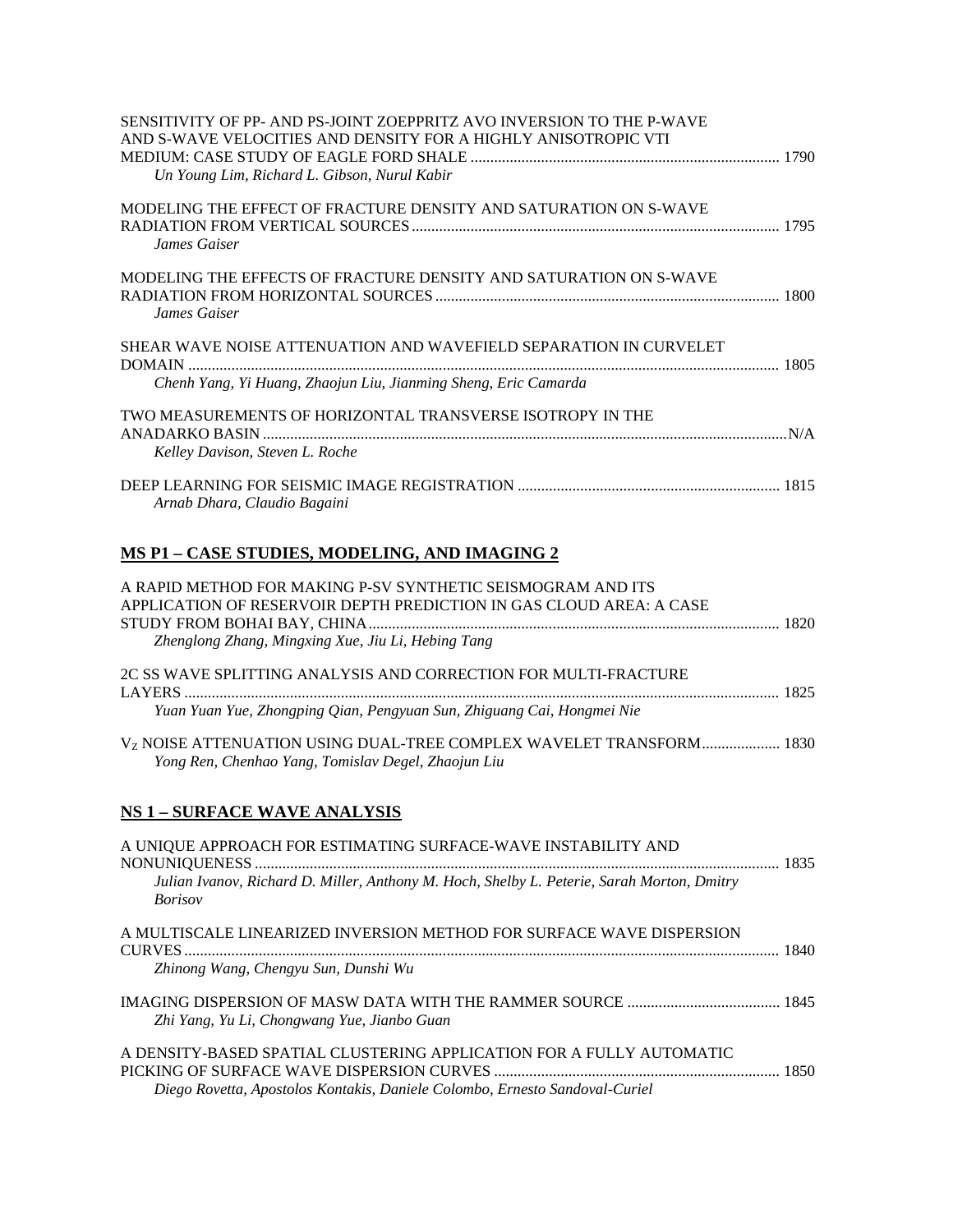| RETRIEVING ULTRA-LOW FREQUENCY SURFACE WAVES FROM LAND BLENDED                 |  |
|--------------------------------------------------------------------------------|--|
|                                                                                |  |
| David Le Meur, Daniela Donno, Jillian Courbin, Didier Solyga, Anthony Prescott |  |

### **NS 2 – ADVANCES IN INVERSION**

| FULL-WAVEFORM INVERSION WITH ALTERNATING SOURCE AND MODEL UPDATE                                                                                                                             |  |
|----------------------------------------------------------------------------------------------------------------------------------------------------------------------------------------------|--|
| Dmitry Borisov, Julian Ivanov, Shelby L. Peterie, Richard D. Miller                                                                                                                          |  |
| HIGH-RESOLUTION NEAR-SURFACE LAPLACE-FOURIER FWI IN A SURFACE-                                                                                                                               |  |
| Daniele Colombo, Ernesto Sandoval-Curiel, Diego Rovetta, Apostolos Kontakis                                                                                                                  |  |
| FIRST-ARRIVAL TRAVELTIME INVERSION WITH EMBEDDED BOUNDARY METHOD<br>Yunhui Park, Sukjoon Pyun                                                                                                |  |
| CROSS-PENALIZATION SURFACE-WAVE INVERSION USING THE HIGH-RESOLUTION<br>Jihyun Yang, Jeffrey Shragge                                                                                          |  |
| IMPROVING NEAR-SURFACE ANOMALY DETECTION VIA A FULL-WAVEFORM<br>INVERSION SCHEME INTEGRATED WITH SEISMIC DIFFRACTION TOMOGRAPHY 1880<br>Parsa Bakhtiari Rad, Craig J. Hickey, Afshin Aghayan |  |
| CDP-DOMAIN TRAVELTIME AND WAVEFORM INVERSION FOR INITIAL VELOCITY<br>Young Seo Kim, Tong Fei, Kwangjin Yoon, Yi Luo                                                                          |  |
| RAPID HIGH-RESOLUTION 3D SEISMIC SURFACE TRAVELTIME TOMOGRAPHY  1890<br>Xiangjun Ding, Jie Zhang                                                                                             |  |
| A FIRST ARRIVAL MULTI-INFORMATION JOINT INVERSION METHOD BASED ON<br>Jianming Zhang, Jianhua Wang, Liangguo Dong                                                                             |  |
| <b>NS P1 - SEISMIC DATA ANALYSIS</b>                                                                                                                                                         |  |
| NEAR-SURFACE DECONVOLUTION VIA TRANSMISSION WAVEFIELD SURFACE-<br>Daniele Colombo, Diego Rovetta, Ernesto Sandoval-Curiel, Apostolos Kontakis                                                |  |
| SEISMIC IMAGING OF A CARBONATE ROCK BLOCK WITH FRACTURE-INDUCED<br>Rie Nakata, Christophe Matonti, Nori Nakata, Yves Guglielmi, Sophie Viseur                                                |  |
| NEAR-SURFACE Q COMPENSATION BASED ON REFLECTION WAVE: CASE STUDY OF<br>Weiming Liu, Yue Ling, Fei Li, Jing Wang, Mingtu Xiao                                                                 |  |
| COMMON OFFSET WAVENUMBER FILTERING FOR ENHANCED DIFFRACTION<br>Erik P. Knippel, Shelby L. Peterie, Julian Ivanov, Richard D. Miller                                                          |  |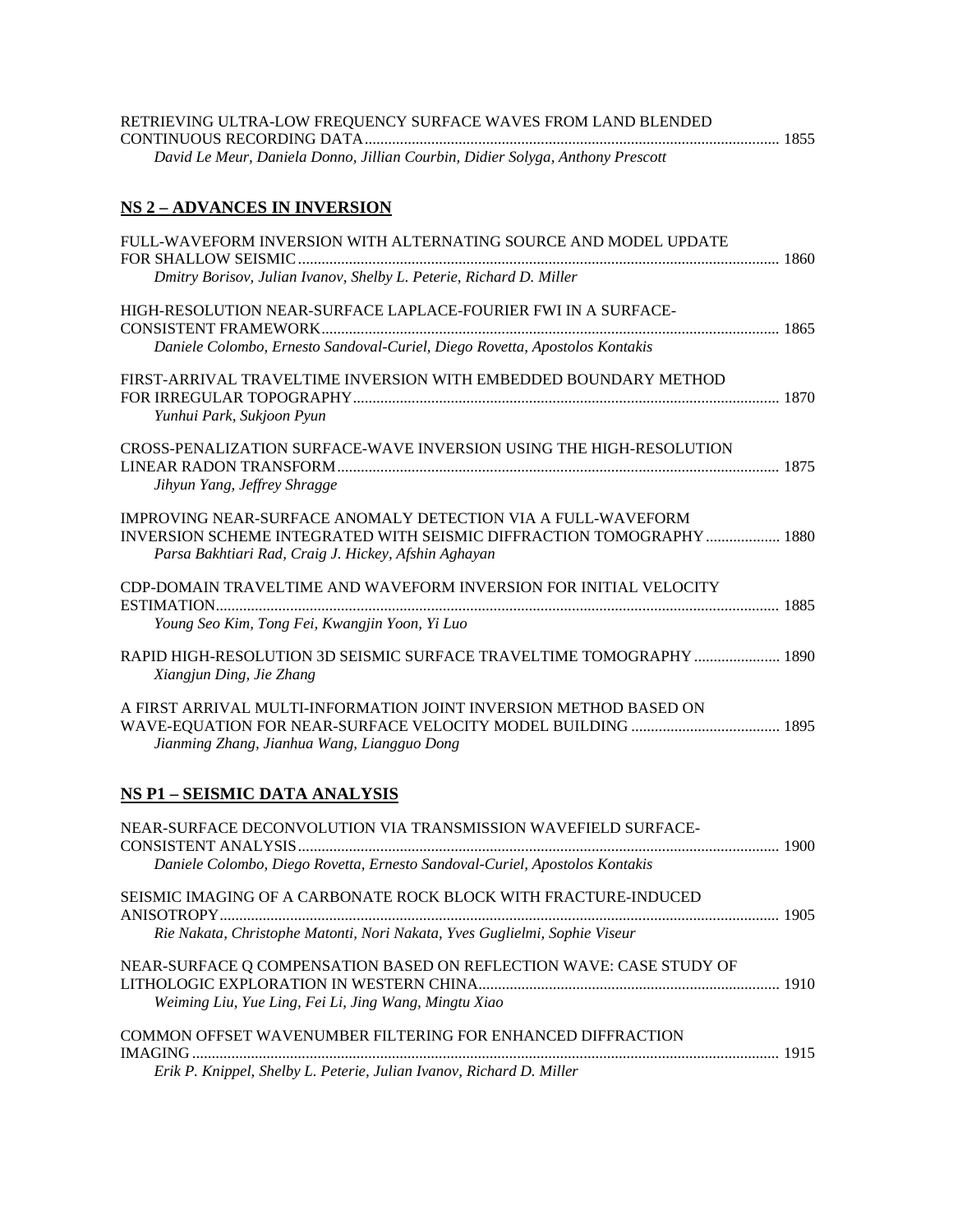| A WORKFLOW OF SEPARATING AND IMAGING DIFFRACTION WAVE BY USING DEEP<br>Ming Ma, Rui Zhang, Jonathan Ajo-Franklin                                                                                                                                                                                                         |  |
|--------------------------------------------------------------------------------------------------------------------------------------------------------------------------------------------------------------------------------------------------------------------------------------------------------------------------|--|
| <b>IDENTIFICATION AND ASSESSMENT OF DEPRESSIONS WITHIN THE OCHOAN</b><br>EVAPORITES THROUGH THE INTEGRATED INTERPRETATION OF 3D SEISMIC AND<br>FULL TENSOR GRAVITY GRADIOMETRY IN THE DELAWARE BASIN OF TEXAS  1925<br>Alan Morgan, James Brewster, Bell Geospace, David Paddock, Vasudhaven Sudhakar, Jie<br>Jenny Fang |  |
| <b>NS P2 - PEERING INTO THE VOID</b>                                                                                                                                                                                                                                                                                     |  |
| ROAD SINKHOLES ASSESSMENT WITH 2D TRAFFIC NOISE CROSS-CORRELATION<br>Yao Wang, Khiem T. Tran, David Horhota                                                                                                                                                                                                              |  |
| CHARACTERIZING A PHYSICAL MODEL OF A COLLAPSING VOID USING TIME-LAPSE<br>Sarah L. Morton, Julian Ivanov, Richard D. Miller, Robert L. Parsons                                                                                                                                                                            |  |
| Sanaz Esmaeili, Sajad Jazayeri, Sarah Kruse, Ernest Bell, Patrick Whelley, Jacob<br>Richardson, Kelsey Young, William Brent Garry                                                                                                                                                                                        |  |
| CONTROLLED SOURCE 3D MODELING OF MAXWELL'S EQUATION WITH MAGNETIC<br>Beatriz Valdés-Moreno, Marco A. Pérez-Flores, Jonás D. De Basabe                                                                                                                                                                                    |  |
| GEOPHYSICAL INVESTIGATIONS OF THE POTENTIAL SINKHOLES IN AL HASSA,<br>Abiola Ojo, H. R. Ahmed, S. I. Kaka, Muhammad Asad Shafiq, Muhammad Fayyaz,<br>Muhammad Abdul Waheed                                                                                                                                               |  |
| Steven D. Sloan, Daniel Z. Feigenbaum                                                                                                                                                                                                                                                                                    |  |
| <b>NS P3 – STATICS</b>                                                                                                                                                                                                                                                                                                   |  |
| THE S-WAVE STATIC CORRECTION TECHNOLOGY FOR SANHU SALINE-ALKALI<br>Yu Baohua, Wu Yongguo, Wu Wei, Ma Lixin                                                                                                                                                                                                               |  |
| <b>GENERATING AND OBSERVING SHALLOW FAULT-GUIDED SEISMIC SURFACE</b><br>Juliet Charbonneau, Mark E. Everett                                                                                                                                                                                                              |  |
| STUDY AND APPLICATION OF 2D FUSION STATIC CORRECTION TECHNOLOGY IN<br>Qigang Zhou, Qin Su, Huan Liu, Yan Huang                                                                                                                                                                                                           |  |
| CONSTRAINED TOMOGRAPHIC INVERSION STATIC CORRECTION BASED ON                                                                                                                                                                                                                                                             |  |
| Yanxiang Wang, Junduo Zhang, Xiaowei Wang, Jiaqing Sun, Zhe Yang                                                                                                                                                                                                                                                         |  |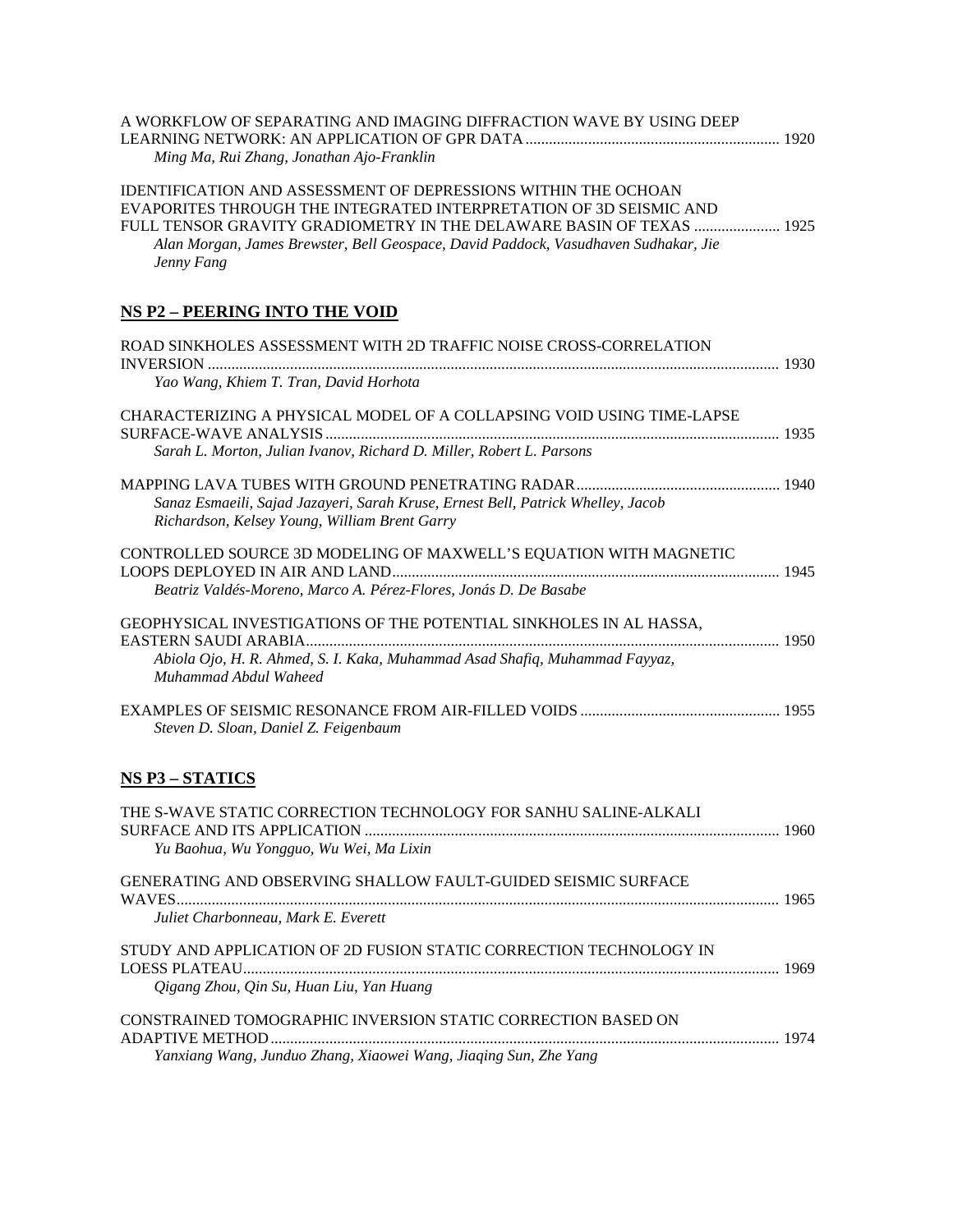| RESIDUAL STATICS APPLICATION FOR HIGH-DENSITY, LOW SIGNAL-TO-NOISE                                                              |  |
|---------------------------------------------------------------------------------------------------------------------------------|--|
| Xukai Shen, Elizabeth L'Heureux                                                                                                 |  |
| A SOLUTION FOR STATIC CORRECTION OF SEISMIC DATA IN MOUNTAINOUS AREAS                                                           |  |
| Xiao Wang, Yundong Yong, Peng Wang, Shengtao Zang                                                                               |  |
| NS P4 - ELECTRICAL/ELECTROMAGNETIC METHODS                                                                                      |  |
| OPEN-SOURCE GEOPHYSICAL SOFTWARE DEVELOPMENT FOR GROUNDWATER                                                                    |  |
| Seogi Kang, Joseph Capriotti, Douglas W. Oldenburg, Lindsey J. Heagy, Devin Cowan                                               |  |
| CHARACTERIZING PFAS CONTAMINATION FROM BENCH-TOP ASSESSMENT OF<br>COMPLEX RESISTIVITY (CR) AND NUCLEAR MAGNETIC RESONANCE (NMR) |  |
| Samuel Falzone, Lee Slater, Kristina Keating, Carolina Caro, Katherine Rodriguez, Charles<br>Schaefer                           |  |
| GROUND-PENETRATING RADAR PROCESSING AND INTERPRETATION OF<br>SEDIMENTARY DEPOSITS AT MOCHENA BORAGO ROCKSHELTER, SOUTHWEST      |  |
| Peter Lanzarone, Marc Seidel, Steven Brandt, Ervan Garrison, Erich C. Fisher                                                    |  |
| MOISTURE CONTENT MONITORING OF EVAPOTRANSPIRATION (ET) COVER USING<br>Md Jobair Bin Alam                                        |  |
| <b>CURBSIDE ELECTRICAL MONITORING FOR CAVITIES BENEATH ROAD SURFACE</b><br>Dikun Yang                                           |  |
| HELICOPTER TIME DOMAIN ELECTROMAGNETIC RESULTS OVER NORTHERN                                                                    |  |
| Jean M. Legault, Theodore H. Asch, Jared D. Abraham, Rex Honeyman, H. Scott Parkin,<br>David Hisz                               |  |
| NS P5 - SEISMIC INVERSION AND ANALYSIS                                                                                          |  |
| THE SEISMIC AIRCRAFT FOOTPRINT: PROBING NEAR SURFACE AND TRACKING                                                               |  |
| Gang Fang, Yunyue Elita Li, Ohad Barak                                                                                          |  |
| SOIL TYPE DATA ANALYTICS PREDICTION USING ELECTRICAL RESISTIVITY AND S-<br>Daniel Locci Lopez, Juan M. Lorenzo, Xu Zhou         |  |
| NEAR-SURFACE SH-WAVE SEISMIC REFLECTION IMAGING AND INVERSION: AN<br>N. Benton, J. M. Lorenzo, P. D. Clift                      |  |
| NEAD SUDEACE INVESTIGATION BY THE VIBD ATION OF DDH I ING SHOTHOLE IN                                                           |  |

| NEAR-SURFACE INVESTIGATION BY THE VIBRATION OF DRILLING SHOTHOLE IN . |  |
|-----------------------------------------------------------------------|--|
|                                                                       |  |
| Wen Peng, Degang Jin, Le Li, Xiaobin Zhang, Zhonglin Cao, Dajun Li    |  |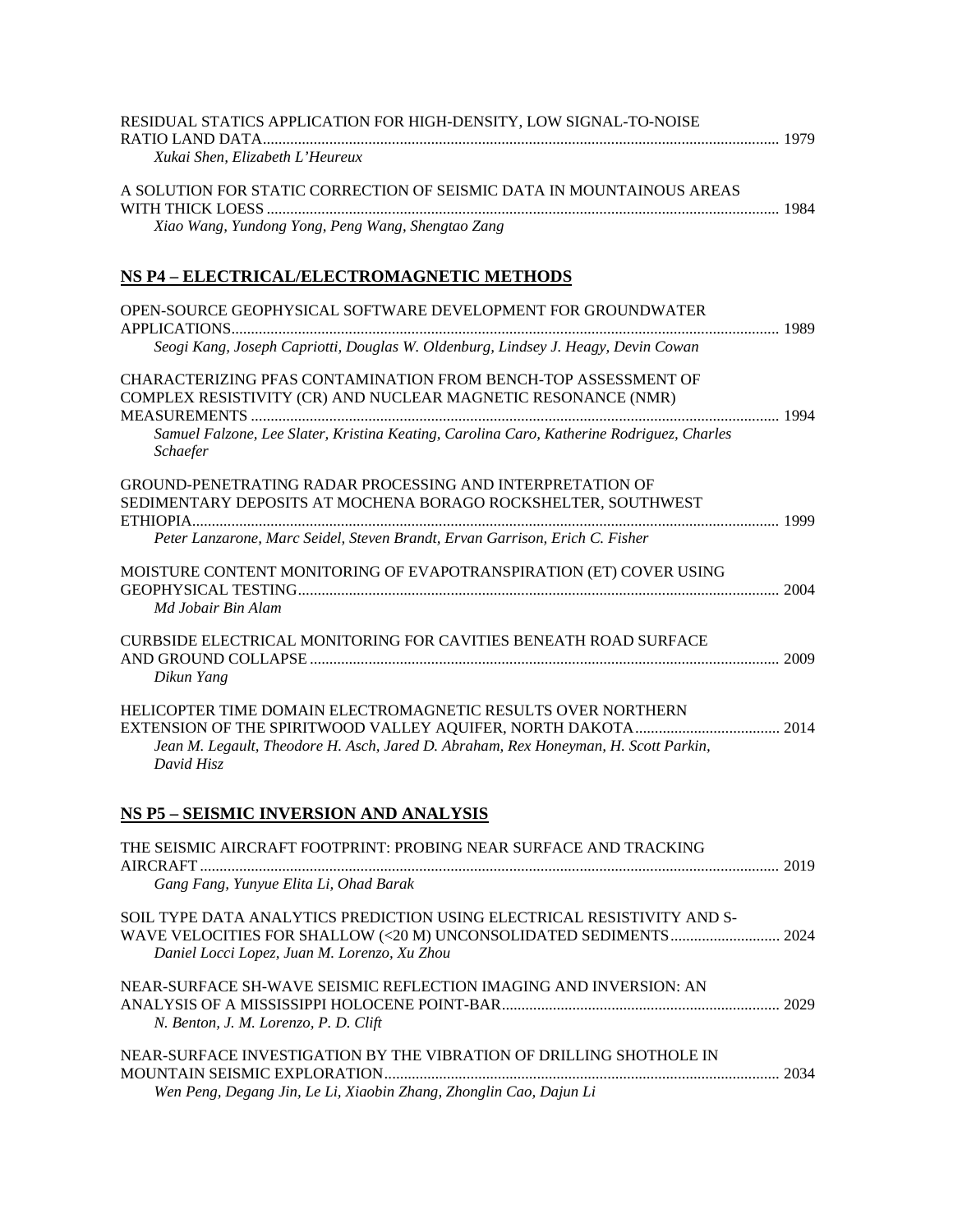| NEAR-SURFACE AZIMUTHAL ANISOTROPY ANALYSIS BASED ON FIRST ARRIVAL<br>Ma Qingpo, Kong Fanyong, Ning Hongxiao, Yang Xiaoling, Wang Liye                                       |  |
|-----------------------------------------------------------------------------------------------------------------------------------------------------------------------------|--|
| LINE-GUIDED FIRST BREAK PICKING VIA RANDOM SAMPLE CONSENSUS (RANSAC) 2044<br>Jewoo Yoo, Mohammed S. Mubarak, Roald Van Borselen, Constantine Tsingas                        |  |
| <b>PS 1 - MICROSEISMIC AND AMBIENT NOISE STUDIES</b>                                                                                                                        |  |
| SURFACE MICROSEISMIC ACQUISITION AND PROCESSING WITH A LIGHTWEIGHT                                                                                                          |  |
| Ben Witten, Adam Baig, Sepi Karimi, Greg Purdue                                                                                                                             |  |
| PERMIAN BASIN CASE STUDY PART I: CONSTRAINING ANISOTROPIC VELOCITY<br>AND IMPROVING MICROSEISMIC EVENT LOCATIONS BY USING SHEAR-WAVE                                        |  |
| Chang Li, Reynaldo Cardona, Kaihong Wei, Yu Jin, Laura Swafford                                                                                                             |  |
| Vladimir Grechka, Zhao Li, Sainatha Yathams, Ramya Ravindranathan, Denise Furtado                                                                                           |  |
| Vladimir Grechka                                                                                                                                                            |  |
| MICROSEISMIC SIGNAL RECONSTRUCTION BY BLOCK MATCHING WITH A NOVEL<br>Chao Zhang, Mirko Van Der Baan                                                                         |  |
|                                                                                                                                                                             |  |
| AMBIENT NOISE RAYLEIGH AND LOVE WAVE TOMOGRAPHY BENEATH THE SALLY                                                                                                           |  |
| Anaïs Lavoué, Nicholas Arndt, John McBride, Aurélien Mordret, Florent Brenguier, Pierre<br>Boué, Roméo Courbis, Sophie Beauprêtre, Charles Beard, Dan Hollis, Richard Lynch |  |
| IMPACT OF DRILLING-RELATED OPERATIONS ON IMAGING IRON-BEARING<br>FORMATIONS IN PILBARA, WESTERN AUSTRALIA USING SEISMIC                                                     |  |
| Michal Chamarczuk, Michal Malinowski, Deyan Draganov, Ashley Grant, Mehdi<br>Asgarzadeh, Milovan Urosevic                                                                   |  |
| PSEUDO ARRIVALS GENERATED BY FREQUENCY NORMALIZATION FOR SEISMIC<br>INTERFEROMETRY WITH SCATTERED WAVES - STATIONARY-PHASE ANALYSIS 2085<br>Nori Nakata                     |  |
| <b>PS P1 - AMBIENT NOISE ANALYSES</b>                                                                                                                                       |  |
| AMBIENT NOISE CORRELATION STUDY AT THE CAMI FIELD RESEARCH STATION<br>Marie Macquet, Don. C. Lawton, Helen. J. Isaac                                                        |  |

USE OF AMBIENT NOISE SURFACE WAVE TOMOGRAPHY FOR PETROLEUM EXPLORATION IN THE LOWLANDS OF SOUTHEASTERN PAPUA, INDONESIA ........................... 2095 *Dan Hollis, Sophie Beaupretre, Agu Kantsler, Jan Ong, Aurélien Mordret, Joe McNutt*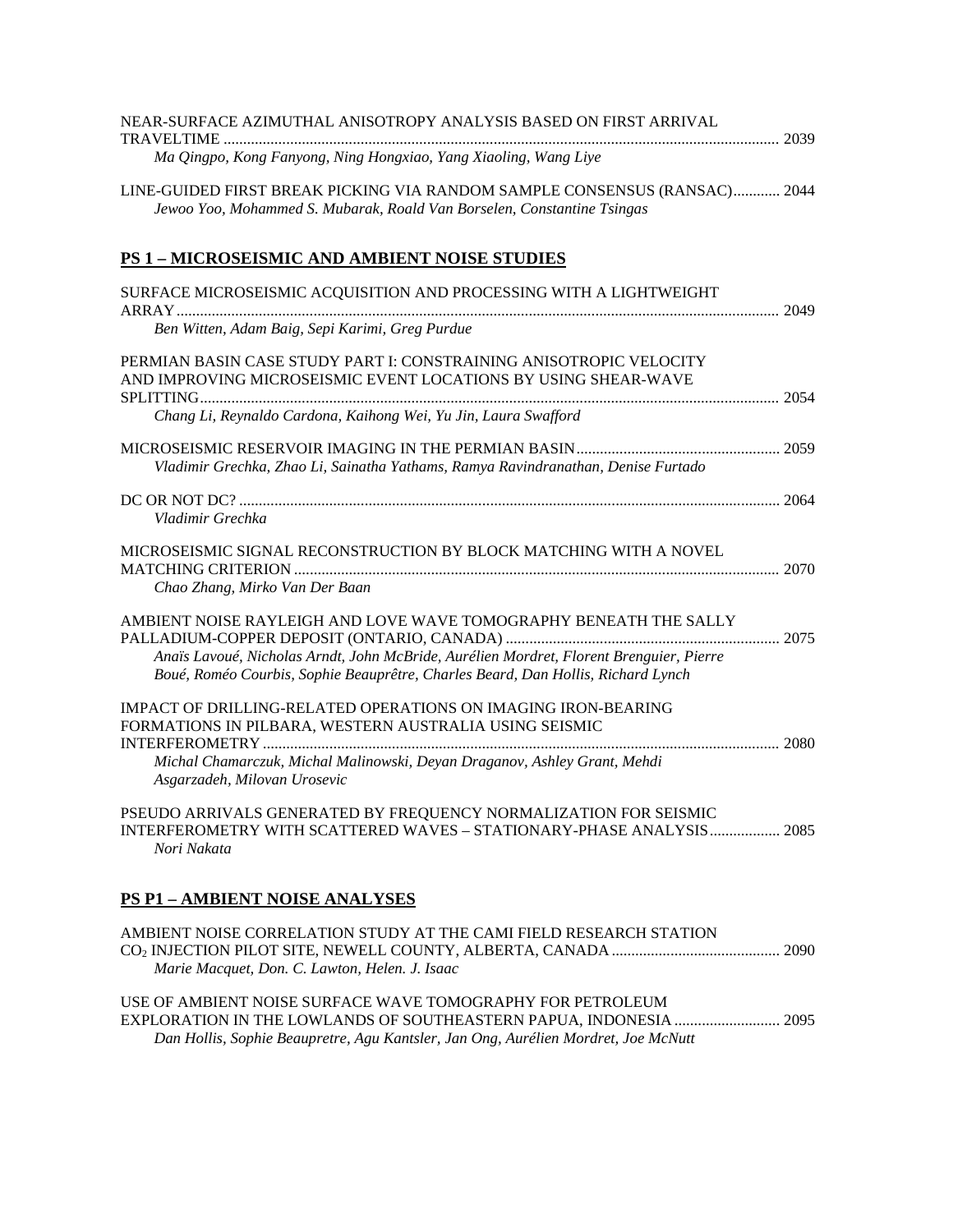| OBSERVATION OF GUIDED AND REFLECTION P-WAVES IN URBAN AMBIENT NOISE<br>Yunyue Elita Li, Enhedelihai Nilot, Xuan Feng                                                                                                                                                                                                                                      |  |
|-----------------------------------------------------------------------------------------------------------------------------------------------------------------------------------------------------------------------------------------------------------------------------------------------------------------------------------------------------------|--|
| PASSIVE SEISMIC DATA PROCESSING WITH NO PRIOR INFORMATION: ESTIMATING<br>THE CRUSTAL SHEAR-WAVE VELOCITY MODEL OF THE SOUTH LOKICHAR BASIN<br>(KENYA) THROUGH INTEGRATION OF AMBIENT SEISMIC NOISE AND TELESEISMIC<br>D. Giannopoulos, C. Orfanos, K. Leontarakis, A. Lois, K. Polychronopoulou, N. Martakis, C.<br>Papazachos, M. Anthymidis, F. Martini |  |
| COMPARISONS BETWEEN NON-INTERFEROMETRIC AND INTERFEROMETRIC<br>PASSIVE SURFACE WAVE IMAGING METHODS – TOWARDS LINEAR RECEIVER<br>Feng Cheng, Jianghai Xia, Zongbo Xu, Jonathan Ajo-Franklin                                                                                                                                                               |  |
| EFFECTS OF FRACTURE CONNECTIVITY ON RAYLEIGH WAVE VELOCITY<br>Gabriel E. Quiroga, J. Germán Rubino, Santiago G. Solazzi, Nicolás D. Barbosa, Klaus<br>Holliger                                                                                                                                                                                            |  |
| <b>PS P2 – MICROSEISMICITY</b>                                                                                                                                                                                                                                                                                                                            |  |
| BAYESIAN INVERSION FOR ELASTIC PROPERTIES AND MICROSEISMIC EVENT<br>Hongliang Zhang, Jan Dettmer, Joe Wong, Kristopher A. Innanen                                                                                                                                                                                                                         |  |
| CROSSCORRELATION TIME-PICK WORKFLOW OF MICROSEISMIC DATA STARTING<br>Yu Chen, Takashi Mizuno, Daniel Raymer, Sara Hanson-Hedgecock, Joël Le Calvez                                                                                                                                                                                                        |  |
| H. S. Aghamiry, A. Gholami, S. Operto                                                                                                                                                                                                                                                                                                                     |  |
| HIGH-RESOLUTION SOURCE LOCATION WITH SPARSITY-PROMOTING<br>Yujin Liu, Yue Du, Yi Luo                                                                                                                                                                                                                                                                      |  |
| PREDICT PASSIVE SEISMIC EVENTS WITH A CONVOLUTIONAL NEURAL NETWORK  2140<br>Hanchen Wang, Tariq Alkhalifah, Qi Hao                                                                                                                                                                                                                                        |  |
| REVISITING THE HYPOCENTER-VELOCITY PROBLEM THROUGH A SLOPE<br>S. Sambolian, S. Operto, A. Ribodetti, J. Virieux                                                                                                                                                                                                                                           |  |
| RC 1 - STATISTICAL METHODS AND MACHINE LEARNING                                                                                                                                                                                                                                                                                                           |  |

| Wei Xie, Kyle T. Spikes                           |  |
|---------------------------------------------------|--|
|                                                   |  |
|                                                   |  |
| Philippe Nivlet, Robert Smith, Nasher Albinhassan |  |
|                                                   |  |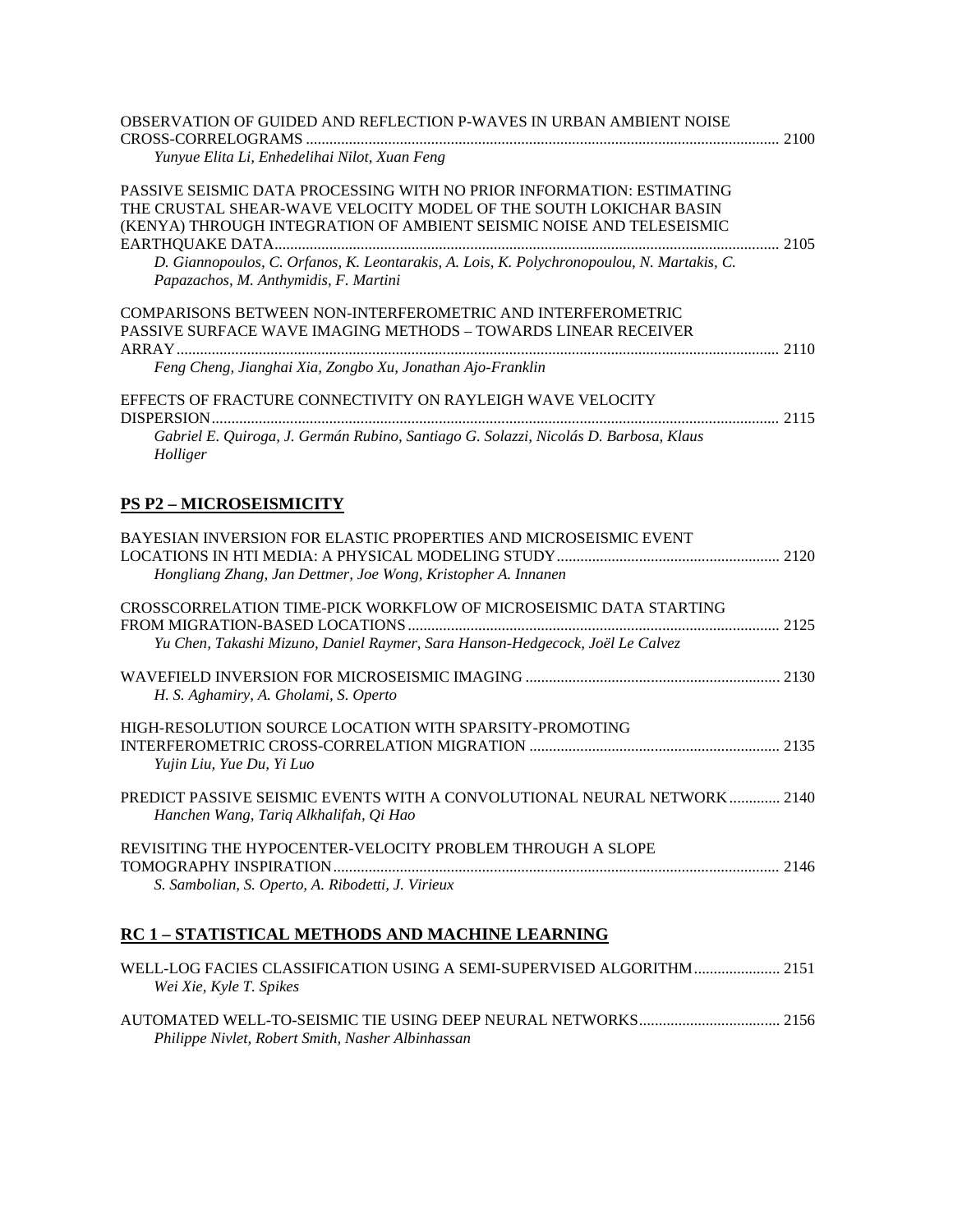| APPLICATIONS OF MACHINE LEARNING TECHNIQUES ON ANGLE STACKS TO                                                                                      |  |
|-----------------------------------------------------------------------------------------------------------------------------------------------------|--|
| Clayton Silver, Heather Bedle                                                                                                                       |  |
| SEMI-SUPERVISED SEISMIC AND WELL LOG INTEGRATION FOR RESERVOIR                                                                                      |  |
| Haibin Di, Xiaoli Chen, Hiren Maniar, Aria Abubakar                                                                                                 |  |
| <b>IMPROVING TOC ESTIMATION FOR WOLFCAMP SHALES USING STATISTICAL SHALE</b>                                                                         |  |
| Jaewook Lee, David Lumley, Un Young Lim                                                                                                             |  |
| COMBINATION OF CLASSIC GEOLOGICAL/GEOPHYSICAL DATA ANALYSIS AND<br>MACHINE LEARNING: BROWNFIELD SWEET SPOTS CASE STUDY OF THE MIDDLE                |  |
| Natalia Osintseva, Dmitry Danko, Ivan Priezzhev, Kurmangazy Iskaziyev, Valery Ryzhkov                                                               |  |
| FAST LITHOFACIES RECOGNITION TECHNOLOGY BASED ON BAYESIAN THEORY                                                                                    |  |
| Bo Wang, Tongxing Xia, Jiaguo Ma, Tao Tian                                                                                                          |  |
| JOINT SEISMIC AND ELECTROMAGNETIC INVERSION FOR RESERVOIR MAPPING                                                                                   |  |
| Yanhui Zhang, Mohamad Mazen Hittawe, Klemens Katterbauer, Alberto F. Marsala, Omar<br>M. Knio, Ibrahim Hoteit                                       |  |
| <b>RC 2 - GEOMECHANICS, FRACTURES, AND FLOW</b>                                                                                                     |  |
| SEAM II BARRETT MODEL: PRESTACK MULTICOMPONENT ANISOTROPIC<br>Youfang Liu, Jim Simmons                                                              |  |
| NEW WORKFLOW FOR ESTIMATING SEISMIC WAVE ATTENUATION FROM 3D OBC                                                                                    |  |
| Fateh Bouchaala, Mohammed Y. Ali, Jun Matsushima, Youcef Bouzidi, Eric M. Takam<br>Takougang, Aala A. I. Mohamed                                    |  |
| MODELING FRACTURE PROPAGATION, SEISMIC IDENTIFICATION, AND GAS                                                                                      |  |
| Naddia D. Arenas, Gabriela B. Savioli, Patricia M. Gauzellino, Juan E. Santos                                                                       |  |
| FRACTURE CHARACTERIZATION FROM SEISMIC DATA IN THE PRESENCE OF                                                                                      |  |
| Colin M. Sayers, Lennert D. Den Boer                                                                                                                |  |
| Joseph H. Higginbotham                                                                                                                              |  |
| SEISMIC-CONSTRAINED CAVITY RESERVOIR MODELING AND RESERVOIR                                                                                         |  |
| Xuri Huang, Kuangzhi Zhao, Quan Cai, Chong Sun, Chunmei Yang, Chaozheng Xiao, Juan<br>Li, Haibo Song, Yungui Xu, Jing Tang, Yezheng Hu, Weiping Cao |  |
| IDENTIFICATION OF INTER-WELL CONNECTIVITY PATH COMBINING GEOPHYSICAL<br>Kunyan Liu, Tao Liu                                                         |  |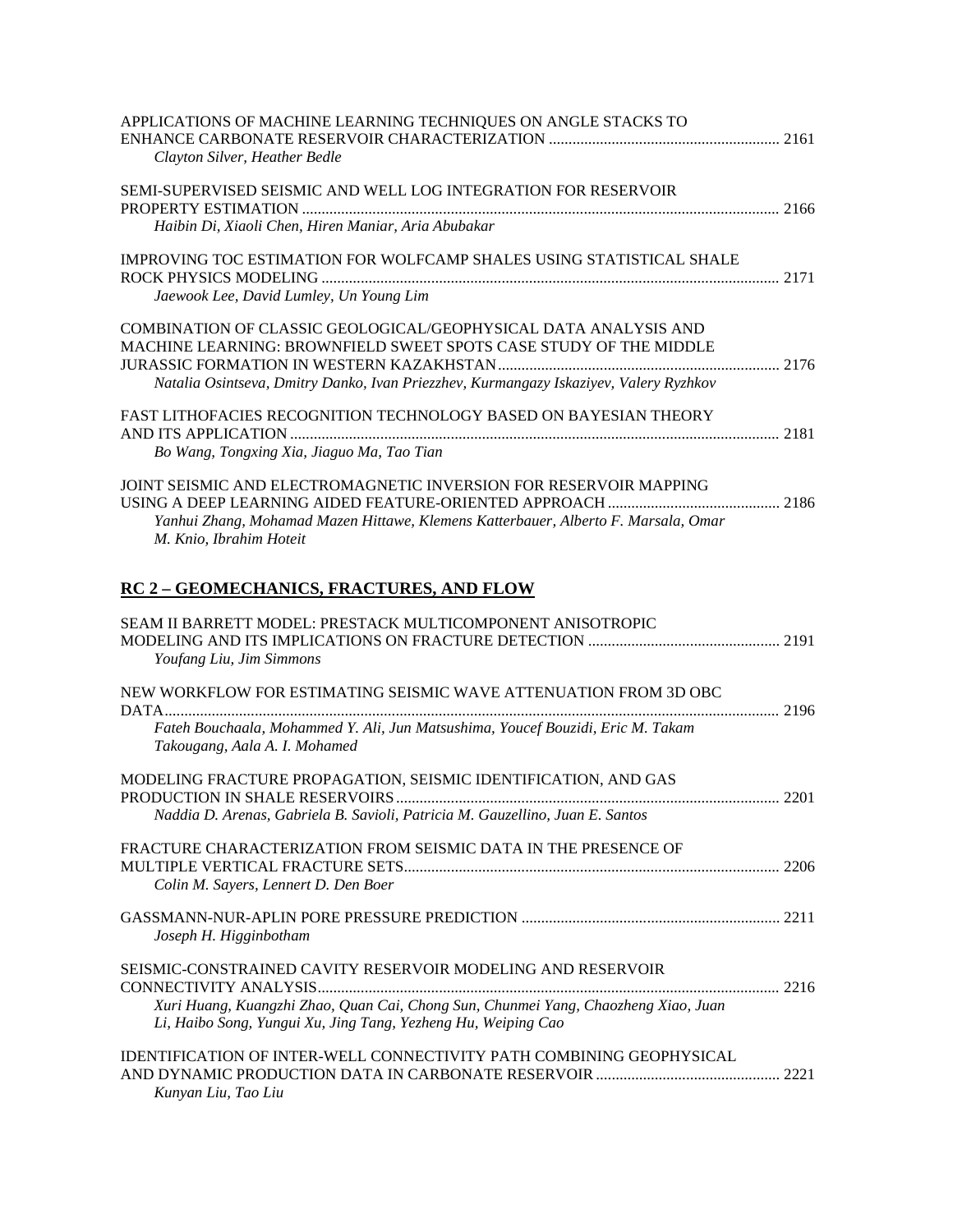| IMPORTANCE OF MONITORING SEISMICITY INDUCED BY CO <sub>2</sub> SEQUESTRATION AT |  |
|---------------------------------------------------------------------------------|--|
|                                                                                 |  |
| Frantisek Stanek, Sherilyn Williams-Stroud, Robert Bauer, Leo Eisner            |  |

### **RC 3 – INVERSION AND INTEGRATED STUDIES**

| INTEGRATED SEISMIC INVERSION AND SEDIMENTOLOGICAL MODELLING FOR<br>RESERVOIR CHARACTERIZATION AND WELL DE-RISKING IN A DEEP-WATER                                                                                                                                                                                |  |
|------------------------------------------------------------------------------------------------------------------------------------------------------------------------------------------------------------------------------------------------------------------------------------------------------------------|--|
| Luca Lanza, Luca Baruffini, Paola Mussoni, Massimo Fervari, Alessandro Castoro                                                                                                                                                                                                                                   |  |
| Anat Canning, Dominique Mouliere, Yuval Weiss, Henrique Mageste, Taehee Kim, João<br>Muniz, Fernando Vizeu, Anastasya Teitel, Miles Leggett, Astrid T. Fernandez                                                                                                                                                 |  |
| A NOVEL WAVELET EXTRACTION METHOD FROM SEISMIC DATA WITHOUT WELL                                                                                                                                                                                                                                                 |  |
| Yi Shen, Kui Bao, Marianne Vissinga, Jie Shen, Olga Rodina<br>SEISMIC RESERVOIR CHARACTERIZATION OF WARA FORMATION USING PRESTACK<br>GEOSTATISTICAL INVERSION INTEGRATED WITH ROCK PHYSICS MODELING: A<br>Taiwen Chen, Alanood Al-Otaibi, Lulwa Al-Saleh, Mohamed Hafez, Rajesh Rajagopal,<br>Anandan Mudavakkat |  |
| PRESTACK SIMULTANEOUS INVERSION TO EXPLORE THE HYDROCARBON<br>Mohammed Hameed, Muneera Al Awadhi, Mohammed Hafez Abdul Razak, Alanood Al-<br>Otaibi, Bader Bahrouh                                                                                                                                               |  |
| <b>CHARACTERIZATION OF INTRA-PLATFORM SHOAL RESERVOIR USING CORE</b><br>Liu Xing-Fang, Xu Guang-Cheng, Sun Yuan-Hui, Zhu Guang-Ya, Lin Teng-Fei, Cao Shuang-<br><b>Zhen</b>                                                                                                                                      |  |
| AN INTEGRATED RESERVOIR CHARACTERIZATION STUDY WITH DATA ANALYTICS<br>Shihong Chi, Zakir Hossain, Andrew Hartwig, Yijie Zhou                                                                                                                                                                                     |  |
| <b>RC P1 - INVERSION</b>                                                                                                                                                                                                                                                                                         |  |
| TEMPERATURE, PRESSURE, AND POROSITY INVERSION FOR DEEP CARBONATE<br>Yijun Wei, Jing Ba                                                                                                                                                                                                                           |  |
| Bo Yu, Hui Zhou, Lingqian Wang, Hanming Chen, Weilin Huang, Guojun Shang                                                                                                                                                                                                                                         |  |
| Mengjiao Zhou, Hao Li, Pingqi Zhao, Guofa Li, Wei Yang                                                                                                                                                                                                                                                           |  |
| TIME-LAPSE Q-FACTOR TOMOGRAPHY BY REFLECTED WAVES' INVERSION  2279<br>Aldo Vesnaver, Gualtiero Böhm, Philippe Cance, Jose' Carcione, Davide Gei, Jing Ba                                                                                                                                                         |  |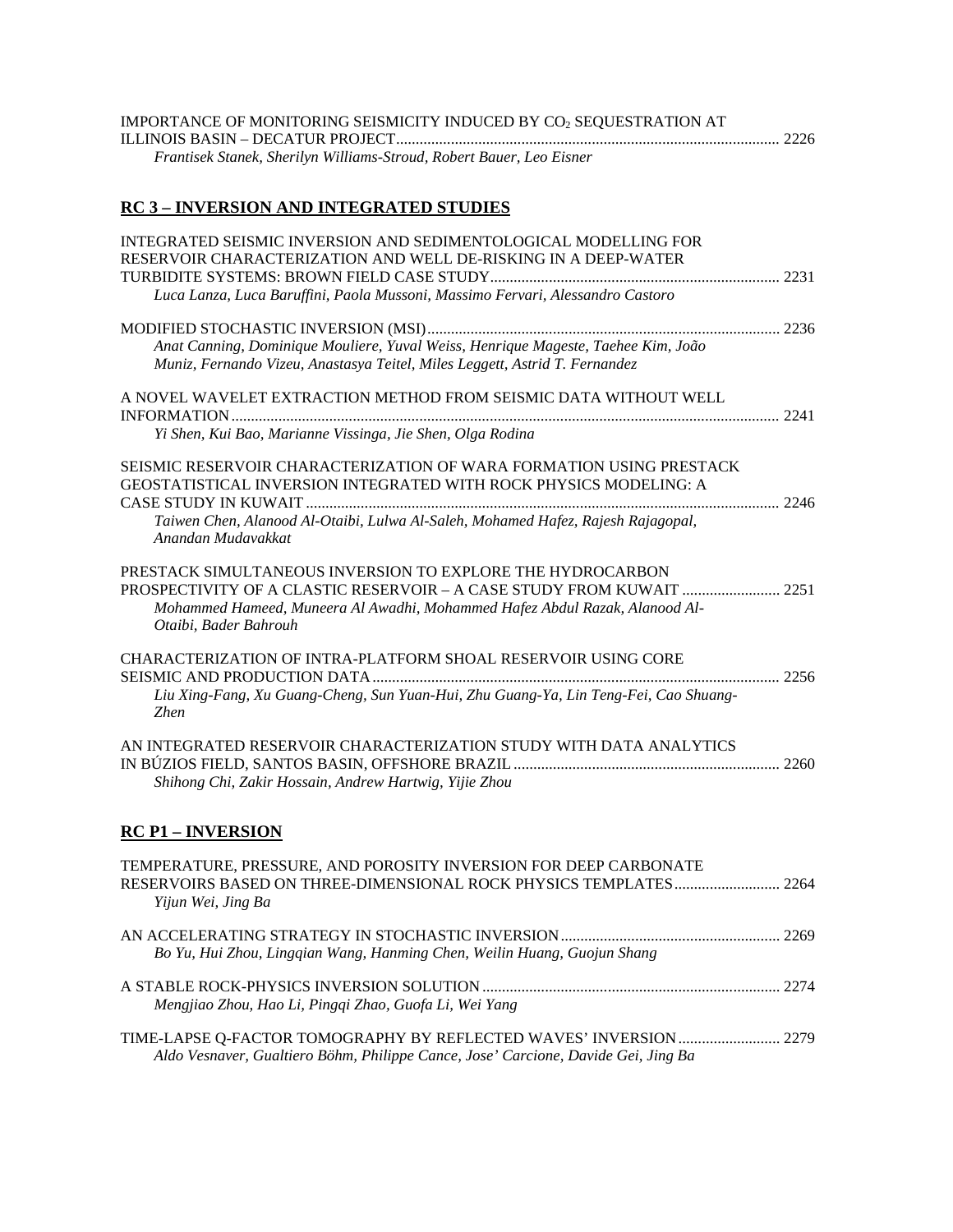| APPLICATION OF TWO KINDS OF PRESTACK INVERSION FOR GAS HYDRATE                                                                   |  |
|----------------------------------------------------------------------------------------------------------------------------------|--|
| Pengqi Liu, Zandong Sun, Liguo Hu                                                                                                |  |
| INTEGRATED SEISMIC INVERSION AND ROCK PHYSICS ANALYSIS FOR CO <sub>2</sub>                                                       |  |
| Camelia C. Knapp, Khaled Almutairi, Andrew Bean, John Ollmann, Dawod Almayahi, Adil<br>Alshammar, James H. Knapp, Venkat Lakshmi |  |
| RC P2 - NUMERICAL METHODS AND MACHINE LEARNING                                                                                   |  |
| ENHANCING SPATIAL CONTINUITY OF SEISMIC FACIES VIA FUZZY C-MEANS WITH                                                            |  |
| Hanpeng Cai, Yifeng Fei, Jiandong Liang, Jun Wang, Zhipeng Li                                                                    |  |
| SEISMIC-RESERVOIR CHARACTERIZATION BASED ON RANDOM FOREST AND                                                                    |  |
| Weiheng Geng, Xiaohong Chen, Jianhua Wang, Jingye Li, Jian Zhang, Wei Tang, Shuying<br>Wei                                       |  |
| ESTIMATION METHOD OF GROUP VELOCITY DISPERSION ATTRIBUTE AND ITS                                                                 |  |
| APPLICATION BASED ON SYNCHROSQUEEZING WAVELET TRANSFORM: A CASE<br><b>Shengqiang Zhang</b>                                       |  |
| DATA AUGMENTATION USING CYCLEGAN FOR OVERCOMING THE IMBALANCE                                                                    |  |
| Dowan Kim, Joongmoo Byun                                                                                                         |  |
| Dokyeong Kim, Junhwan Choi, Dowan Kim, Joongmoo Byun                                                                             |  |
| CHARACTERIZATION OF THE CADDO SEQUENCE, BOONSVILLE FIELD, TEXAS,                                                                 |  |
| Carla D. Acosta, Milagrosa Aldana, Ana Cabrera                                                                                   |  |

### **RC P3 – CLASTICS AND CARBONATES 1**

| DIGITAL ROCK PHYSICS FOR POROSITY FRACTIONATION AND FLOW REGIME |  |
|-----------------------------------------------------------------|--|
|                                                                 |  |
| Shruti Malik, Ravi Sharma, Kurt Livo, Manika Prasad             |  |

### **VOLUME 4**

| THE STUDY OF PALEOGENE RESERVOIR IN CHENGBEI EASTERN SLOPE, BOHAI BAY                                                                      |      |
|--------------------------------------------------------------------------------------------------------------------------------------------|------|
| Jianfang Dai, Lei Gao, Dehai Qin, Mingsheng Zhang, Jiyan Cai                                                                               |      |
| THE USE OF VARIATIONAL MODE DECOMPOSITION IN ASSISTING SEDIMENTARY<br>CYCLICITY ANALYSIS: A CASE STUDY FROM AN ALBIAN CARBONATE RESERVOIR. | 2335 |
| Leandro H. Melani, Ulisses M. Da Costa Correia, Alexandre C. Vidal, Bruno C. Zanardo                                                       |      |
| Honório                                                                                                                                    |      |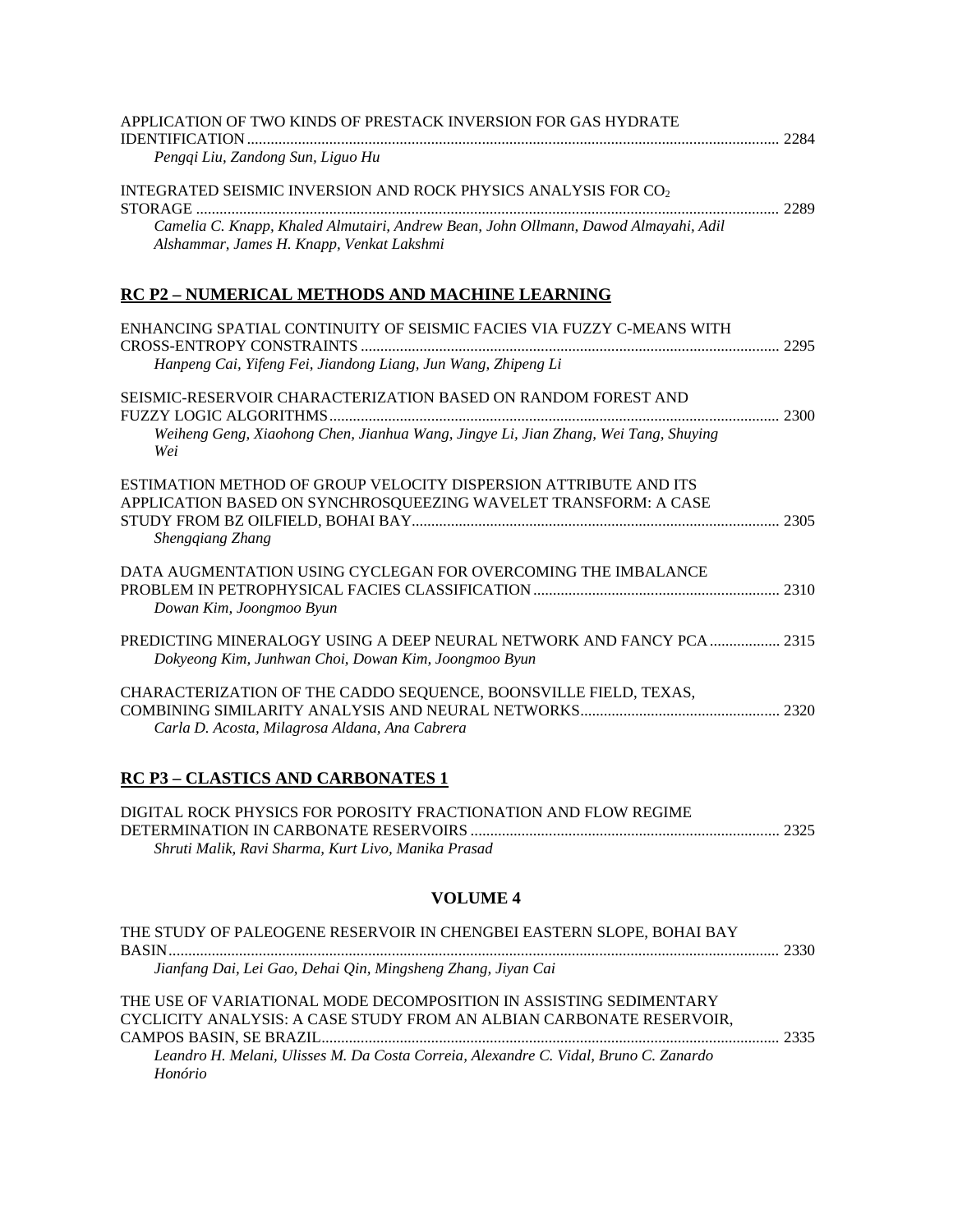| PETROPHYSICAL CHARACTERIZATION OF THE NAMORADO SANDSTONE IN<br>OFFSHORE OF CAMPOS BASIN - SOUTHERN BRAZIL, USING A MULTIPLE BOREHOLE<br>Apoena Rossi, Abel Carrasquilla                                                              |  |
|--------------------------------------------------------------------------------------------------------------------------------------------------------------------------------------------------------------------------------------|--|
| <b>IDENTIFICATION FOR THE FRACTURE-CAVE IN THE ORDOVICIAN MARINE</b><br>Dong Han, Tao Liu, Wei Wei, Zhen Wang                                                                                                                        |  |
| RESERVOIR CHARACTERIZATION OF SANDSTONE TYPE URANIUM DEPOSIT: 3D<br>Zhangqing Sun, Fuxing Han, Yuanqing Zhang, Xueqiu Wang, Mingchen Liu, Xingguo Huang,<br>Hongliang Li, Mingiang Cao, Anguai Lei, Da Wei                           |  |
| <b>RC P4 - CLASTICS AND CARBONATES 2</b>                                                                                                                                                                                             |  |
| 3D SEISMIC GEOMORPHOLOGY OF THE ABANDONED CHANNEL FOR INSIGHT INTO<br>Rui Zhai, John D. Pigott                                                                                                                                       |  |
| CASE STUDY: INCREASING HYDROCARBON PRODUCTION FROM INFILL WELLS<br>AGAINST THE FIRST SUCCESSFUL MICROSEISMIC MONITORING OF CONVENTIONAL<br>Maximiliano Garcia Torrejon, Luis Vernengo, Pierre F. Roux, Justin Vader, Luisely Linares |  |
| REFRACTION SEISMIC FOR PRE-SALT RESERVOIR CHARACTERIZATION AND                                                                                                                                                                       |  |
| Jorge Lopez, Francisco Neto, Marlon Cabrera, Sarah Cooke, Samantha Grandi, Deane Roehl                                                                                                                                               |  |
| ESTABLISHING SEISMIC AS A RELIABLE TECHNOLOGY FOR GULF OF MEXICO                                                                                                                                                                     |  |
| Michael Murat, Jared Bosch, Shane Carley, Todd Dygert, Andrew Royle                                                                                                                                                                  |  |
| UNDERSTANDING REFRACTED WAVE PATHS FOR BRAZILIAN PRE-SALT TARGET-                                                                                                                                                                    |  |
| Felipe Costa, Felipe Capuzzo, Adriano De Souza, Roger Moreira, Jorge Lopez, Marco Cetale                                                                                                                                             |  |
| SATURATION ESTIMATION OF GAS HYDRATE FROM LOGS BASED ON ROCK                                                                                                                                                                         |  |
| Cunzhi Wu, Zuoxiu He, Feng Zhang, Lin Wang, Jiushuan Wang, Jing Yang, Dingyu Xiong,<br>Xiuli Zhang                                                                                                                                   |  |
| <b>RC P5 - RESOLUTION, FRACTURES, AND FLOW</b>                                                                                                                                                                                       |  |
| REJUVENATING VINTAGE SEISMIC TO UNLOCK THIN-BED OIL PRODUCTION: A                                                                                                                                                                    |  |
| Vania Iqsora Magfirah, Adde Avrino, Munji Syarif, Jeres Cherdasa, Hendra Suhendar, Arian                                                                                                                                             |  |

| A NEW METHOD OF THIN INTERLAYER NET THICKNESS PREDICTION BASED ON |  |
|-------------------------------------------------------------------|--|
|                                                                   |  |
| Jiangbo Huang, Dongjia Hou, Gaiwei Wang, Jian Ren, Baolin Yue     |  |

*Jenie, Gilang Fardanea*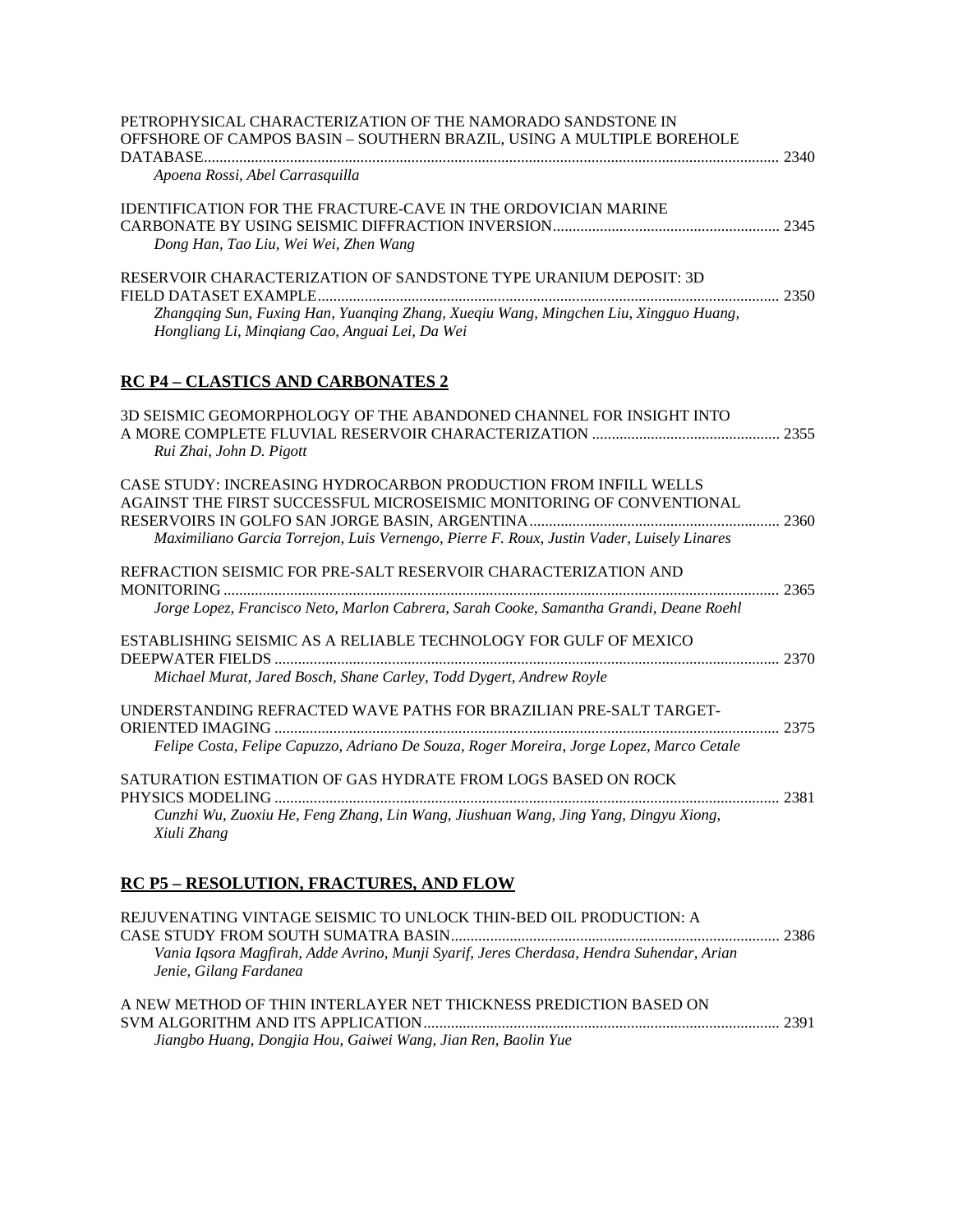| AN EFFICIENT METHOD OF FRACTURE CHARACTERIZATION BY THE INTEGRATION<br>OF A COMPOSITE SEISMIC DISCONTINUITY ATTRIBUTE AND THE SIMULATED                                                                              |  |
|----------------------------------------------------------------------------------------------------------------------------------------------------------------------------------------------------------------------|--|
| Dehai Qin, Deyu Li, Jiyan Cai, Tao Ye, Jianfang Dai                                                                                                                                                                  |  |
| <b>INVERSION OF FRACTURE APERTURE DISTRIBUTION FROM PERMEABILITY-</b>                                                                                                                                                |  |
| Joseph Ho Yin Ma, Yu Qiu, Yunyue Elita Li, Bo-Ye Fu, Arthur Cheng                                                                                                                                                    |  |
| POROSITY AND PERMEABILITY ESTIMATES OF A FRACTURED CARBONATE<br>Herson Rocha, Abel Carrasquilla                                                                                                                      |  |
| <b>RP 1 - CURRENT TOPICS</b>                                                                                                                                                                                         |  |
| MONITORING CHEMO-MECHANICAL DEFORMATION THROUGH ACOUSTIC<br>Saied Mighani, Anthony C. Clark, Tiziana Vanorio                                                                                                         |  |
| Lev Vernik, Jeremy Gallop                                                                                                                                                                                            |  |
| Mita Sengupta, David Jacobi, Shannon L. Eichmann, Yazeed Altowairqi, Salma Alsinan                                                                                                                                   |  |
| Leon Thomsen                                                                                                                                                                                                         |  |
| <b>RP 2 - RECENT ADVANCEMENTS</b>                                                                                                                                                                                    |  |
| ACOUSTIC VELOCITY SIGNATURES OF ACIDIZED AND PROPPED FRACTURES IN                                                                                                                                                    |  |
| Jihui Ding, Anthony C. Clark, Tiziana Vanorio, Adam D. Jew, John R. Bargar                                                                                                                                           |  |
| EFFECTS OF CRACK ROUGHNESS ON ATTENUATION CAUSED BY SQUIRT FLOW IN<br>Simón Lissa, Matthias Ruf, Holger Steeb, Beatriz Quintal                                                                                       |  |
| WETTABILITY DEPENDENT P-WAVE SCATTERING AND VELOCITY SATURATION<br>Jimmy X. Li, Reza Rezaee, Tobias M. Müller, Mahyar Madadi, Mohammad Sarmadivaleh                                                                  |  |
| POROELASTIC EFFECTS OF THE DAMAGED ZONE ON FRACTURE REFLECTIVITY<br>Edith Sotelo, J. German Rubino, Santiago G. Solazzi, Nicolas D. Barbosa, Klaus Holliger                                                          |  |
| MUDROCK VELOCITY ANISOTROPY BASED ON HISTORY OF THE FULL STRAIN                                                                                                                                                      |  |
| David M. Wiggs, Peter B. Flemings, Kyle T. Spikes, Maria A. Nikolinakou<br>PETROPHYSICAL MULTIMINERAL ANALYSIS USING GENETIC OPTIMIZATION TO<br>SOLVE COMPLEX MINERAL COMPOSITION IN UNCONVENTIONAL RESERVOIRS  2459 |  |
| Reinaldo J. Michelena, Kevin S. Godbey, Michael J. Uland, Patricia E. Rodrigues                                                                                                                                      |  |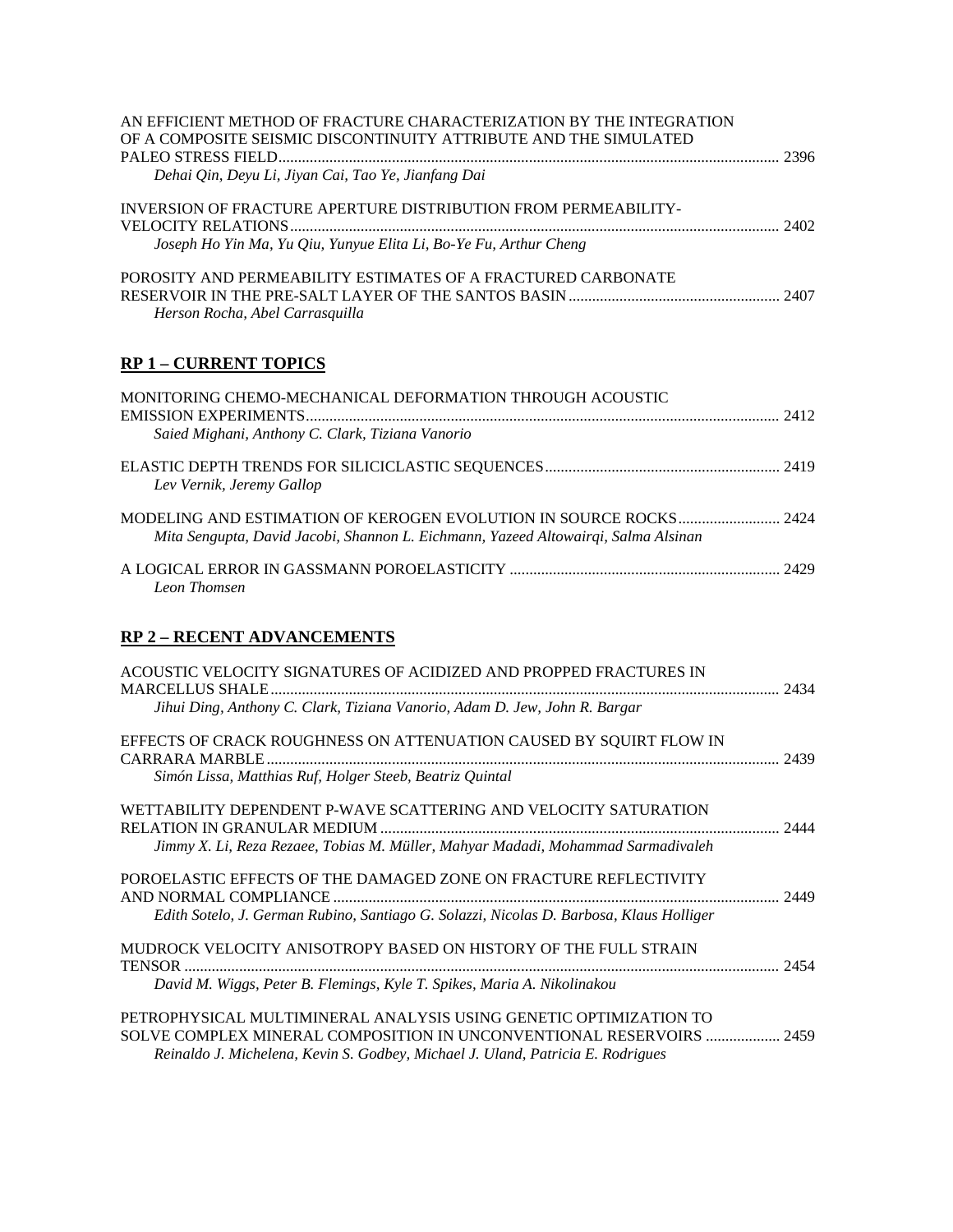| STRESS PATHS AND PREDICTED TIME-SHIFTS AROUND A DEPLETING RESERVOIR  2464<br>Hong Yan, Audun Bakk, Rune M. Holt, Serhii Lozovyi |  |
|---------------------------------------------------------------------------------------------------------------------------------|--|
| 3D SEISMIC MODELING OF HETEROGENEOUS POORLY-CONSOLIDATED<br>Raisya Noor Pertiwi, Isabelle Lecomte, David Iacopini               |  |
| <b>RP P1 - APPLICATIONS OF ROCK PHYSICS MODELS</b>                                                                              |  |
| NEW INVERSION-BASED ROCK PHYSICS METHOD FOR CALIBRATION OF SEISMIC<br>Valeriia Sobolevskaia, Carlos Torres-Verdín               |  |
| Alan Mur, Lev Vernik                                                                                                            |  |
| A METHOD OF PORE STRUCTURE PARAMETERS PREDICTION FOR THE DEEP TIGHT<br>You Zhou, Guangzhi Zhang, Shengwei Zhu                   |  |
| POROELASTICITY OF COMPOSITIONALLY HETEROGENEOUS ROCKS WITH<br>Keith Katahara                                                    |  |
| A PRESSURE-DEPENDENT ROCK PHYSICS MODELLING PROCEDURE FOR SOURCE<br>Guido Panizza, Claudia L. Ravazzoli, Emilio Camili'on       |  |
| MC-TEXT: AN MCMC APPROACH TO DEVELOPING THE RESISTIVITY-TO-SEDIMENT-<br>Noah Dewar, Rosemary Knight                             |  |

### **RP P2 – DIGITAL ROCK AND MACHINE LEARNING**

| THE OVERESTIMATED ELASTIC MODULI FROM DIGITAL ROCK IMAGES:<br>Jiabin Liang, Stanislav Glubokovskikh, Boris Gurevich, Maxim Lebedev, Stephanie Vialle |      |
|------------------------------------------------------------------------------------------------------------------------------------------------------|------|
| DIGITAL ROCK PHYSICS FOR ELASTIC CHARACTERIZATION OF ORGANIC-RICH<br>Mita Sengupta, Shannon L. Eichmann                                              |      |
| USE OF COMPUTATIONAL TOPOLOGY TO QUANTIFY CHANGES IN PORE SPACE DUE<br>V. Lisitsa, T. Khachkova, Y. Bazaikin                                         |      |
| THE POISSON EFFECT INFLUENCE ON THE STRESS DEPENDENT FLUID MIGRATION<br>Bo-Ye Fu, Arthur Cheng, Yunyue Elita Li                                      | 2520 |
| Yong Zheng Ong, Nan You, Yunyue Elita Li, Haizhao Yang                                                                                               |      |
| Lian Jiang, John P. Castagna, Brian Russell, Pablo Guillen                                                                                           |      |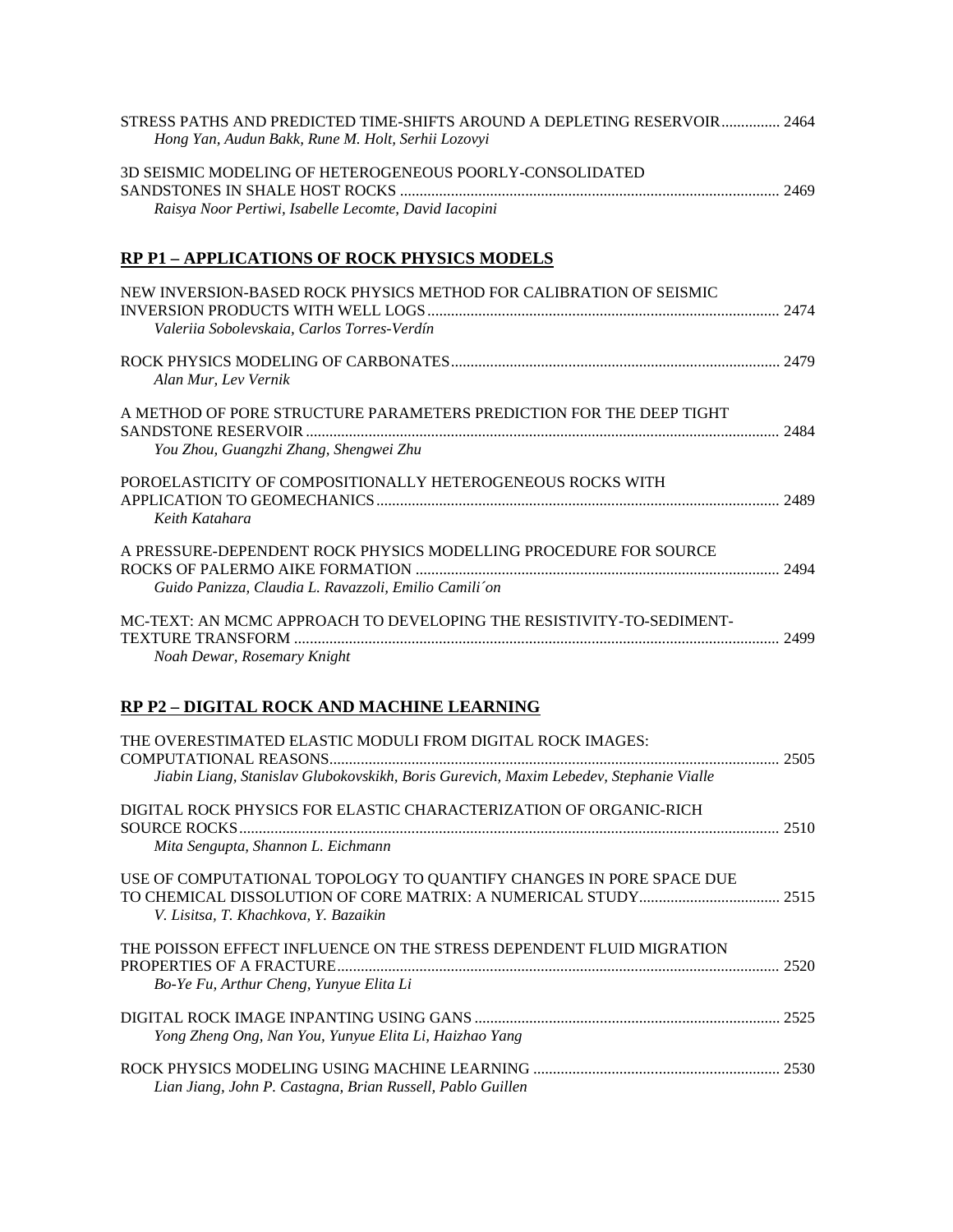### **RP P3 – MEASUREMENTS**

| AN INTEGRATED APPROACH TO UNDERSTAND THE FAILURE MECHANISM IN                                                                                 |      |
|-----------------------------------------------------------------------------------------------------------------------------------------------|------|
| Arpita P. Bathija, Roland Martinez                                                                                                            |      |
| EXPERIMENTALLY QUANTIFYING THE EVOLUTIONS OF STATIC ELASTIC                                                                                   |      |
| Yang Wang, Luanxiao Zhao, De-Hua Han, Jiali Ren, Yonghao Zhang                                                                                |      |
| STRESS DEPENDENCE OF VELOCITIES AND PERMEABILITY IN TIGHT GAS                                                                                 |      |
| Saud Al-Dughaimi, Argam Muqtadir, Taqi Al-Zaki, Jack Dvorkin                                                                                  |      |
| MEASUREMENT OF POROSITY FOR GAS SHALE AND ESTIMATION OF ITS                                                                                   |      |
| Xuan Qin, Xinding Fang, De-Hua Han                                                                                                            |      |
| GEOPHYSICAL MEASUREMENTS FOR DETECTION OF HYDRATE FORMATION IN<br>COREFLOODING EXPERIMENTS WITH UNDERSATURATED OIL AND SEAWATER<br>INJECTION. | 2555 |
| Bianca Geranutti, Mathias Pohl, Somayeh Karimi, Manika Prasad, Luis E. Zerpa                                                                  |      |
| A NEW APPARATUS FOR MEASURING LOW-FREQUENCY ATTENUATION: LOW-                                                                                 |      |
| Ken Ikeda, Eric Goldfarb, Nicola Tisato                                                                                                       |      |
|                                                                                                                                               |      |

### **RP P4 – ATTENUATION AND DISPERSION**

| EFFECTS OF ROCK PERMEABILITY AND FLUID SATURATION ON SEISMIC WAVE                                                                                                                                |      |
|--------------------------------------------------------------------------------------------------------------------------------------------------------------------------------------------------|------|
| Qianqian Wei, Dehua Han, Teng Long, Zhengwei Xu<br>P-WAVE ATTENUATION IN PARTIALLY SATURATED SANDSTONES WITH VARYING                                                                             |      |
| <b>PRESSURES</b><br>Shubo Ren, Tongcheng Han                                                                                                                                                     | 2570 |
| THE EFFECTS OF BOUNDARY CONDITIONS ON SEISMIC WAVE DISPERSION AND<br>ATTENUATION IN PARTIALLY SATURATED ROCKS<br>Luanxiao Zhao, Yirong Wang, Jianhua Geng, Zhifang Yang, Hong Cao                |      |
| MODELING WAVE DISPERSION AND ATTENUATION CHARACTERISTICS OF<br>COMPLEX POROUS MEDIA CONTAINING MULTI-TYPE AND MULTI-SCALE<br><b>HETEROGENEITIES.</b><br>Yirong Wang, Luanxiao Zhao, Jianhua Geng | 2580 |
| EFFECTIVE P- AND S-WAVE MODULI IN FINELY LAYERED THERMOELASTIC MEDIA 2585<br>Juan E. Santos, Jose M. Carcione, Patricia M. Gauzellino, Jing Ba                                                   |      |
| SEISMIC REFLECTIVITY AND ATTENUATION IN VISCOELASTIC FRACTURED ZONES<br>Irina Bayuk, Yury Alkhimenkov, Nicolás D. Barbosa                                                                        |      |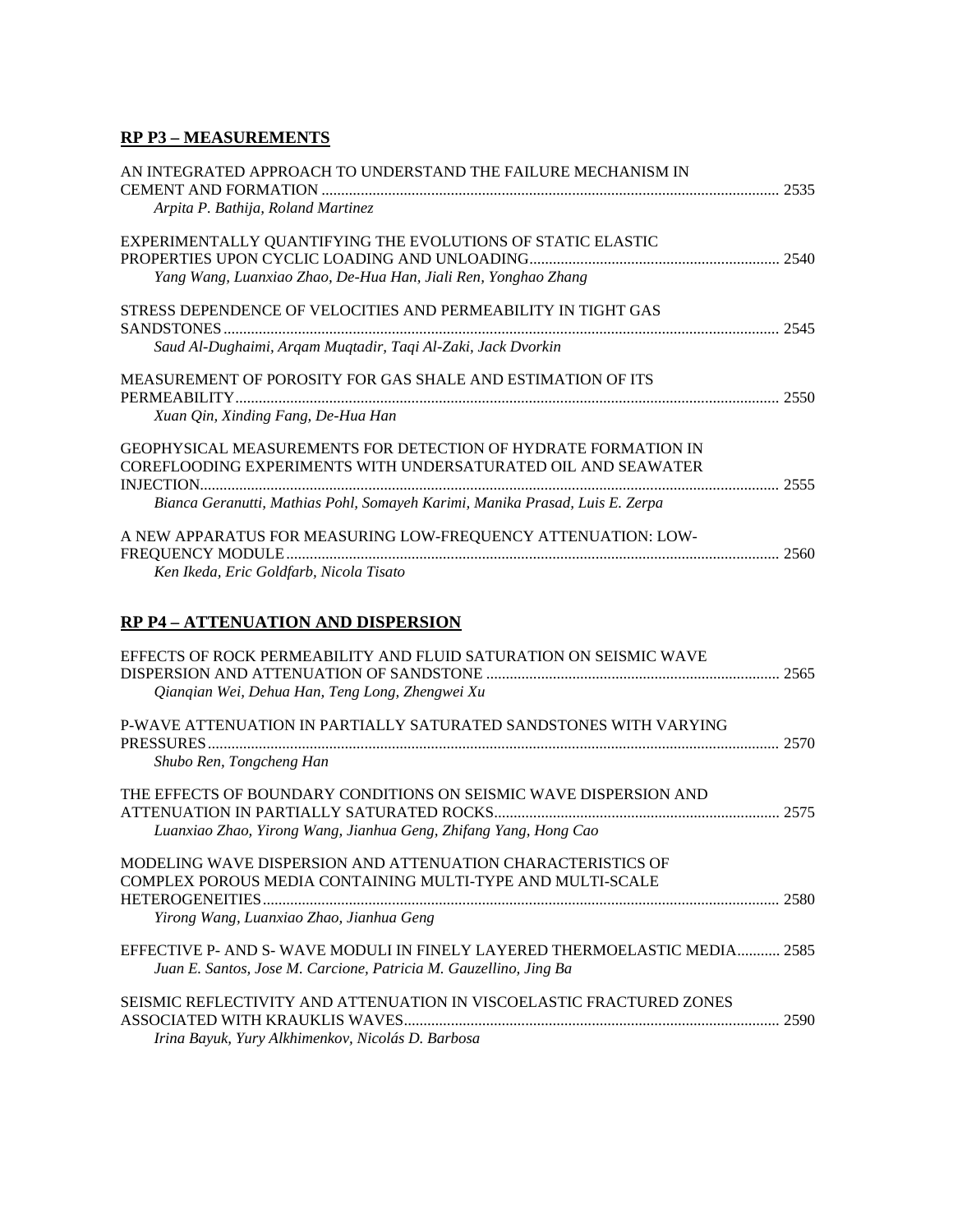### **SGS 1 – AFRICA - GEOPHYSICAL EXPLORATION**

| PSDM CASE STUDY: IMAGING AROUND COMPLEX SALT BODIES IN ULTRA-DEEP                                                                                                                    |  |
|--------------------------------------------------------------------------------------------------------------------------------------------------------------------------------------|--|
| Wai Leong Lai, Alain Riou, Sergio Tchikanha, Timoteo Gaspar, Claudio Francisco                                                                                                       |  |
| D Khoza                                                                                                                                                                              |  |
| OCEAN-BOTTOM NODE AND FULL-WAVEFORM INVERSION FOR HIGH-RESOLUTION                                                                                                                    |  |
| Suyang Chen, Netifetu Usman-Lecky, Tamunoemi Okougbo, Emmanuel Saragoussi, Jean-<br>Patrick Mascomère, Eric Tawile, Salvador Pou Palomé, Tapesh Tyagi, Olatunbosun<br>Olagundoye     |  |
| FORMATION SAMPLING OPTIMIZATION USING FRACTURE READY WORKFLOW<br>(ACOUSTICS/BOREHOLE IMAGE) IN UNCONVENTIONAL TIGHT SAND RESERVOIR.                                                  |  |
| Sara Kellal, Rabah Lamali, Kenza Kecili, Nasrine Bendali Amor                                                                                                                        |  |
| APPLICATION OF SEISMIC AND ELECTRICAL RESISTIVITY TOMOGRAPHY FOR<br>LOCATING SEEPAGE POINT IN A COMPOSITE DAM, NORTH-CENTRAL NIGERIA  2614<br>Lanre Wasiu Raji, Khadijat O. Aluko    |  |
| HIGH-RESOLUTION IMAGING OF INTERNAL STRATIGRAPHY OF LINEAR DUNES OF                                                                                                                  |  |
| John H. McBride, Jani Radebaugh, Clayton K. Chandler, R. William Keach, II                                                                                                           |  |
| ASSESSING THE ENVIRONMENTAL IMPACT OF SEISMIC SURVEYS IN TWO VERY<br>Silke Bude                                                                                                      |  |
| MULTI-AZIMUTH ACQUISITION AND HIGH-RESOLUTION MODEL BUILDING AND<br>IMAGING FROM SHALLOW TO DEEP RESERVOIR - A CASE STUDY FROM OFFSHORE                                              |  |
| Suyang Chen, Tim Mellor, Andrew Furber, Gustav Polisano, David Webber                                                                                                                |  |
| <b>SM 1-ADVANCES IN SEISMIC MODELING</b>                                                                                                                                             |  |
| A GENERALIZED TIME-DOMAIN EQUATION BASED ON THE CONSTANT-Q THEORY<br>Hongwei Liu, Yi Luo                                                                                             |  |
| MACHINE LEARNED GREEN'S FUNCTIONS THAT APPROXIMATELY SATISFY THE                                                                                                                     |  |
| Tariq Alkhalifah, Chao Song, Umair Bin Waheed                                                                                                                                        |  |
| 3D ACOUSTIC-(VISCO)ELASTIC COUPLED FORMULATION AND ITS SPECTRAL-<br>ELEMENT IMPLEMENTATION ON A CARTESIAN-BASED HEXAHEDRAL MESH  2643<br>Jian Cao, Romain Brossier, Ludovic Métivier |  |
| ELASTIC IMAGING IN CURVILINEAR COORDINATES WITH SIMPLIFIED BOUNDARY<br>Cosmin Macesanu                                                                                               |  |
|                                                                                                                                                                                      |  |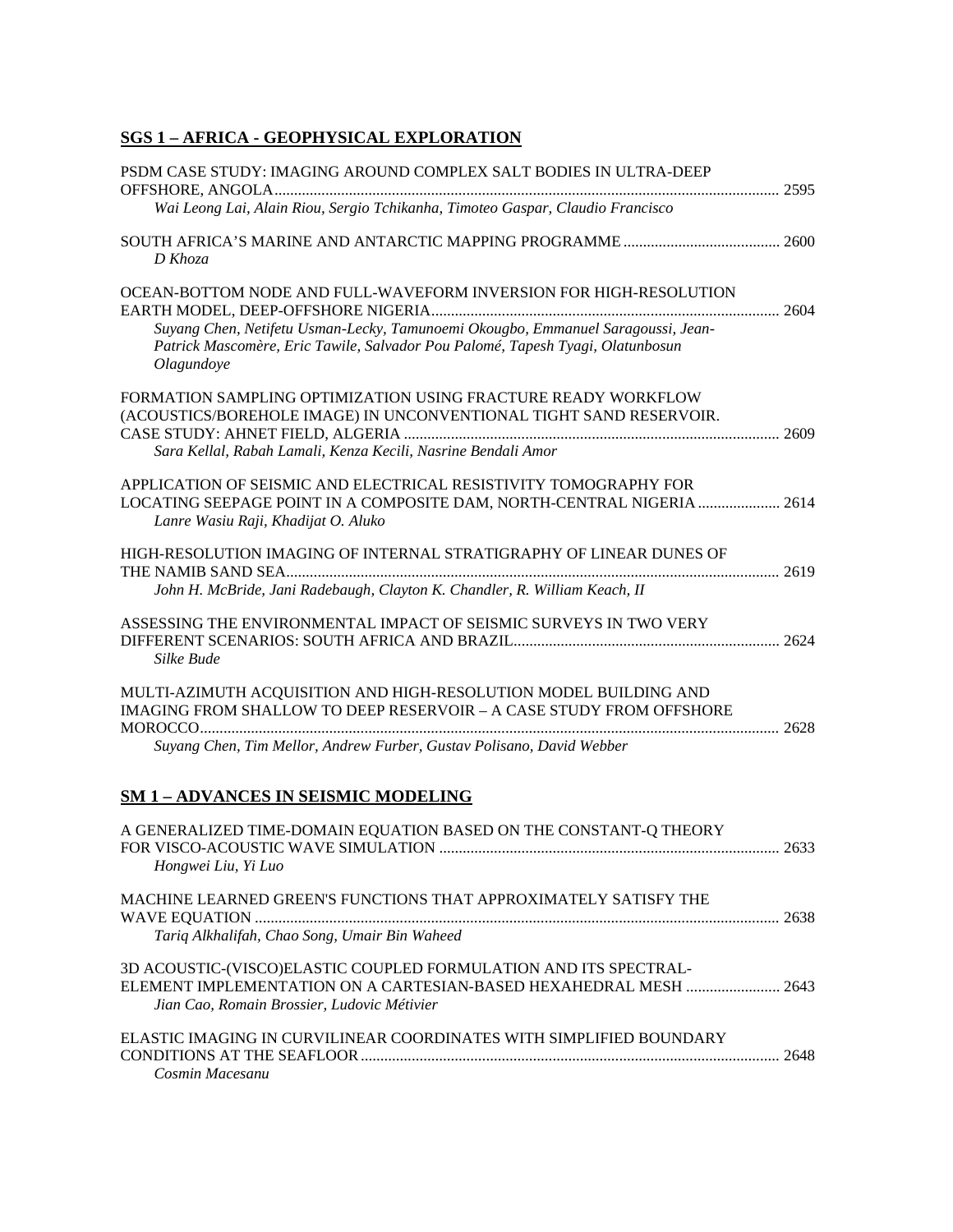| BUILDING A GEOLOGICAL MODEL FOR SYNTHETIC SEISMIC DATA IN AN AREA OF<br>Elizabeth L'Heureux, Oleg Adamovich           | 2653 |
|-----------------------------------------------------------------------------------------------------------------------|------|
| FINITE-DIFFERENCE MODELING FOR COUPLED ACOUSTIC-ELASTIC ANISOTROPIC<br>Harpreet Sethi, Jeffrey Shragge, Ilya Tsvankin |      |
| Yury Nikonenko, Marwan Charara                                                                                        |      |
| TUNING SEISMIC IMAGING WORKFLOWS FOR GPU SUPERCOMPUTER<br>Lionel Boillot, Long Qu, Elies Bergounioux                  | 2668 |

### **SM P1 – CONTEMPORARY METHODS**

| MESHFREE SEISMIC MODELING USING RADIAL BASIS FINITE-DIFFERENCE WITH                                                                                                                      |  |
|------------------------------------------------------------------------------------------------------------------------------------------------------------------------------------------|--|
| Xin Liu, Pankaj K. Mishra, Mrinal K. Sen, Leevan Ling                                                                                                                                    |  |
| BORN MODELING FOR SINGLE-SCATTERING WAVES IN 2D VISCO-ACOUSTIC<br>Hui Sun, Yubo Yue                                                                                                      |  |
| LARGE-SCALE FREQUENCY-DOMAIN SEISMIC WAVE MODELING ON H-ADAPTIVE<br>TETRAHEDRAL MESHES WITH ITERATIVE SOLVER AND MULTI-LEVEL DOMAIN-<br>V. Dolean, P. H. Tournier, P. Jolivet, S. Operto |  |
| HOMOTOPY METHOD FOR SEISMIC MODELING IN STRONGLY SCATTERING<br>Kui Xiang, Morten Jakobsen, Kjersti Solberg Eikrem, Geir Nævdal                                                           |  |
| FULL WAVEFIELD MODELING USING RIGOROUS ONE-WAY PROPAGATION,<br>Yimin Sun, Eric Verschuur                                                                                                 |  |
| STABILITY ANALYSIS OF MULTIPLE-RELAXATION-TIME LATTICE BOLTZMANN<br>Chuntao Jiang, Hui Zhou, Muming Xia, Shuqi Jiang, Jinxuan Tang, Yong An                                              |  |
| <b>SM P2 - METHODS 1</b>                                                                                                                                                                 |  |
| AN EFFECTIVE NUMERICAL METHOD TO REMOVE THE EDGE EFFECTS FOR SEISMIC<br>Qingjie Yang, Bing Zhou, Mohamed Kamel Riahi, Mohammad Al-Khaleel                                                |  |
| N. D. Whitmore, J. Ramos-Martinez, Y. Yang, A. A. Valenciano                                                                                                                             |  |
| SEISMIC MODELING FROM SCRATCH USING DEVITO: A DEMONSTRATION WITH A<br>Oscar F. Mojica, Jonathas S. Maciel                                                                                |  |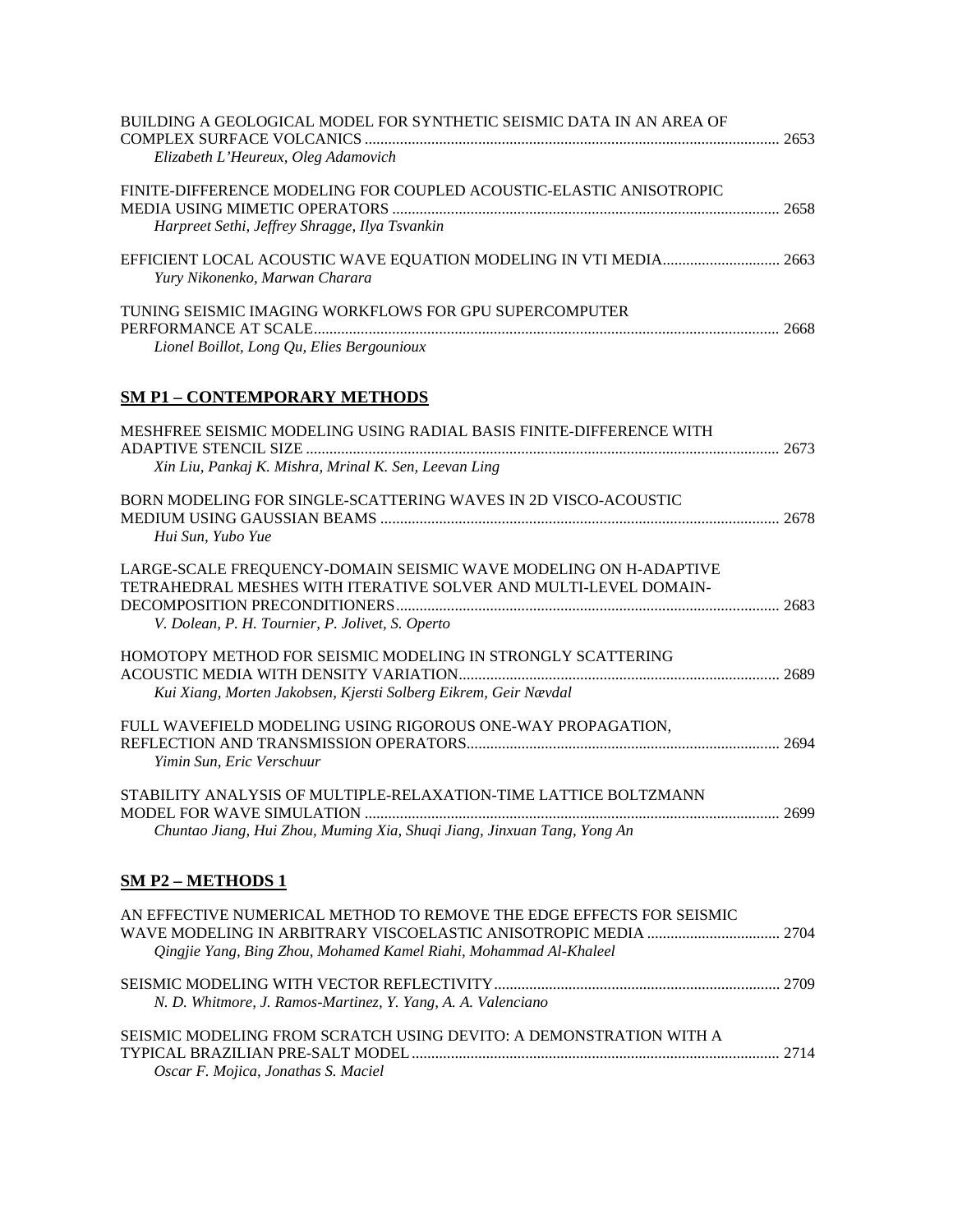| HIGH ORDER MIMETIC DIFFERENCES AND ENERGY CONSERVATION IN 3D                                                                                                                                                |  |
|-------------------------------------------------------------------------------------------------------------------------------------------------------------------------------------------------------------|--|
| Angel Boada, Christopher Paolini, Guillermo Miranda, Jose E. Castillo                                                                                                                                       |  |
| Zongcai Feng, Lianjie Huang                                                                                                                                                                                 |  |
| SOLUTION OF FINITE DIFFERENCE METHOD BASED ON IMPROVED QUANTUM<br>Mengquan Zhu, Zhiyang Wang, Duli Yu, Youming Li                                                                                           |  |
| <b>SM P3 - METHODS 2</b>                                                                                                                                                                                    |  |
| TWO NOVEL FOURIER FINITE-DIFFERENCE SCHEMES FOR ACOUSTIC WAVE<br>Hongyu Zhou, How-Wei Chen, Yang Liu, Jing Wang                                                                                             |  |
| MICROFRACTURE DETECTION FOR CO2 STORAGE BY USING THE SPECTRAL<br>Roman Ponomarenko, Denis Sabitov, Marwan Charara                                                                                           |  |
| EFFICIENT AND FLEXIBLE CHARACTERIZATION OF PALEOKARST SEISMIC<br>SIGNATURES USING POINT-SPREAD FUNCTION-BASED CONVOLUTION MODELING  2744<br>Kristian Jensen, Isabelle Lecomte, Xavier Janson, Jan Tveranger |  |
| MEASURING AND MODELING DRILLSTRING VIBRATIONS WITH TOP DRIVE AND<br>Anton Egorov, Pavel Golikov, Ilya Silvestrov, Andrey Bakulin, Flavio Poletto, Biancamaria<br>Farina                                     |  |
| SEISMIC ATTENUATION MODELS: MULTIPLE AND FRACTIONAL GENERALIZATIONS  2754<br>Yufeng Wang, Jerry M. Harris                                                                                                   |  |
| DISSIPATION FACTORS OF INHOMOGENEOUS SEISMIC WAVES IN POROUS MEDIA<br>Xu Liu                                                                                                                                |  |
| <b>SPET 1 - NEW DEVELOPMENTS, NOVEL APPLICATIONS, AND CASE STUDIES</b>                                                                                                                                      |  |
| DEBLENDING OF OBN ULTRALONG-OFFSET SIMULTANEOUS SOURCE ACQUISITION 2764<br>Yi Xuan, Raheel Malik, Zhigang Zhang, Manhong Guo, Yi Huang                                                                      |  |

| Amarjeet Kumar, Gary Hampson, Neil Vice, Troy Thompson                                                              |  |
|---------------------------------------------------------------------------------------------------------------------|--|
| Jonathan Popa, Susan E. Minkoff, Yifei Lou                                                                          |  |
| LEARNING FROM MIGRATION AND DEMIGRATION: A PRACTICAL APPROACH FOR<br>Chengbo Li, Xi Wang, Yu Zhang                  |  |
| NON-SURFACE-CONSISTENT SHORT-WAVELENGTH STATICS CORRECTION FOR<br>Ali M. Alfaraj, Eric Verschuur, Felix J. Herrmann |  |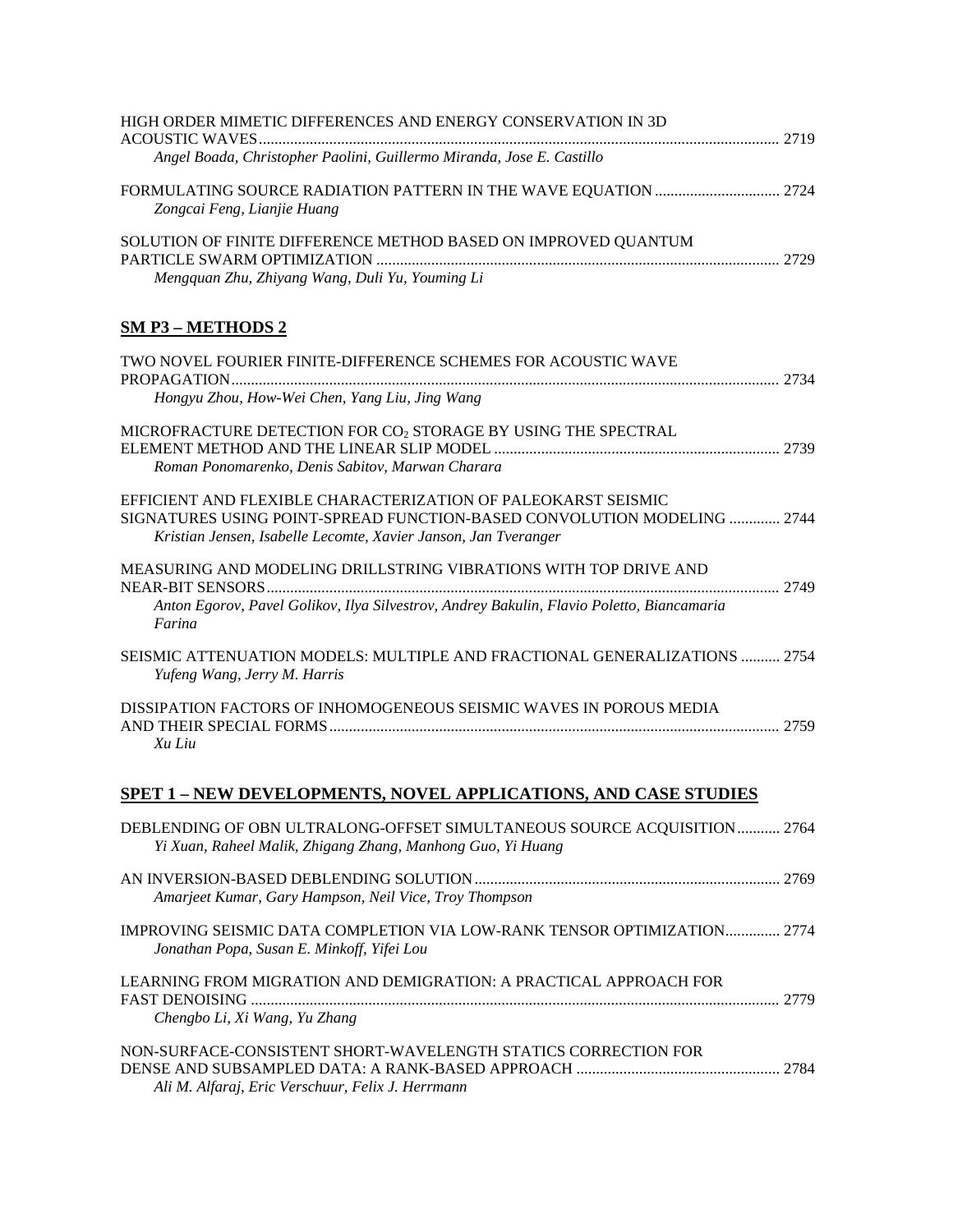| NON-STATIONARY SOURCE WAVEFORM AND Q ESTIMATION BY SPARSE-PULSE                                                                                                                     |  |
|-------------------------------------------------------------------------------------------------------------------------------------------------------------------------------------|--|
| Yichuan Wang, Igor Morozov, Kurt Marfurt                                                                                                                                            |  |
| MARCHENKO GREEN'S FUNCTIONS FROM COMPRESSIVE SENSING ACQUISITION  2794<br>Mengli Zhang                                                                                              |  |
| CRS IMAGING THROUGH DYNAMIC WARPING BASED AUTOMATIC SEMBLANCE                                                                                                                       |  |
| Chandan Kumar, John Etgen                                                                                                                                                           |  |
| <b>SPET P1 - CASE STUDIES</b>                                                                                                                                                       |  |
| SEPARATION OF SIMULTANEOUS SOURCES VIA COHERENCE PASS ROBUST RADON                                                                                                                  |  |
| Rongzhi Lin, Mauricio D. Sacchi                                                                                                                                                     |  |
| HIGH-RESOLUTION VELOCITY MODEL BUILDING AND LEAST-SQUARES IMAGING<br>Tiago Alcantara, Eric Frugier, Bruno Virlouvet                                                                 |  |
| INTEGRATED INTERPRETATION: USING SEISMIC DATA TO DE-RISK DEVELOPMENT                                                                                                                |  |
| Ronald M. Weir, Laurence R. Lines, Donald C. Lawton, David W. Eaton, Thomas S. Eyre                                                                                                 |  |
| EXPANDING BOUNDARIES IN SEARCH FOR SMALL SIZE FEATURES - TOWARDS AN<br>Riaz Alai, Afiq Mokhtar, Christopher Lee Slind, Yonghe Guo, Jun Wang, Rizki Krishna<br>Pratama, Ecep Suryana |  |
| PROCESSING AND IMAGING SOLUTIONS TO REDUCE STRUCTURAL UNCERTAINTY:                                                                                                                  |  |
| Mattia Speziali, Marco Mantovani, Elena Dutcher, Faye Fekkes, Edward Wiarda, Diana<br>Marcela Rodriguez                                                                             |  |
| 3D SEISMIC REPROCESSING FOR GEOLOGIC INTERPRETATION OF A PERMAFROST-                                                                                                                |  |
| Shuvajit Bhattacharya, Sumit Verma, Thang Ha                                                                                                                                        |  |
| <b>SPET P2 - NEW METHODS AND APPLICATIONS</b>                                                                                                                                       |  |
| LOW-FREQUENCY EXTRAPOLATION USING HIGHER-FREQUENCY MULTI-CHANNEL<br>Stephen K Chiu                                                                                                  |  |
| EXTRACTION OF DIFFRACTION EVENTS FROM SEISMIC DATA USING DEEP                                                                                                                       |  |
| Sooyoon Kim, Soon Jee Seol, Joongmoo Byun, Jiho Park, Seokmin Oh                                                                                                                    |  |
| Sarah Greer, Daniel O'Malley                                                                                                                                                        |  |
| <b>OPTIMIZATIONS FOR SEISMIC APPLICATIONS ON THE NEC SX-AURORA TSUBASA 2850</b><br>Raghunandan Mathur, Reid Atcheson, Yoshiyuki Kubo                                                |  |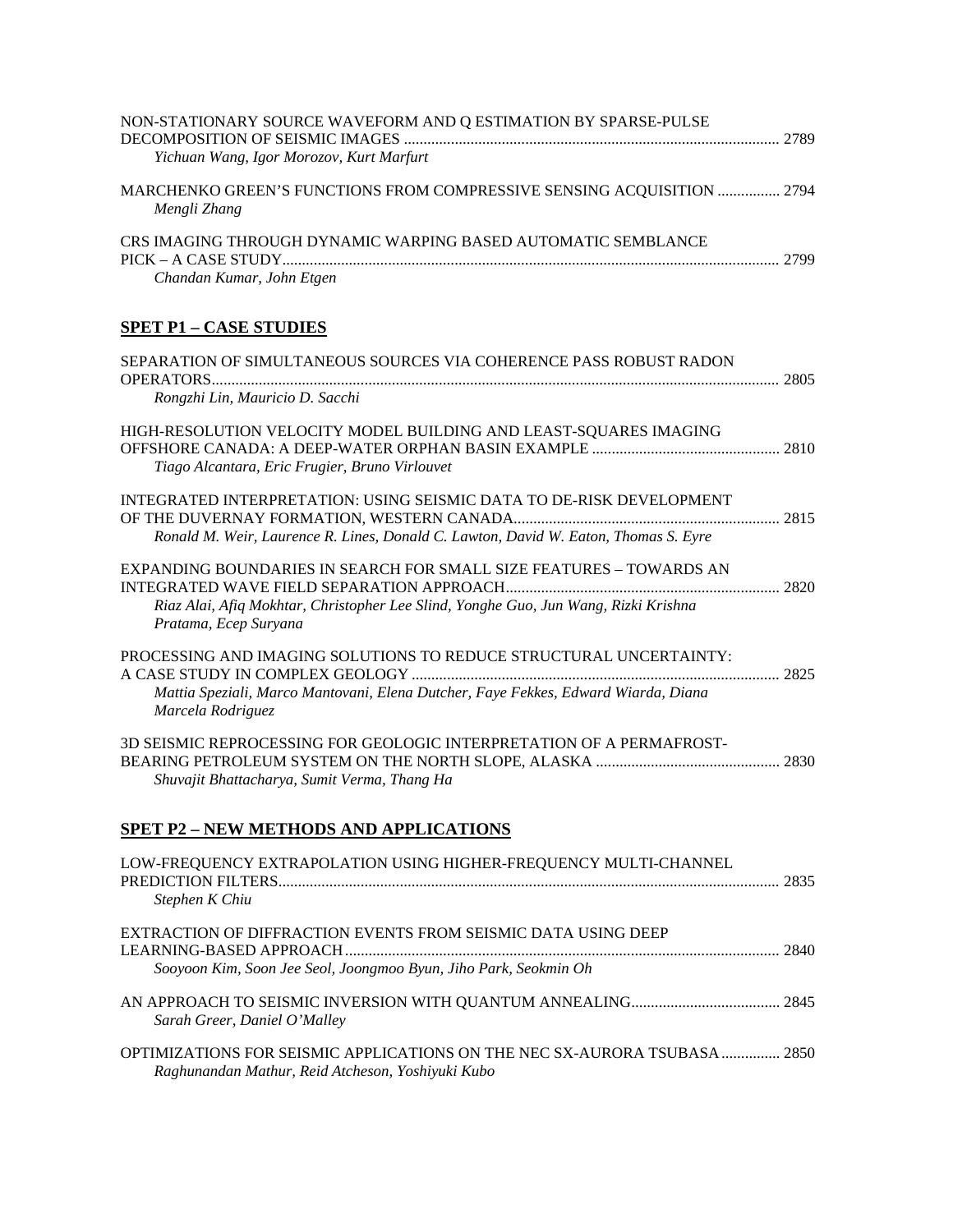| QUANTITATIVE FREQUENCY DIVISION COMPENSATION TECHNOLOGY FOR<br>Zhijun Zhang, Xu Dekui, Xiaojie Zhang                                                                                                                                                 |  |
|------------------------------------------------------------------------------------------------------------------------------------------------------------------------------------------------------------------------------------------------------|--|
| WAVEFIELD RECOVERY WITH LIMITED-SUBSPACE WEIGHTED MATRIX                                                                                                                                                                                             |  |
| Yijun Zhang, Shashin Sharan, Oscar Lopez, Felix J. Herrmann                                                                                                                                                                                          |  |
| SPET P3 - SIGNAL PROCESSING AND IMAGING                                                                                                                                                                                                              |  |
| HIGH-RESOLUTION VELOCITY MODEL ESTIMATION BY THE RTH METHOD  2863<br>Gennady Erokhin, Vitaliy Bryksin                                                                                                                                                |  |
| APPLICATION OF A CONVOLUTIONAL NEURAL NETWORK TO CLASSIFICATION OF<br>Bagher Farmani, Morten W. Pedersen                                                                                                                                             |  |
| Hanlin Sheng, Xinming Wu, Bo Zhang                                                                                                                                                                                                                   |  |
| DEBLENDING MULTISOURCE SEISMIC DATA WITH PERIODICALLY VARYING                                                                                                                                                                                        |  |
| Mengyao Jiao, Tianyue Hu, Weikang Kuang, Yang Liu, Shaohuan Zu                                                                                                                                                                                       |  |
| CORRENTROPY BASED ROBUST SPARSE REPRESENTATION FOR ERRATIC NOISE<br>Weiwei Xu, Yanhui Zhou, Xiaokai Wang, Wenchao Chen                                                                                                                               |  |
| DE-SIGNATURE OF APPARITION-BLENDED SEISMIC DATA: A NORTH SEA EXAMPLE 2888<br>Lorenzo Casasanta, Rob Telling, Sergio Grion                                                                                                                            |  |
| <b>SPMI 1 - LEAST SQUARES MIGRATION AND ITS APPLICATION</b>                                                                                                                                                                                          |  |
| A FAST IMAGE DOMAIN LEAST SQUARES MIGRATION METHOD WITH LOCAL DATA<br>Ram Tuvi, Zeyu Zhao, Mrinal K. Sen                                                                                                                                             |  |
| LEAST-SQUARES REVERSE TIME MIGRATION THROUGH ANISOTROPIC TENSORIAL                                                                                                                                                                                   |  |
| Tugrul Konuk, Jeffrey Shragge                                                                                                                                                                                                                        |  |
| PRESTACK LEAST-SQUARES RTM ON SURFACE OFFSET GATHERS FOR MORE<br>RELIABLE QUANTITATIVE INTERPRETATION - SANTOS BASIN CASE STUDY  2903<br>Maria Shadrina, Maud Cavalca, Marcela Ortin, Marina Pantoja, Elena Medina, Claudio<br>Leone, Robin Fletcher |  |
| STRUCTURE ENHANCED LEAST-SQUARES MIGRATION BY DEEP LEARNING BASED<br>Cheng Cheng, Yang He, Bin Wang, Yi Huang                                                                                                                                        |  |
| EFFICIENT LEAST-SQUARES REVERSE TIME MIGRATION WITH COMMON-SHOT                                                                                                                                                                                      |  |
| Meixia Wang, Sheng Xu, Hongbo Zhou, Bing Tang, Aaron Denosaquo, Gentiana Ionescu,<br>Graeme Douglas Mackenzie                                                                                                                                        |  |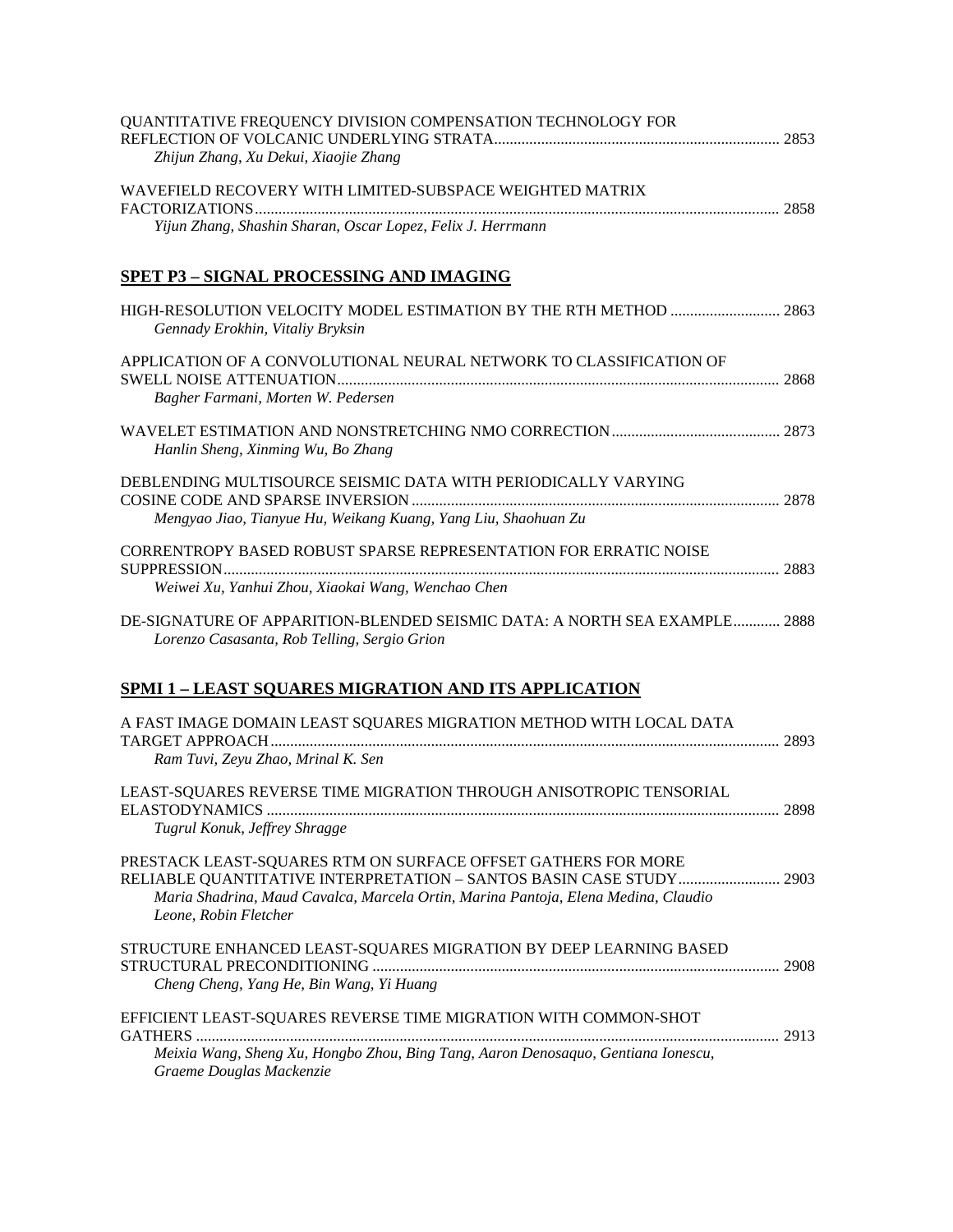| ITERATIVE LEAST-SQUARES MIGRATION FOR HIGH-RESOLUTION ANGLE GATHERS  2918<br>Lian Duan, Alejandro Valenciano, Nizar Chemingui                                                                                                                                    |  |
|------------------------------------------------------------------------------------------------------------------------------------------------------------------------------------------------------------------------------------------------------------------|--|
| QUASI-ELASTIC LEAST-SQUARES REVERSE-TIME MIGRATION OF PS REFLECTIONS  2923<br>Zongcai Feng, Lianjie Huang                                                                                                                                                        |  |
| INCLUDING INTERNAL MULTIPLES FROM THE ESTIMATED IMAGE IN LEAST-<br>Mikhail Davydenko, Eric Verschuur                                                                                                                                                             |  |
| <u>SPMI 2 - IMAGING ALGORITHM ENHANCEMENT AND CASE HISTORY</u>                                                                                                                                                                                                   |  |
| HIGH-RESOLUTION IMAGING WITH LEAST-SQUARES Q KIRCHHOFF USING<br>VELOCITY AND Q UPDATED BY OBN FWI: GULF OF MEXICO, MARLIN-DORADO<br>Jianxiong Chen, Brian Lindsey, Jordan Dubuisson, Wally Partridge, George Zemlicka,<br>Mustafa Al-Waily, Bang Lu, Huifeng Zhu |  |
| Hao Xing, Yang He, Yi Huang, Jianshun Sheng                                                                                                                                                                                                                      |  |
| ENHANCED CRUSTAL-SCALE DEPTH IMAGING USING LEAST-SQUARES RTM OF<br>S. Y. Moussavi Alashloo, Andrzej Górszczyk, Michal Malinowski, Yasir Bashir                                                                                                                   |  |
| RESEARCH AND APPLICATION OF VELOCITY MODELING TECHNOLOGY OF<br>Gong Ting, Wang Zhaolei, Gu Xiaodi, Luo Wenshan, Zhang Xuan, Miao Yanshu                                                                                                                          |  |
| SEISMIC CHARACTERIZATION OF FRACTURES BY IMAGING SCATTERED WAVES IN<br>Tianfan Yan, Yike Liu                                                                                                                                                                     |  |
| USING PRINCIPAL COMPONENT ANALYSIS TO DECOUPLE SEISMIC DIFFRACTIONS<br>Raanan Dafni, Rina Schwartz, Ronit Levy, Zvi Koren                                                                                                                                        |  |
| AN EFFECTIVE Q-COMPENSATION METHOD FOR FOURIER FINITE-DIFFERENCE<br>WAVE-EQUATION MIGRATION IN TILTED TRANSVERSELY ISOTROPIC MEDIA  2963<br>Chen Tang, Jianming Sheng, Jian Mao, Yang He, Bin Wang                                                               |  |
| EVALUATING KIRCHHOFF MIGRATION USING WAVE-EQUATION GENERATED<br>Hu Jin, John Etgen                                                                                                                                                                               |  |
| <u>SPMI P1 – ELASTIC IMAGING AND MACHINE LEARNING FOR IMAGING</u>                                                                                                                                                                                                |  |
| FREE SURFACE ELASTIC WAVE INJECTION AND WAVEFIELD RECONSTRUCTION<br>Bingkai Han, Xiao-Bi Xie                                                                                                                                                                     |  |
| WAVEFORM IMPEDANCE SENSITIVITY KERNEL FOR ELASTIC REVERSE TIME<br>Hong Liang, Houzhu Zhang, Hongwei Liu                                                                                                                                                          |  |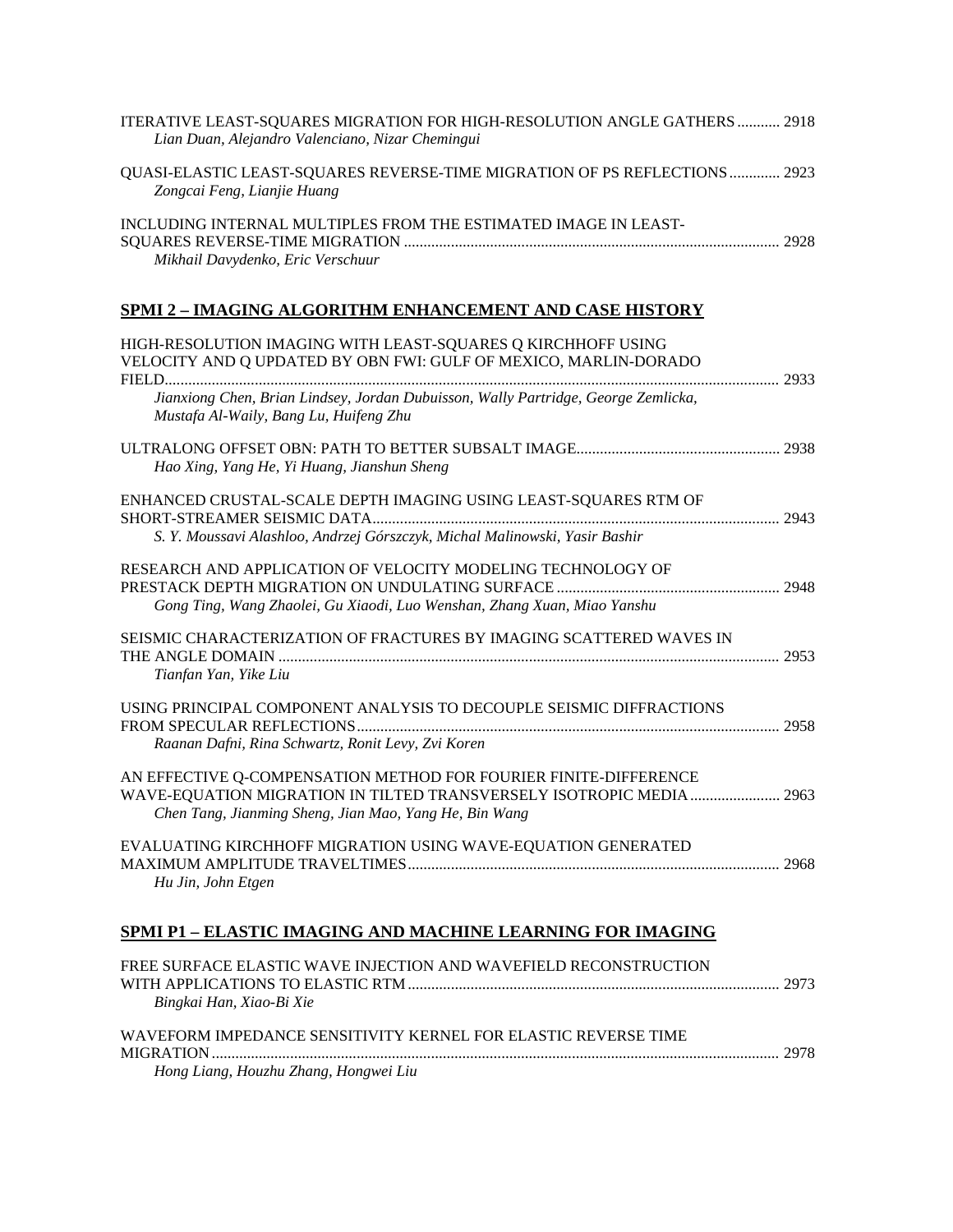| A REGULARIZATION STRATEGY FOR Q-COMPENSATED REVERSE TIME MIGRATION                                                                                                                                                                                                                                                                 |  |
|------------------------------------------------------------------------------------------------------------------------------------------------------------------------------------------------------------------------------------------------------------------------------------------------------------------------------------|--|
| Mingkun Zhang, Hui Zhou, Hanming Chen, Chuntao Jiang, Shuqi Jiang, Lide Wang                                                                                                                                                                                                                                                       |  |
| KERNEL PREDICTION NETWORK FOR COMMON IMAGE GATHER STACKING 2988<br>Ziang Li, Xinming Wu, Luming Liang, Xiaofeng Jia                                                                                                                                                                                                                |  |
| LEAST-SQUARES REVERSE-TIME MIGRATION WITH A MACHINE-LEARNING-BASED<br>Xuejian Liu, Yuqing Chen, Lianjie Huang                                                                                                                                                                                                                      |  |
| Ali Siahkoohi, Gabrio Rizzuti, Felix J. Herrmann                                                                                                                                                                                                                                                                                   |  |
| SPMI P2 - NOVEL IMAGING METHODS AND APPLICATIONS                                                                                                                                                                                                                                                                                   |  |
| LEAST-SQUARES REDATUMING WITH SIMULTANEOUS UPDATING OF OVERBURDEN<br>Feng Zhu, Jiubing Cheng, Tengfei Wang                                                                                                                                                                                                                         |  |
| A METHOD FOR REALIZING BACK-SCATTERING COMPUTATION AND FULL<br>WAVEFIELD MIGRATION BY USING DOMAIN DECOMPOSITION AND PARABOLIC                                                                                                                                                                                                     |  |
| Xiangyu Meng, Jianguo Sun, Puli Wei, Yangyang Xu, Zeshuang Xu                                                                                                                                                                                                                                                                      |  |
| SIMPLE THEORY FOR PROCESSING REFLECTION SEISMIC DATA FROM MOVING                                                                                                                                                                                                                                                                   |  |
| Hiroaki Ozasa, Eiichi Asakawa, Fumitoshi Murakami, Junichi Takekawa, Hitoshi Mikada                                                                                                                                                                                                                                                |  |
| A TRUE-AMPLITUDE IMAGING METHOD BASED ON GAUSSIAN BEAM MIGRATION<br>Shaoyong Liu, Wenting Zhu, Ru-Shan Wu, Huazhong Wang, Song Guo                                                                                                                                                                                                 |  |
| Chuangjian Li, Suping Peng, Rushan Wu, Jingtao Zhao                                                                                                                                                                                                                                                                                |  |
| COMMON REFLECTION ANGLE MIGRATION FOR IMAGING IN VOLCANIC<br>Masashi Nakatsukasa, Ayato Kato, Takehiro Minawa, Nisa Sukkee                                                                                                                                                                                                         |  |
| <b>SPMI P3 - ENHANCEMENT OF RTM ALGORITHM AND ITS APPLICATION</b>                                                                                                                                                                                                                                                                  |  |
| $\overline{1}$ measure $\overline{1}$ and $\overline{2}$ and $\overline{3}$ and $\overline{1}$ and $\overline{1}$ and $\overline{2}$ and $\overline{3}$ and $\overline{1}$ and $\overline{2}$ and $\overline{3}$ and $\overline{4}$ and $\overline{4}$ and $\overline{4}$ and $\overline{4}$ and $\overline{4}$ and $\overline{4}$ |  |

| LOCAL CROSS-CORRELATION IMAGING CONDITION FOR REVERSE TIME<br><b>MIGRATION</b>                                       | 3033 |
|----------------------------------------------------------------------------------------------------------------------|------|
| Hui Zhou, Mingkun Zhang, Yufeng Wang, Hanming Chen, Chuntao Jiang, Shuqi Jiang                                       |      |
| Kwangjin Yoon, Yi Luo                                                                                                |      |
| DEPTH-VARIABLE FREQUENCY REVERSE TIME MIGRATION: IMAGING RESULTS<br>Eray Kocel, Jason Thekkekara, Xin Cheng, Zhen Xu |      |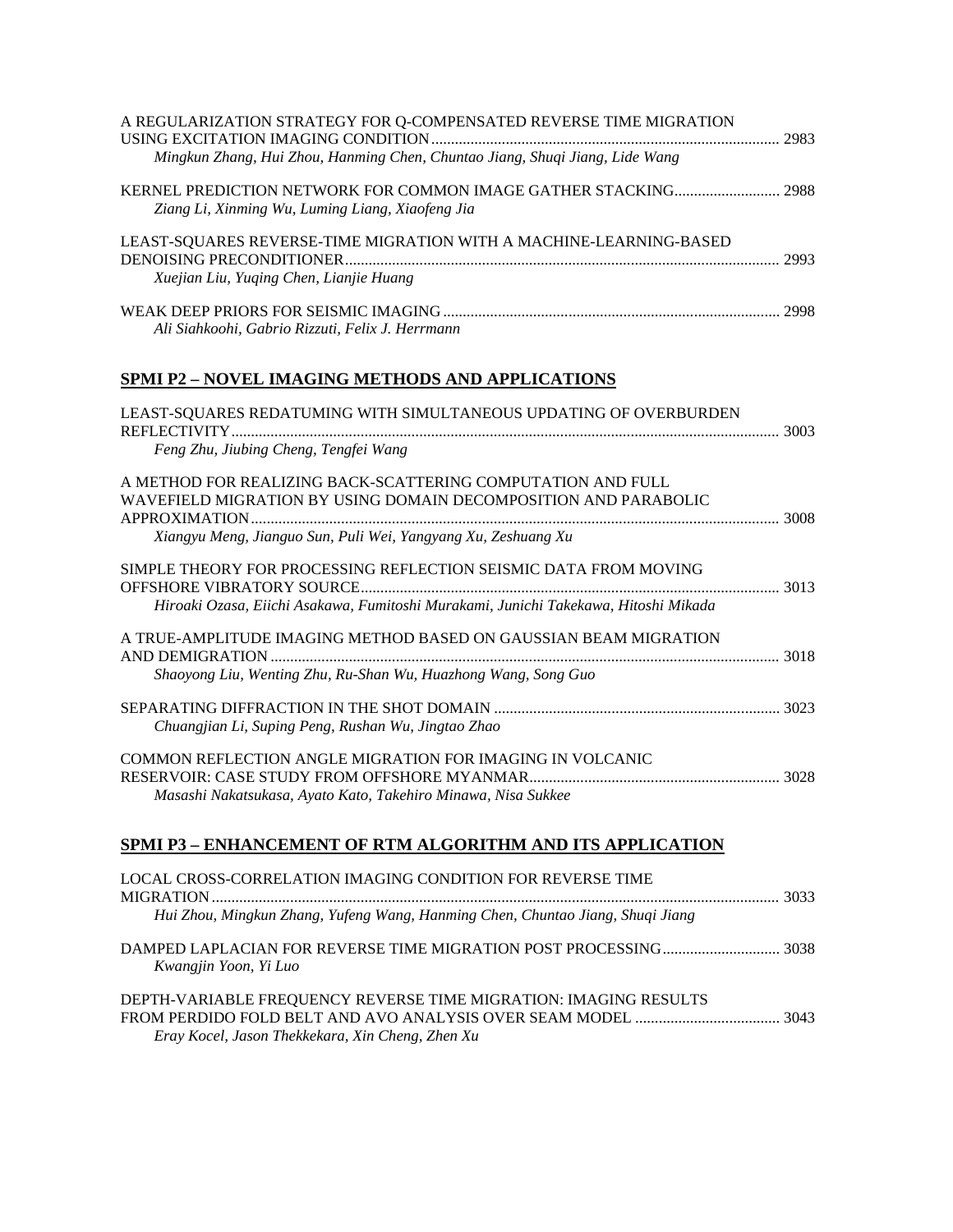| IMPROVING SUBSALT SEDIMENT IMAGING AND HIGH ANGLE FAULTS USING                                                                                                          |  |
|-------------------------------------------------------------------------------------------------------------------------------------------------------------------------|--|
| Rongrong Lin, Hao Hu, Yinshuai Ding, Lianjie Huang, Kai Gao, Yingcai Zheng                                                                                              |  |
| Hu Jin, Phuong Vu, Qingqing Liao, Zhou Yu, Chunlei Chu                                                                                                                  |  |
| SQUEEZING OUT THE PRE-SALT IMAGE FROM A NARROW-AZIMUTH DATASET IN<br>Marcela Ortin, Marina F. Pantoja, Joel Monteiro, Maria Shadrina, Wei Kang, Sérgio Araújo,          |  |
| João Logrado                                                                                                                                                            |  |
| <b>SPMI P4 – ENHANCEMENT OF LEAST-SQUARES MIGRATION WITH APPLICATIONS</b>                                                                                               |  |
| IMAGE-DOMAIN LEAST-SQUARES REVERSE-TIME MIGRATION THROUGH POINT                                                                                                         |  |
| Jianyong Bai, Orhan Yilmaz                                                                                                                                              |  |
| ANGLE-DEPENDENT LEAST-SQUARE REVERSE TIME MIGRATION FOR SUB-SALT                                                                                                        |  |
| Mandy Wong, Michael Kiehn, Eric Duveneck, Jason McCrank, Vicente Oropeza Bacci,<br>Afolabi Babalola, Thomas Kühnel, Richard Palmer, Xuefeng Shang, Yi Shen, Siyang Yang |  |
| OPTIMAL MINI-BATCH SHOT SELECTION FOR TARGET-ORIENTED LEAST-SQUARES                                                                                                     |  |
| Janaki Vamaraju, Ram Tuvi, Zeyu Zhao, Mrinal K. Sen                                                                                                                     |  |
| SPARSE CONSTRAINED MULTI-SOURCE LEAST-SQUARES REVERSE-TIME                                                                                                              |  |
| Kun Tian, Libin Liu, Changbo Wang, Hongxian Liang, Guolei Li, Li Zhu                                                                                                    |  |
| Peng Xu, Huazhong Wang, Song Guo, Chengliang Wu                                                                                                                         |  |
| JOINT MIGRATION INVERSION FOR BLENDED DISPERSED SOURCE ARRAY DATA 3088<br>Junhai Cao, Gerrit Blacquière                                                                 |  |
| <b>SPMNR 1 – MULTIPLE ATTENUATION: ADVANCES IN THEORY AND PRACTICE</b>                                                                                                  |  |
| REVIEW OF UP-DOWN DECONVOLUTION AND MULTIDIMENSIONAL                                                                                                                    |  |
| DECONVOLUTION FOR DESIGNATURE/FREE-SURFACE DEMULTIPLE OF OBN<br>Lasse Amundsen                                                                                          |  |
|                                                                                                                                                                         |  |
| Gary Hampson, Greg Szumski                                                                                                                                              |  |
| PROCESSING AND IMAGING AN ULTRA-DENSE OBN SURVEY: A CASE STUDY FROM                                                                                                     |  |
|                                                                                                                                                                         |  |

*Tom Rayment, Gary Hampson, Laurence Letki*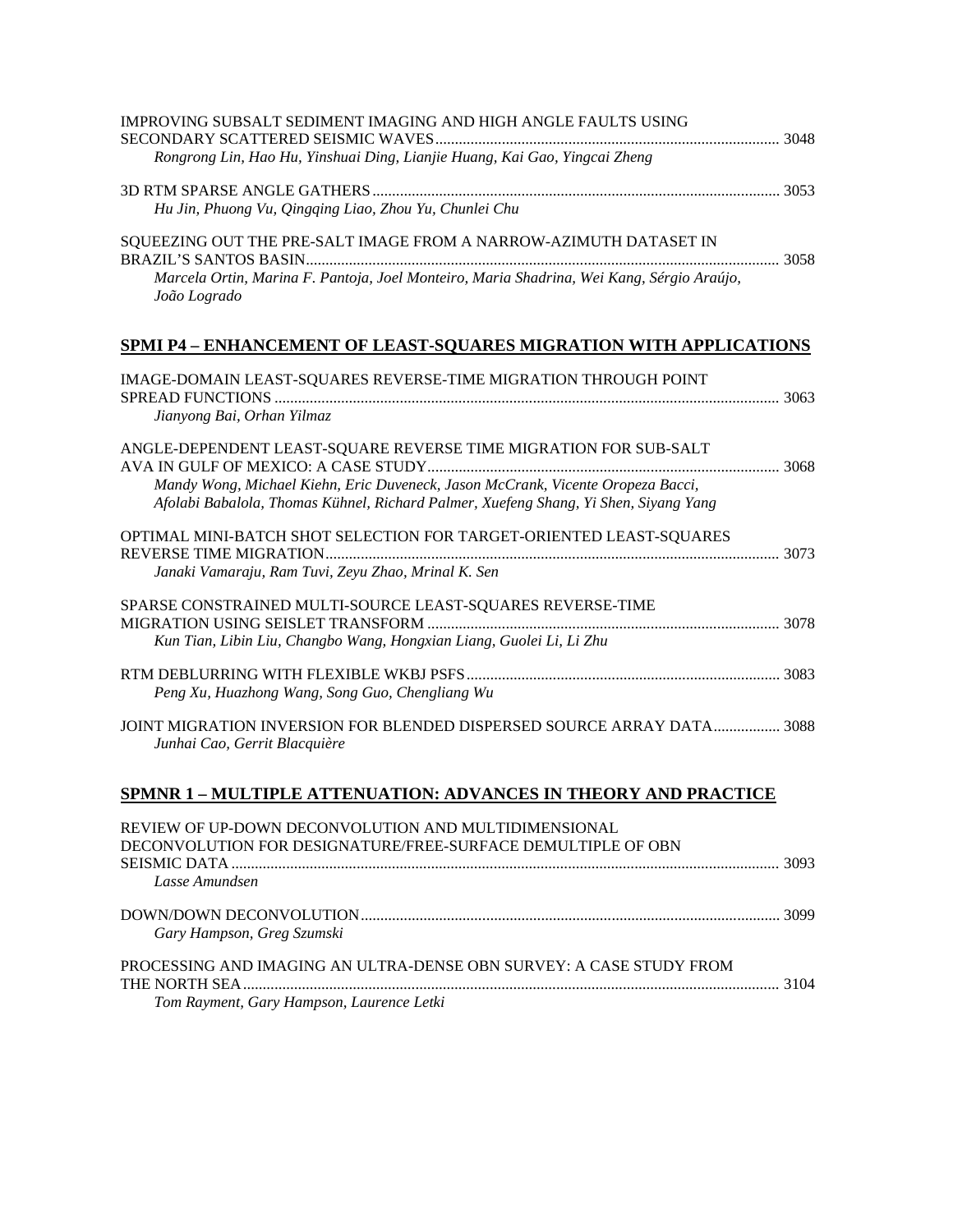### **VOLUME 5**

| LAND MULTIPLE ATTENUATION APPROACH - A CASE STUDY FROM PRUDHOE BAY,                            |  |
|------------------------------------------------------------------------------------------------|--|
| Tony Clark, Nate Johnson, Zhanna Jackson, Gino Alexander, Todd Shearer                         |  |
|                                                                                                |  |
| REDUCING RESERVOIR MAPPING AMBIGUITY THROUGH MULTI-AZIMUTH                                     |  |
| MULTIPLE SUPPRESSION IN THE DAMPIER SUB-BASIN OF THE NORTH WEST SHELF,                         |  |
|                                                                                                |  |
| Kai Zhao, Hui Zhang, Jianfeng Yao, Xiang Li, Joe Zhou                                          |  |
| ENHANCING INTERNAL MULTIPLE PREDICTION FOR FIELD DATA APPLICATION BY                           |  |
|                                                                                                |  |
| Jing Wu, Frederico Xavier De Melo, Cintia Mariela Lapilli, Clement Kostov, Zhiming James<br>Wu |  |
| ANALYSIS AND APPLICATION OF DATA-DRIVEN APPROACHES FOR INTERNAL-                               |  |
|                                                                                                |  |
| Chao Ma, Manhong Guo, Zhaojun Liu, James Sheng                                                 |  |
| FAST LOCAL PRIMARY-AND-MULTIPLE ORTHOGONALIZATION FOR SURFACE-                                 |  |
|                                                                                                |  |
| Dong Zhang, Eric Verschuur, Yangkang Chen                                                      |  |
|                                                                                                |  |
| SPMNR 2 - ADVANCES IN DENOISING, DEBLENDING AND RECONSTRUCTION                                 |  |
| SEISMIC DATA ENHANCEMENT AND TARGETED NOISE REMOVAL USING TIME-                                |  |
|                                                                                                |  |
| Andrey Bakulin, Dmitry Neklyudov, Ilya Silvestrov                                              |  |
| MULTICHANNEL SINGULAR SPECTRUM ANALYSIS DENOISING AND                                          |  |
|                                                                                                |  |
| Fernanda Carozzi, Mauricio D. Sacchi                                                           |  |
| DENSE OCEAN-BOTTOM NODE INTERPOLATION USING PRIORS DERIVED FROM                                |  |
|                                                                                                |  |
| Rajiv Kumar, Yousif Izzeldin Kamil Amin, Sonika Sonika, Massimiliano Vassallo, Nihed El        |  |
| Allouche                                                                                       |  |
| MAKING SEISMIC RECONSTRUCTION MORE ROBUST VIA A GENERALIZED LOSS                               |  |
|                                                                                                |  |
| Fernanda Carozzi, Mauricio D. Sacchi                                                           |  |
|                                                                                                |  |
| Min Jun Park, Joseph Jennings, Bob Clapp, Biondo Biondi                                        |  |
|                                                                                                |  |
|                                                                                                |  |
| Fantong Kong, Francesco Picetti, Vincenzo Lipari, Paolo Bestagini, Stefano Tubaro              |  |
| GROUND ROLL ATTENUATION WITH AN UNSUPERVISED DEEP LEARNING                                     |  |
|                                                                                                |  |
| Rui Guo, Hiren Maniar, Haibin Di, Nick Moldoveanu, Aria Abubakar, Maokun Li                    |  |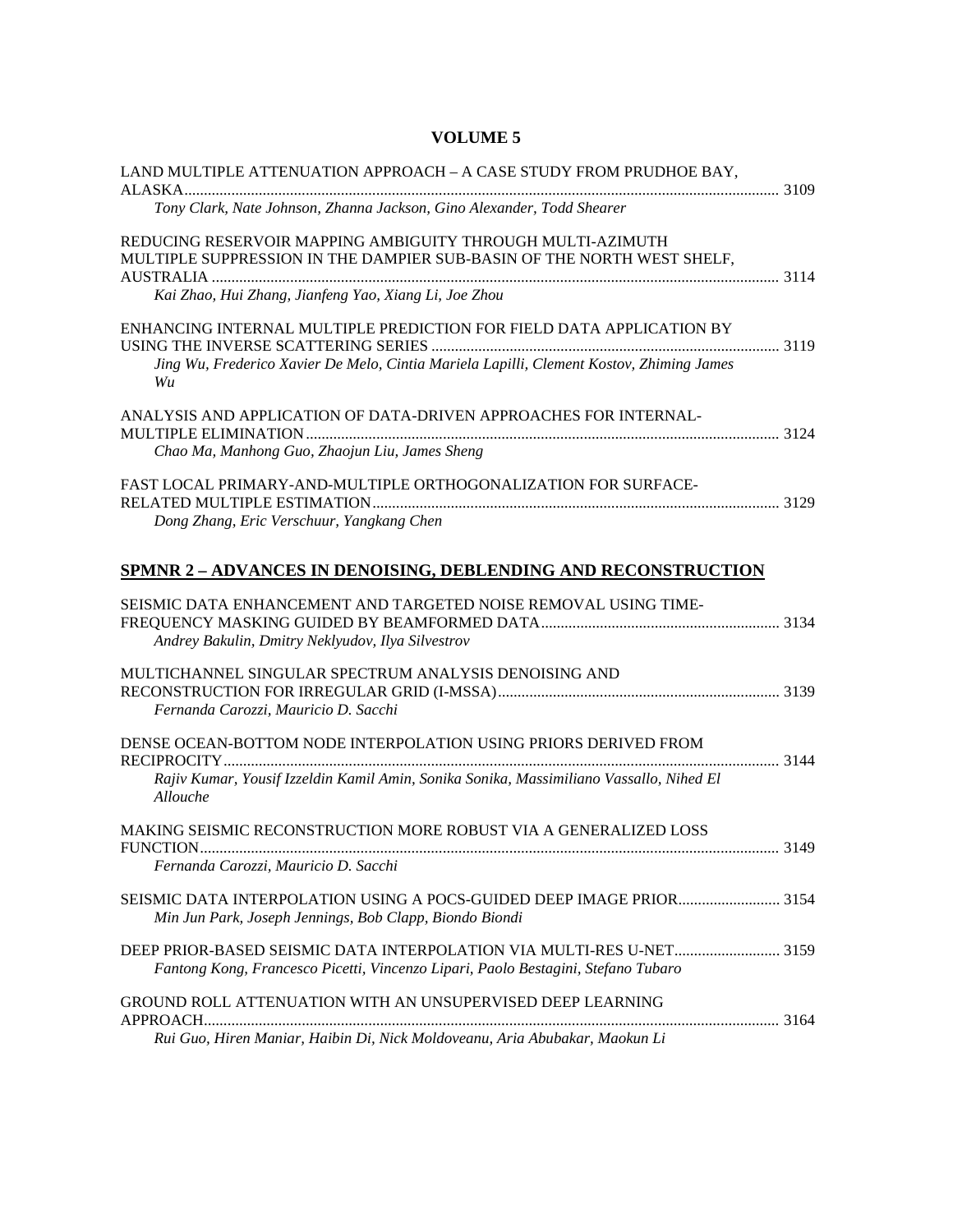| ENHANCING SEISMIC SOURCE SEPARATION WITH AN APPARITION-INVERSION |  |
|------------------------------------------------------------------|--|
|                                                                  |  |
| Ray Abma                                                         |  |

### **SPMNR P1 – MULTIPLE ATTENUATION: ADVANCED PROCESSING METHODS**

| INTERNAL MULTIPLES PREDICTION WITH SEPARATION OF OVERBURDEN AND<br>Jing Wu, Zhiming James Wu, Frederico Xavier De Melo, Cintia Mariela Lapilli, Clement<br>Kostov                                         |  |
|-----------------------------------------------------------------------------------------------------------------------------------------------------------------------------------------------------------|--|
| DIRECT RETRIEVAL OF GREEN'S FUNCTIONS WITH FREE-SURFACE BASED ON THE<br>Jonathas Maciel, Reynam Pestana                                                                                                   |  |
| A LEAST-SQUARES BASED APPROACH FOR THE MARCHENKO INTERNAL MULTIPLE<br>Rodrigo S. Santos, Daniel E. Revelo, Reynam C. Pestana, Victor Koehne, Diego F. Barrera,<br>Marcelo S. Souza                        |  |
| Rodrigo S. Santos, Marcelo S. Souza, Diego F. Barrera, Daniel E. Revelo, Victor Koehne                                                                                                                    |  |
| STRATIGRAPHY-GENERATED INTERNAL MULTIPLE PREDICTION AND<br>Suman Gautam, Frederico Xavier De Melo, Jessica Hapney, Andrew Davidoff, Michael L.<br>Gurch, Sunwoong Lee, Stephen Woods, Yi Ye, Dan Mullally |  |
| DEEP LEARNING IN SEISMIC PROCESSING: TRIM STATICS AND DEMULTIPLE 3199<br>Alexander Breuer, Norman Ettrich, Peter Habelitz                                                                                 |  |
| <u>SPMNR P2 – MULTIPLE ATTENUATION: APPLICATIONS OF NEW METHODS AND</u><br><b>WORKFLOWS</b>                                                                                                               |  |
| MULTIPLE ATTENUATION TECHNIQUES ON AN OCEAN-BOTTOM CABLE SURVEY IN<br>Pedro Barros, Marcela Ortin, Frederico Xavier De Melo, Marcella Rapini, Felipe Coelho,<br>Rosenberg Lima                            |  |
| FULL WAVEFIELD MIGRATION BASED DE-MULTIPLE OF WEST OF SHETLAND DATA<br>Chandan Kumar, Kanu Chinaemerem, Jim Mika                                                                                          |  |
| OPTIMIZED 3D AND TRUE-AZIMUTH INTERNAL MULTIPLE ATTENUATION<br>Frederico Xavier De Melo, Marina Fagundes Pantoja, Marcela Ortin, Elena Medina                                                             |  |

A DATA-DRIVEN METHOD FOR OPTIMAL PARAMETER VALUE DETERMINATION FOR SRME............................................................................................................................................................. 3219

*Zhimei Yan, Cintia Lapilli, Scott Slaton, Frederico Xavier De Melo*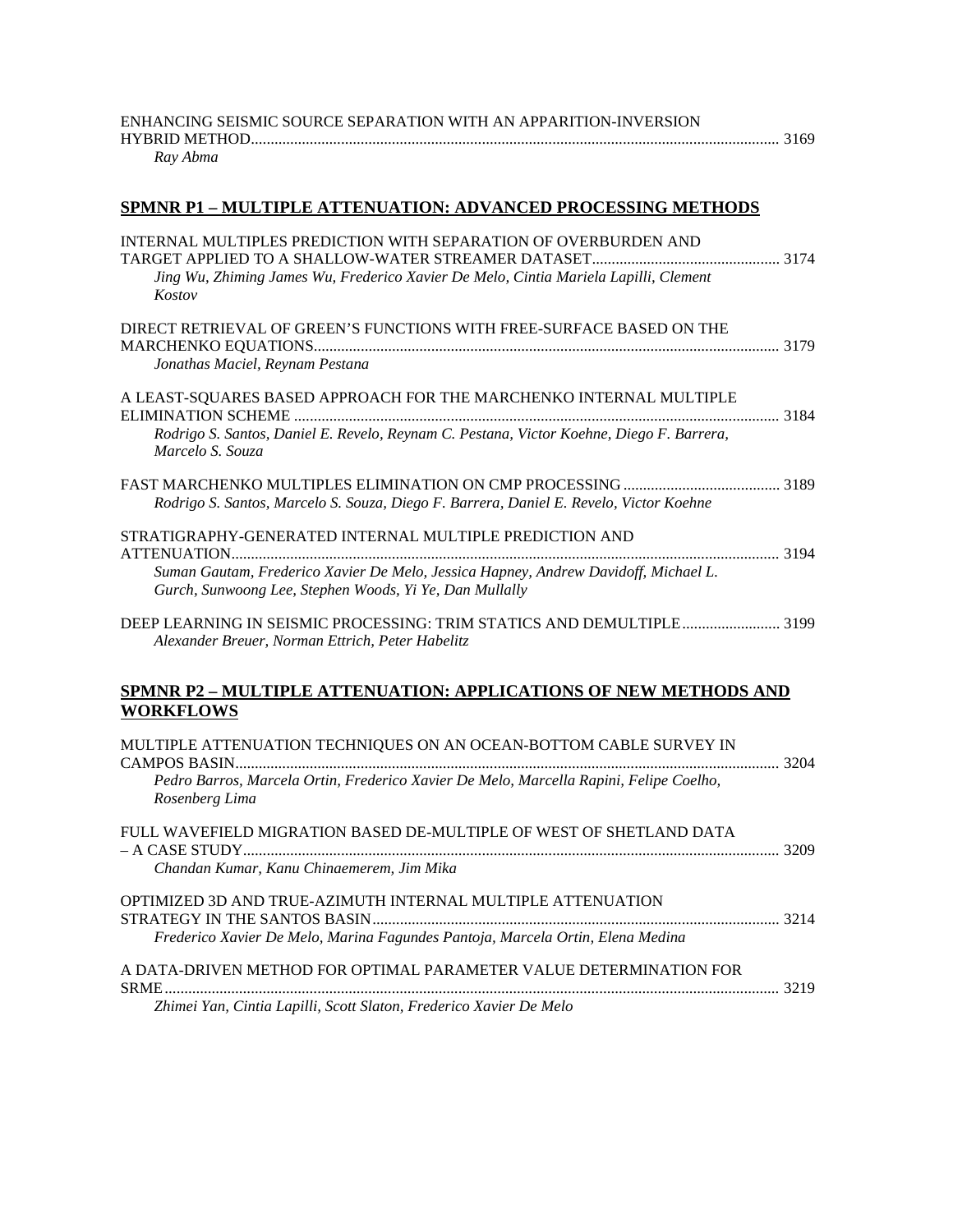| IMPROVING INTERNAL MULTIPLE ATTENUATION IN THE RED SEA USING<br>ENHANCED TWO-DIMENSION INVERSE SCATTERING SERIES MODELING ALLIED<br>Frederico Xavier De Melo, Reham Yassein, Jing Wu, Zhiming James Wu, Clément Kostov,<br>Cintia Mariela Lapilli, Zhimei Yan |  |
|---------------------------------------------------------------------------------------------------------------------------------------------------------------------------------------------------------------------------------------------------------------|--|
| INTERBED MULTIPLE SUPPRESSION ON LAND DATA WITH COAL BED IN WESTERN<br>Li Daoshan, Yang Huidong, Luo Wenshan, Cao Mengqi, Qi Jun, Ning Bin                                                                                                                    |  |
| <u>SPMNR P3 - GROUND ROLL: MODELING AND ATTENUATION</u>                                                                                                                                                                                                       |  |
| Wenzhi Sun, Zhenchun Li, Yingming Qu                                                                                                                                                                                                                          |  |
| SHOULD WE HAVE LABELS FOR DEEP LEARNING GROUND ROLL ATTENUATION?  3239<br>Dawei Liu, Wenchao Chen, Mauricio D. Sacchi, Hongxu Wang                                                                                                                            |  |
| SURFACE-WAVE SUPPRESSION THROUGH SEISMIC INTERFEROMETRY: A CASE<br>Florencia Balestrini, Deyan Draganov, Ranajit Ghose, Emilia Koivisto, Alireza Malehmir,<br>Mikko Savolainen                                                                                |  |
| ELASTIC MULTI-PARAMETER FULL-WAVEFORM INVERSION FOR SURFACE WAVE<br>Li Ren, Yaxun Tang, David P. Gaines, George A. McMechan                                                                                                                                   |  |
| GROUND-ROLL ATTENUATION THROUGH QUATERNIONIC INVERSION WITH<br>Breno Bahia, Illiana Papathanasaki, Mauricio D. Sacchi                                                                                                                                         |  |
| MODEL-BASED GROUND-ROLL ATTENUATION WITH UPDATING QUALITY FACTORS  3259<br>Jianyong Bai, Orhan Yilmaz                                                                                                                                                         |  |
| SPMNR P4 - SEISMIC DATA DEBLENDING AND NOISE ATTENUATION                                                                                                                                                                                                      |  |
| MULTISCALE ANALYSIS AND DENOISING OF NEAR OFFSET VIBROSEIS DATA  3264<br>Iga Pawelec, Paul Sava                                                                                                                                                               |  |
| SWELL NOISE SUPPRESSION VIA CORRENTROPY BASED ROBUST SPARSITY-<br>Weiwei Xu, Yanhui Zhou, Xiaokai Wang, Wenchao Chen                                                                                                                                          |  |
| MIXTURE OF GAUSSIANS BASED ROBUST SPARSE REPRESENTATION FOR ERRATIC<br>Weiwei Xu, Yanhui Zhou, Xiaokai Wang, Wenchao Chen                                                                                                                                     |  |
| Breno Bahia, Rongzhi Lin, Mauricio D. Sacchi                                                                                                                                                                                                                  |  |

| L <sub>P</sub> -SPACE ROBUST MATCHING PURSUIT ALGORITHM FOR TIME-DOMAIN RADON- |  |
|--------------------------------------------------------------------------------|--|
|                                                                                |  |
| Ji Li, Mauricio D. Sacchi                                                      |  |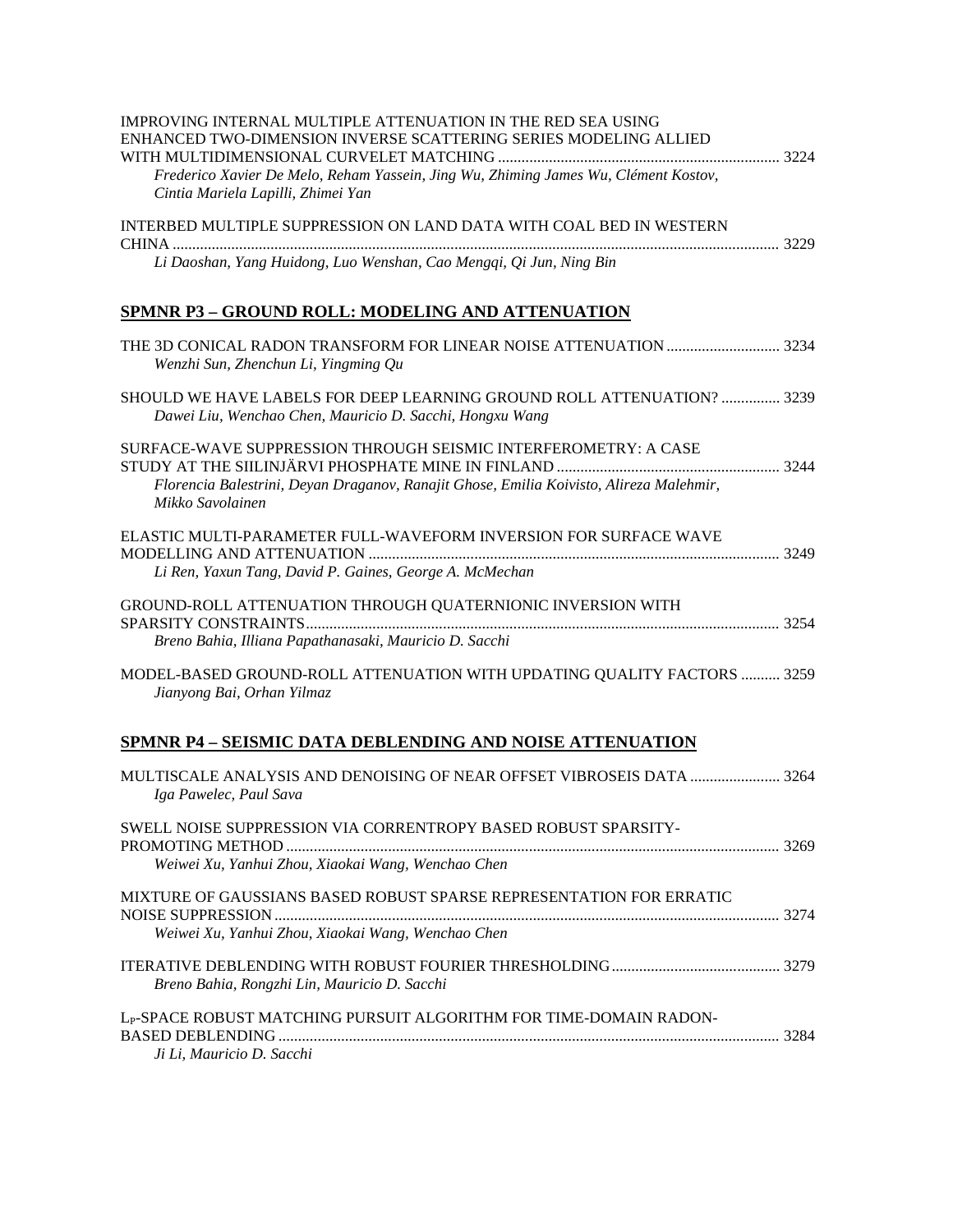| SOURCE SEPARATION USING ALTERNATING PROJECTION METHOD: PRACTICAL                                                                                                                         |  |
|------------------------------------------------------------------------------------------------------------------------------------------------------------------------------------------|--|
| Cherif Belguermi, Yousif Kamil                                                                                                                                                           |  |
| SOURCE DEGHOSTING OF COARSELY SAMPLED COMMON-RECEIVER DATA USING                                                                                                                         |  |
| J. W. Vrolijk, G. Blacquiere                                                                                                                                                             |  |
| Yousif Kamil, Massimiliano Vassallo                                                                                                                                                      |  |
| KINEMATIC WAVEFIELD ATTRIBUTES BASED MULTIDIMENSIONAL PRESTACK                                                                                                                           |  |
| Hao Zhao, Volodya Hlebnikov, Espen Harris Nilsen, Andreas Kjelsrud Evensen, Thomas<br>Greiner, Jan Erik Lie, Leiv-J. Gelius                                                              |  |
| Tao Jiang, Yifeng Jiang, Bin Gong, Tianjiang Li, Chuntao Huang, Steve Mondriel, Victor<br>Garcia                                                                                         |  |
|                                                                                                                                                                                          |  |
| Dongliang Zhang, Constantinos Tsingas, Ahmed A Ghamdi, Mingzhong Huang, Woodon<br><b>Jeong</b>                                                                                           |  |
| SEISMIC IMAGING WITH WEIGHTED STACKING OF COMMON-IMAGE GATHERS  3319<br>Rongrong Lin, Hao Hu, Yingcai Zheng                                                                              |  |
| SS 1 - GEOSCIENTISTS WITHOUT BORDERS AND HUMANITARIAN GEOPHYSICS                                                                                                                         |  |
| UTILIZING GROUND-PENETRATING RADAR TO ASSIST IN A FORENSIC COLD CASE                                                                                                                     |  |
| Blair Schneider, Erik Knippel, Richard Miller                                                                                                                                            |  |
| GEOPHYSICAL INVESTIGATION OF MASS GRAVES AT HOLOCAUST SITES IN                                                                                                                           |  |
| Colin Miazga, Paul Bauman, Alastair McClymont, Chris Slater, Richard Freund, Harry Jol,<br>Jon Seligman, Philip Reeder                                                                   |  |
| BASIN STRUCTURE FROM A DENSE NODAL SEISMIC ARRAY IN YANGON,                                                                                                                              |  |
| Ritu Ghose, Patricia Persaud, Myo Thant, Zaw Lin Kyaw, Tin Myint Oo, Zin Myo Win, Pyae<br>Phyo Lwin, Aye Chit Min, Thiha Thiha, Thet Naing Oo, Thinzar Yadanar, Min Khant, Phyo<br>Paing |  |
| GEOPHYSICAL INVESTIGATION TO UNDERSTAND LOCAL GEOLOGY AND<br>AGRICULTURAL WATER MOVEMENT IN RELATION TO LANDSLIDE ACTIVITY IN                                                            |  |
| Hanna E. Flamme, Dana Sirota, Richard Krahenbuhl, Yaoguo Li, Brandon Dugan, Jeffrey<br>Shragge, Edgard Gonzales Zenteno, Javier Roberto Ticona Paucara, Armando Minaya<br>Lizárraga      |  |
| RESISTIVITY TRAINING FOR GROUNDWATER EXPLORATION IN RWANDA  3346<br>Robert Wiley, Bob Thorpe                                                                                             |  |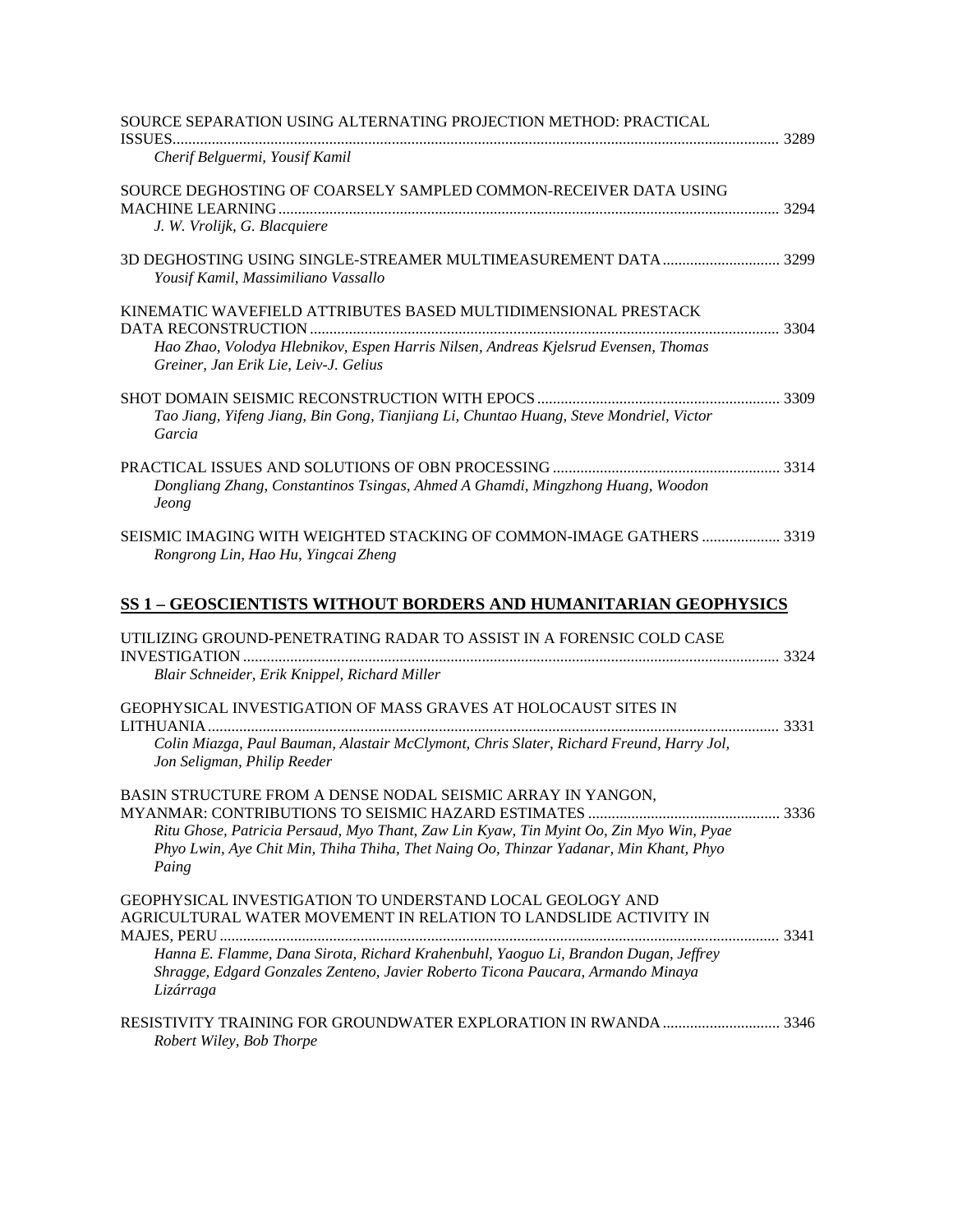| WATER EVERYWHERE BUT HOW MUCH IS THERE TO DRINK? A GEOPHYSICAL<br>INVESTIGATION AND WATER QUALITY ASSESSMENT IN A RURAL COMMUNITY:                                                            |  |
|-----------------------------------------------------------------------------------------------------------------------------------------------------------------------------------------------|--|
| Hendratta N. Ali, Njilah Isaac Konfor, Joseph Quentin Yene Atangana, Alice Magha, Arkhat<br>Kalbekov, Mathias Pohl, Manika Prasad, Henry M. D. Agbogun, Mbida Yem, Eliot Atekwana             |  |
| IMPROVING WATER SECURITY IN MON STATE, MYANMAR VIA GEOPHYSICAL                                                                                                                                |  |
| Kevin Fan, Douglas W. Oldenburg, Michael Maxwell, Devin Cowan, Seogi Kang, Lindsey J.<br>Heagy, Joseph Capriotti                                                                              |  |
| THE ROLE OF OPEN SOURCE RESOURCES AND PRACTICES IN CAPACITY BUILDING 3361<br>Douglas W. Oldenburg, Lindsey J. Heagy, Seogi Kang, Devin Cowan, Joseph Capriotti,<br>Kevin Fan, Michael Maxwell |  |
| <b>SS 2 - RECENT ADVANCES AND THE ROAD AHEAD</b>                                                                                                                                              |  |
| J. W. Rector                                                                                                                                                                                  |  |
| STARTING A NEW GREEN ENERGY COMPANY BASED ON TECHNOLOGY  3368<br>J. E. Evensen                                                                                                                |  |
| Glenn A. Wilson, Andreas Ellmauthaler, Brian C. Seabrook, John R. Maida, Jeff Bush, Michel<br>Leblanc, James Dupree, Mauricio Uribe                                                           |  |
| HOW MODERN CSEM EVOLVED FROM ITS INFANCY TO A POTENTIAL                                                                                                                                       |  |
| Friedrich Roth, Dag Helland-Hansen, Elias Nerland, Bjørn Petter Lindhom                                                                                                                       |  |
| Erika Gasperikova, William Cumming                                                                                                                                                            |  |
| REDUCING CARBON FOOTPRINT BY GEOPHYSICAL MONITORING OF EOR                                                                                                                                    |  |
| Herminio Passalacqua, Kurt Strack                                                                                                                                                             |  |
| Ramanan Krishnamoorti                                                                                                                                                                         |  |
| SS 3 - GEOTHERMAL EXPLORATION                                                                                                                                                                 |  |
| THE DUTCH SCAN GEOTHERMAL DATA ACQUISITION PROGRAM - CURRENT                                                                                                                                  |  |
| Johannes Rehling, Gitta Zaalberg-Metselaar, Marten Ter Borgh, Eddie Siemerink                                                                                                                 |  |
| <b>INTEGRATED GEOTHERMAL ENERGY RESERVOIR MAPPING AND</b><br>CHARACTERIZATION: AN EXAMPLE FROM THE TRIASSIC FORMATIONS, SOUTHERN                                                              |  |
| Aaron E. Auduson, Olakunle B. Ogunjimi                                                                                                                                                        |  |
| SEDIMENT THERMAL CONDUCTIVITY DERIVED FROM SEISMIC INTERVAL                                                                                                                                   |  |
| Ahmed Benkhayal, Kirsten Nicholson, Richard Fluegeman                                                                                                                                         |  |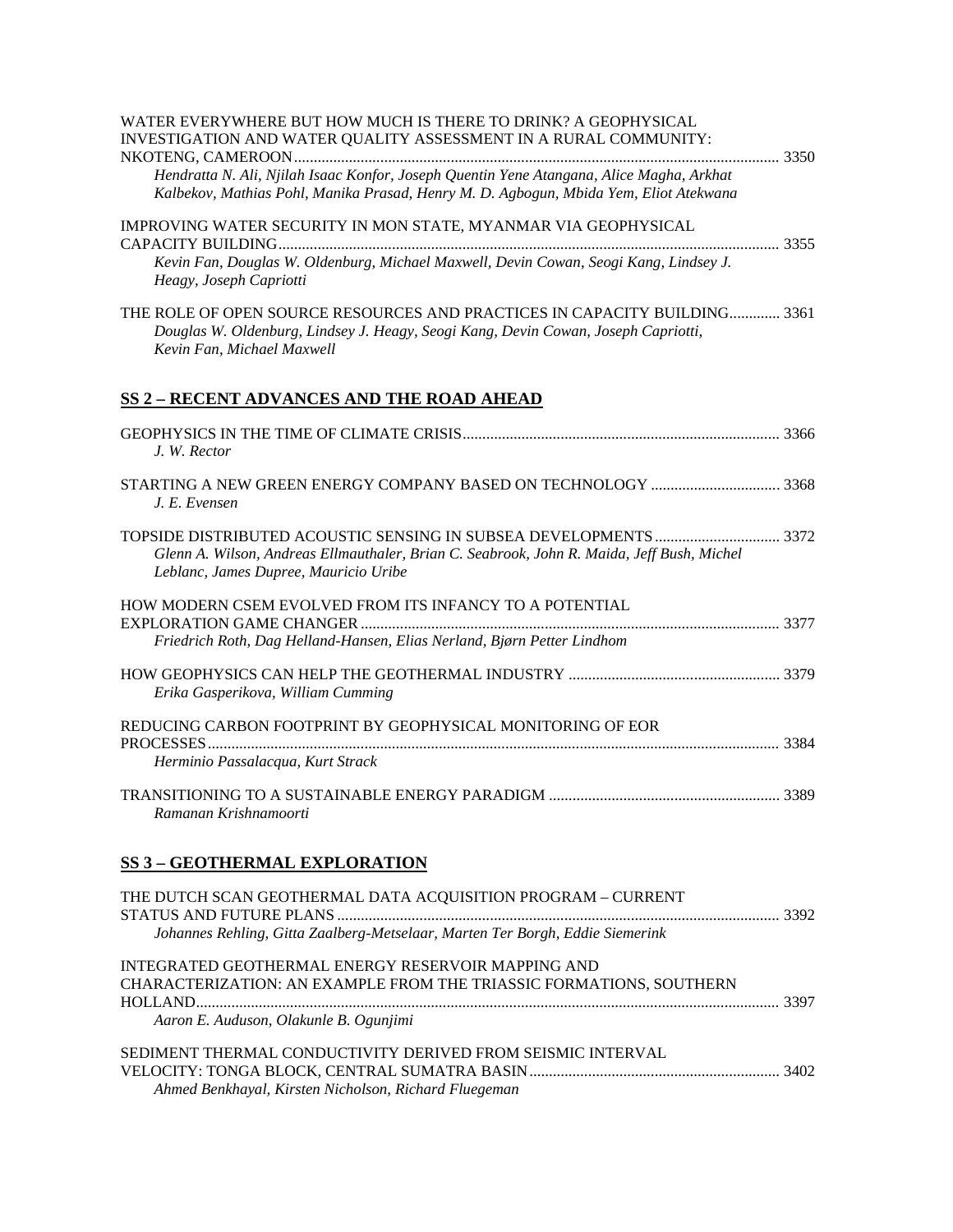| <b>IDENTIFICATION OF GEOTHERMAL RESERVOIR BASED ON 3D MODELING OF DATA</b><br>ANOMALY MAGNETIC RESIDUAL REDUCTION TO POLE IN THE REGION OF<br>Syamsurijal Rasimeng, Jakasura Leandro Tarigan, Istifani Ferucha, Muhammad Abdulloh<br>Robbani                                           |
|----------------------------------------------------------------------------------------------------------------------------------------------------------------------------------------------------------------------------------------------------------------------------------------|
| ANALYSIS AND INTERPRETATION OF CONTROLLED SOURCE AUDIO-FREQUENCY<br>MAGNETOTELLURICS AND RADON DATA IN CHARACTERIZATION OF<br>GEOTHERMAL RESOURCE IN NORTHERN JINAN, SHANDONG PROVINCE, CHINA 3412<br>Kai Zhang, Niantian Lin, Xiaolei Wan, Xiaodong Wang, Gaopeng Tian, Jiuqiang Yang |
| INVESTIGATION OF THE TIME-LAPSE CHANGES WITH THE DAS BOREHOLE DATA<br>AT THE BRADY GEOTHERMAL FIELD USING DECONVOLUTION INTERFEROMETRY  3417<br>Hilary Chang, Nori Nakata                                                                                                              |
| THE VALUE OF INFORMATION FROM HORIZONTAL DISTRIBUTED ACOUSTIC<br>SENSING COMPARED TO MULTICOMPONENT GEOPHONES VIA MACHINE LEARNING 3422<br>Whitney J. Trainor-Guitton, Samir Jreij, Michael Morphew, Ivan Lim Chen Ning                                                                |
| <b>SS 4 - URBAN GEOPHYSICS</b>                                                                                                                                                                                                                                                         |
| THREE-DIMENSIONAL DEEP S-WAVE VELOCITY MODEL OF THE SOUTH SAN<br>FRANCISCO BAY AREA OBTAINED FROM THREE-COMPONENT MICROTREMOR<br>Koichi Hayashi, Stefan Burns                                                                                                                          |
| RETRIEVABILITY OF SEISMIC WAVES FROM TRAIN TRAFFIC WITH SEISMIC<br>Yujin Liu, Lu Liu, Yue Ma, Xu Ji, Yi Luo                                                                                                                                                                            |
| Lu Liu, Yujin Liu, Yi Luo                                                                                                                                                                                                                                                              |
| EXTRACTING SURFACE WAVE DISPERSION CURVES FROM TWO-STATION<br>MICROTREMOR ANALYSIS IN HETEROGENEOUS AMBIENT NOISE WAVEFIELD  3442<br>Tatsunori Ikeda, Takeshi Tsuji, Chisato Konishi, Hideki Saito                                                                                     |
| ULTRA-HIGH FREQUENCY REFLECTIONS USING AN ELECTROMAGNETIC DRIVEN<br>André J.-M. Pugin, Kevin Brewer, Timothy Cartwright, Barbara Dietiker                                                                                                                                              |
| DETECTING EARTHQUAKES THROUGH TELECOM FIBER USING A CONVOLUTIONAL<br>Fantine Huot, Biondo Biondi                                                                                                                                                                                       |
| NEAR-SURFACE SEISMIC PROPERTIES CHARACTERIZATIONS WITH A ROADSIDE<br>Siyuan Yuan, Ariel Lellouch, Bob Clapp, Biondo Biondi                                                                                                                                                             |

# **SS 5 – MACHINE LEARNING IN THE NEAR SURFACE**

| UNCERTAINTY ESTIMATION USING BAYESIAN CONVOLUTIONAL NEURAL |  |
|------------------------------------------------------------|--|
|                                                            |  |
| Nam Pham, Sergey Fomel                                     |  |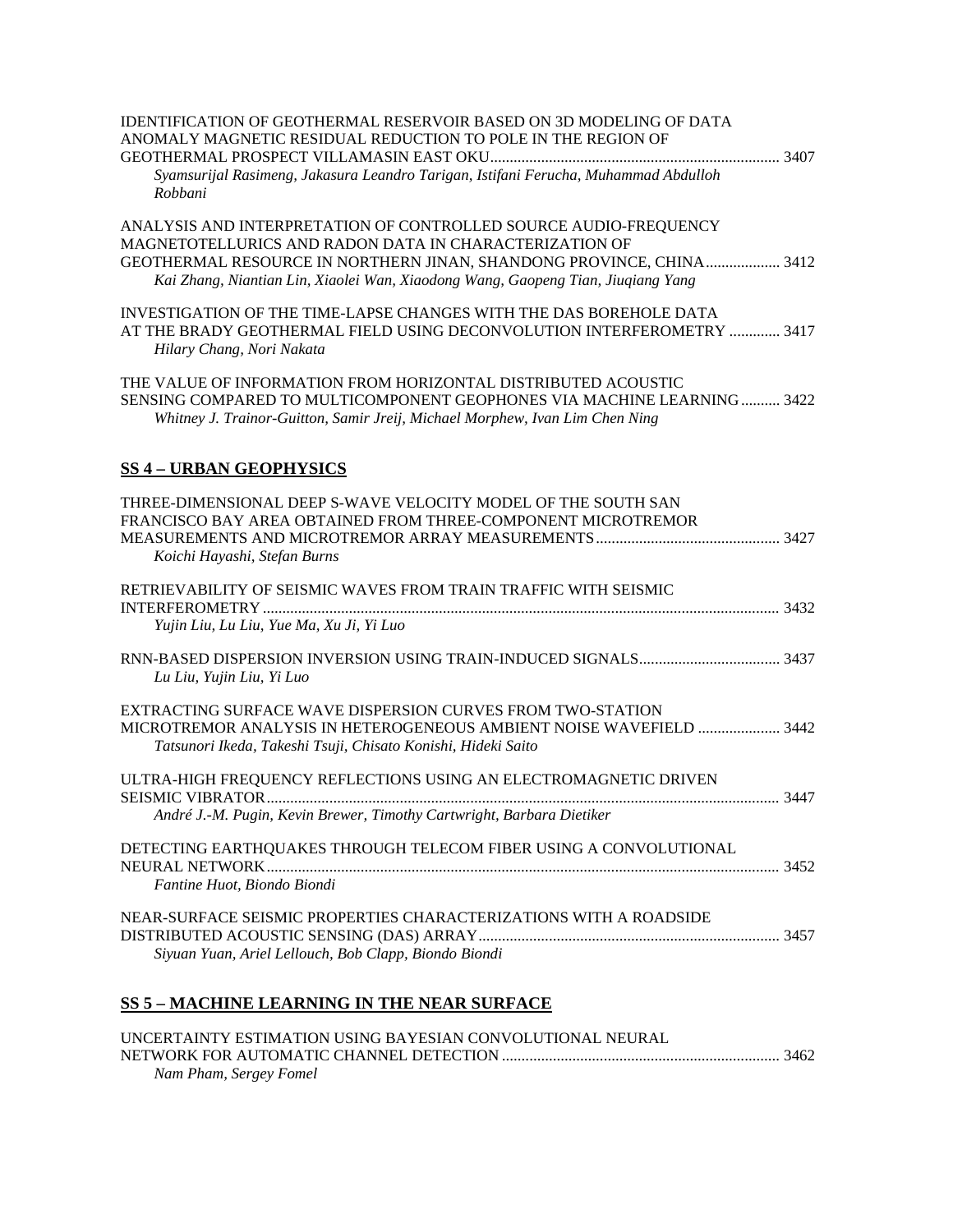| A BENCHMARK DATASET FOR SEMI-AUTOMATIC SEISMIC INTERPRETATION BASED<br>Matheus Oliveira, Maiana Avalone, Emilio Vital Brazil, Daniel Civitarese               |  |
|---------------------------------------------------------------------------------------------------------------------------------------------------------------|--|
| PHYSICALLY REALISTIC TRAINING DATA CONSTRUCTION FOR DATA-DRIVEN<br>Shihang Feng, Youzuo Lin, Brendt Wohlberg                                                  |  |
| Dimitri Voytan, Mrinal K. Sen                                                                                                                                 |  |
| MACHINE LEARNING FOR THE CLASSIFICATION OF UNEXPLODED ORDNANCE<br>Lindsey J. Heagy, Douglas W. Oldenburg, Fernando Pérez, Laurens Beran                       |  |
| SHORTCUTTING INVERSION-BASED NEAR-SURFACE CHARACTERIZATION<br><b>Bas Peters</b>                                                                               |  |
| <b>SS 6 - GEOPHYSICS IN MEDICINE</b>                                                                                                                          |  |
| HIGH-FREQUENCY FULL-WAVEFORM INVERSION WITH DEEP LEARNING FOR<br>Micha Feigin, Yizhaq Makovsky, Daniel Freedman, Brian W. Anthony                             |  |
| FULL-WAVEFORM INVERSION WITH APPLICATIONS TO SUBSURFACE<br>Youzuo Lin, Wu Yue, Zhongping Zhang                                                                |  |
| EXTENDED SOURCE IMAGING - A UNIFYING FRAMEWORK FOR SEISMIC AND<br>Ziyi Yin, Rafael Orozco, Philip Witte, Mathias Louboutin, Gabrio Rizzuti, Felix J. Herrmann |  |
| APPLYING A JOINT GEOPHYSICAL INVERSION APPROACH FOR MEDICAL IMAGING 3507<br>Jie Zhang, Ziang Li, Dong Liu, Jiangfeng Du                                       |  |
| FILTERING OUT EXTRANEOUS NOISE IN BRAIN SIGNAL USING GEOPHYSICAL<br>Julie A. Aitken                                                                           |  |
| FULL-WAVEFORM INVERSION OF TRANSMITTED ULTRASOUND TO IMAGE THE                                                                                                |  |
| Lluís Guasch, Oscar Calderon Agudo, Meng-Xing Tang, Mike Warner, Parashkev Nachev                                                                             |  |
| <u>SS 7 – GEOPHYSICAL EXPLORATION OF THE SOLAR SYSTEM BY NASA</u>                                                                                             |  |
| C. R. Neal, R. C. Weber                                                                                                                                       |  |
| Julie E. Kleinhenz                                                                                                                                            |  |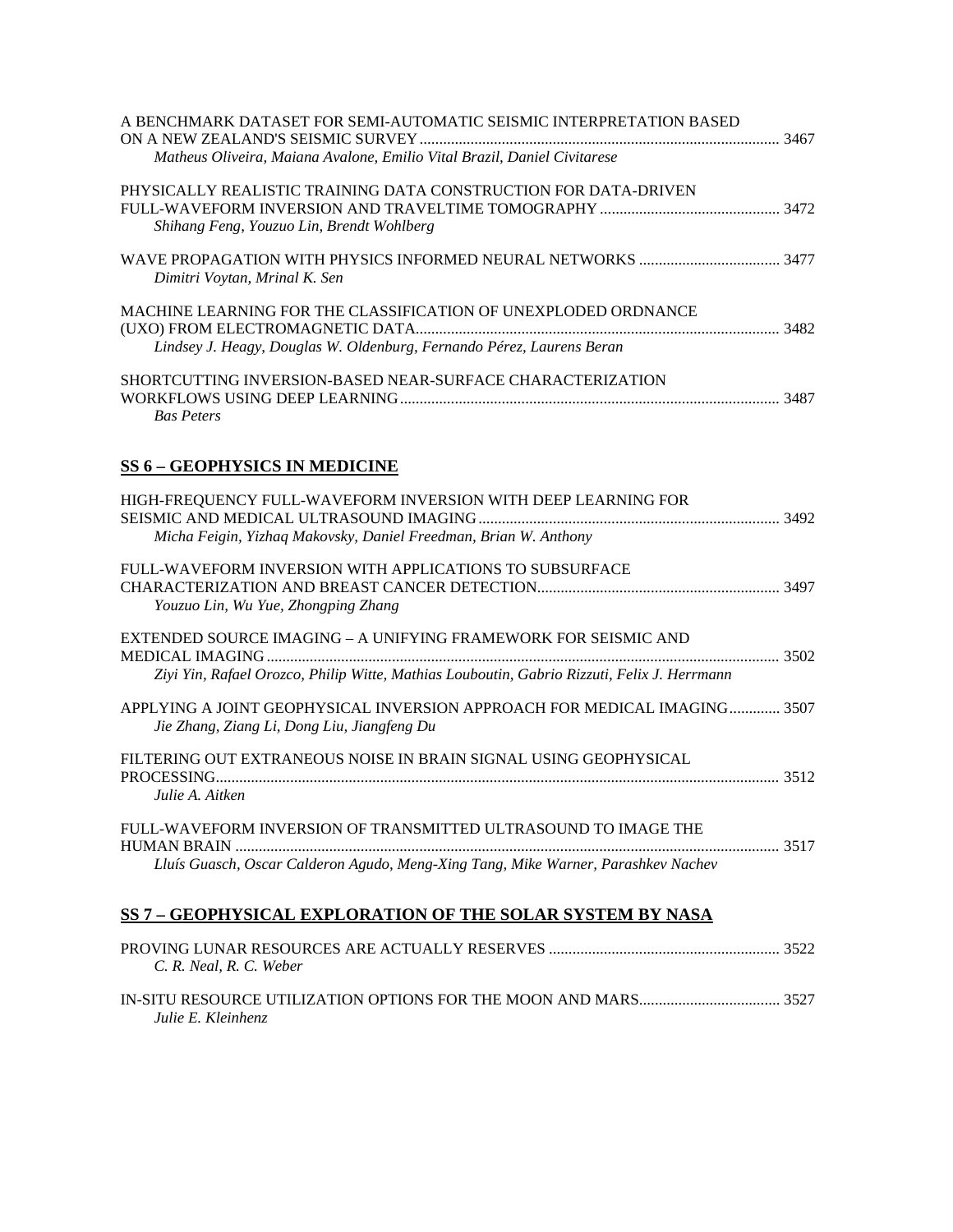| R. C. Weber, C. Neal, B. Banerdt, C. Beghein, P. Chi, D. Currie, S. Dell'Agnello, R. Garcia,<br>I. Garrick-Bethell, R. Grimm, M. Grott, H. Haviland, T. Kawamura, S. Kedar, P. Lognonné,<br>S. Nagihara, Y. Nakamura, C. Nunn, L. Ostrach, M. Panning, N. Petro, N. Schmerr, M.<br>Siegler, T. Watters, M. Wieczorek, K. Zacny |  |
|--------------------------------------------------------------------------------------------------------------------------------------------------------------------------------------------------------------------------------------------------------------------------------------------------------------------------------|--|
| David Sollberger, Cedric Schmelzbach, Johan O. A. Robertsson, Nienke Brinkman, Fredrik<br>Andersson, Sharon Kedar                                                                                                                                                                                                              |  |
| SEISMOLOGY ON TITAN: A SEISMIC SIGNAL AND NOISE BUDGET IN PREPARATION<br>Mark P. Panning, Ralph Lorenz, Hiroaki Shiraishi, Ryuhei Yamada, Simon Stähler, Elizabeth<br>P. Turtle, Terry Hurford, Naomi Murdoch, Steven Vance                                                                                                    |  |
| THE NEW LOW EARTH ORBITING SATELLITE SYSTEM SET TO CHANGE THE COURSE<br>Guy C. Holmes                                                                                                                                                                                                                                          |  |
| <b>SS 8 - SEG/AGU HYDROGEOPHYSICS</b>                                                                                                                                                                                                                                                                                          |  |
| FREQUENCY-DOMAIN EM RESPONSE OF COMPLICATED, HIGHLY CONDUCTIVE<br>STRUCTURES SIMULATED WITH A 3D FINITE ELEMENT ELECTROMAGNETIC<br>Christine Downs, Chester J. Weiss                                                                                                                                                           |  |
| CONTINUOUS RESERVOIR MONITORING SYSTEM BASED ON PERMANENT SEISMIC<br>Takeshi Tsuji, Tatsunori Ikeda, Ryosuke Matsuura, Koshun Yamaoka, Tsunehisa Kimura                                                                                                                                                                        |  |
| MONITORING NEAR-SURFACE PORE-PRESSURE VARIATIONS USING PASSIVE<br>A. Mordret, F. Brenguier, R. Courbis, M. Chmiel, X. Campman, P. Boué, T. Lecocq, W. Van<br>Der Veen, D. Hollis                                                                                                                                               |  |
| IMPROVING BELID ACCURACY FOR GEOPHYSICAL IMAGING OF THE SUBSURFACE 3562<br>Hadrien Michel, Thomas Hermans, Thomas Kremer, Frédéric Nguyen                                                                                                                                                                                      |  |
| CONDITIONAL STOCHASTIC INVERSION OF COMMON-OFFSET GROUND-<br>Zhiwei Xu, James Irving, Yu Liu, Peimin Zhu, Klaus Holliger                                                                                                                                                                                                       |  |
| INTERROGATING THE MODEL SPACE OF AIRBORNE ELECTROMAGNETIC<br>Seogi Kang, Rosemary Knight, Todd J. Greene                                                                                                                                                                                                                       |  |
| BEDROCK DETECTION BASED ON SEISMIC INTERFEROMETRY USING AMBIENT<br>Enhedelihai Nilot, Yunyue Elita Li, Karen Lythgoe                                                                                                                                                                                                           |  |
| THE USE OF HYDROGEOLOGICAL PROCESS CONSTRAINT FOR HIGH-RESOLUTION<br>Erasmus K. Oware                                                                                                                                                                                                                                          |  |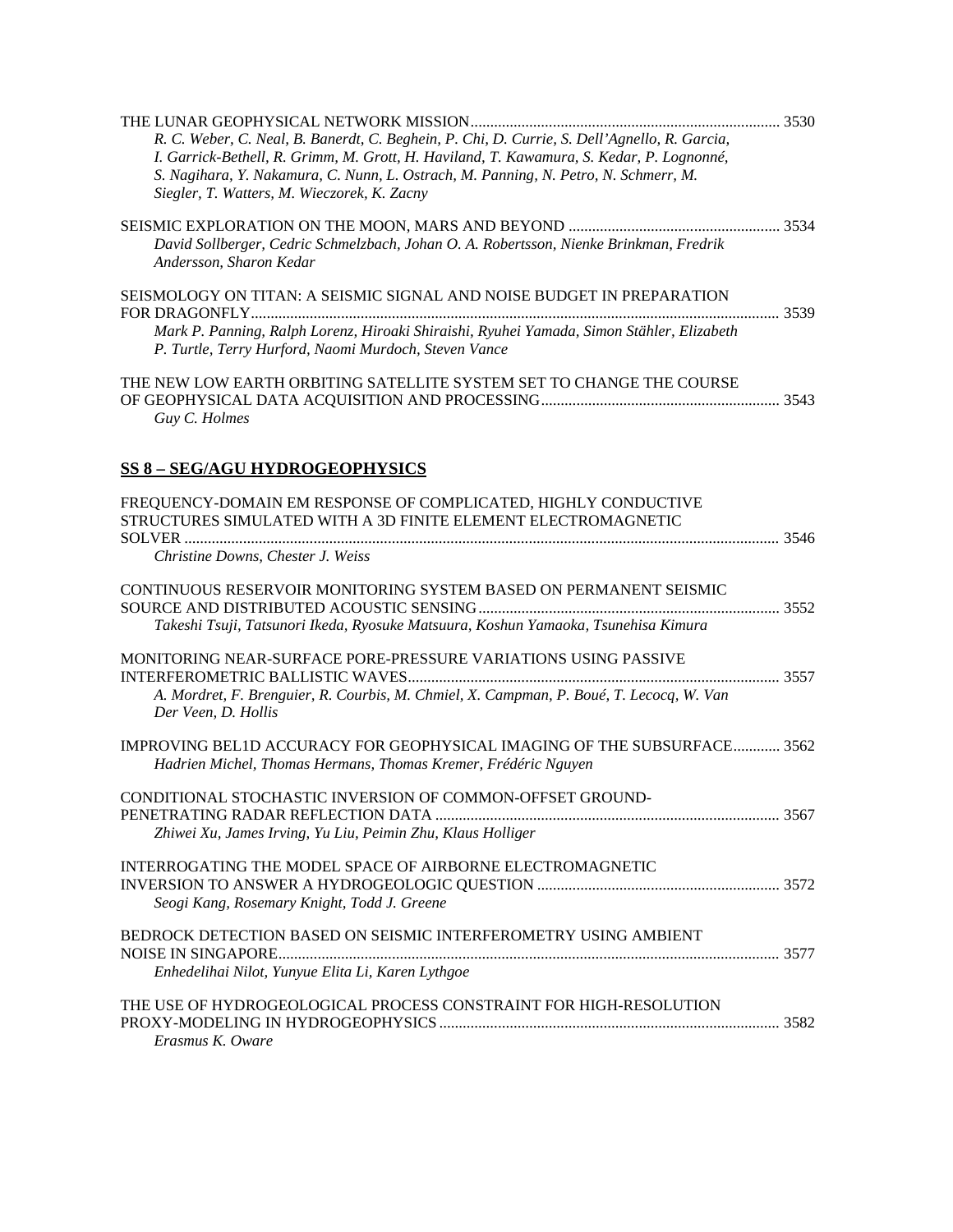### **ST 1 – THEORETICAL DEVELOPMENTS IN WAVE PROPAGATION AND IMAGING**

| FOCUSING SOURCE SEISMOGRAMS AND MARCHENKO MULTIPLE ELIMINATION<br>Ru-Shan Wu, Zhiwei Gu                                                                                                                                                            |  |
|----------------------------------------------------------------------------------------------------------------------------------------------------------------------------------------------------------------------------------------------------|--|
| Mert S. R. Kiraz, Roel Snieder, Kees Wapenaar                                                                                                                                                                                                      |  |
| IMAGING WITH THE EXACT LINEARISED LIPPMANN-SCHWINGER INTEGRAL BY<br>Leon Diekmann, Ivan Vasconcelos                                                                                                                                                |  |
| Manuel Alejandro Jaimes Caballero, Roel Snieder                                                                                                                                                                                                    |  |
| ELASTIC WAVE PROPAGATION THEORY CONSIDERING MICROSTRUCTURE<br>INTERACTIONS DESCRIBED BY THE GRADIENT OF THE ROTATION VECTOR  3608<br>Wenlei Bai, Zhiyang Wang, Youming Li, Duli Yu                                                                 |  |
| SCALE EFFECTS CAUSED BY THE MICROSTRUCTURE INTERACTIONS IN ELASTIC<br>Zhiyang Wang, Wenlei Bai, Youming Li, Duli Yu                                                                                                                                |  |
| <b>SVE 1 - NEW METHODS AND REAL APPLICATION CHALLENGES</b>                                                                                                                                                                                         |  |
| TARGETED VELOCITY MODEL UPDATE USING LOCALIZED PARAMETERIZATION<br>Xukai Shen, Imtiaz Ahmed, John Etgen                                                                                                                                            |  |
| TARGETED VELOCITY MODEL CONSTRUCTION USING A BASIS-FUNCTION-DRIVEN<br>Imtiaz Ahmed, John Etgen                                                                                                                                                     |  |
| TWO-STEP VELOCITY INVERSION USING TRANS-DIMENSIONAL TOMOGRAPHY AND<br>Reetam Biswas, Adrien F. Arnulf, Mrinal K. Sen, Debanjan Datta, Zeyu Zhao, Pankaj K.<br>Mishra, Piyoosh Jaysaval                                                             |  |
| NEAR-SURFACE VELOCITY UNCERTAINTY ESTIMATION THROUGH BAYESIAN<br>Anton Egorov, Pavel Golikov, Ilya Silvestrov, Andrey Bakulin                                                                                                                      |  |
| CHALLENGES IN EXPLORATION-SCALE VOLCANIC GEOBODY MODEL-BUILDING IN<br>Rich Bartlett, Andrew Woodcock, Samuel Winters, Joanna Szalas, Mike Saunders, Randall<br>Etherington, Milos Cvetkovic, Ekaterina Pronina, Ilgar Atakishiyev, Christian Lange |  |
| VELOCITY INVERSION AND SCATTERER DETECTION WITH 3D P-CABLE DATA  3644<br>Alexander Bauer, Benjamin Schwarz, Dirk Gajewski                                                                                                                          |  |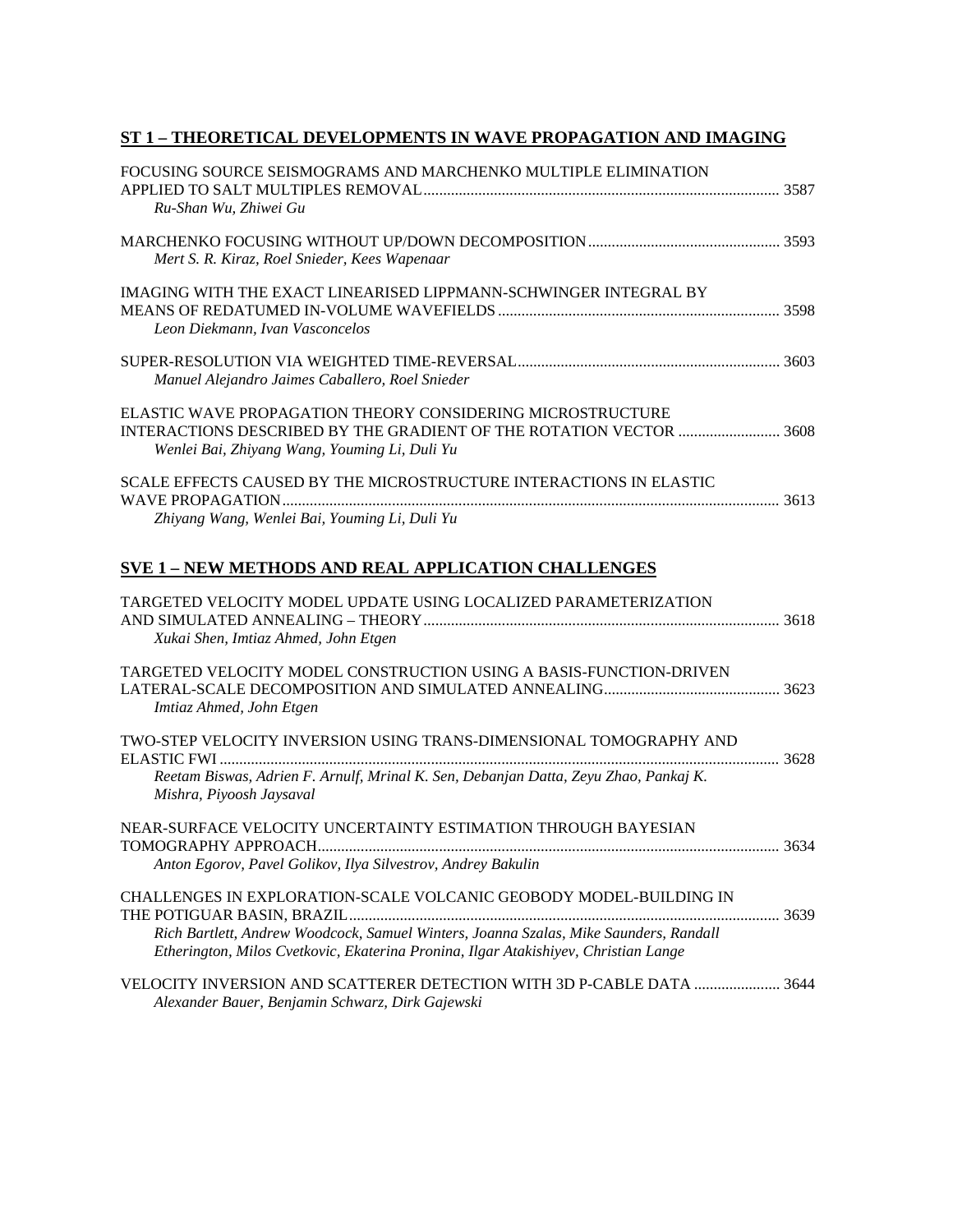| <b>IMPROVE IMAGING OF PRE-SALT CARBONATE PLATFORM RESERVOIRS WITH JOINT</b>                                                 |  |
|-----------------------------------------------------------------------------------------------------------------------------|--|
| FWI-TOMOGRAPHY DEPTH MODEL BUILDING AND IMAGE OPTIMIZATION AT THE                                                           |  |
| Tianjiang Li, King Sim Lee, Bin Gong, Kai Zhang, Zhanibek Katrenov, Kairat Jazbayev,<br>Assem Bibolova                      |  |
| DERISKING AND UNLOCKING INFILL OPPORTUNITIES IN THE AUGER AND ANDROS                                                        |  |
| Uwe Klein-Helmkamp, Erkan Ay, Siavash Tarkhan, Nikita Krylov, Vicki Gee, Bin Deng,<br>Karthik Kanakamedala, Shuo Ji         |  |
| <b>SVE P1 - ADVANCEMENTS</b>                                                                                                |  |
| ACCOUNTING FOR THE DEPTH-VELOCITY COUPLING IN REFLECTION FULL-                                                              |  |
| François Audebert, Emmanuel Cocher                                                                                          |  |
| PRACTICAL WAVE-EQUATION FIRST-ARRIVAL TOMOGRAPHY: GENERALIZED<br>RYTOV APPROXIMATION, DOUBLE-DIFFERENCE MEASUREMENT, AND AN |  |
| Bo Feng, Ru-Shan Wu, Huazhong Wang                                                                                          |  |
| IMAGE-DOMAIN ELASTIC WAVEFIELD TOMOGRAPHY FOR PASSIVE DATA 3669<br>Can Oren, Jeffrey Shragge                                |  |
| NEAR SURFACE VELOCITY ESTIMATION USING THE FLATNESS OF ANGLE GATHERS<br>Kwangjin Yoon, Yi Luo                               |  |
| WELL CALIBRATED ANGLE-GATHER TOMOGRAPHY FOR ANISOTROPIC MODEL                                                               |  |
| Po Zhang, Daoliu Wang, Sheng Xu, Jinjun Liu, Hongbo Zhou                                                                    |  |
| A VARIATIONAL METHOD FOR PICKING VELOCITY SURFACES FROM SEMBLANCE                                                           |  |
| Luke Decker, Sergey Fomel                                                                                                   |  |
| <b>SVE P2 - CASE STUDIES AND NEW METHODOLOGIES</b>                                                                          |  |
|                                                                                                                             |  |

| LARGE-SCALE BROADBAND PROCESSING AND IMAGING WITH INTEGRATED EARTH<br>Natalie Adelman, Jason Thekkekara, Nadxieli De La Rosa Perez, Briseida Palacios Perez,<br>Marsella Kachingwe, Kate Glaccum |  |
|--------------------------------------------------------------------------------------------------------------------------------------------------------------------------------------------------|--|
| PROCESSING EVOLUTION FROM PROSPECT TO PRODUCTION FOR THE ZAMA FIELD.<br>Scott Braquet, David Tett, Mike Albertson, Carlos Calderón                                                               |  |
| VELOCITY MODELING METHOD FOR CARBONATE ROCKS BENEATH IGNEOUS<br>Jie Wu, Shuhai Qie, Qin Su, Wei Yang, Yue Ling, Qingyu Dong                                                                      |  |
| INTEGRATING SEISMIC VELOCITY AND WELL LOGS WITH QUANTIFIED<br><b>UNCERTAINTY</b><br>Jiangchuan Huang, Yu Zhang                                                                                   |  |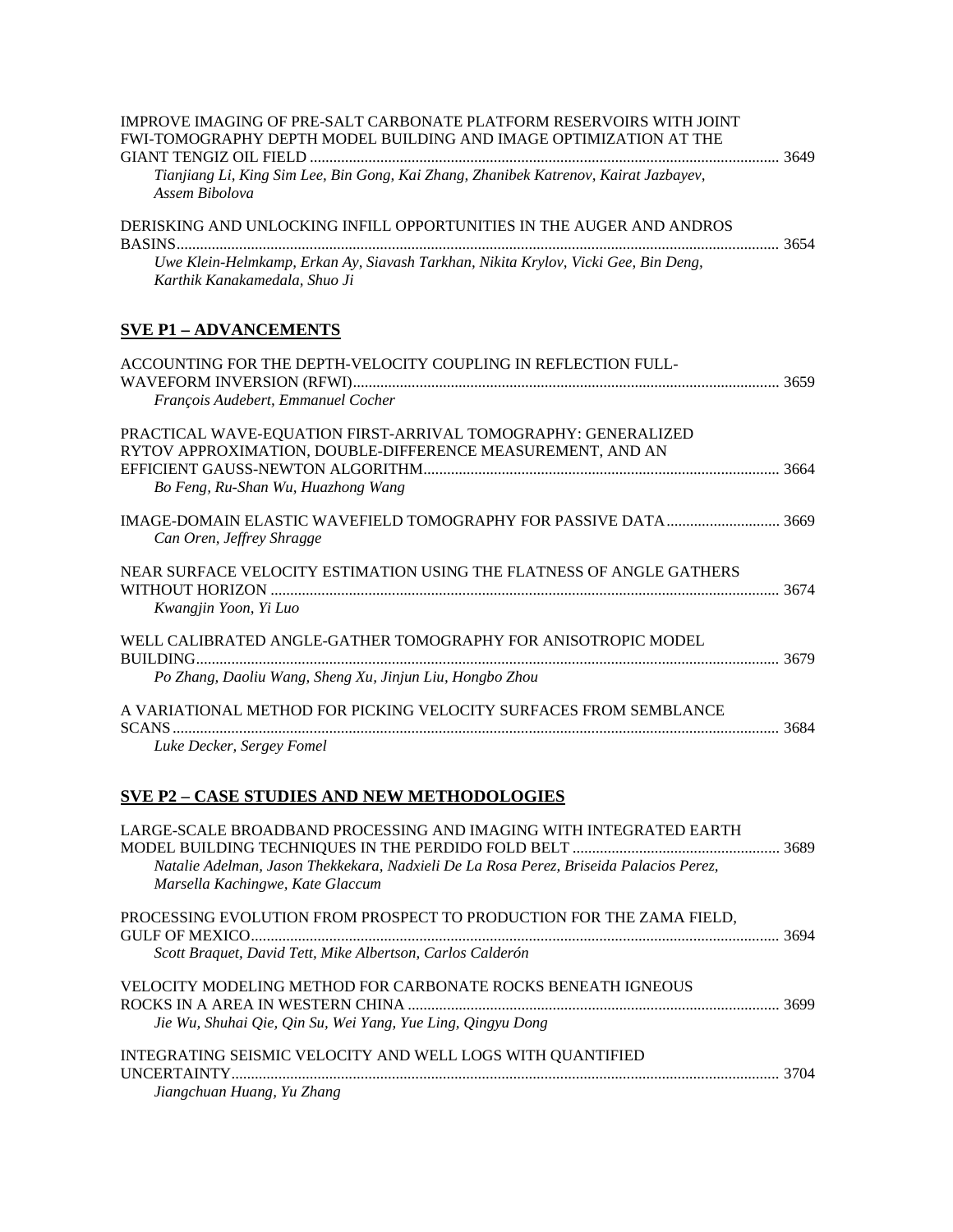| WAVE-EQUATION MIGRATION VELOCITY ANALYSIS VIA THE OPTIMAL-                         |  |
|------------------------------------------------------------------------------------|--|
| Yongjie Tang, Bingbing Sun, Tariq Alkhalifah                                       |  |
| COMBINING WAVE PATHS TO IMPROVE BRAZIL'S PRE-SALT IMAGE, CENTRAL                   |  |
| Marcela Ortin, Raul Ysaccis, Hongyan Li, Pedro Barros                              |  |
| <u>TL 1 – ADVANCES AND CASE STUDIES</u>                                            |  |
| NON-REPEATABILITY EFFECTS ON TIME-LAPSE 4D SEISMIC FULL-WAVEFORM                   |  |
| Wei Zhou, David Lumley                                                             |  |
|                                                                                    |  |
| Yuting Duan, Siyuan Yuan, Paul Hatchell, Jeremy Vila, Kanglin Wang                 |  |
| CONSIDERATIONS IN PLANNING, ACQUISITION, PROCESSING AND                            |  |
|                                                                                    |  |
| Albena Mateeva, Denis Kiyashchenko, Yuting Duan, Tianrun Chen, Kanglin Wang        |  |
| FIRST 4D BROADBAND USING MULTICOMPONENT STREAMERS ACQUISITIONS FOR                 |  |
|                                                                                    |  |
| Didier Lecerf, Didier Rappin, Mikhail Baturin, Raphael Lencrerot                   |  |
| DECOUPLING OF CHANGES IN PRESSURE-SATURATION AND POROSITY FIELDS                   |  |
| FROM TIME-LAPSE SEISMIC DATA USING AN ENSEMBLE BASED METHOD FOR A                  |  |
| Tuhin Bhakta, Evgeny Tolstukhin, Carlos Pacheco, Xiaodong Luo, Geir Nævdal         |  |
| TARGET-ORIENTED TIME-LAPSE WAVEFORM INVERSION USING A DEEP LEARNING-               |  |
|                                                                                    |  |
| Yuanyuan Li, Tariq Alkhalifah, Qiang Guo                                           |  |
| A SEMI-QUANTITATIVE INTEGRATION OF 4D SEISMIC WITH THE RESERVOIR                   |  |
| MODEL FOR MONITORING OF INJECTED GAS VOLUMES IN A LAND CARBONATE                   |  |
| Philippe Nivlet, Robert Smith, Andrey Bakulin, Rudi Lubbe                          |  |
|                                                                                    |  |
| UNDERSTANDING THE ELGIN FRANKLIN OVERBURDEN 4D SIGNAL BY LOOKING                   |  |
| Leon Barens, Atef Onaisi, Phil Rennison, Chris Cruickshank, Sandrine Vidal-Gilbert |  |
|                                                                                    |  |
| TL P1 - IMPROVEMENTS IN TIME-LAPSE ANALYSIS                                        |  |
| UNLOCKING SEISMIC MONITORING OF STIFF RESERVOIRS WITH 4D OBN: A CASE               |  |
|                                                                                    |  |

*Denis Kiyashchenko, Wai-Fan Wong, Dalila Cherief, Dan Clarke, Yuting Duan, Paul Hatchell*

DOUBLE-WAVELET DOUBLE-DIFFERENCE TIME-LAPSE WAVEFORM INVERSION .................. 3764 *X. Fu, S. Romahn, K. A. Innanen*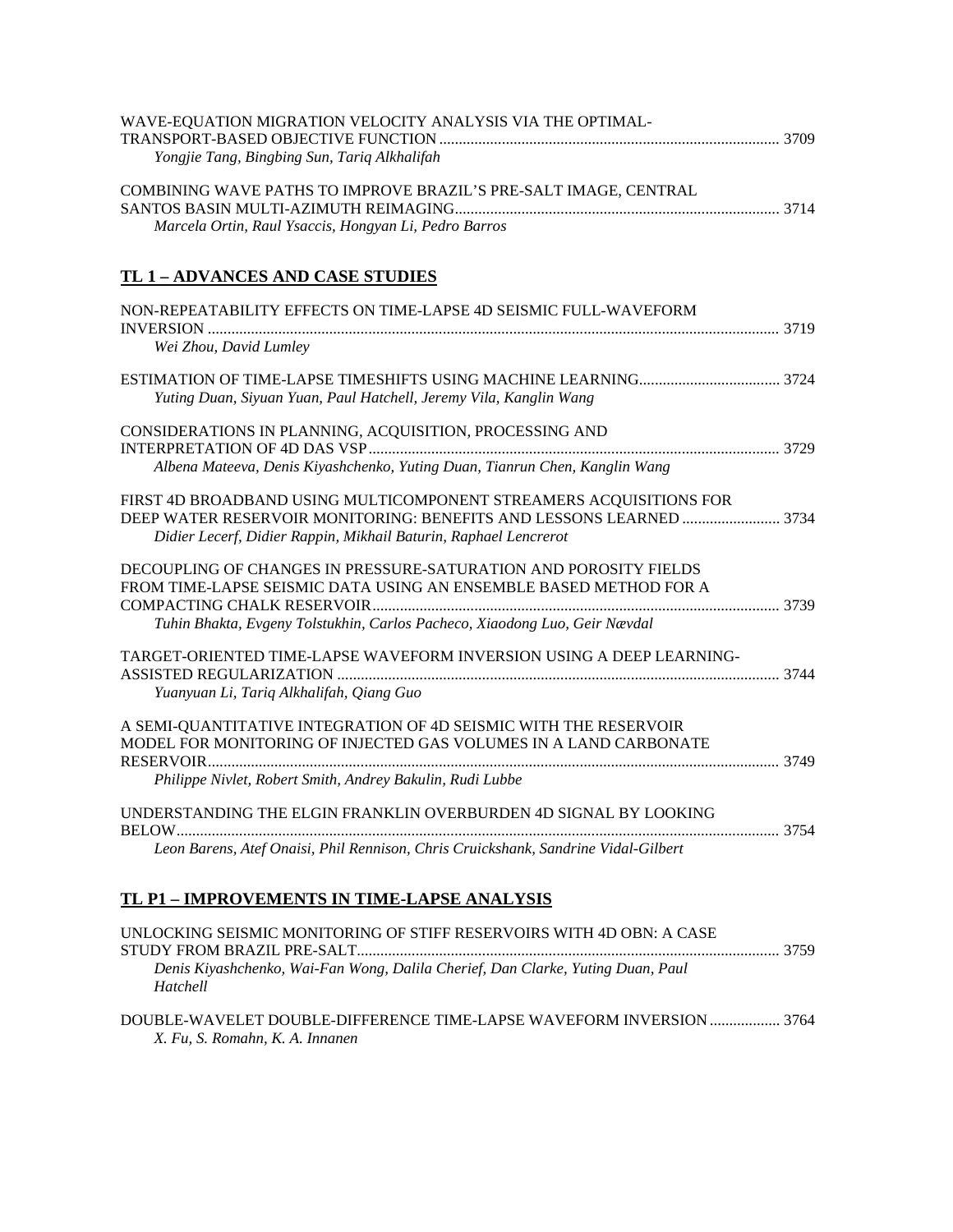| MONITORING THE SNØHVIT GAS FIELD USING SEABED GRAVIMETRY AND                             | 3768 |
|------------------------------------------------------------------------------------------|------|
| Hugo Ruiz, Martha Lien, Martin Vatshelle, Håvard Alnes, Marco Haverl, Henrietta Sørensen |      |
| TOWARDS INTEGRATED MODELING OF DEFORMATIONS. TIME-LAPSE SEISMIC                          |      |
| CHANGES, AND FAILURE STRESSES CAUSED BY MASSIVE UNDERGROUND FLUID                        |      |
|                                                                                          |      |
| Ivan Abakumov, Lisa Johann, Serge A. Shapiro, Elena Pasternak, Arcady V. Dyskin          |      |
| 4D SIMULTANEOUS PP-PS PRESTACK INVERSION IN THE EDVARD GRIEG FIELD,                      |      |
|                                                                                          |      |
| Sima Daneshvar, Jim Simmons, C. Payson Todd, Ali Tura, Per Eivind Dhelie                 |      |
| TARGET-ORIENTED TIME-LAPSE WAVEFORM INVERSION USING REDATUMED                            |      |
|                                                                                          |      |

# **VSP 1 – VSP/DAS ANALYSIS AND IMAGING**

*Yuanyuan Li, Qiang Guo, Tariq Alkhalifah, Vladimir Kazei*

| DISTRIBUTED ACOUSTIC SENSING (DAS) TO VELOCITY TRANSFORM AND ITS                                                                |  |
|---------------------------------------------------------------------------------------------------------------------------------|--|
| Ali Sayed, Shujaat Ali, Robert R. Stewart                                                                                       |  |
| ANALYSIS OF SCATTERED WAVES OBSERVED IN INTER-STAGE DAS VSP DATA                                                                |  |
| Aleksei Titov, Gary Binder, Ge Jin, Ali Tura, Peter Aaron, Mike Yates, Alan Gunnell                                             |  |
| MULTI-WELL 3D DAS VSPS: ILLUMINATION AND IMAGING BEYOND THE<br>Ge Zhan, Jay Nahm                                                |  |
| APPLICATION OF 3D LSRTM TO AN ONSHORE WALKAWAY VSP FOR CO2<br>Henning Kuehl, Jonathan Hopkins, Stephen Harvey, Johannes Grimm   |  |
| A WALKAWAY VSP SURVEY FOR FRACTURED-BASEMENT IMAGING USING RSS-                                                                 |  |
| Jingjing Zong, Jizhong Yang, Arthur Cheng, Yunyue Elita Li                                                                      |  |
| Danping Cao, Yue Li, Chao Jin                                                                                                   |  |
| THE BEHAVIOR OF LEAST-SQUARES EXTENDED REVERSE TIME MIGRATION FOR<br>Jizhong Yang, Jingjing Zong, Arthur Cheng, Yunyue Elita Li |  |
| Jakob B. U. Haldorsen                                                                                                           |  |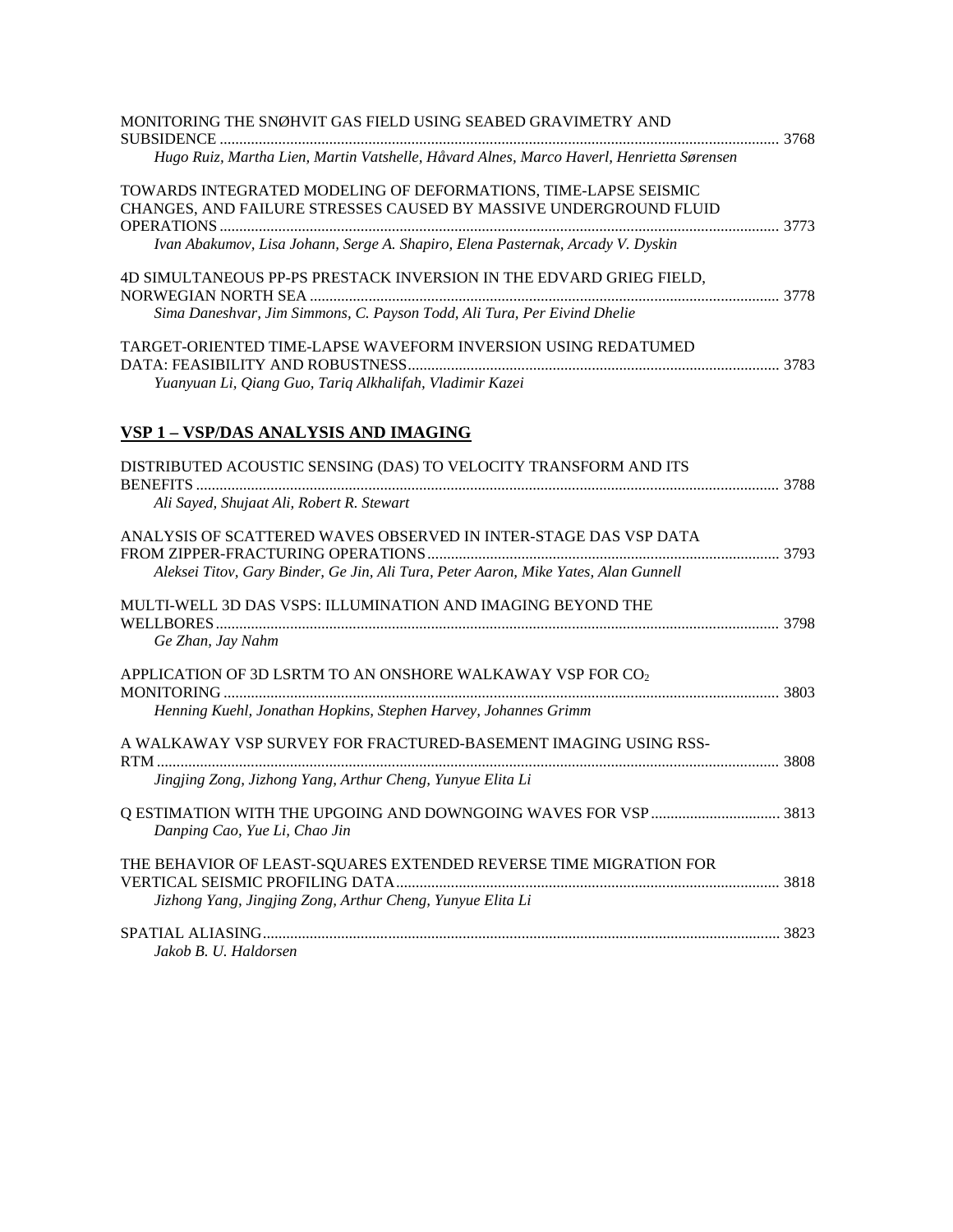### **W-6 – FULL WAVEFIELD IMAGING**

| JOINT MIGRATION INVERSION AND FULL-WAVEFIELD MIGRATION APPLIED ON<br>SYNTHETIC AND REAL DATA FROM THE GULF OF SUEZ - TEST INSIGHTS AND<br>Abdalla Ibrahim Abouelela, Nick Moldoveanu, Bouchaib El Marhfoul, Eric Verschuur,<br>Mohammed Mostafa Abdelfattah, Mahmoud El Attar, Arindam Kanrar |  |
|-----------------------------------------------------------------------------------------------------------------------------------------------------------------------------------------------------------------------------------------------------------------------------------------------|--|
| STRUCTURE CONSTRAINED LEAST-SQUARES MIGRATION OF TOTAL REFLECTION<br>Cheng Cheng, Yang He, Jian Mao, Bin Wang                                                                                                                                                                                 |  |
| Eric Verschuur                                                                                                                                                                                                                                                                                |  |
| Yike Liu, Bin He, Yingcai Zheng                                                                                                                                                                                                                                                               |  |
| W-10 – MACHINE LEARNING/ARTIFICIAL INTELLIGENCE IN MINERAL<br><b>EXPLORATION</b>                                                                                                                                                                                                              |  |
| APPLICATION OF SOMS AND K-MEANS CLUSTERING TO GEOPHYSICAL MAPPING:<br>Angela Carter-McAuslan, Colin Farquharson                                                                                                                                                                               |  |
| W-13 – WHAT ARE THE LATEST IN MACHINE LEARNING AND DATA ANALYTICS<br><b>FOR GEOSCIENCE APPLICATIONS?</b>                                                                                                                                                                                      |  |
| THE CLASSIFICATION AND INTERPRETATION OF THE POLYPHASE FAULT NETWORK<br>Shuvajit Bhattacharya, Haibin Di                                                                                                                                                                                      |  |
| REINFORCED LEARNING TECHNIQUE FOR MULTI-WELL LOGS DEPTH MATCHING<br>Michael Bittar, Shirui Wang, Jiefu Chen, Xuqing Wu                                                                                                                                                                        |  |
| MULTITASK LEARNING FOR PETROPHYSICAL ATTRIBUTE PREDICTION USING<br>Chaoshun Hu, Bogin Sun                                                                                                                                                                                                     |  |
| Lian Jiang, John P. Castagna, Brian Russell                                                                                                                                                                                                                                                   |  |
| CYCLEFCN: A PHYSICS-INFORMED DATA-DRIVEN SEISMIC WAVEFORM INVERSION<br>Peng Jin, Shihang Feng, Youzuo Lin, Brendt Wohlberg, David Moulton, Erol Cromwell,<br>Xingyuan Chen                                                                                                                    |  |
| ELASTIC NEAR-SURFACE MODEL ESTIMATION FROM FULL WAVEFORMS BY DEEP<br>Vladimir Kazei, Oleg Ovcharenko, Pavel Plotnitskii, Daniel Peter, Tariq Alkhalifah, Ilya<br>Silvestrov, Andrey Bakulin, Paul Zwartjes                                                                                    |  |